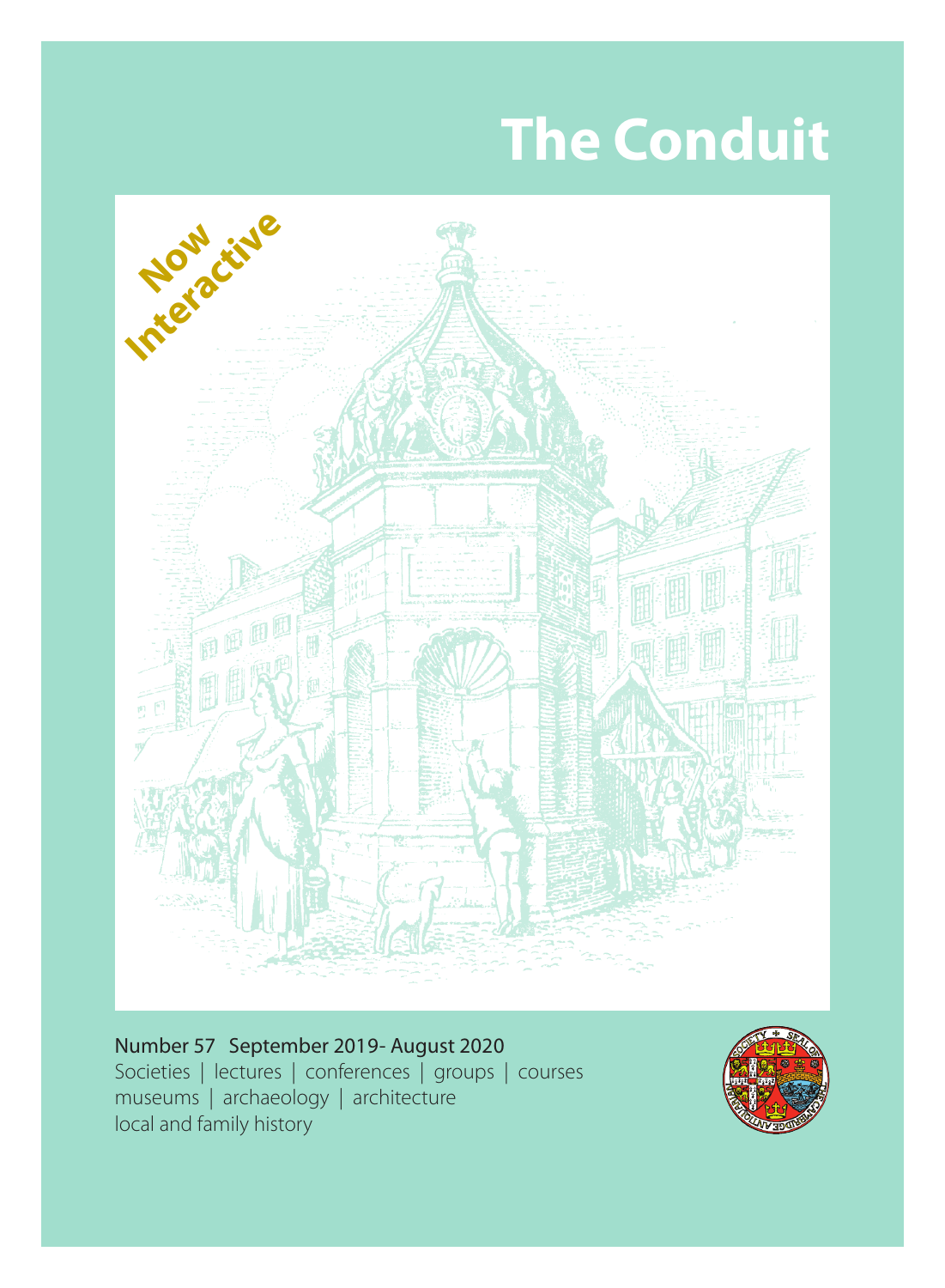#### **Foreword**

In compiling The Conduit this year we have tried to be totally inclusive, but appreciate that some organisations may have been omitted and note that some societies have not been able to finalise their 2019–2020 programmes at the time of publication. In this case, readers are advised to consult the website of the relevant organisation**.**

Email and website addresses, where known, are included in The Conduit, and users of the online version can **click on the relevant hyperlinks**. It is also possible to **click on one of the Section headings below and go straight to that Section**. We hope you find this useful.

We aim to send *The Conduit* to every listed local society in Cambridgeshire, as well as to museums and other relevant organisations. If you belong to an organisation whose details are not included, or which would like to receive copies of *The Conduit* next year, please email the Editor, who will add your organisation's details to the next issue. Wherever possible the information has been checked by a responsible individual in the relevant organisation and so should be up to date at the time of printing. Further details of the activities of listed organisations are often available on their websites.

This publication is intended as a work of reference both for members of Cambridge Antiquarian Society and by others who use it to inform themselves of events and activities of interest across our richly historical county. I would like to thank Simon Barlow of the University Library, who edited The Conduit for eight years, and Vicki Harley who has taken over the role for her hard work in compiling and producing The Conduit this year.

#### **Alison Dickens BA MCIfA President, Cambridge Antiquarian Society**

#### **Contents**

| Cambridge Antiguarian Society   | 2  |
|---------------------------------|----|
| Cambridgeshire Records Society  | 4  |
| Archaeology Groups              | 5  |
| Architecture & Civic Societies  | 13 |
| <b>Archive Groups</b>           | 19 |
| <b>Family History Societies</b> | 22 |
| Local History & Other Societies | 24 |
| Museums & Museum Societies      | 58 |
| Education                       | 78 |
| Miscellaneous                   | 79 |
|                                 |    |

#### **ISSN 0144-8439 (Print) ISSN 2054-9407 (Online)**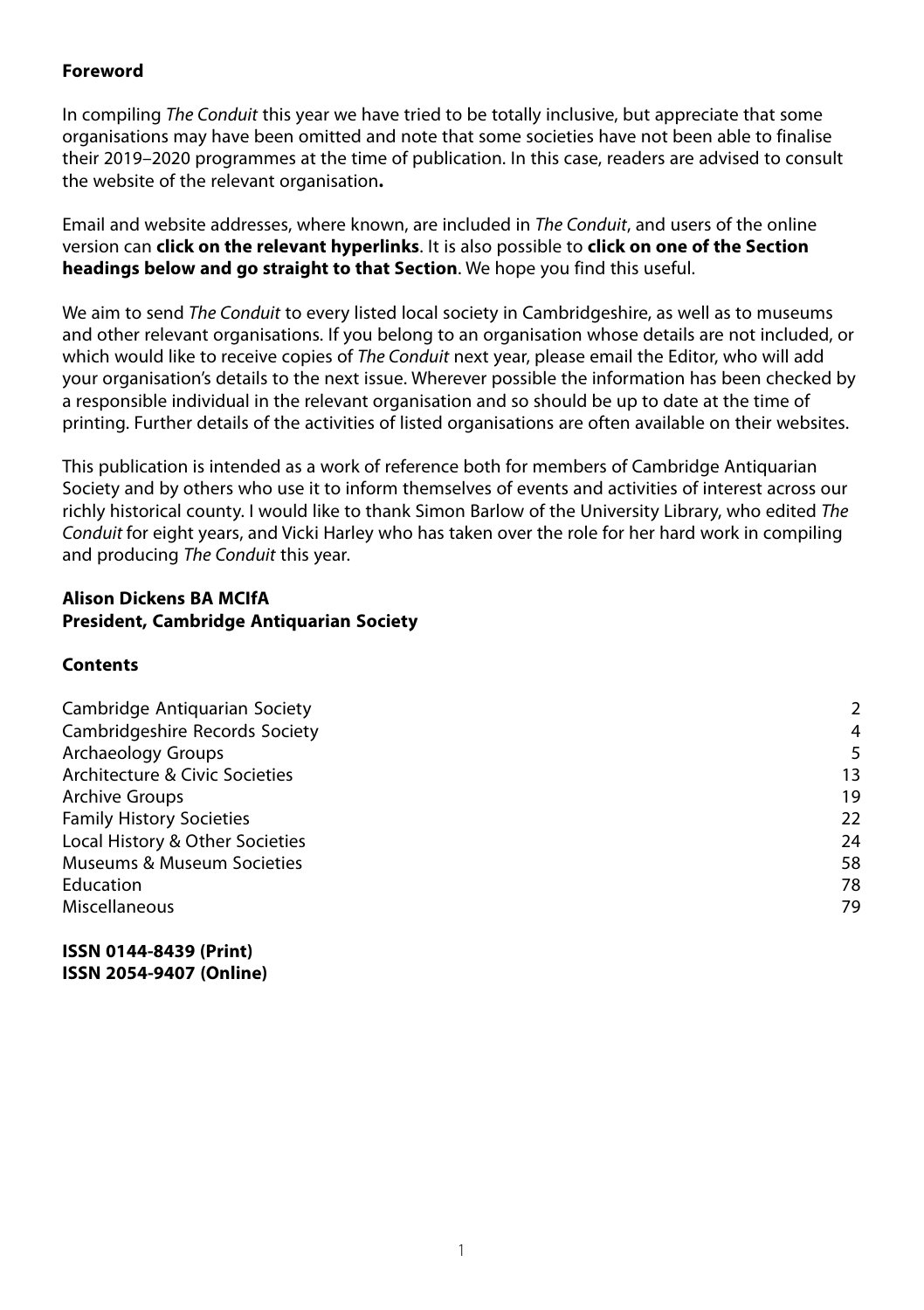# <span id="page-2-0"></span>**Cambridge Antiquarian Society**

**www.camantsoc.org**

| <b>President</b>              | <b>Alison Dickens</b>                                     |
|-------------------------------|-----------------------------------------------------------|
| <b>Secretary</b>              | <b>Catherine Collins</b>                                  |
|                               | c/o The Haddon Library, Downing Street, Cambridge CB2 3DZ |
|                               | Email: secretary@camantsoc.org                            |
| <b>Registrar (Membership)</b> | <b>Glynis Pilbeam</b>                                     |
|                               | 6 Cross Keys Court, Cottenham, Cambridge CB24 8UW         |
|                               | Email: registrar@camantsoc.org                            |

The Society was founded in 1840 to promote the study of history, architectural history and archaeology, and the conservation of relevant features and objects within the county of Cambridgeshire. Membership benefits include a programme of early evening lectures once each month between October and May, day excursions led by experts, reduced entry to the spring conference and a copy of the Society's journal, Proceedings of the Cambridge Antiquarian Society. Members may also request a free print copy of The Conduit.

**Meetings:** Lectures (18:00 on Mondays) and conferences (all day on Saturdays) are usually held in the Faculty of Law on the University of Cambridge's Sidgwick site, unless otherwise stated. There is plenty of free parking. Other events are held where notified.

**Membership:** Individual £20.00; Families and Affiliated Societies £20.00. There is no charge for visitors or guests at lectures. New members are warmly welcomed.

#### **Programme:**

| 7 Oct.       | <b>Alison Sheridan</b>    | Long Before Brexit                                                    |
|--------------|---------------------------|-----------------------------------------------------------------------|
|              |                           | (Jointly with the Prehistoric Society)                                |
| 4 Nov.       | <b>Emma Jeffery &amp;</b> | Results from the A14 excavations                                      |
|              | <b>Tony Walsh</b>         |                                                                       |
| 23 Nov.      |                           | Autumn Conference                                                     |
|              |                           | Recent Fieldwork in Cambridgeshire                                    |
|              |                           | (Details will be circulated)                                          |
| 2 Dec.       | <b>Alison Dickens</b>     | 'Dear Mother and All': The WWI Letters of Stanley Parker of Rampton   |
| <b>TBC</b>   |                           | <b>Christmas Social Event</b><br><b>TBC</b>                           |
|              |                           | (Details will be circulated)                                          |
| 6 Jan.       | Jackie Hall               | Peterborough Abbey in 1116                                            |
| 3 Feb.       | <b>Wendy Andrews</b>      | 'Decorations of the Highest Class': Insights from the Cowtan &        |
|              |                           | Sons' Wallpaper Archive, 1824-1938, at the V&A.                       |
| 2 Mar.       | <b>Stephen Rippon</b>     | Kingdom, Civitas and County: the evolution of territorial identity in |
|              |                           | Eastern England in the Iron Age, Roman and Early Medieval periods     |
| 7 Mar.       | <b>Spring Conference</b>  | Cambridgeshire and Huntingdonshire in Early Photography and Films     |
|              |                           | (Details will be circulated)                                          |
| 6 Apr. 17:45 |                           | AGM                                                                   |
| 18:00        | <b>Simon Bradley</b>      | Victorian Cambridge                                                   |
| 11 May       | <b>Sam Lucy</b>           | Anglo-Saxon Trumpington                                               |
| TBC          |                           | Summer Social Event TBC                                               |
|              |                           | (Details will be circulated)                                          |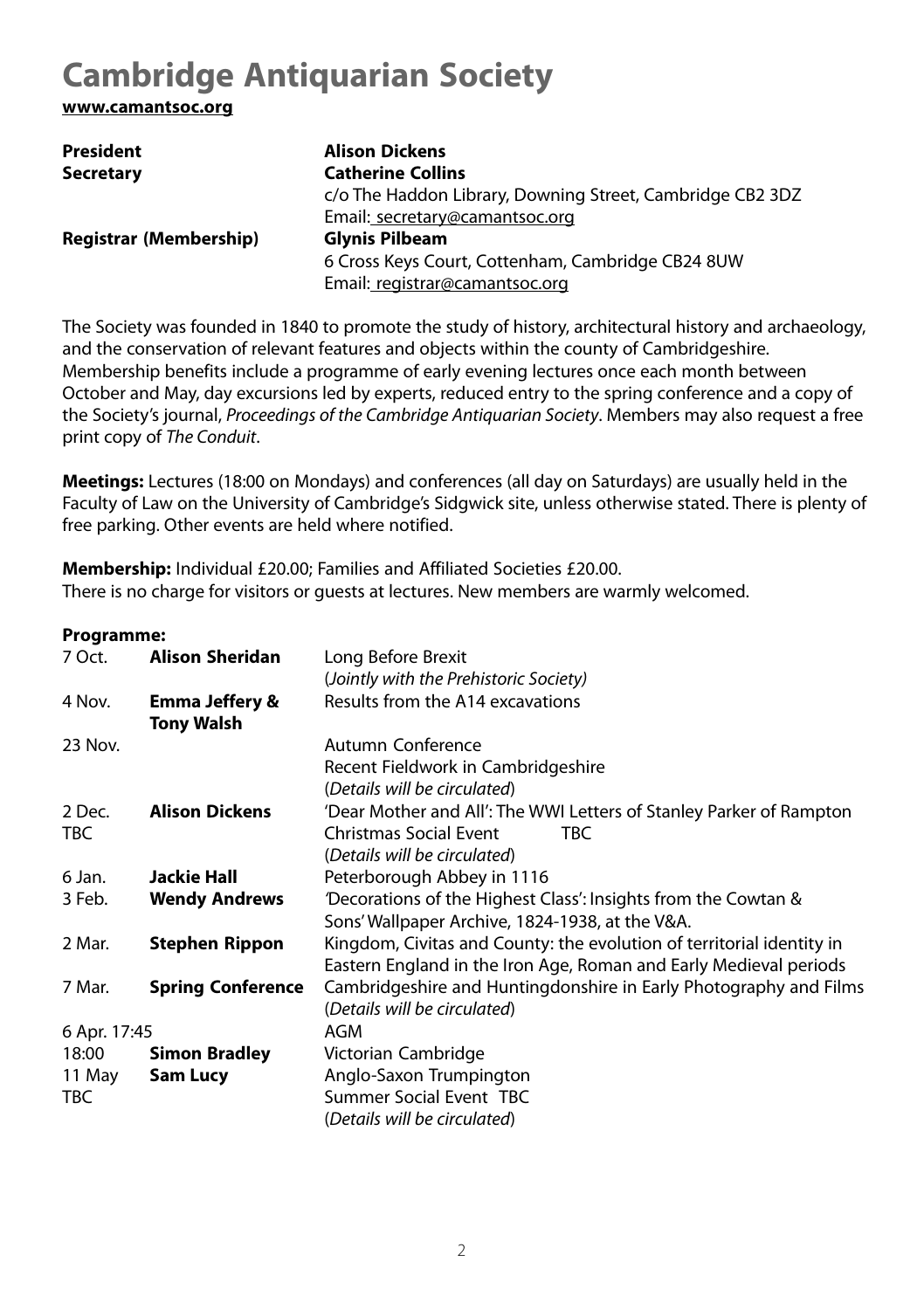**Local Maps Research:** This year a large number of enhanced images of local maps of many periods has been added to the CAS website. They are freely available. It is hoped that commentaries on their content and importance will also be added in 2019/20. A full account of the history of Cambridgeshire cartography, with detailed descriptions of three very different maps of the county from the late 18th to the 20th century and full colour plates, appears in Proceedings of the Cambridge Antiquarian Society (forthcoming, 2019) and is essential reading.

New volunteers would be most welcome. All that is needed is an interest in maps and a general knowledge of the history & geography of the county. The main task is to compile detailed descriptions of map content using the resources of the Cambridgeshire Collection in the Cambridge Central Library. If you would like to be involved, please contact Tony Kirby, akirby121@btinternet.com, or John Pickles, jdp1003@cam.ac.uk, for details.

**Relhan Online:** The Relhan Collection, 360 illustrations of sites and monuments of antiquarian interest, most of them drawn by Richard Relhan, a Cambridge apothecary, between about 1797 and 1840, was given to CAS on his death and is now deposited in the University Library (UL). The Collection contains many important views of villages before Enclosure, churches before Victorian restoration, great houses before demolition or major changes, and church monuments and heraldry while their colour was fresher and inscriptions more legible (and more were extant). It has now been digitised on behalf of CAS, and Beth Davis and I visited many churches last winter, photographing them from the same vantage point as Relhan used, to get before and after shots, and we hope to complete recording work this autumn/winter. Meanwhile, the first draft of background research into the monuments has been prepared for the first 2 (of 3) volumes of the drawings, and I hope this will be complete by Christmas. Once ready, the annotated drawings will go onto the UL website, with open online access for all, copyright remaining with CAS. This exciting project is possible because of a generous bequest by our past President, Mary Hesse, who had a particular interest in landscape archaeology in south Cambridgeshire. Alison Taylor

**Small Grants Scheme:** In recent years there has been an increase in voluntary activity within the fields of local archaeology and history, with new or existing groups expanding and their members making significant contributions to our understanding of Cambridgeshire's heritage. In support of this, CAS Council makes available the sum of £500 per annum to be disbursed in grants to assist projects on local archaeology and local history in Cambridgeshire, carried out on a voluntary basis by groups or individuals who are affiliated to or individual members of CAS. Grants may be made for purchasing materials or towards publication and/or presentation of results.

Applicants must supply a detailed description of intended or completed work, some indication of overall cost involved and what part would be financed by the CAS grant; the application will be assessed for its merits by the CAS Council. Although applications from all groups and individuals are welcome, those who have been successful one year will not usually be considered the following year.

The deadline for grant applications is 31st December each year and the successful applicant/s will be announced at the society's AGM in April and duly informed.

On completion of the project, a report of how the grant was used, the resulting work and/or the publication (if appropriate) must be forwarded to the Secretary of CAS.

Applications should be made through the Secretary. Please email secretary@camantsoc.org for an application form.

**Publications:** All available publications are listed on the Publications page of our website. For copies of these, please email the Honorary Librarian, John Pickles, jdp1003@cam.ac.uk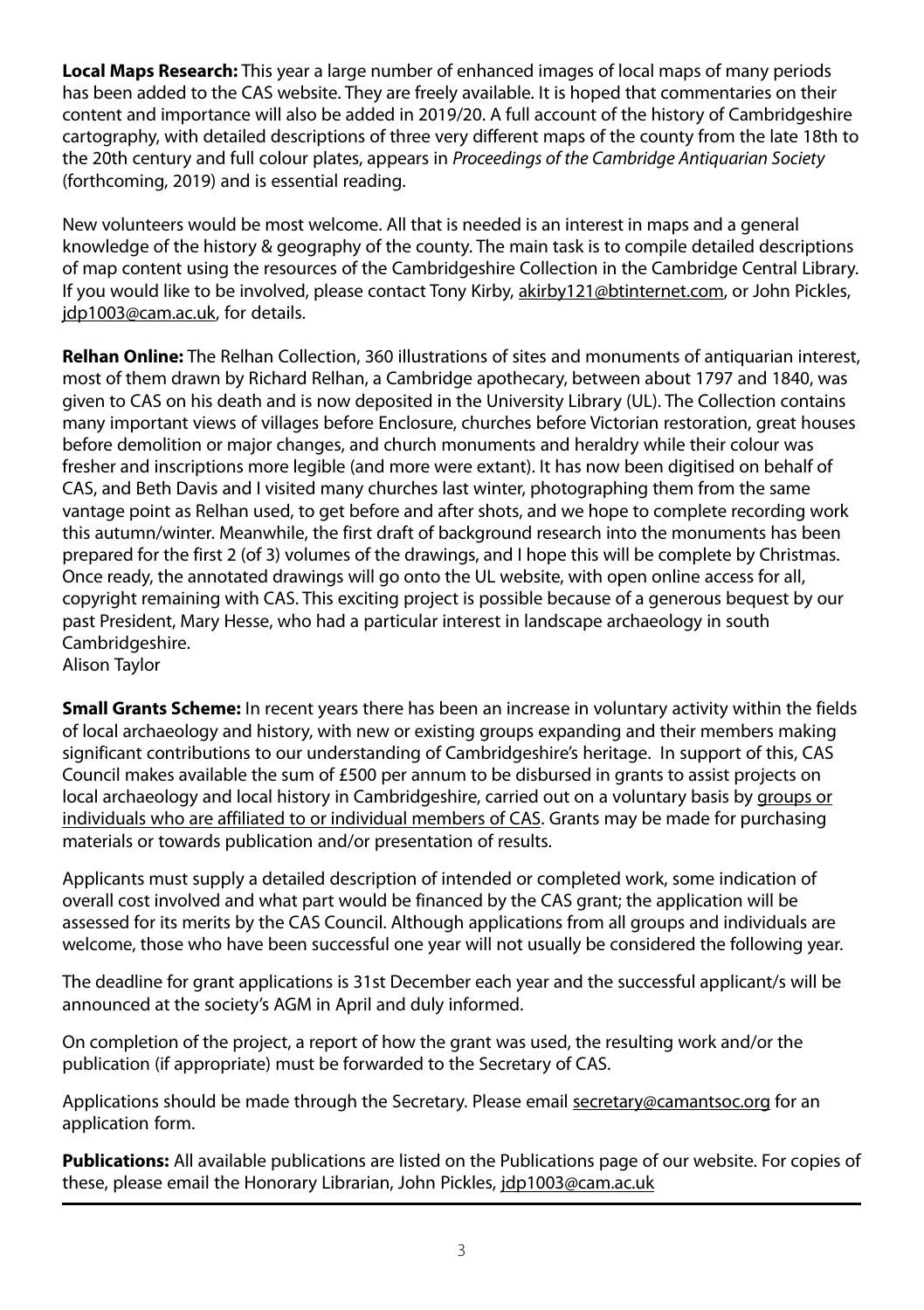# <span id="page-4-0"></span>**Cambridgeshire Records Society**

**http://www.cambsrecordsociety.co.uk**

| <b>President</b>      | <b>Dr Chris Briggs</b>              |
|-----------------------|-------------------------------------|
| Chair                 | Elizabeth Stazicker                 |
| <b>General Editor</b> | <b>Dr Rosemary Horrox</b>           |
| <b>Secretary</b>      | <b>Dr Sarah Bendall</b>             |
|                       | Emmanuel College, Cambridge CB2 3AP |

The Cambridgeshire Records Society was founded in 1972 by the Cambridge Antiquarian Society. Its purpose is to publish editions of original documents from the Middle Ages to the present relating to Cambridgeshire and the surrounding area in order to make them accessible to Cambridgeshire people interested in their local and family history and to historians worldwide. The Society also republishes unavailable printed works and historical maps. The work of transcription, translation and editing of texts and the preparation of volumes is done voluntarily by editors with expertise in the subject. The membership's annual subscriptions finance the costs of preparing and publishing the volumes. In some cases, individual volumes have received grants towards costs.

The Society aims to publish a volume a year. Members receive a free copy of every work published during their period of membership.

**Membership:** The Society is open to all interested individuals, libraries, schools and other institutions at an annual subscription of £17.50. In addition to their free volume, members can purchase volumes at a member's price, usually two-thirds of the retail price.

The Society holds an annual meeting with a talk on a topic relating to the current publication or to local records and archives.

The Society has 25 publications in stock. See our website or Cambridgeshire Records Society on www.genfair.com. The latest volumes are (2016): Jonas Moore's Mapp of the Great Levell of the Fenns 1658, accompanying text by Frances Willmoth and Elizabeth Stazicker; ISBN 978 0 904323 25 2, Full price £36, CRS Member price £21.50; (2017): The Cambridgeshire Committee for Scandalous Ministers 1644–45, edited by Graham Hart; ISBN 978 0 904323 26 9, Full price £22.50, CRS Member price £15; and (2018): The Parliamentary Surveys of the Cambridgeshire Properties of the Dean and Chapter of Ely 1649-1652, edited by William Franklin; ISBN 9780904323276, Full price £22.50, CRS Member price £15.

The Society also publishes three Cambridge map editions (covering the city of Cambridge from the 16th to the early 20th century):

Baker's Map of Cambridge, 1830 (out of print) A Portfolio of 12 maps illustrating the changing plan of Cambridge, 1574-1900 Reprint of the Ordnance Survey 1:500 Town Plans of Cambridge, 1886-1902

# **Volumes in preparation include:**

Huntingdonshire Hearth Tax, transcribed by Ken Sneath

**Sales enquiries:** Email: paksaunders@talk21.com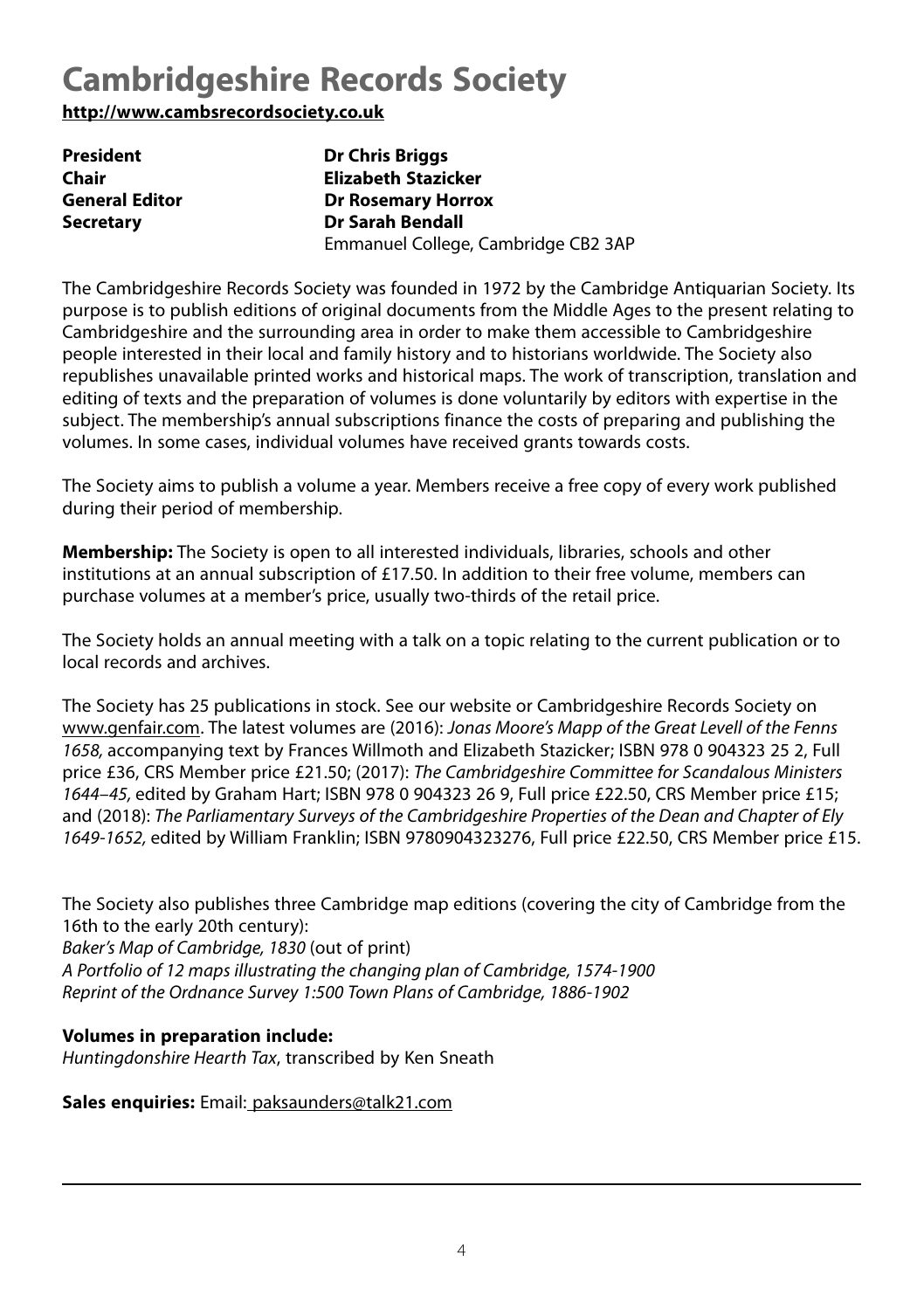# <span id="page-5-0"></span>**Archaeology Groups**

# **8–16 Fenland Archaeology**

c/o Wisbech & Fenland Museum, Museum Square, Wisbech, PE13 3EL Tel: 07542 312692

8–16 Fenland Archaeology is a joint venture between Fenland Archaeological Society (FenArch) and Wisbech and Fenland Museum.

Membership is open to 8 to 16 year olds. The group meets at Wisbech & Fenland Museum on the fourth Saturday of each month (except August and December) between 10:00 and 12:00. Current membership fees £5 pa.

Members also take part in local digs and visits.

# **Archaeology RheeSearch**

**www.rheesearch.org.uk**

| <b>Contact</b>           | <b>Dr Brian Bridgland</b>                         |
|--------------------------|---------------------------------------------------|
|                          | 22 Church Lane, Pampisford, Cambridge CB22 3ET    |
|                          | Tel: 01223 832954; Email: brizzy2006@waitrose.com |
| <b>General enquiries</b> | webmaster@rheesearch.org.uk                       |

We are a group who have been undertaking geophysical surveys in Cambridgeshire, mostly in the south of the County, during the past 22 years. We use soil resistivity and magnetometry equipment for our surveys. We aim to be surveying most Sundays in the year – depending on the weather though! We welcome new members to come along and join us. We also invite inquiries regarding possible new sites to investigate. Please visit our web site for more information.

# **Cambridge Archaeological Unit**

# **www.cau.arch.cam.ac.uk**

University of Cambridge Department of Archaeology, Downing Street, Cambridge CB2 3DZ Tel: 01223 327802; Email: cauadmin@arch.cam.ac.uk

The Cambridge Archaeological Unit was founded in 1990 by Christopher Evans and Dr Ian Hodder and operates out of the University of Cambridge Department of Archaeology. The Unit offers a full range of archaeological services on all types of projects, supported by the academic and scientific expertise of the University of Cambridge. Our pioneering landscape sampling techniques have proven successful on motorway, new town, quarry and inner-city development sites, providing a highly efficient practice complementary to industry.

With the aim of bridging the research and commercial sectors the unit believes development of innovative techniques are crucial to maintaining the highest standards of both academic and professional practice. Our service is designed to fulfil all planning requirements from desktop assessment through to full excavation and publication. Our proven record of delivering results within an agreed time-scale and budget has enabled continual growth into one of the leading archaeological contracting organisations in the United Kingdom.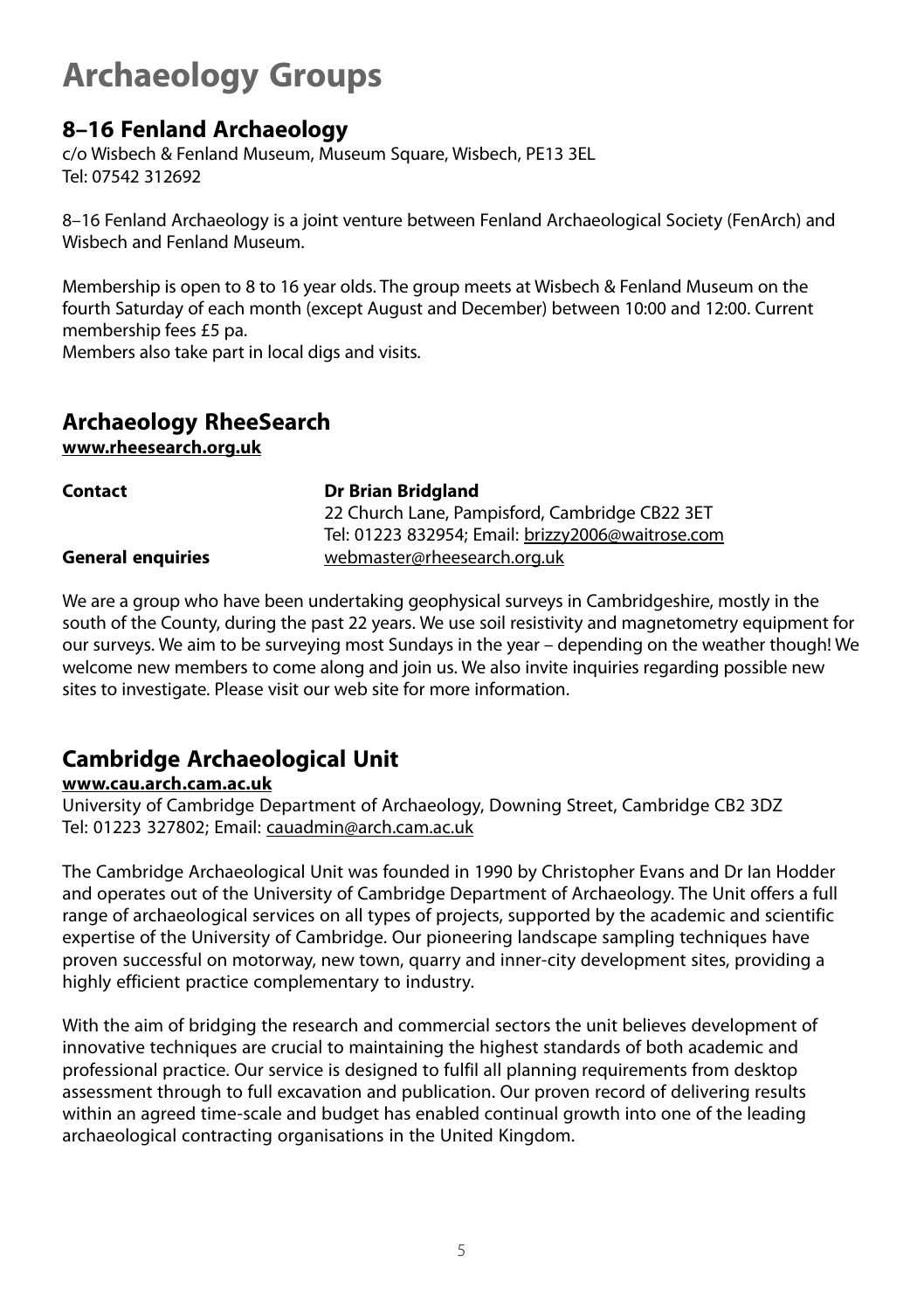# **Cambridge Archaeology Field Group**

**www.cafg.net**

| President        | Dr. Paul Spoerry                                |
|------------------|-------------------------------------------------|
| Chair            | <b>Barrie Fuller</b>                            |
|                  | Email: bf202@cam.ac.uk                          |
| <b>Secretary</b> | Susan May                                       |
|                  | 94 High Street, Great Shelford CB22 5EH         |
|                  | Tel: 01223 843121; Email: cafg.may@ntlworld.com |

The Group started in 1978 to enjoy practical archaeology and add to the local archaeological record. Reports of our fieldwork can be seen on our website and you can follow us on Facebook. The Group also holds lectures and occasional workshops open to all. We are affiliated to the Cambridge Antiquarian Society, the Council for British Archaeology and Jigsaw Cambridgeshire.

**Meetings:** Lectures are held in the seminar room at the McDonald Institute for Archaeological Research, Downing Street, Cambridge from October to June, normally on the first Wednesday of the month, starting at 19:30.

#### **Programme:**

The lecture season starts with:

| 2 Oct. | Paddy Lambert | (Oxford Archaeology East) The Weird and Wonderful World of the Romans |
|--------|---------------|-----------------------------------------------------------------------|
| 6 Nov. |               | Celebration of the Group's 40 years and presentation of the 2019 Val  |
|        |               | Whittaker Memorial Prize                                              |

Details of the rest of the programme will be available on our website.

On other Wednesday evenings throughout the year, unless we have an outdoor activity, we meet at the Oxford Archaeology East premises at Unit 15, Trafalgar Way, Bar Hill, from about 19:15, to process finds from our fieldwork. Occasional informal workshops are held on these Wednesdays.

From autumn to spring we are out field-walking, normally on Sunday mornings, within about 15 miles of Cambridge. In the summer we normally undertake a short-term excavation – in 2020 this will be at Ickleton – and organise other fieldwork as available. We have our own projects and will also undertake fieldwork at the request of other bodies.

**Membership:** £12 individual, £18 family. £1 non-members for lectures. Application forms and further details are available on the website or from the Secretary.

**Val Whittaker Memorial Prize:** The Group offers up to £150 each year to applicants 17 years old or above wanting to pursue their interest in archaeology; currently the prize is advertised to Cambridge University archaeology undergraduates. For further details please see our website.

# **Cambridge Industrial Archaeology Society**

| Chair            | <b>Robin Chandler</b>                                         |
|------------------|---------------------------------------------------------------|
|                  | 12 Church Street, Hemingford Grey, Huntingdon, Cambs PE28 9DF |
|                  | Tel: 01480 465571                                             |
| <b>Secretary</b> | Dr John Rolfe                                                 |
|                  | The Thorpe, Hemingford Grey, Huntingdon, Cambs PE28 9DA       |
| <b>Treasurer</b> | Stephen Hipkin                                                |
|                  | 82 Frog End, Shepreth, Herts SG8 6RF Tel: 01763 261915        |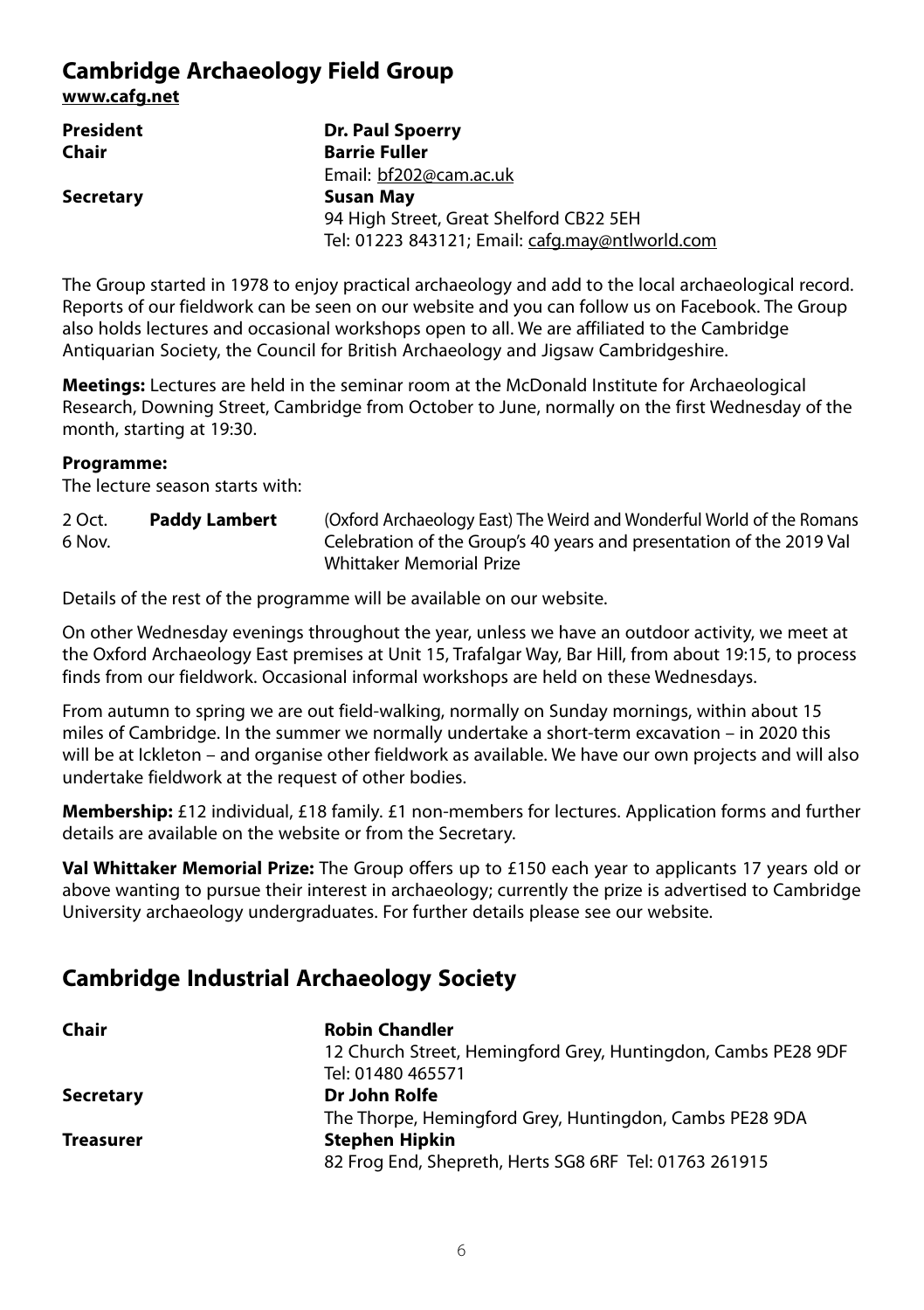The Society's aim is to study and record the industrial history and artefacts of Cambridgeshire. It is affiliated to the Association of Industrial Archaeology (AIA) and is one of the founder members of the East of England Industrial Archaeology Conference (EERIAC). The Society also commissions and publishes occasional monographs on Cambridge industrial subjects written by its members. Meetings, visits and conferences are open to everyone with an interest in industrial history.

**Meetings:** These are normally held at 19:30 on the second Monday of the winter months at the Pye Building, Cambridge Museum of Technology, Cheddars Lane, Cambridge. Further details are available from their website.

**Membership:** £17 yearly (October–September), due from 1 October; Visitors £3 each meeting.

# **Programme:**

Complete details of our programme are not available as Conduit goes to press, but the dates for 2019/2020 meetings are as follows:

9 September 14 October 11 November 9 December 13 January 10 February 9 March 20 April

To receive a full programme (ready in mid-September), contact the Chair (as above) with your name, address and telephone number or email robin.chandler@btinternet.com.

**Visits:** A few visits to sites of interest may be arranged in the summer months.

**EERIAC:** The East of England Regional Archaeology Conferences are fairly informal day meetings, and all are welcome, even if not members of Cambridge Industrial Archaeology Society. EERIAC 2019 is being planned to be held in Norfolk. Further information will be provided as and when available.

# **Cambridgeshire Archaeology**

#### **(A) Cambridgeshire County Council: Historic Environment Record www.cambridgeshire.gov.uk/archaeology**

Box SH1011, Shire Hall, Cambridge CB3 0AP Email: archaeology@cambridgeshire.gov.uk

| <b>Senior Archaeologist</b>         | <b>Sally Croft</b>                                           |
|-------------------------------------|--------------------------------------------------------------|
|                                     | Tel: 01223 728569; Email: sally.croft@cambridgeshire.gov.uk  |
| Archaeological Officer (HER)        | <b>Ruth Beckley</b>                                          |
|                                     | Tel: 01223 728592; Email: ruth.beckley@cambridgeshire.gov.uk |
| <b>Archaeological Officer (HER)</b> | Jessica Cooper-Dunn                                          |
|                                     | Tel: 01223 728589:                                           |
|                                     | Email: jessica.cooper-dunn@cambridgeshire.gov.uk             |

The Cambridgeshire Historic Environment Record (CHER) is the most comprehensive source of information on archaeological sites and finds in the modern county of Cambridgeshire. It forms part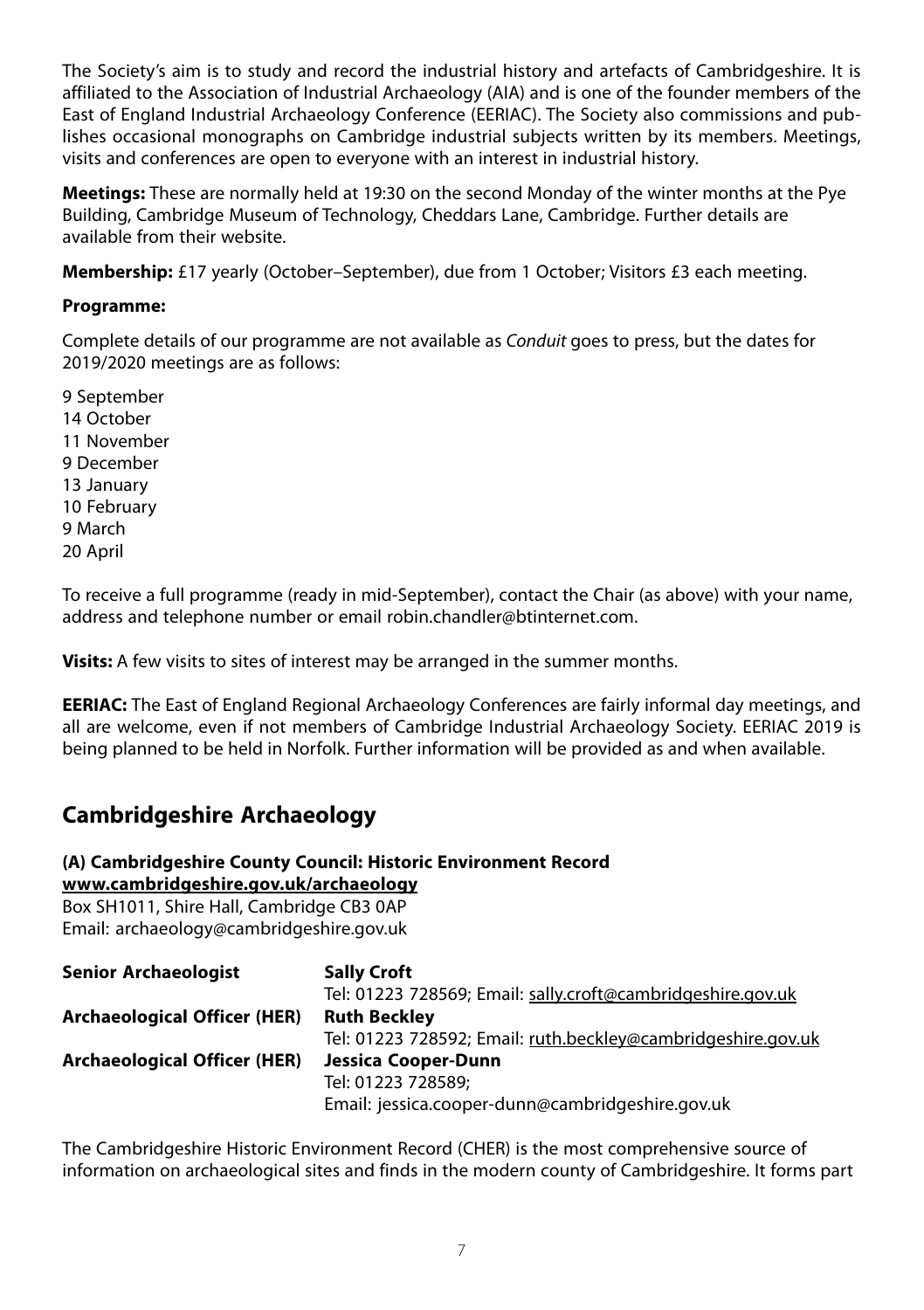of a network of Historic Environment Records (HERs) across the United Kingdom. Formerly known as the Cambridgeshire Sites and Monuments Record, we are continuously expanding the record to include information relating to all aspects of the historic environment. In particular, we are incorporating information about historic buildings and settlements, parks and gardens of historic interest, industrial and 20th century remains.

We currently have over 20,000 records concerning archaeological monuments, chance finds, buildings and past fieldwork in Cambridgeshire. These are held on a computerised database and mapping system, where they can be easily searched by date, location and type of remains. Much of the information on the CHER is now available online via the Heritage Gateway.

The CHER is a public record, and we welcome enquiries from anyone with an interest in Cambridgeshire's past.

Enquiries can be made by any the following methods:

- telephone
- email
- **letter**
- visit to our offices in Cambridge by prior appointment.

We will endeavour to deal with your enquiry within 10 working days. Please help us deal with your enquiry efficiently by letting us know:

- the area you are interested in, for example parish or National Grid Reference with search radius;<br>• the pariod you are enquiring about for example Bronze Age or Late Medieval:
- the period you are enquiring about, for example Bronze Age or Late Medieval;<br>• the type of site or find you are interested in for example Boman villa or Bronze
- the type of site or find you are interested in, for example Roman villa or Bronze Age hoards;
- the purpose for which you will be using the information, for example local history study, undergraduate research, desk-based assessment.

# **(B) Cambridgeshire County Council: Historic Environment Team www.cambridgeshire.gov.uk/archaeology**

Box SH1011, Shire Hall, Cambridge CB3 0AP Email: archaeology@cambridgeshire.gov.uk

# **Historic Environment Team Manager Quinton Carroll**

Tel: 01223 728565; Email: quinton.carroll@cambridgeshire.gov.uk

Within Cambridgeshire's modern landscape lie the remains of thousands of years of human activity. These archaeological remains, together with the vestiges of former landscapes, are the key to understanding the county's past. They are a fragile, vulnerable and irreplaceable part of the local environment. We maintain the Historic Environment Record (HER) for the county (formerly the Sites and Monuments Record or SMR). See our section on the CHER, above, for more information.

Archives from investigative fieldwork in Cambridgeshire are curated by us, to enable access by researchers whilst being maintained for future generations. Guidelines for organisations wishing to deposit archaeological archives at the store are available from our website. Our Planning and Countryside Advice archaeologists work to mitigate the impact of land use change on Cambridgeshire's rich archaeological heritage, ensuring its sustainability and long-term conservation for future generations.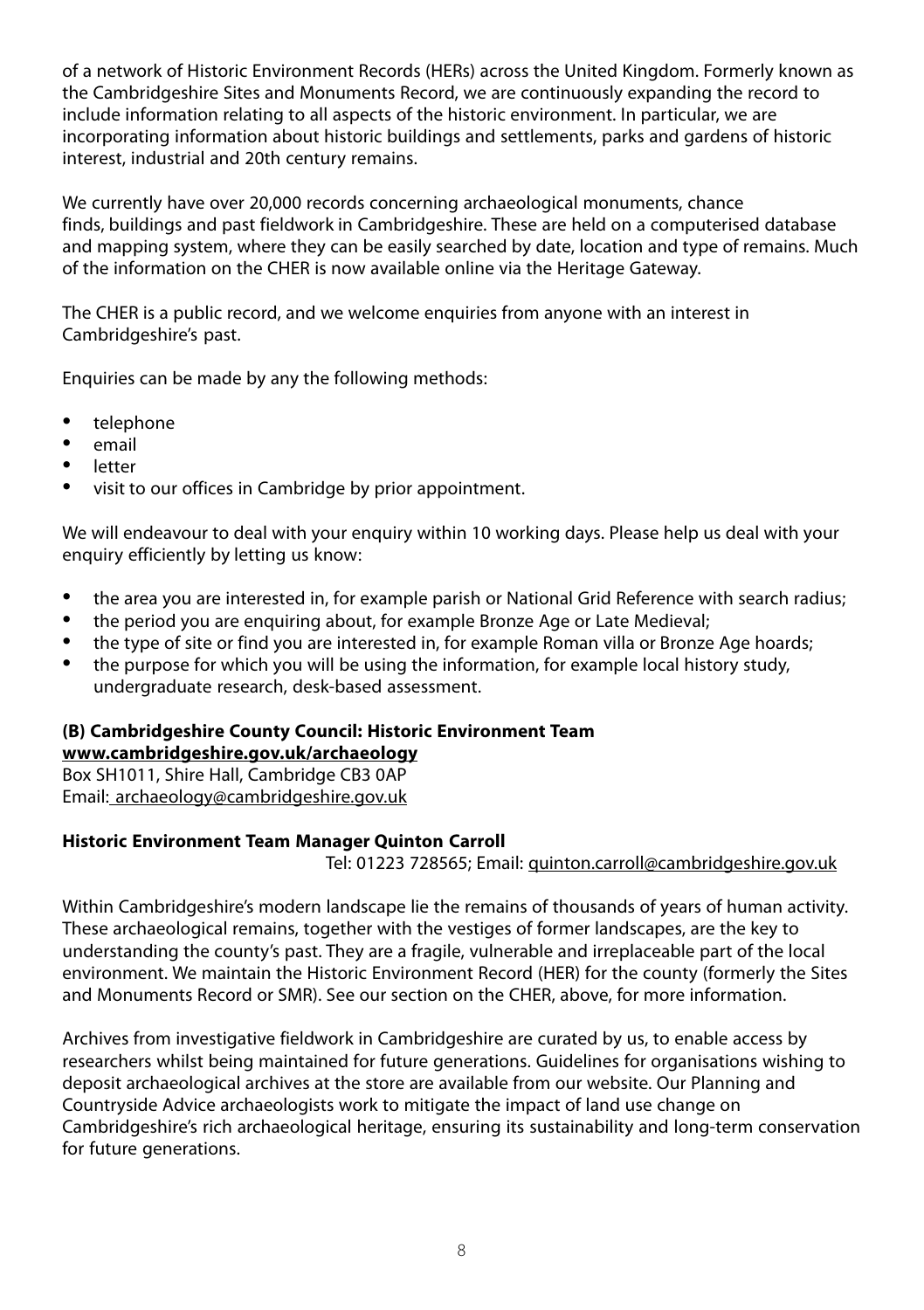We are the advisory service for the Local Planning Authorities, developers and their agents on the potential impact of land use change on archaeology and the historic environment. We can also advise on environmental enhancement projects, agricultural stewardship schemes and the care of ancient monuments and historic landscapes. We also host the Portable Antiquities Scheme for Cambridgeshire, which provides a finds identification service for the public and advice about the Treasure Act as part of a wider programme of outreach and public archaeology. See our section on the Portable Antiquities Scheme for more information.

The Historic Environment Team also delivers public archaeology and outreach projects in Cambridgeshire. For many years Cambridgeshire Archaeology has been one of the country's leading exponents of public archaeology. It actively promotes education and community projects, with the key aim of increasing understanding of the rich heritage of the county.

# **(C) Cambridgeshire County Council: Portable Antiquities Scheme**

**www.cambridgeshire.gov.uk/archaeology**

Box SH1011, Shire Hall, Cambridge CB3 0AP

| <b>Finds Liaison Officer</b> | <b>Helen Fowler</b>                           |
|------------------------------|-----------------------------------------------|
|                              | Cambridge Tel: 01223 728571;                  |
|                              | Email: helen.fowler@cambridgeshire.gov.uk     |
|                              | Peterborough Tel: 01733 864703;               |
|                              | Email: helen.fowler@vivacity-peterborough.com |

The Portable Antiquities Scheme is a national programme hosted by Cambridgeshire County Council for Cambridgeshire and Peterborough, which assists with the recording of finds discovered by members of the public. The scheme aims to help finders have their objects identified and recorded, as well as providing specialist advice on conservation and storage. The finds are recorded centrally on a national database, which can be accessed on the online database available here http:// finds.org.uk.

The Finds Liaison Officer also works at Peterborough Museum one day a week. Finds can be brought for identification to any of the following:

- finds identification events at local museums (see events leaflet for details);
- by prior appointment with the Finds Liaison Officer, at the Cambridgeshire Historic Environment Record or at Peterborough Museum on Fridays.

Some of the objects that are brought to us fall within the definition of Treasure under the Treasure Act (1996), which provides museums with the opportunity to acquire finds made of gold or silver, or hoards of coins and prehistoric tools. East Anglia has more Treasure Act finds than any other part of the country, and we can provide advice on the process.

The Portable Antiquities Scheme operates in partnership with the British Museum, Cambridgeshire County Council and Vivacity (Peterborough's Cultural Trust). For all discoveries of gold and silver objects, or groups of coins from the same findspot, which are over 300 years old, you have a legal obligation to report such items under the Treasure Act (1996). Prehistoric base-metal assemblages found after 1st January 2003 also now qualify as Treasure. The website also provides further information for finders of potential Treasure.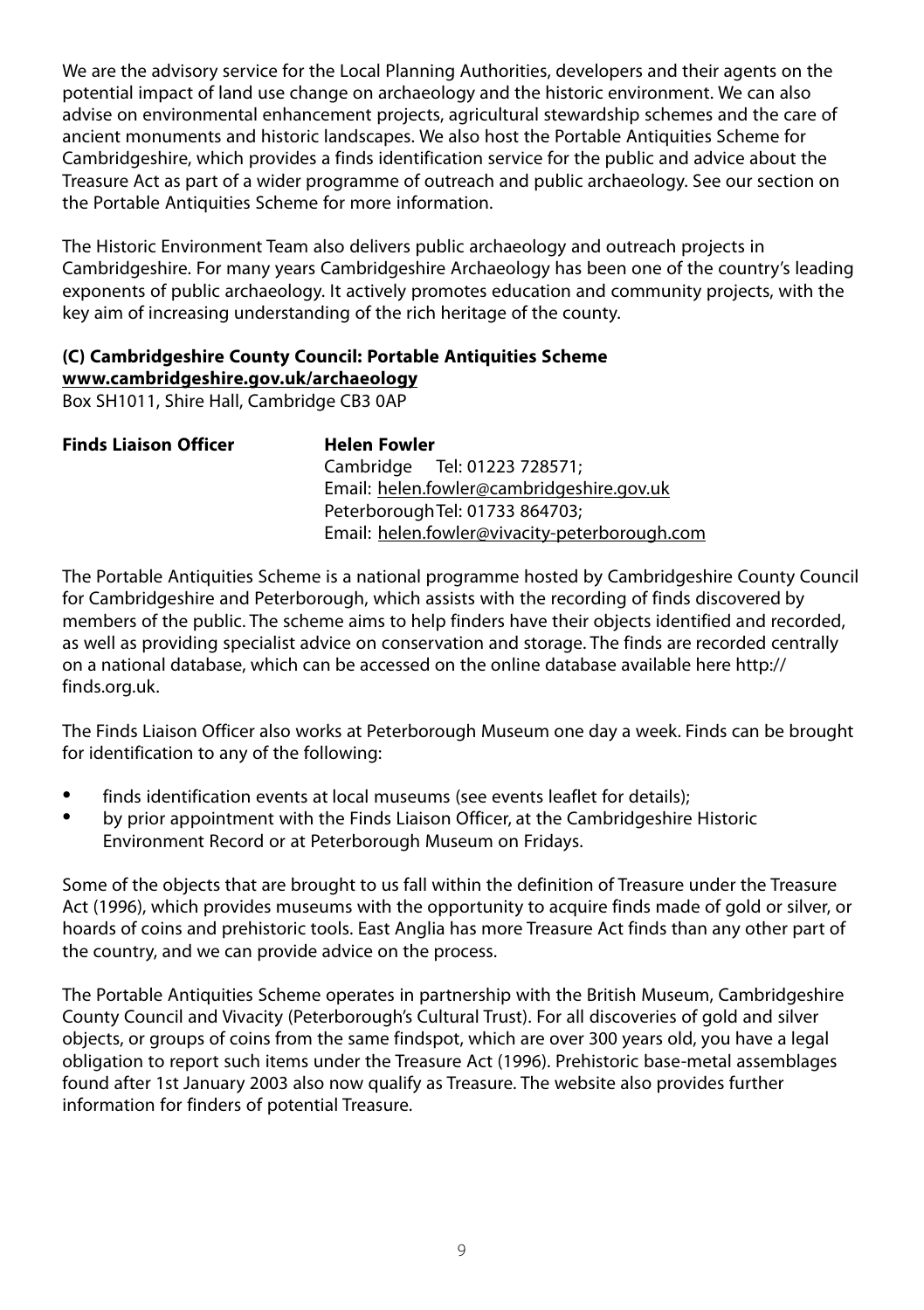# **Ely & District Archaeological Society**

**www.elyarchaeology.org.uk**

| Chairman &  | <b>Dr Peter Hoare</b>                            |
|-------------|--------------------------------------------------|
| Secretary   | 26 Victoria Street, Ely, Cambridgeshire, CB7 4BL |
|             | Tel: 07821 148239; E-mail: pgh@ventifact.co.uk   |
| Treasurer & | <b>William Schenck</b>                           |
| Membership  | E-mail: will.schenck@gmail.com                   |
| Secretary   |                                                  |

The Ely & District Archaeological Society (EDAS) was founded in 1980. The object of the Society is to advance the education of the public in the study of archaeology, history and kindred subjects. EDAS promotes this through a programme of lectures between October and May, visits to sites of archaeological or historical interest and collecting and disseminating information about archaeology and history of the local area.

**Meetings:** held on the third Monday in the month from October to May (but not in December and April) at the Methodist Church Hall, Chapel Street, Ely. The lectures deal mainly with local and regional archaeology and history, and include the presentation of recent discoveries. There are also talks about archaeological sites or history in a broader context.

**Membership:** Individual £10, Joint £16 and Student £1 annually; Visitors £3.00 per lecture.

Further information is available from the Chairman.

#### **Programme:**

| 21 Oct. | <b>Craig Cessford</b>   | Downham Road: Iron Age, Roman and Middle Anglo-Saxon<br>archaeology on the western fringe of Ely |
|---------|-------------------------|--------------------------------------------------------------------------------------------------|
| 18 Nov. | <b>Ellie Hughes</b>     | Ely Museum redevelopment                                                                         |
|         | & Sara Adderson         |                                                                                                  |
| 20 Jan. | <b>Rob Davis</b>        | Transforming lives: the first use of fire in Europe                                              |
| 17 Feb. | <b>Steve Cole</b>       | Photographing historic buildings                                                                 |
| 16 Mar. | <b>Richard Kelleher</b> | Coins in the late Medieval countryside: the Rendlesham Project                                   |
| 18 May  | TBC                     | & AGM                                                                                            |

# **Fen Edge Archaeology Group www.feag.co.uk; https://feagblog.wordpress.com**

| Chair            | John Stanford                              |  |
|------------------|--------------------------------------------|--|
| <b>Secretary</b> | Krys Kelly                                 |  |
|                  | 300 High Street, Cottenham, Cambs CB24 8TX |  |
|                  | Email: feaginfo@gmail.com                  |  |

Fen Edge Archaeology Group (FEAG) was established in 2008. It encourages interest in the archaeology of the Fen Edge Community Association area (Cottenham, Landbeach, Rampton, Waterbeach and Willingham), and more generally, by means of lectures, workshops, visits and by providing opportunities to take part in fieldwork and archaeological investigation activities. FEAG works on its own and with other amateur groups and professional organisations.

**Meetings:** 19:30, at Cottenham Village College, unless shown.

**Membership:** £10.00 per year, starting in January.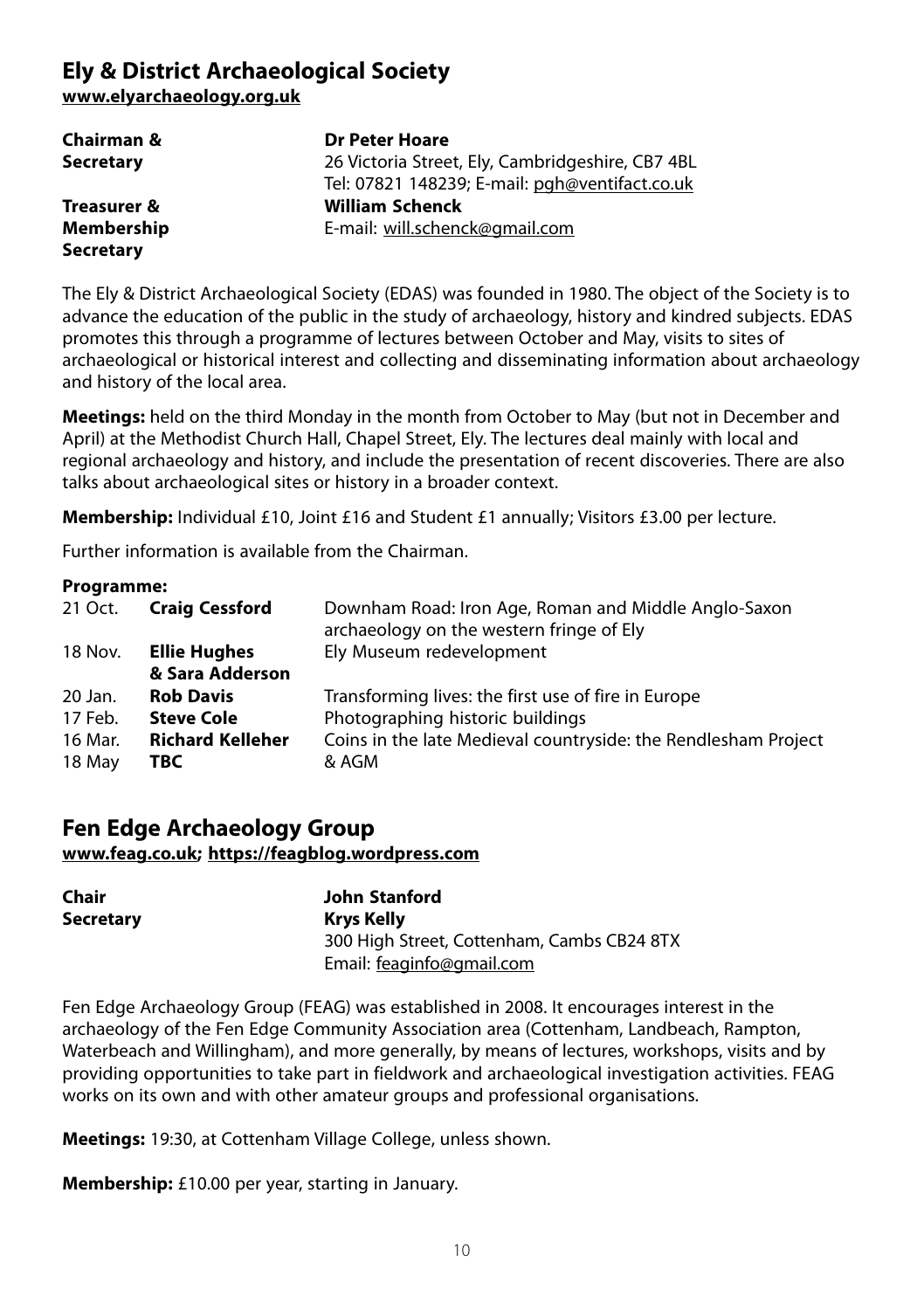#### **Programme:**

| <b>Craig Cessford</b>   | Excavating medieval cemeteries in Cambridgeshire: the 'After the<br>Plaque' project and rural/village sites'<br>(NB venue: Landbeach Village Hall) |
|-------------------------|----------------------------------------------------------------------------------------------------------------------------------------------------|
| <b>Duncan Wright</b>    | Medieval settlement and conflict on the fen-edge                                                                                                   |
|                         | (NB venue: Rampton Village Hall)                                                                                                                   |
| <b>Lesley McFadyen</b>  | Under the fen, under the sand: excavating prehistoric land surfaces<br>(NB venue: Willingham Baptist Church                                        |
| <b>James Barrett</b>    | Medieval northern journeys: From Arctic and mountain<br>hunting grounds to Eastern England and beyond                                              |
| <b>Richard Mortimer</b> | Conington: The excavation of a Mercian king's enclosure                                                                                            |
| <b>Marcus Brittain</b>  | The South Georgia Archaeological project: exploring Britain's<br>overseas territories                                                              |
|                         | (NB venue: Landbeach Village Hall)                                                                                                                 |
| <b>Nick Ashton</b>      | Stepping into Britain: Happisburgh and the earliest occupation of<br>northern Europe                                                               |
| <b>Andy Burnham</b>     | The old stones<br>(NB venue: Histon Baptist Church. Jointly with HIAG)                                                                             |
|                         |                                                                                                                                                    |

Please check the websites to confirm the venues and for updates and further details on talks, walks, site visits, fieldwork and workshops. You can also find us on Facebook.

# **Fenland Archaeological Society**

#### **www.fenarch.org.uk**

| Chair     | <b>Garry Monger</b>        |
|-----------|----------------------------|
| Secretary | <b>Bob Smith</b>           |
|           | Email: info@fenarch.org.uk |

Fenland Archaeological Society (FenArch) was formed after the successful community excavation at Wisbech Castle in 2009. It has built on the enthusiasm generated by that event to provide further opportunities for participation in community archaeology across Fenland. As well as arranging community digs, there is an outreach programme and a winter talks programme. There is also a young archaeologists section, run in conjunction with Wisbech Museum.

**Meetings:** 19:30 on the fourth Wednesday of each month at Mendi's, 22-23 Old Market, Wisbech, Cambs PE13 1NB.

**Membership:** £20.00 (Single), £35.00 (Joint), £10.00 (Students over 16 in full-time education), £5.00 (Associate). £3.00 per lecture (Visitors).

#### **Programme:**

For further information and details of events, please see the website or contact the above.

# **Histon & Impington Archaeology Group**

**www.hiarchaeology.wordpress.com**

Email: hisimp.archaeology.group@gmail.com

| Chairman         | <b>Arnold Fertig</b>                      |  |
|------------------|-------------------------------------------|--|
|                  | 13 Park Lane, Histon, Cambridge, CB24 9JJ |  |
|                  | Tel: 07786 934924                         |  |
| <b>Secretary</b> | <b>Jane Dean</b>                          |  |
|                  | Tel: 07724 874763                         |  |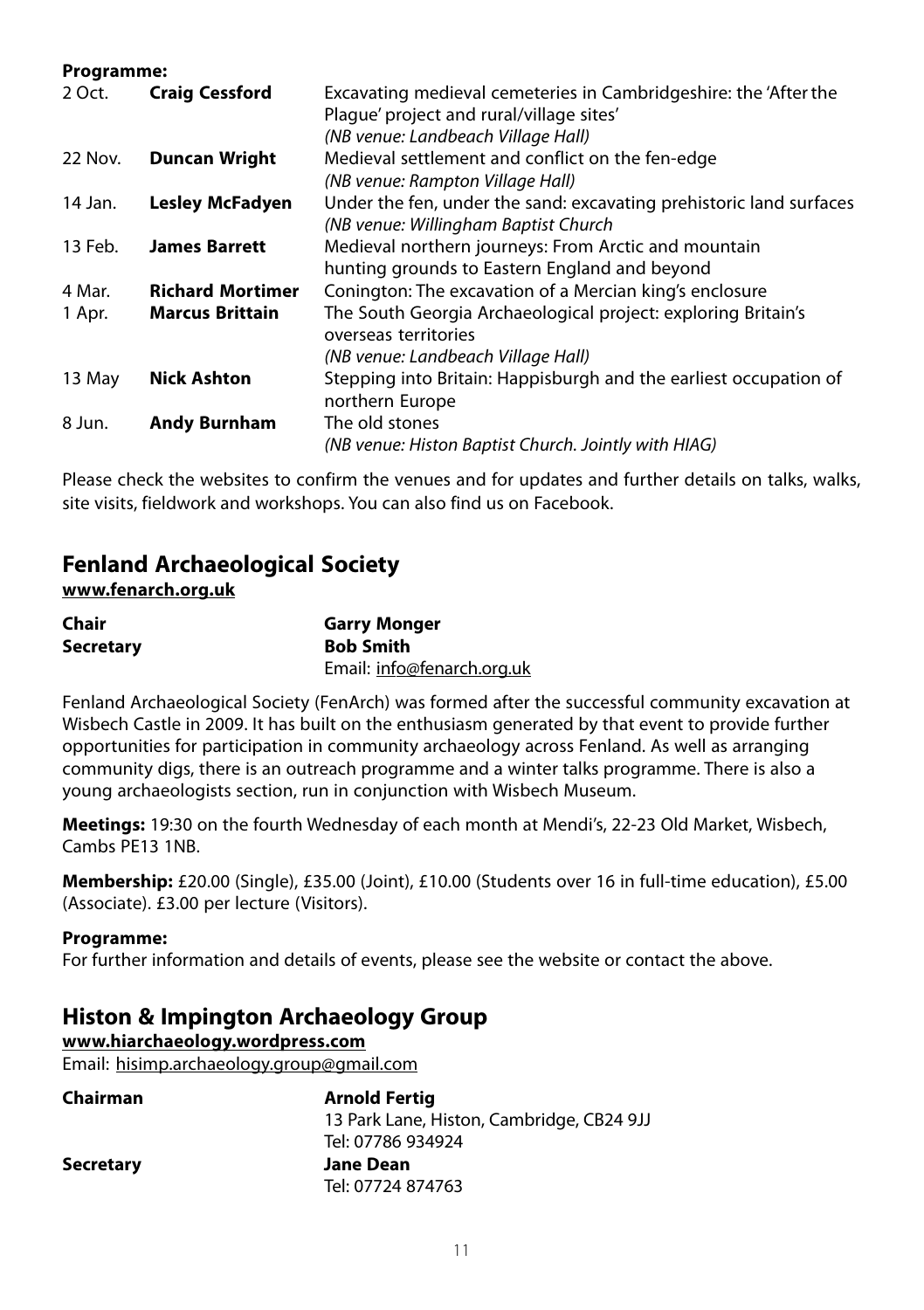The Group was formed in 2016 to encourage interest and research in archaeology, particularly in Histon and Impington. We already have an extensive record of excavation and finds in the villages.

**Meetings:** Talks are held at Histon Baptist Church at 19:30 on Monday evenings, as listed below.

Club nights are held at the Community Centre, St Audrey's Close, Histon from 19:00 to 21:00 on the first Thursday of the month.

To be placed on our mailing list to receive notices and further details, including outings, projects, field walking, training opportunities and other activities, please send an email to the address above or contact us via the website.

**Membership:** £12 per year. Family membership £18.

**Talks:** Members and children free. Visitors £3.

#### **Programme:**

| 9 Sep.  | <b>Rodney Scarle</b>      | Windows into the distant past: Iron Age coins and what     |
|---------|---------------------------|------------------------------------------------------------|
|         |                           | they tell us about the Celtic peoples                      |
| 14 Oct. | <b>Paddy Lambert</b>      | Wimpole Iron Age and Roman site: who were the              |
|         |                           | Romano-British?                                            |
| 18 Nov. | Dr Jody Joy               | Bog bodies: The 2000-year-old mystery of Lindow Man        |
| 13 Jan. | <b>Dr Catherine Hills</b> | Roman to Saxon in East Anglia: the archaeological evidence |
| 17 Feb. | Nick Gilmour              | Bronze Age settlement in East Anglia                       |
| 23 Mar. |                           | TBC                                                        |
| 27 Apr. | <b>Chris Evans</b>        | Colonising Inlands: Later Prehistoric and Roman North West |
|         |                           | Cambridge                                                  |
| 8 Jun.  | <b>Andy Burnham</b>       | The old stones                                             |
|         |                           | (Jointly with FEAG)                                        |
| 6 Jul.  | <b>Eleanor Whitehead</b>  | Who stole Histon Green? A thousand years of encroaching    |
|         |                           | development                                                |

# **Oxford Archaeology East**

15 Trafalgar Way, Bar Hill, Cambs CB23 8SQ Tel: 01223 850500; Email: oaeast@oxfordarch.co.uk

| <b>Regional Manager</b>        | Dr. Paul Spoerry                                            |  |
|--------------------------------|-------------------------------------------------------------|--|
|                                | Tel: 01223 850550; Email: paul.spoerry@oxfordarch.co.uk     |  |
| <b>Deputy Regional Manager</b> | <b>Stephen Macaulay</b>                                     |  |
|                                | Tel: 01223 850554; Email: stephen.macaulay@oxfordarch.co.uk |  |
| <b>Community Archaeology</b>   | <b>Clemency Cooper</b>                                      |  |
|                                | Tel: 01223 850515; Email: clemency.cooper@oxfordarch.co.uk  |  |

Oxford Archaeology East was founded in 2008 and was formerly the Cambridgeshire County Council Archaeological Field Unit (CAMARC/AFU). Although OA East is part of Oxford Archaeology, it remains a local archaeological unit and carries on working predominantly in Cambridgeshire and East Anglia. OA East continues to work closely with Cambridgeshire County Council Archaeology Office to deliver education, outreach and community archaeology for Cambridgeshire.

OA East and Cambridgeshire County Council were joint partners in Jigsaw, a project funded by the Heritage Lottery Fund. Jigsaw – piecing together Cambridgeshire's past – trained and supported the establishment of new local archaeology action groups, as well as established societies and individuals, to carry out their own community archaeology projects in Cambridgeshire. Although the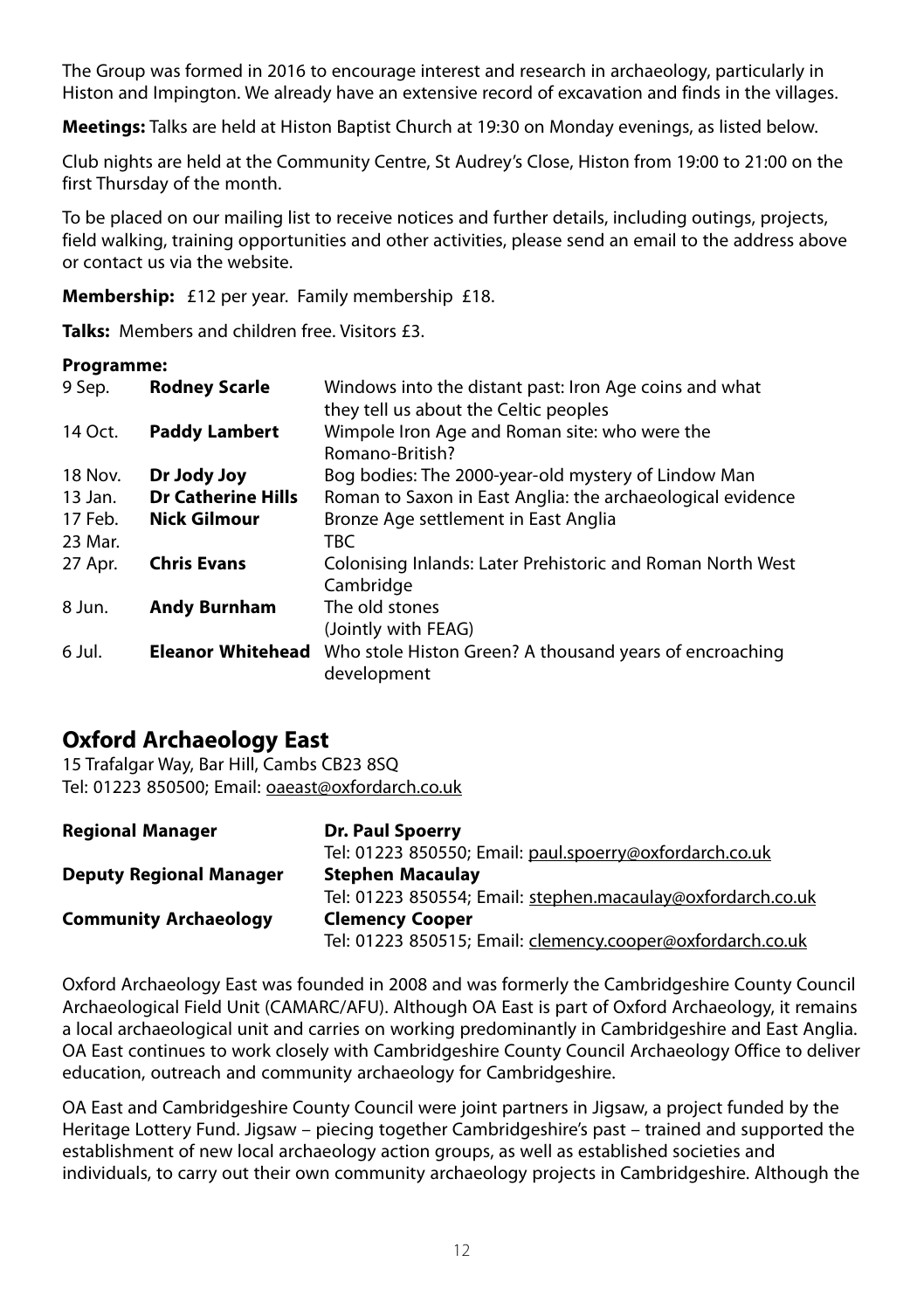<span id="page-13-0"></span>project ended in December 2016, OA East is committed to continue to support the Jigsaw network of archaeology groups and community archaeology projects into the future.

OA East is a Registered Organisation with the Chartered Institute for Archaeologists (CIfA) and has a proven track record of carrying out high quality archaeological work in a competitive market place. Oxford Archaeology has a long track record of undertaking archaeological projects and is Britain's largest archaeological contractor. Oxford Archaeology is a Registered Educational Charity and offers archaeological opportunities not only in Britain but in Europe and beyond.

# **St. Ives Archaeology Group**

#### **Contact Peter Jackson**

12 Turner Road, St Ives, Cambs PE27 3EG Tel: 01480 380896; Email: peterj31@hotmail.co.uk

We are a small group which aims to promote interest in local archaeology and heritage in the St Ives area by taking part in various activities such as fieldwork, lectures, visits and workshops in order to further understand the area. We also intend to publish our findings.

**Meetings:** lectures & workshops are held alternately at 19:30 on the first Tuesday of each month at the Dolphin Hotel in St Ives.

**Membership:** £10.00. Lectures £1.00 (Members) and £3.00 (Visitors).

Please note that the Group is not currently active. For information or details of events, please contact the above.

# **Architecture & Civic Societies**

# **Cambridge Past, Present & Future**

**www.cambridgeppf.org**

Wandlebury Ring, Gog Magog Hills, Babraham, Cambridge, CB22 3AE Tel: 01223 243830

| Chair                            | <b>Ros Aveling</b>                  |
|----------------------------------|-------------------------------------|
| <b>Chief Executive Officer</b>   | <b>James Littlewood</b>             |
| <b>Secretary</b>                 | <b>Robin Barratt</b>                |
|                                  | Email: enguiries@cambridgppf.org    |
| <b>Head of Fundraising &amp;</b> | <b>Mary Nealon</b>                  |
| <b>Communications</b>            | Email: development@cambridgeppf.org |

Cambridge Past, Present & Future, (formerly Cambridge Preservation Society), was founded over 90 years ago. We aim to protect the green setting of Cambridge and its most valuable landscapes for people and nature; to inspire people of all ages to get outdoors and to get involved with their local environment, heritage and culture, and we work to protect and celebrate the fantastic heritage of the Cambridge area. We look after the 12th century Barnwell Leper Chapel on Newmarket Road, Hinxton Watermill and the Scheduled Monument, Bourn Windmill. Our green spaces include Wandlebury Country Park, with the remains of a 5th century BC Iron Age Hill Fort and other historic buildings provides tranquil green open space for the enjoyment of all. Coton Countryside Reserve is a working farm which we are developing as a green place to visit to the west of Cambridge. We are a membership charity, open to all. Please visit our website to view our extensive programme of events and activities which is updated frequently.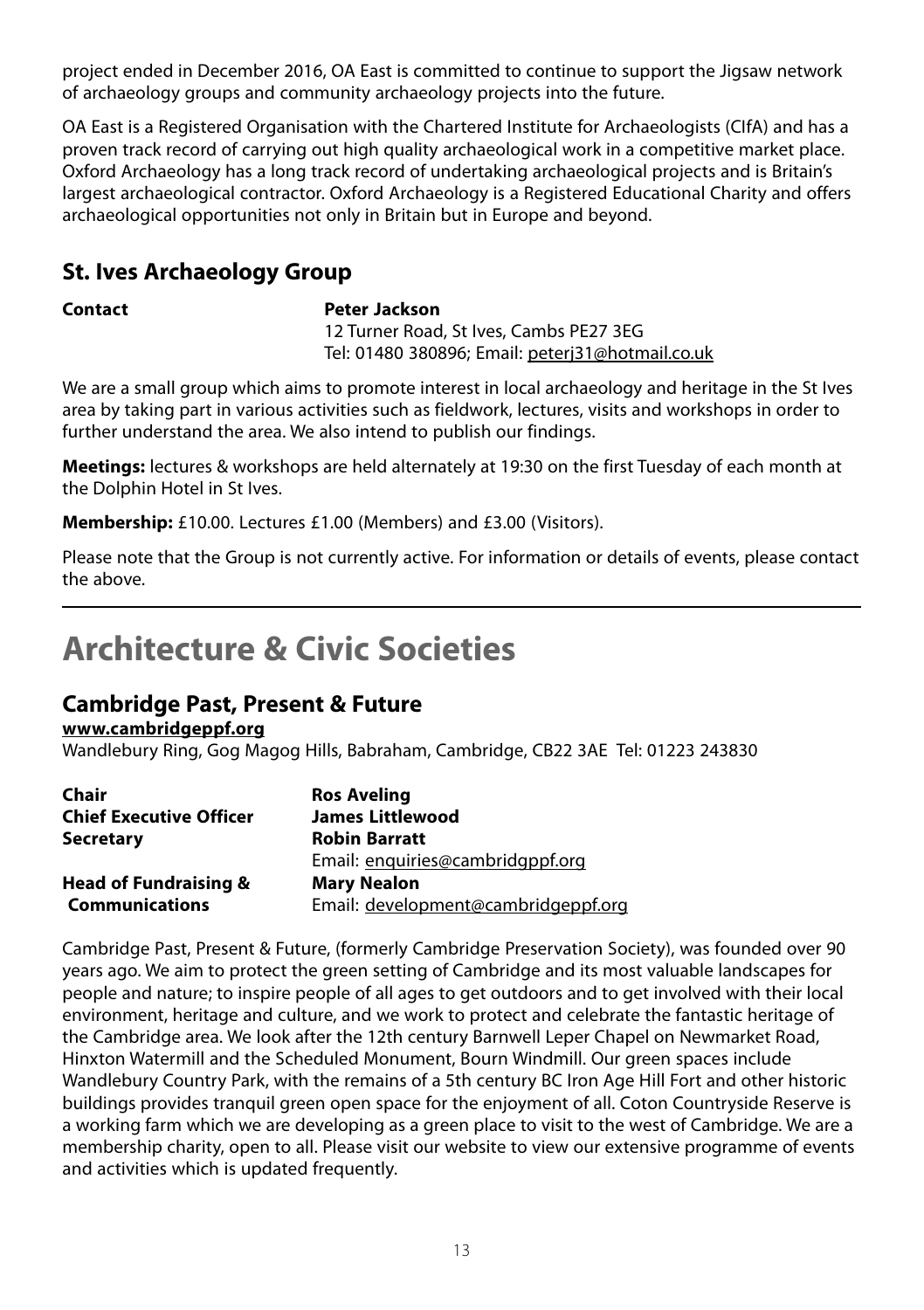# **Cambridgeshire Historic Churches Trust**

**www.camhct.uk**

| <b>Hon. Secretary</b>       | <b>David Stazicker</b>                        |
|-----------------------------|-----------------------------------------------|
|                             | The Willows, Low Bank, Mepal, Ely, CB6 2AU    |
|                             | Tel: 01353 778129; Email: secretary@camhct.uk |
| <b>Membership Secretary</b> | <b>Jenny Lowles</b>                           |
|                             | Email: members@camhct.uk                      |
| <b>Grants Secretary</b>     | <b>Graham Pledger</b>                         |
|                             | Email: grants@camhct.uk                       |

The Trust was founded in 1983 to provide financial assistance to the churches of Cambridgeshire when they undertake repairs to the fabric, fixtures, furniture and ornaments of their historic churches and chapels, or projects to improve facilities. The Trust makes grants and interest-free loans from its funds to allow work to be undertaken without delay and to provide a cash flow for largerscale projects and since its inception has awarded over two million pounds in loans. The Trust's main fund-raising event is the Annual Sponsored Ride and Stride, which takes place in September. The continuing success of this event is crucial to the amount of funds available to be distributed to the historic churches of Cambridgeshire.

Membership benefits include the Newsletters in spring and autumn. There is an Annual Conference held on a Saturday in March, April or early May with a theme related to the history, architecture and artistic heritage of church buildings and their furnishings, with particular reference to Cambridgeshire. In the summer a programme of visits to churches is offered free of charge. Details of these are announced in the Newsletters and posted on the website.

For details of the programme, please contact the Hon. Secretary.

# **Civic Society of St Ives**

**www.stivescivic.org.uk**

| Chair   | <b>David Stewart</b>                                  |
|---------|-------------------------------------------------------|
|         | Tel: 01480 468845; Email: chairman@stivescivic.org.uk |
| Contact | Peter Jackson                                         |
|         | Tel: 07772 004078; Email: peterj31@hotmail.co.uk      |

Our society has 360 members, all with pride in their town, St Ives, Cambridgeshire.

We were founded in St Ives by citizens concerned at the then Huntingdonshire County Council's plans to drive a bypass over the river Great Ouse and Hemingford Meadow, one of the largest traditionally managed water meadows in the country. The Society was instrumental in proposing an alternative route avoiding Hemingford Meadow.

Since that time many other issues have been either supported or objected to, always with the intention 'That future generations will be easily able to recognise the historic character of our Town, despite the inevitable changes that happen down the years'. This is now our Legacy Statement.

**Meetings:** 19:30 on the third Friday of the month, in the Free Church, St Ives.

**Visitors:** £3.00

**Members**: free of charge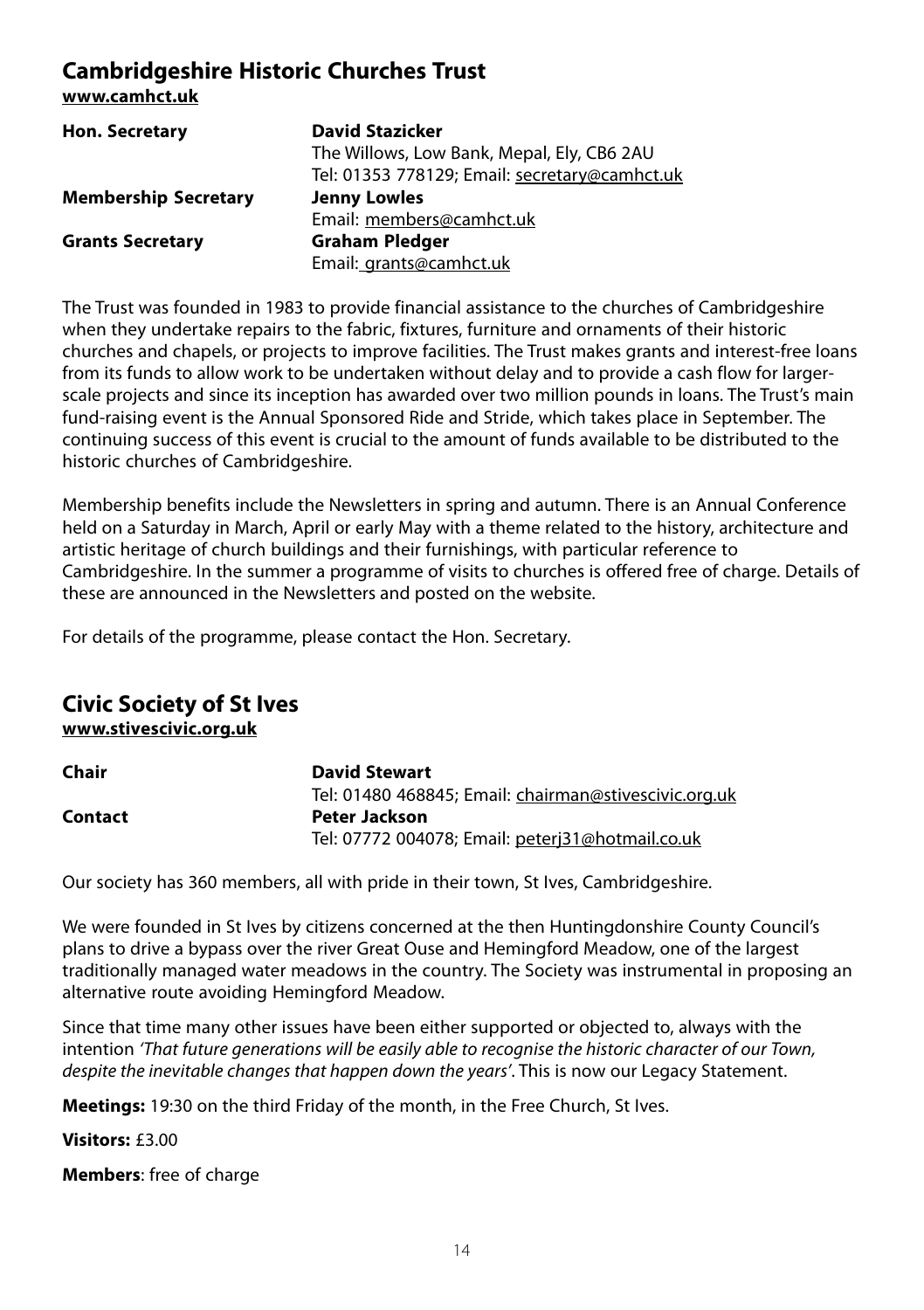#### **Programme:**

| 20 Sep. | <b>Pat Doody</b>    | The natural history of the River Great Ouse Meadows                |  |
|---------|---------------------|--------------------------------------------------------------------|--|
| 18 Oct. | AGM                 | Followed by St Ives, a view of the future?                         |  |
| 15 Nov. | <b>Stuart Orme</b>  | What they didn't teach you in history at school                    |  |
| 18 Jan. | <b>Mike Osborne</b> | The Civil War in the Fens                                          |  |
| 21 Feb. | <b>Martin Lines</b> | Hope Farm – a nature friendly farm owned by the RSPB               |  |
| 20 Mar. | John Gibson         | Motor bike rider volunteers – emergency blood transporters         |  |
| 17 Apr. | TBC.                | Farmland Museum, Denny Abbey                                       |  |
| 15 May  | <b>Mike Petty</b>   | Cambridgeshire history, on your laptop or from the record office & |  |
|         |                     | museums                                                            |  |

Any changes to our programme will be shown on our website.

# **Ely Perspective http://www.elyperspective.co.uk**

#### **Chair Daniel Block**

Tel: 07525 393728; Email: chairman@elyperspective.co.uk

The purpose of the City of Ely Perspective is to enhance the cultural and economic vitality of Ely by building upon its unique heritage and community links, with a focus on design, organisation, promotion and economic regeneration.

We are a group of eager, local volunteers (residents, business owners and other stakeholders) who have achieved various projects over the last 15 years to improve Ely. Previous projects have included the Eel Trail, commemorative plaques and various eel-themed sculptures around the city.

**Meetings:** 18:30 on the third Tuesday of each month at St. Peter's House next to St. Peter's Church on Broad Street, Ely. Membership is free.

# **Friends of St. Giles' Church, Cambridge**

| www.fosgc.org    |                                                         |
|------------------|---------------------------------------------------------|
| Chair            | Dr John Mueller                                         |
| <b>Secretary</b> | <b>Ank Rigelsford</b>                                   |
|                  | c/o St. Giles' Church, Castle Street, Cambridge CB3 0AQ |
|                  | Tel: 01223 315000; Email: info@fosgc.org                |

The mission of the Friends of St. Giles' Church is to promote and enhance St. Giles', thereby supporting the many activities that take place in and around it. We organise regular events, including monthly talks on items of local interest, as well as dances and garden parties.

**Meetings:** Usually held in the church on the second Thursday of each month at 11:00, with refreshments available from 10:30.

**Membership:** £10.00 per year. Monthly talks are free but donations are welcome.

#### **Programme:**

| 12 Sep. | Sylvia Pick            | Discovering St Giles'         |
|---------|------------------------|-------------------------------|
| 10 Oct. | <b>Frieda Midgeley</b> | The archives of Kettle's Yard |
| 14 Nov. | <b>Evelyn Lord</b>     | Cambridge in crisis, 1630-32  |
| 12 Dec. |                        | No meeting                    |

Please email for details of the programme.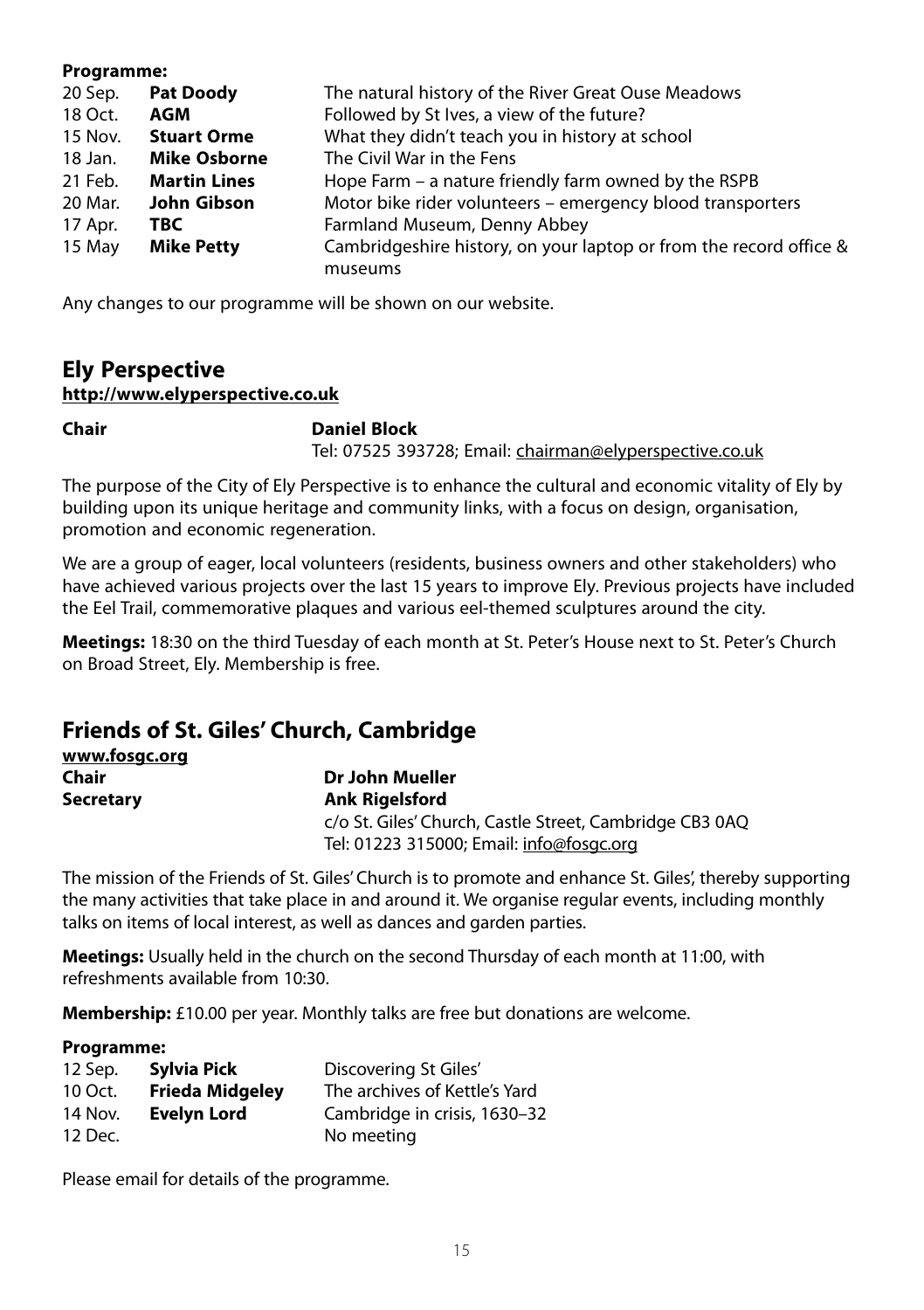# **Littleport Society**

#### **www.littleportsociety.org.uk**

The Barn, Main Street, Littleport, Ely, CB6 1PH

| <b>President</b>            | <b>Chris Jakes</b>                                  |
|-----------------------------|-----------------------------------------------------|
| Chairman                    | Roger Rudderham                                     |
|                             | Email: rudderhamri@hotmail.com                      |
| <b>Secretary</b>            | <b>Christine Bartram</b>                            |
|                             | Contact via website (Choose Society Administrator)  |
| <b>Membership Secretary</b> | <b>Bruce Frost</b>                                  |
| & Treasurer                 | Tel: 01353 860889; Email: brucefrost@btinternet.com |

The aims of The Littleport Society are to stimulate and encourage a public interest in the history and heritage of Littleport and to research and record local history, and to create and preserve a local archive for future generations.

**Meetings:** All our meetings are held on the first Tuesday of each month, except August, at 19:30 at the Village Hall, Victoria Street, and are free to members and non-members.

The Littleport Society Collection, Family & Local History Centre, with local history displays, at The Barn, is open every Tuesday afternoon to visitors between 13:00 and 16:00. Visits at any other time by prior arrangement. Enquiries are welcome.

**Guided Walk:** The Littleport Riot Trail or Heritage Trail are available to groups, at £1 per person, please telephone or email to make arrangements.

**Membership:** UK annual minimum subscriptions: Adult £3 (£45 Life); Seniors £2 (£30 Life); Family £5 (£75 Life); Overseas: £15 (£150 Life). Corporate membership £15. Subscriptions are due on 1st January and may be paid by standing order.

#### **Programme:**

| 3 Sep.  | Mike Wabe               | Witches and witch hunting in East Anglia |
|---------|-------------------------|------------------------------------------|
| 1 Oct.  | <b>David Smith</b>      | Story of fen skating                     |
| 5 Nov.  | TBC                     | Check our website                        |
| 10 Dec. | <b>Littleport Brass</b> | Strike up the Band                       |
| 7 Jan.  | <b>Old Littleport</b>   |                                          |
| 4 Feb.  |                         | <b>AGM (Members Only)</b>                |
|         |                         | + Prize Quiz Night                       |
|         |                         | <b>Quiz Master: James Gilbert</b>        |
| 3 Mar.  | <b>TBC</b>              | Check our website                        |
| 7 Apr.  | TBC                     | Check our website                        |
| 5 May   | TBC.                    | Check our website                        |
| 2 Jun.  | <b>TBC</b>              | Check our website                        |
| 7 Jul.  | TBC                     | Check our website                        |
|         |                         |                                          |

# **March Society www.themarchsociety.org.uk**

| Chair            | Jennifer Lawler                                       |
|------------------|-------------------------------------------------------|
| <b>Secretary</b> | <b>Andrew Clarke</b>                                  |
| <b>Treasurer</b> | <b>Keith Wilkinson</b>                                |
|                  | Tel: 01354 657897; Email: info@themarchsociety.org.uk |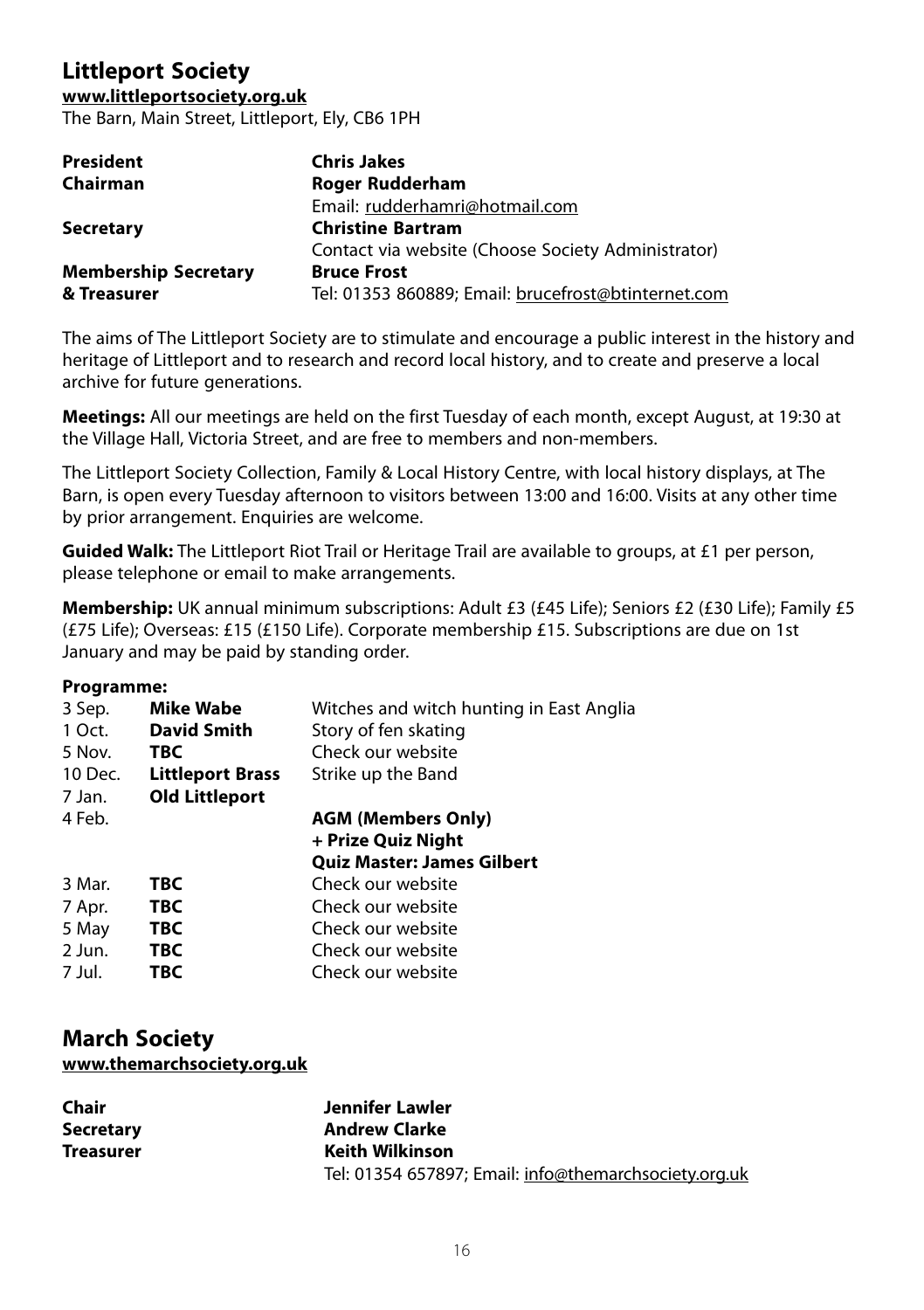We are a civic society for the market town of March founded in 2007. We are involved in the promotion and conservation of March. We have monthly meetings with speakers to talk on subjects related to the past, present or future of March and district.

Our aims are to: support the preservation, protection, development and improvement of features of historic or public interest; inform the public in the geography, history, natural history and architecture of March; promote high standards of planning and architecture; and to promote civic pride in March. We work together with local authorities, voluntary organisations and people with similar aims to The March Society. Amongst our future plans: heritage and audit walks, to continue to compile a list of Buildings of Local Interest, and to organise local visits and exhibitions of photographs of March. If you would like to join us, come to our monthly meetings featured on the home page of our website, on our The March Society Facebook page or Twitter, or fill in the form on our website and we will contact you.

**Meetings:** 19.00–21.00, on the second Wednesday of the month, in March Library. We have heritage walks in May and August.

**Entrance:** £2.00 for members. £3.00 for non-members. Tea, coffee and biscuits provided.

**Membership:** Individual £5, Joint (at the same address), £8.00, Under 18, £0.00, Corporate: £20.

Membership runs from September to August.

# **Peterborough Civic Society www.peterboroughcivicsociety.org.uk**

| Chair     | <b>David Turnock</b>                            |
|-----------|-------------------------------------------------|
| Secretary | lan Baugh                                       |
|           | 5 Maffit Road, Ailsworth, Peterborough, PE5 7AG |
|           | Tel: 01733 380351; Email: calasraid99@gmail.com |

The Society is a local civic and amenity voluntary group, financed by membership subscriptions. We seek to provide independent views on civic, amenity and environmental matters in Peterborough and the surrounding area. We seek to encourage public and local authorities to value and care for the local heritage of buildings and other features of historical and environmental interest and to promote local knowledge and pride of place. This is particularly important in our expanding and developing city, with many residents being comparatively new to our area.

We publish an Annual Report, giving details of the previous year's activities, and a quarterly Newsletter, giving an update on current activities. We run a programme of talks during the winter months and a series of summer visits. Our projects are varied, a recent one being a full-colour hardback book celebrating the architectural details of the buildings of the Peterborough area entitled Peterborough and its Villages in Detail. We have also produced a range of Peterborough in Detail greeting cards, the profits from which will be donated to assist with the maintenance of Peterborough Cathedral. Both of these items are available via the Society's website. Our major project to replace / update all of the Blue Plaques in the city has been widely praised. We intend to build on this success by providing additional plaques in the coming years.

**Membership:** £12 per individual, £20 per couple or family including children under 18. School and corporate memberships are also available on request.

**Meetings:** 19:30 monthly, normally held at St. Mark's Church Hall, Lincoln Road, Peterborough, (next to St Mark's Church).

Non-members are welcome to attend (with a donation of at least £3 per person requested).

For further information on our programme, please check our website.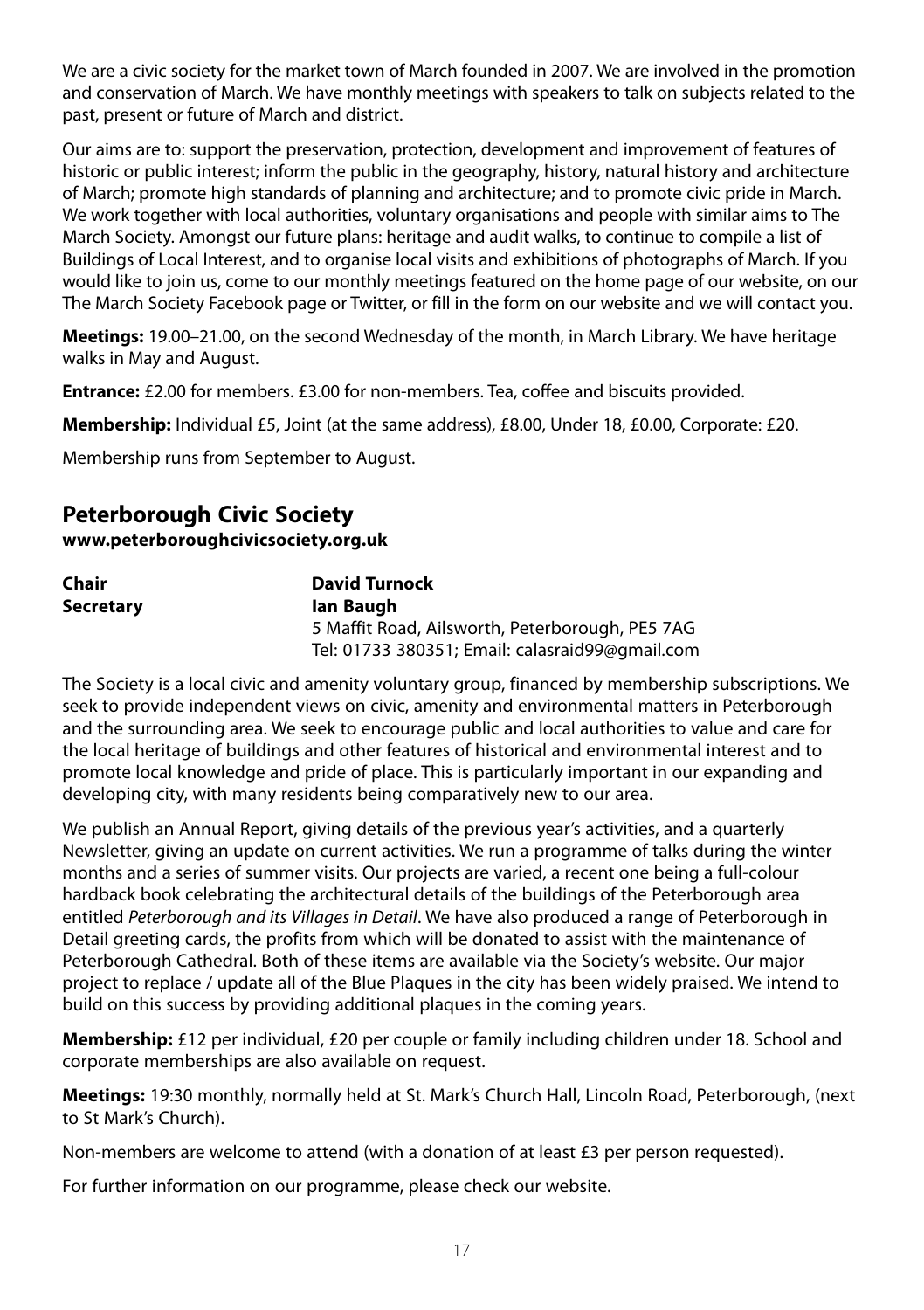# **Society for the Protection of Ancient Buildings**

**www.spab.org.uk**

| Chairman                      | lain Boyd                                   |
|-------------------------------|---------------------------------------------|
| <b>Director</b>               | <b>Matthew Slocombe</b>                     |
|                               | 37 Spital Square, London, EC1 6DY           |
|                               | Tel: 0207 377 1644; Email: info@spab.org.uk |
| <b>Education Manager</b>      | <b>Maggie Goodall</b>                       |
|                               | Email: maggie.goodall@spab.org.uk           |
| <b>Communications Manager</b> | <b>Ali McClary</b>                          |
|                               | Email: ali.mcclary@spab.org.uk              |

The SPAB's vision is that old buildings are understood, cared for and appreciated today, and protected for future generations.

Founded by William Morris in 1877, we are at the forefront of building conservation and our handson approach to learning sets us apart. Through our casework campaigning, innovative research and unique training programmes we are committed to saving old buildings and inspiring those that care for them. Join the SPAB to help us protect old buildings now and for the future.

**Membership:** £51 individual, under 30s £30, Joint £80

# **Benefits of membership:**

- Our quarterly SPAB Magazine, a must-read for those who love old buildings<br>• Access to our online list of historic properties for sale
- Access to our online list of historic properties for sale
- Visits and events in your local area via our regional groups<br>• Priority booking for selected SPAB courses
- Priority booking for selected SPAB courses<br>• Discounted tickets to our Spring and Autum
- Discounted tickets to our Spring and Autumn lecture series<br>• Deals and offers from other organisations
- Deals and offers from other organisations<br>• How your membership belos old buildings
- How your membership helps old buildings

#### **Our members are an integral part of the SPAB. As well as championing old buildings and the SPAB Approach, your membership helps us to:**

- Offer free, impartial advice via our technical advice line and online Knowledge Base<br>• Carrier technical accounts are a subjection for alternation to listed buildings are
- Carry out casework, responding to applications for alterations to listed buildings across England and Wales
- Campaign for at risk buildings and promote skills and training within the sector<br>• Train the port generation of professionals to sare for eld buildings
- Train the next generation of professionals to care for old buildings
- Carry out hands-on repairs to old buildings at our working parties and through the Old House Project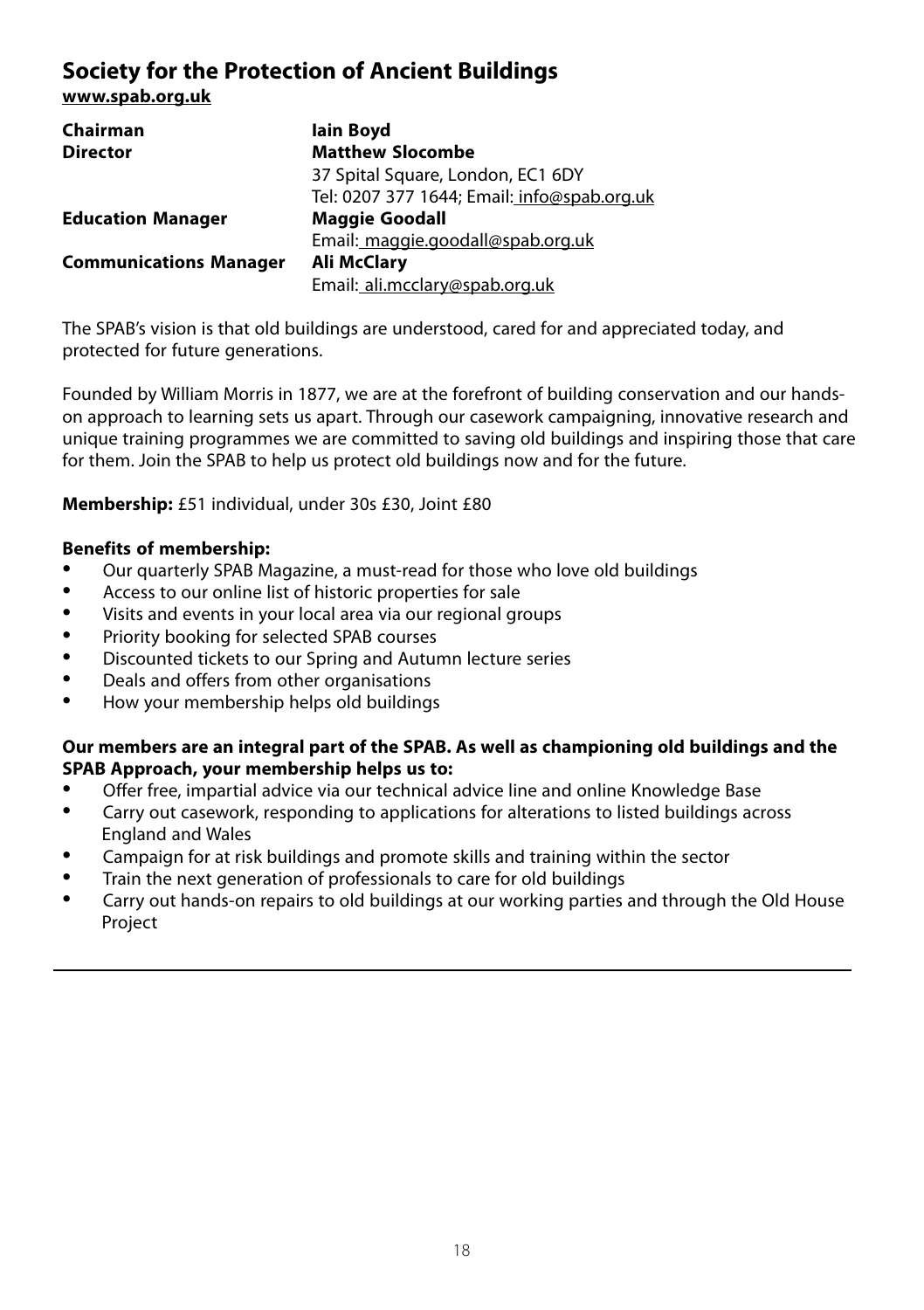# <span id="page-19-0"></span>**Archive Groups**

# **Cambridgeshire Archives www.cambridgeshire.gov.uk/archives**

| <b>Archives Manager</b>  | Alan Akeroyd                                                                                                                          |
|--------------------------|---------------------------------------------------------------------------------------------------------------------------------------|
| Cambridgeshire Archives  | Angel Drove, Ely, CB7 4GS<br>Tel: 01223 699399; Email: cambs.archives@cambridgeshire.gov.uk                                           |
| Huntingdonshire Archives | Huntingdon Library & Archives, Princes Street, Huntingdon, PE29 3PA<br>Tel: 01480 372738; Email: hunts.archives@cambridgeshire.gov.uk |

We are happy to say that construction of the new archives centre for Cambridgeshire Archives is on schedule. Coulsons Building Group handed over the building to the County Council on 14 June 2019 and fitting-out has now begun. At the time of writing, Rotadex Ltd are carrying out the work to install over seven miles of shelving, work which is programmed to continue until the middle of August. The move of the archive documents will begin later that month. All the records which are currently held in the basement of Shire Hall and at our Cottenham outstore will be moved to the new Ely centre, while Huntingdonshire Archives will remain at its present location in Huntingdon Library.

All being well, we should be opening to the public in the autumn. When we have a definite date for the opening of the archives centre we will publicise this at the earliest opportunity. In the meantime, researchers can carry out genealogical research at the Cambridgeshire Collection in Cambridge Central Library, and we are grateful to our colleagues at the Cambridgeshire Collection for hosting our set of Cambridgeshire parish register transcripts while we are closed.

The entire archives team has been focusing on cleaning and properly packaging all the records before we move. In December we recruited four part-time packaging assistants to assist the team with the cleaning and packaging work. Currently we have worked through over 25,000 boxes of archive records, and are well on track to see the entire packaging project complete by the time the move starts.

We are also happy to say that we reopened Huntingdonshire Archives to the public, as promised, on 3 June 2019. We are grateful to the Norris Museum in St Ives for hosting our transcripts of Huntingdonshire parish registers during the closure period.

We have made an application to the National Lottery Heritage Fund for a grant towards an education outreach officer, to be based at Ely and to work mainly with children of primary school age. We expect to have heard whether our application has been successful by the time you read this.

It will be the end of an era when we finally leave Shire Hall, as the building has acted as a repository for archive records since the 1930s. We are very grateful to the many volunteers who have assisted us with our work on this site over all that time. Some of these volunteers are members of local societies such as the Huntingdonshire Family History Society, the Cambridgeshire Family History Society and others, but many are individual members of the public. When we reopen at Ely we are looking forward to seeing some familiar faces but we also hope to attract new volunteers to join us, who would like to contribute towards document indexing, conservation work or digitisation.

Finally a reminder that the archives service has its own Instagram account. We post images on most days of documents and of the work we are doing. You can follow us here https://www.instagram.com/ cambridgeshire.archives/

Finally the archives service now has its own Instagram account. We post images from documents on most days. You can follow us here https://www.instagram.com/cambridgeshire.archives/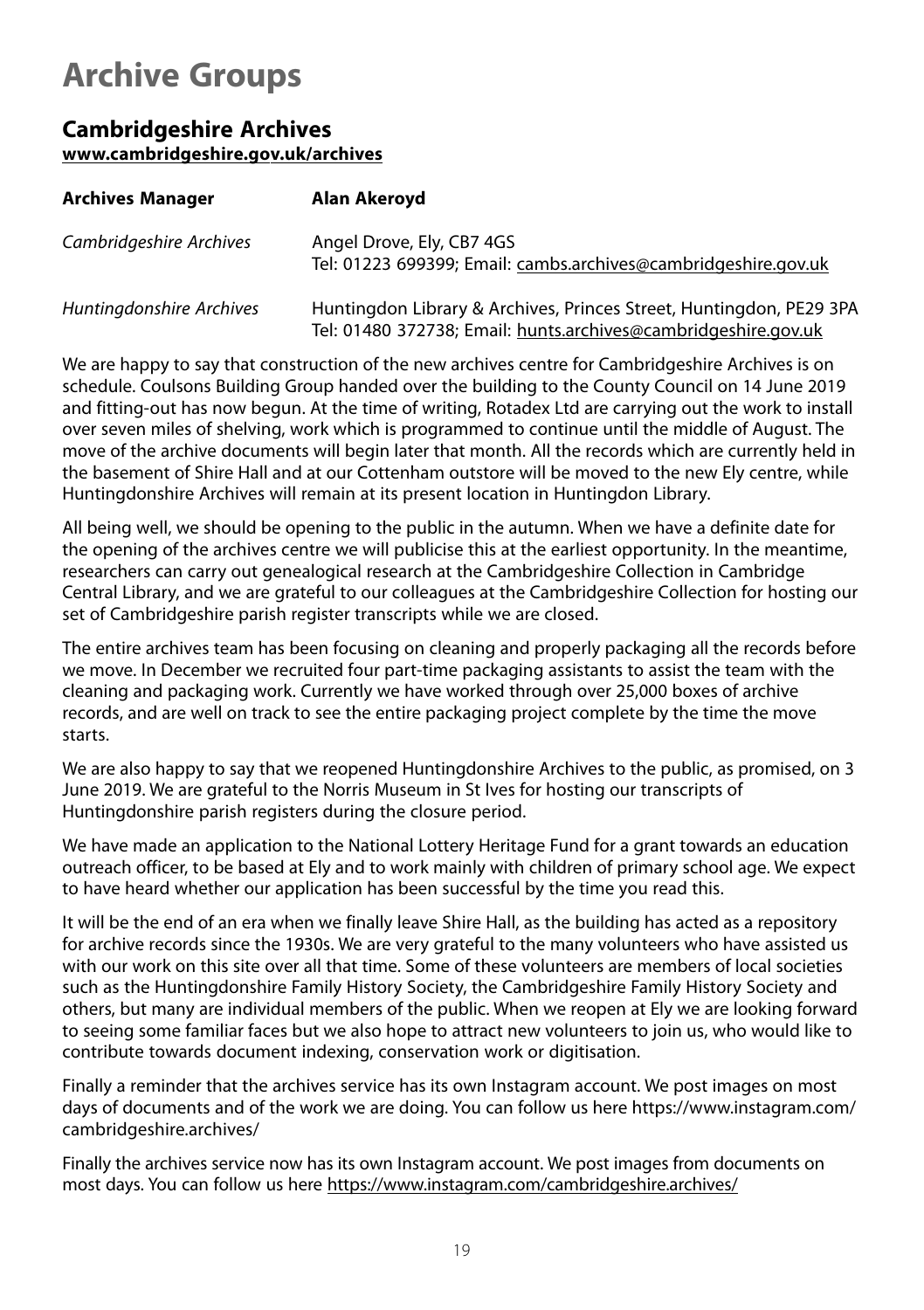# **Cambridgeshire Community Archive Network**

**www.ccan.co.uk**

| Chair            | <b>Ann Roberts</b>                                 |
|------------------|----------------------------------------------------|
|                  | 3 Ten Bell Lane, Soham, CB7 5BJ                    |
|                  | Tel: 01353 722129; Email: anngranroberts@gmail.com |
| <b>Secretary</b> | <b>Viv Storey</b>                                  |
|                  | Bellams Farm, High Street, Longstowe, CB23 2UP     |
|                  | Tel: 01954 710019; Email: vesags@hotmail.com       |
|                  |                                                    |

Cambridgeshire Community Archive Network (CCAN), now in its thirteenth year, has digital archives for over thirty Cambridgeshire towns, villages, organisations and projects, and continues to grow with well over 50,000 entries of photographs, video and audio recordings – all available online.

The easy-to-use software is designed by Community Sites, one of the largest providers of Community Archives in the country and is especially tailored to community heritage. In addition to being searchable, it enables visitors to the site to contribute entries and add comments to existing records.

New member archives are always welcome and free training can be organised locally by committee members. Contact us for details.

# **Little Downham Community Archive**

**Editor John Clarke** 6 Townsend, Little Downham, CB6 2TA Tel: 01353 699484; Email: downham-archive@hotmail.co.uk

The group administers the village site in the CCAN online archive and holds irregular 'drop-in' meetings. It seeks out and records people and events from village life, past and continuing.

The group can be contacted through the above contact or at any session of the Book Cafe library access point.

# **Lode On-Line Archive**

# **Chair & Secretary Coral Hatley**

29 Mill Road, Lode, CB25 9EN Tel: 01223 811457; Email: coralhatley@gmail.com

Lode on-line archive is part of the Cambridgeshire on-line archive network serving Lode with Longmeadow. It has over 460 photos and films and is added to on a regular basis. We have held photo exhibitions in St James' Church of the First World War, farming and Lode School. We try to add new photos of changes to the village and record significant events as they occur.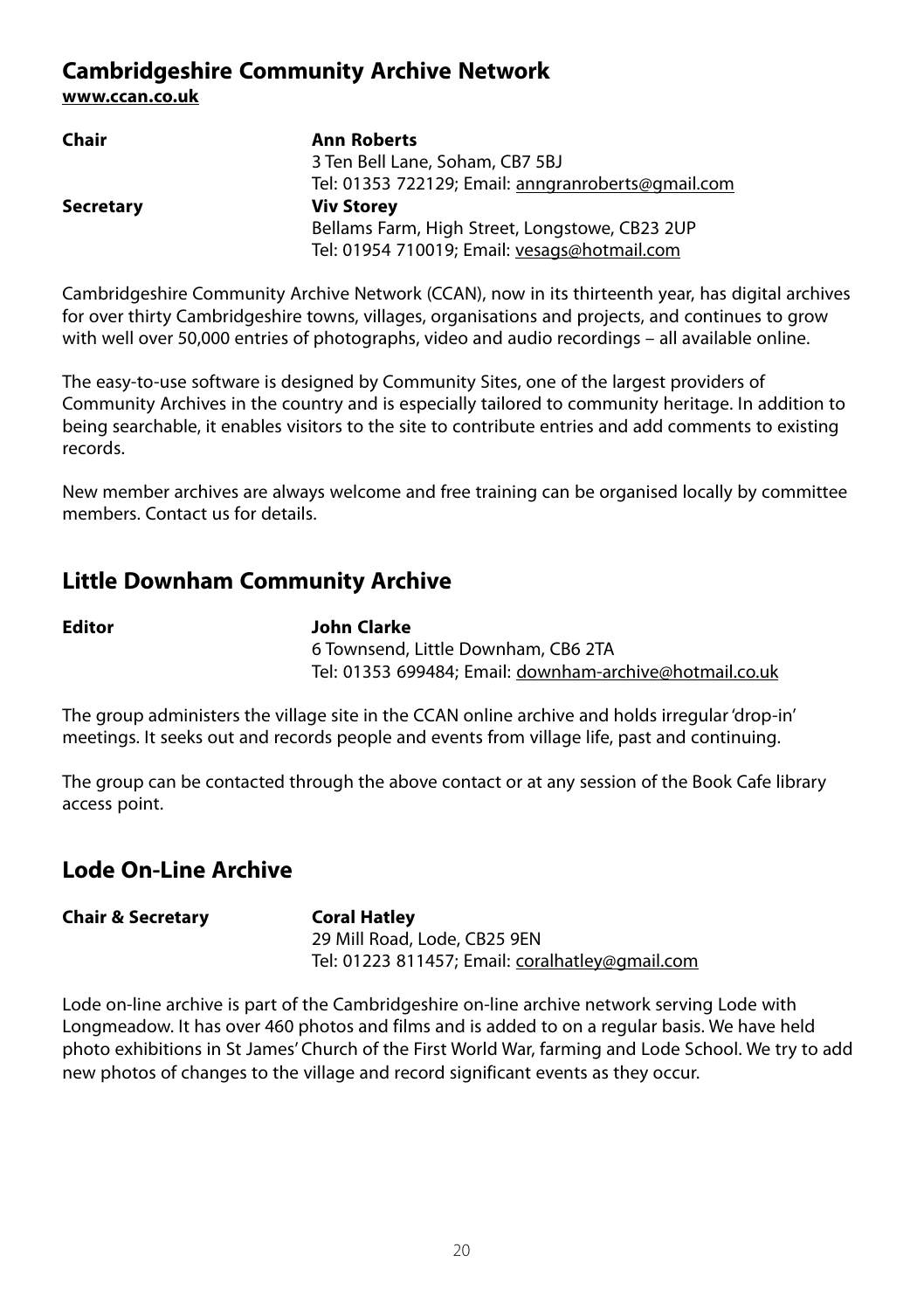# **Soham Community Archive www.soham.ccan.co.uk**

**Administrator Ann Roberts or Mary Burnside**

Email: soham@ccan.co.uk

Soham Community Archive is member of the Cambridgeshire Community Archives Network, (CCAN). It is a searchable online archive of almost 800 photographs and documents relating to Soham people, places and events over the years.

Contributions, comments and queries are always very welcome and can be submitted following the instructions on our home page.

# **St. Neots Community Archive Group**

**www.st-neots.ccan.co.uk**

| Chair                  | Vacant                                          |
|------------------------|-------------------------------------------------|
| <b>Secretary</b>       | <b>Catherina Griffiths</b>                      |
|                        | 7 Parkway, St Neots, PE19 1EB                   |
|                        | Email: catherina.griffiths@ntlworld.com         |
| <b>Website Manager</b> | <b>Sue Jarrett</b>                              |
|                        | 3 Collingwood Road, Eaton Socon, PE19 8JQ       |
|                        | Tel: 01480 216065; Email: suejarrett@talk21.com |

The Group collects photos and films of scenes, events and people for the present town of St. Neots, the surrounding villages and Buckden. The photos are added to the St Neots Community Archive Website which is part of the Cambridge Community Archive Network (CCAN). Photographs are taken weekly of changing shops and events in the town and are added regularly. Access is free.

In 2019, a large number of photographs have been added from Bushmead Secondary School in Eaton Socon, which opened as the first secondary school in the area in February 1958 when Eaton Socon was in Bedfordshire and took pupils from several northeast Bedfordshire villages. When the A1 bypass was built around the village in the mid 1960s the school lost many of its Bedfordshire pupils and in 1969 the remaining pupils transferred to the newer school of Longsands in St Neots. Over a hundred photographs have been collected and have been added to the archive website.

The group holds regular small displays of photos throughout the year and local archive films at various places within the town and at local events. The Group has strong links with St. Neots Museum, St. Neots Local History Society, Eatons Community Association, St. Neots University of the Third Age and Colmworth & Neighbours History Association.

Committee meetings are held regularly at the St. Neots Museum.

There is no regular programme of talks but photographic displays and film shows are arranged to fit in with local events and are advertised in the local newspapers. 2019–2020 exhibitions and events are being planned with local groups for the annual beer festival, ongoing war commemorations and town events. Talks showing film archives, old and new photographs are regularly given to local groups of all ages. In many cases talks can be adapted for local groups in nearby villages. To arrange talks, please contact Website Manager.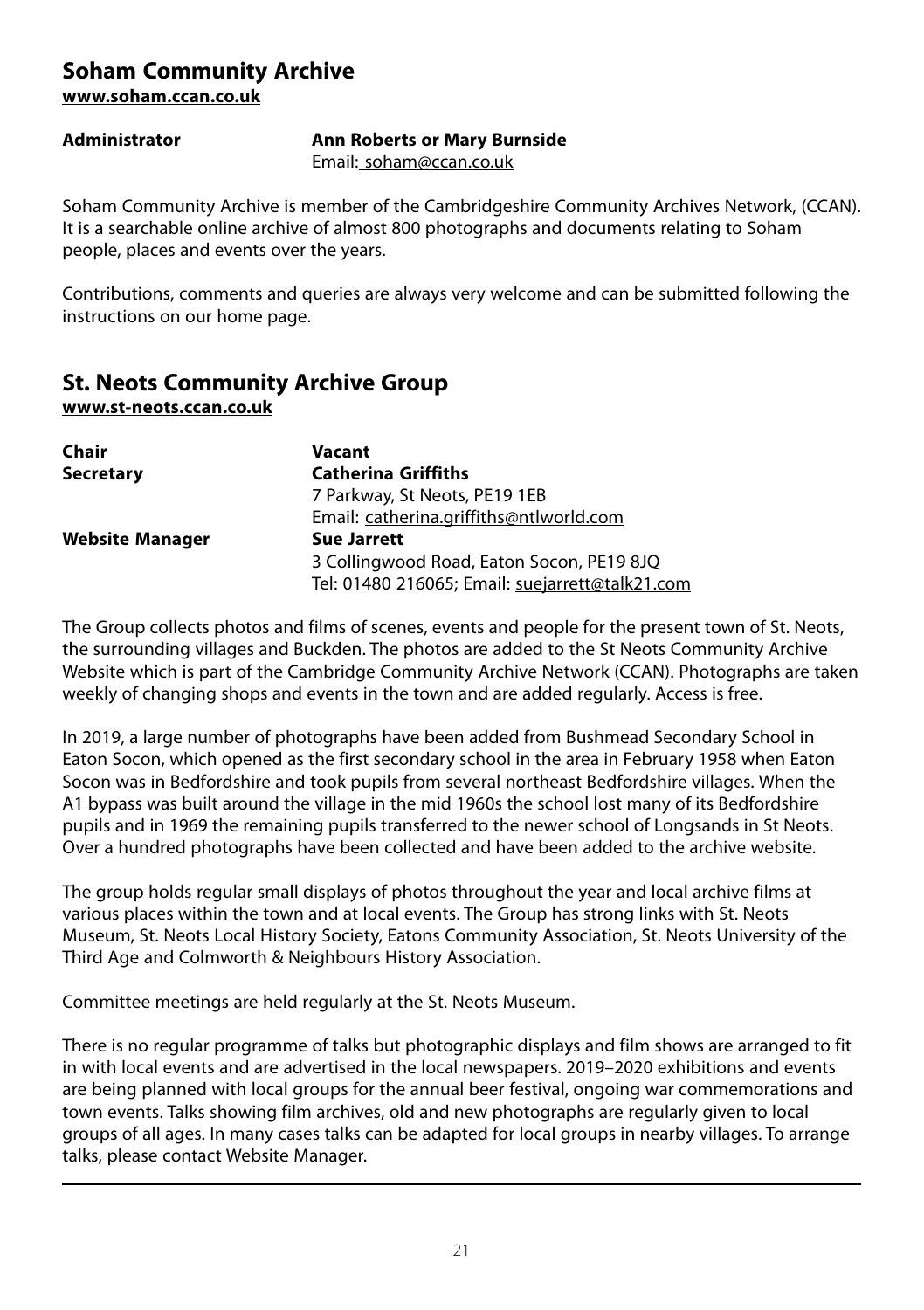# <span id="page-22-0"></span>**Family History Societies**

# **Cambridgeshire Family History Society www.cfhs.org.uk**

| <b>President</b> | Elizabeth Stazicker                            |
|------------------|------------------------------------------------|
|                  | Email: eliz.stazicker@gmail.com                |
| Chair            | <b>David Copsey</b>                            |
|                  | 44 Bentham Way, Ely, CB6 1BS                   |
|                  | Tel: 01353 661346 Email: chairman@cfhs.org.uk  |
| <b>Secretary</b> | <b>Muriel Halliday</b>                         |
|                  | 15 Castlehythe, Ely, CB7 4BU                   |
|                  | Tel: 01353 654381 Email: secretary@cfhs.org.uk |

The Society exists to encourage the study of family history within the old counties of Cambridge and the Isle of Ely. From 1 January 2020 CFHS will include members from Huntingdonshire Family History Society following its closure at the end of 2019, making us stronger, and enhancing the searching of records across the two old counties. We offer a friendly point of contact for people world-wide who are interested in the same names and families and also provides a wide range of facilities to support their researches into genealogy and the local area. The Society was founded in 1976 and now has well over 1,100 members, mainly in the UK but also in Australia, New Zealand, Canada and the USA. Membership is open to anyone with an interest in family history. Members are entitled to participate in any of the Society's activities and they receive a free quarterly Journal, and a monthly Newsletter (provided an email address is registered).

Membership: **UK £10 (including postage of the Journal), Overseas £15** (including airmail postage of the Journal), or £7 (including email dispatch of the Journal). Lifetime Membership UK £100 (postage of the Journal), £70 (email despatch of the Journal), Overseas £150 (airmail despatch of the Journal).

# **Central Branch Meetings:**

Cambridge Central Library (3rd Floor) Second Saturday of each month; 10:30–15:30 Free, donations welcome from non members

| 10:30-15:30 | Help & advice with research, including access to |
|-------------|--------------------------------------------------|
|             | www.ancestry.co.uk & findmypast.co.uk            |
| 12:30-13:00 | Top tips & websites for family research          |
| 14:00-15:00 | Speaker (September-June)                         |

Research surgeries are held regularly at several branch libraries. Please see the website for details.

Further details and future programme available from: **Muriel Halliday** Email: secretary@cfhs.org.uk

#### **March Branch Meetings:**

March Library, City Road, March PE15 9LT First Tuesday of each month; 19.00–21.00 Refreshments are available.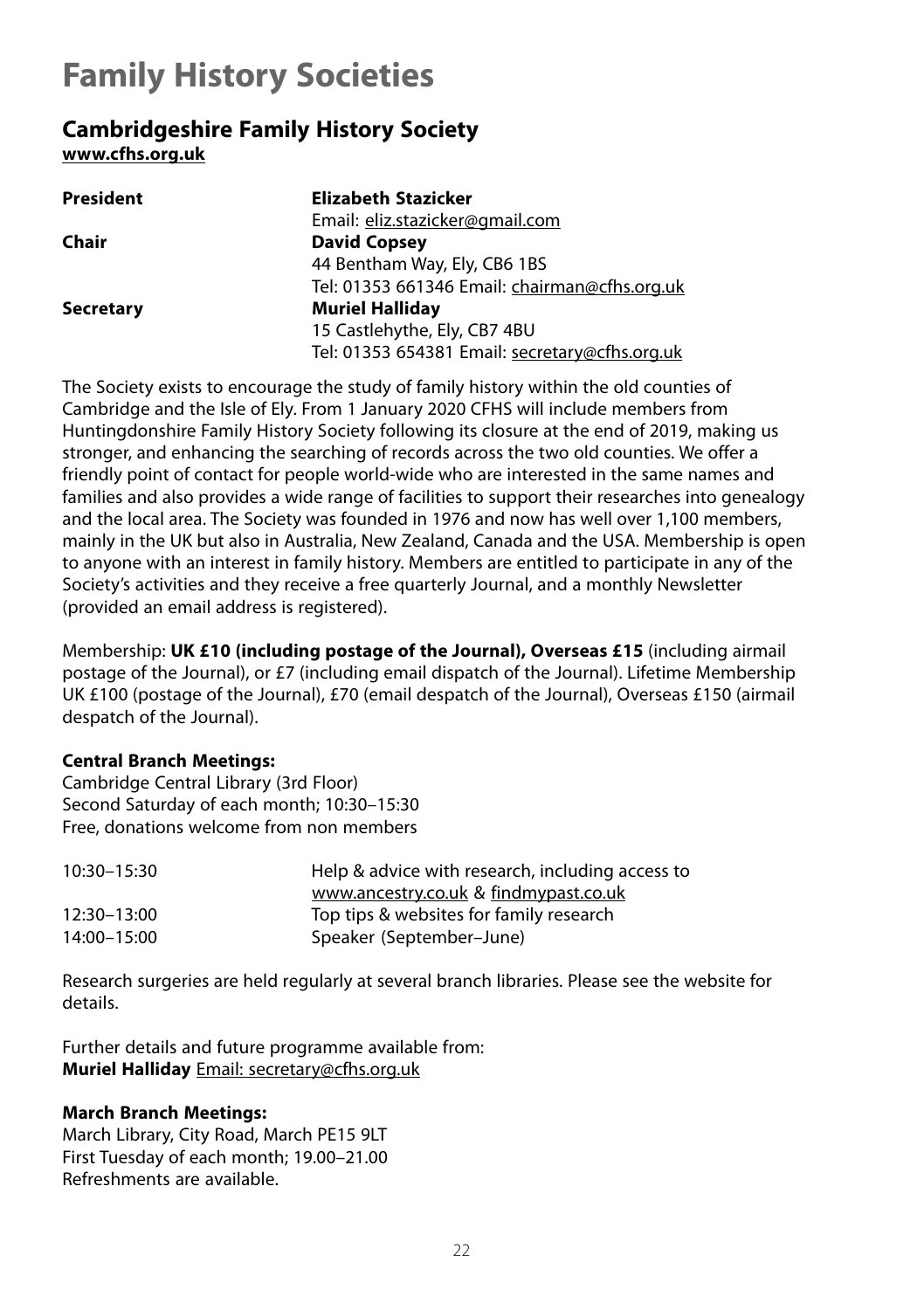Further details and future programme available from: Email: march@cfhs.org.uk

#### **Huntingdon Branch Meetings:**

The WI Centre, Walden Road, (The Ring Road), Huntingdon, Cambs, PE29 3AZ Third Wednesday of each month (September–June); 19.30–21.00.

# **Huntingdonshire Family History Society www.huntsfhs.org.uk**

| <b>President</b>                 | <b>The Lord Hemingford</b>                           |
|----------------------------------|------------------------------------------------------|
| Chairman                         | <b>Richard Cook</b>                                  |
|                                  | 3 Mill Close, Hartford, Huntingdon, PE29 1YL         |
|                                  | Tel: 01480 456323; Email: richardcook@aol.com        |
| <b>Secretary &amp; Publicity</b> | <b>Caroline Kesseler</b>                             |
|                                  | 42 Crowhill, Godmanchester, Huntingdon, PE29 2NR     |
|                                  | Tel: 01480 390476; Email: secretary@huntsfhs.org.uk  |
| <b>Membership Secretary</b>      | <b>Gill Thompson</b>                                 |
|                                  | 1 Hoo Close, Buckden, St Neots, PE19 5TX             |
|                                  | Tel: 01480 811050; Email: membership@huntsfhs.org.uk |

Huntingdonshire Family History Society (HFHS) was founded in 1985 to help people to find out about their family history. It aims to provide links between people interested in families of the old County of Huntingdonshire and to provide a forum for persons interested in genealogy generally, both the beginner and the experienced genealogist. The society has an active programme for transcribing parish registers and monumental inscriptions and publishing them. Our journal The Huntsman is published three times a year. The Society is a member of Federation of Family History Societies and is a supporter of the Genealogy UK and Ireland (GENUKI) information service.

**Meetings:** Lectures are normally held on the third Wednesday of the month (September–July), at 19:30 at The WI Centre, Walden Road, (The Ring Road), Huntingdon, Cambs, PE29 3AZ. There is also a bookstall with a wide range of genealogical and local history publications. Our talks are occasionally subject to change. Please check our website before making a special journey.

#### **Programme:**

| 18 Sep. | Gill Cable        | The Mystery of Heraldry                        |
|---------|-------------------|------------------------------------------------|
| 16 Oct. | Mike Petty        | Mr Pickwick's Huntingdon Scrapbook 1838        |
| 20 Nov. | <b>Liz Davies</b> | Mr Bartlett begs to inform: Victorian St Neots |
| 11 Dec. |                   | Member's Meeting                               |

At the end of 2019 The Huntingdonshire Family History Society will be wound up and from 2020 it will be incorporated in an enlarged Cambridgeshire Family History Society. For further details contact the chairman of Cambridgeshire Family History Society.

# **Peterborough & District Family History Society www.peterborofhs.org.uk**

**Secretary Helen Tovey** 29 Stocks Hill, Castor, PE57AZ Tel: 07841033833; Email: Secretarypdfhs@gmail.com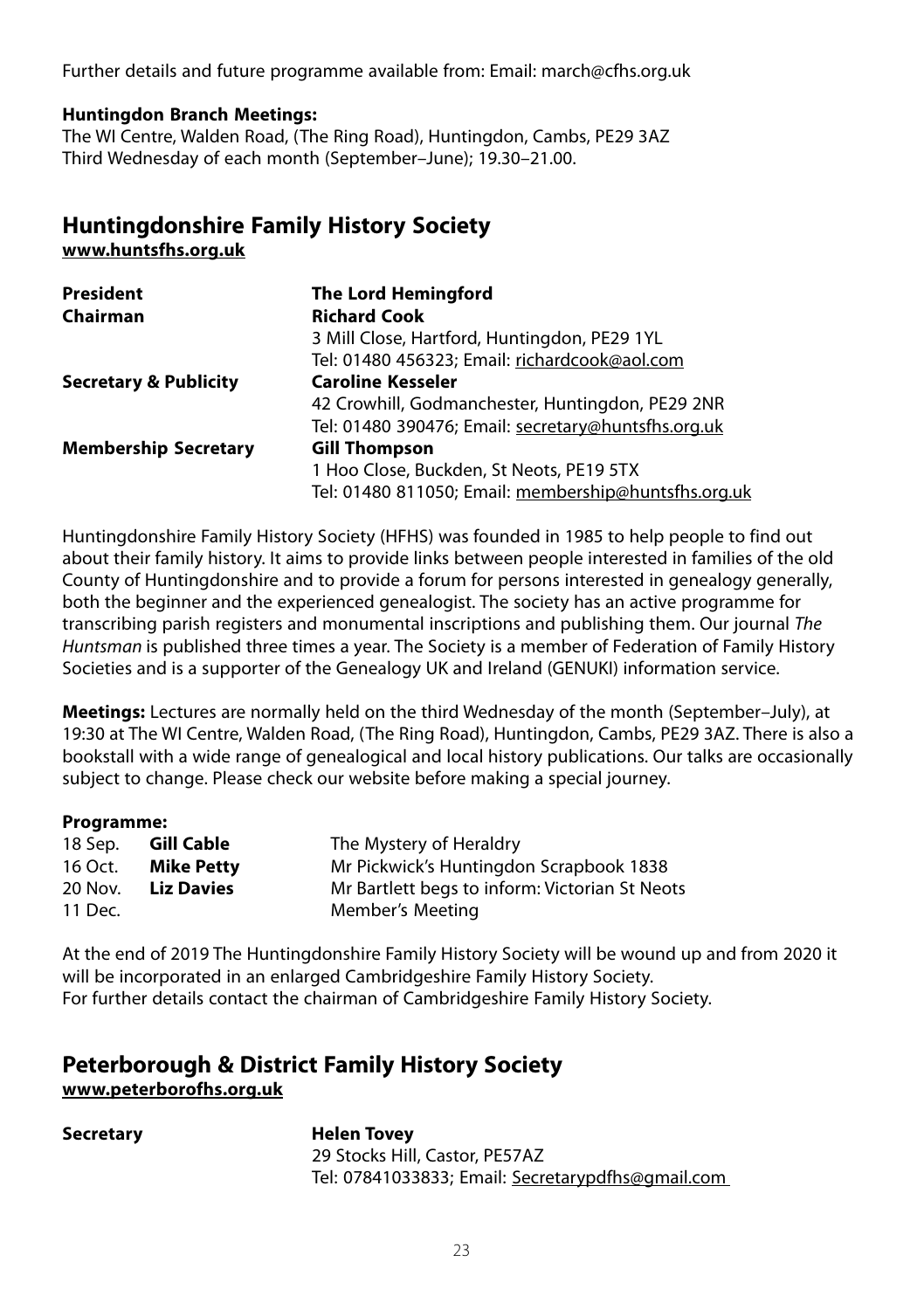<span id="page-24-0"></span>The Peterborough and District Family History Society (P&DFHS) is a small, friendly family history society based in Peterborough. We love everything 'family history' and enjoy assisting and supporting others in their research.

P&DFHS was formed in 1980 to maintain an association of those interested in the study of family history, genealogical studies, local history and heraldry. It promotes the preservation of documents, monuments and other material of special interest to family historians. It aims to transcribe and index relevant documents and monumental inscriptions.

We have a Facebook page – Peterborough & District FHS.

A journal is published four times per year.

**Meetings:** are held the first Wednesday of the month at The Salvation Army Citadel, Peppercorn Close, Peterborough, starting at 19.30.

Any enquiries please contact the Secretary – details as above.

**Membership:** £10 per year for an individual; £12 for a join membership. Visitors are requested to make a small donation when attending a talk. Talks are included in the membership fee for members.

For Programme details see website.

# **Local History & Other Societies**

# **Abington History Group**

#### **Chairman Jennifer Hirsh**

34 High Street, Little Abington, Cambridge, CB21 6BG Tel: 01223 893352; Email: jennifer@hirsh.com

The group, founded in 2000, exists to research the history of the villages of Great and Little Abington and to share its findings with those who are interested. A database of parish and census records has been built up together with a large collection of images, mainly photographs both old and recent. References to land and people from other historical sources are also added to a database. We hold copies of a collection of maps of the villages dating back to 1603.

The group has published village history trails for both villages as well as an award-winning book entitled World War 2 Memories of Abington and Abington People. In addition we have worked on the sale of the Abington Hall Estate; we conduct oral history interviews and research university and college archives seeking more information on early land ownership. Another completed project resulted in the publication of Memories of the Land Settlement in Abington 1936 to 1983. We have shown DVDs of 1980 Village Revues to audiences, many of whom were in the original productions.

In 2014, we researched World War 1 connections to the Abingtons and put on a display, a lecture and a showing of films in the Abington Institute in October. The display dealt both with those from the Abingtons who served in World War 1 and with ancestors of current villagers who served.

In 2013, we produced Aspects of Abinaton History – a collection of nine articles and in 2015 followed this up with Aspects of Abinaton History 2, this time containing ten articles on Abington history. Aspects of Abington History – 3 Great & Little Abington 1900 to 1930 A Time of Change was published in October 2017. We were very pleased to learn that it had won a 2018 award from the Cambridgeshire Association for Local History.

We are always keen to see and, if possible, scan pictures or documents relating to any aspect of Great and Little Abington history.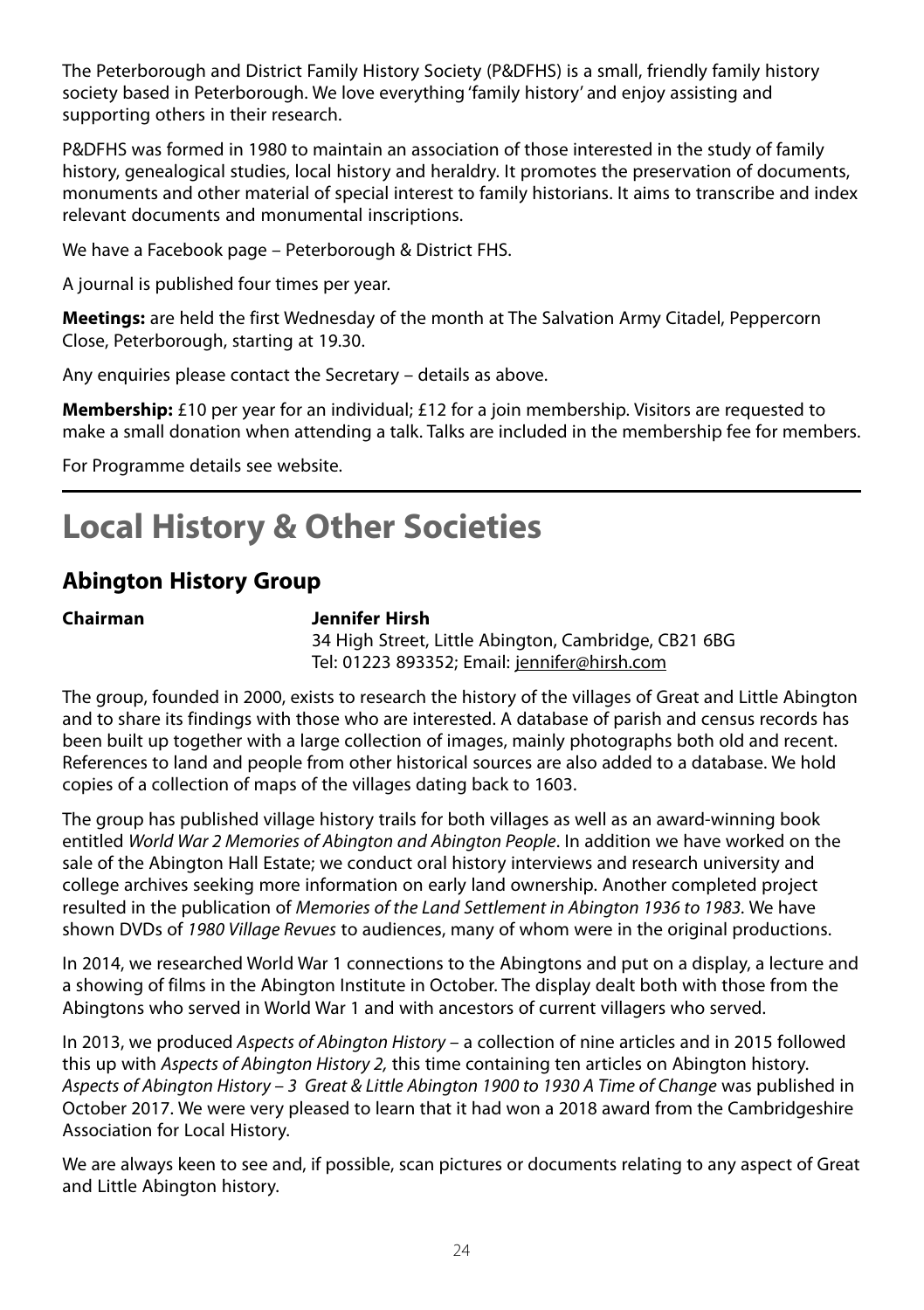# **Barrington Society**

| Chair     | Jill Jones                                           |
|-----------|------------------------------------------------------|
|           | 1 Hayzen Close, Barrington, CB22 7RB                 |
|           | Tel: 01223 871506; Email: jilly55@live.co.uk         |
| Secretary | <b>Penny Clark</b>                                   |
|           | Bleak House, Shepreth Road, Barrington, CB22 7SB     |
|           | Tel: 01223 871132; Email: pennyclark8@btinternet.com |
|           |                                                      |

**Meetings:** 19:45 on the third Wednesday (October–June) in Barrington Village Hall.

**Membership:** £15 per year. Visitors £3 per meeting.

#### **Programme:**

| 16 Oct. | <b>Julie Boundford</b> | Beer & spirits: Tales of our local haunted hostelries     |
|---------|------------------------|-----------------------------------------------------------|
| 13 Nov. | TBC.                   | The Genome Centre: The work of this centre of excellence  |
| 18 Dec. |                        | Members' Christmas Party                                  |
| 16 Jan. | <b>Tamsin Wimhurst</b> | The David Parr House Cambridge: Its past and present role |
| 19 Feb. | <b>Duncan Mackay</b>   | The history of Mackays                                    |
| 18 Mar. | <b>Becky Proctor</b>   | Royal Papworth Hospital: The old and the new              |
| 15 Apr. | <b>Mike Petty</b>      | The story of Sherlock Holmes' visit to Cambridge          |
| 20 May  | <b>Pam Halls</b>       | The Cambridge Museum of Technology                        |
| 17 Jun. | TBC.                   | plus AGM                                                  |
| 15 Jul. |                        | Society BBQ                                               |

# **Brampton Historical Society**

| Chair            | <b>Brian Gebbels</b>                                   |
|------------------|--------------------------------------------------------|
| <b>Secretary</b> | <b>Pat Last</b>                                        |
|                  | 4 Hardy Close, Hartford, Huntingdon, PE29 1RR          |
|                  | Tel: 01480 451514; E-mail: pat.last465@virginmedia.com |

The society was formed in 1979.

**Meetings:** 19:30 in The Methodist Church, The Green, Brampton, Cambs PE28 4RG on the fourth Wednesday of every odd month starting in January. There is an annual outing, usually in June or July.

**Membership:** £7.00 per year. Visitor £1.50 per meeting

#### **Programme:**

| 25 Sep. | <b>Roy Stoner</b>      | The Cambridge to Huntingdon railway          |
|---------|------------------------|----------------------------------------------|
| 27 Nov. | <b>Philip Saunders</b> | The Papworth village settlement              |
| 22 Jan. | <b>Lester Hillman</b>  | The Xmas crisis conference: Brampton 1120 AD |
| 25 Mar. | <b>Peter Clarkson</b>  | A life in Antarctica                         |
| 27 May  | TBC.                   |                                              |
| 22 Jul. | TBC                    |                                              |

For information regarding TBC meetings, please contact the Secretary.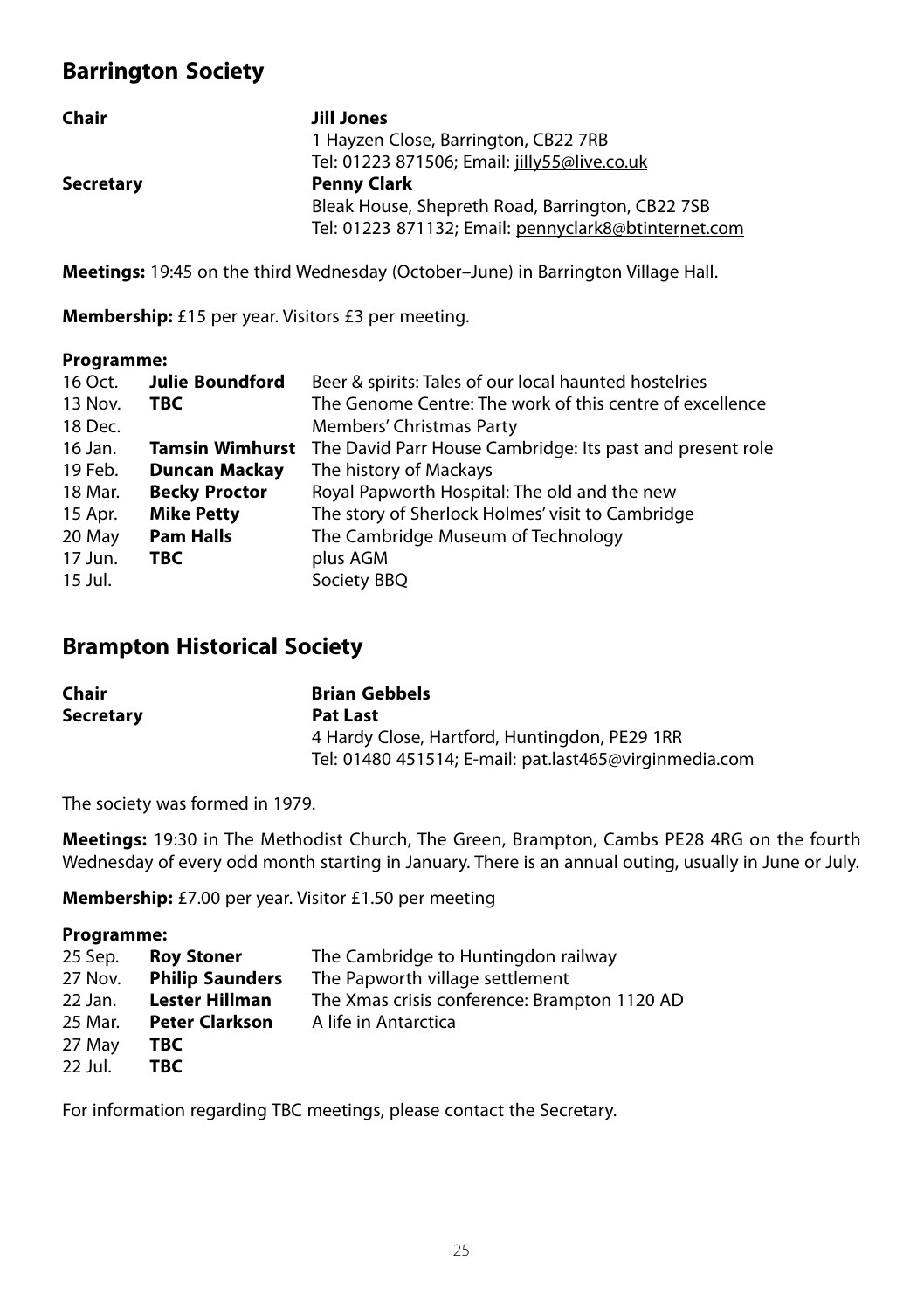# **Buckden Local History Society www.buckdenroundabout.info/village-organisations/29-hobbies-interests**

| Chair     | <b>Barry Jobling</b>                |
|-----------|-------------------------------------|
|           | Email: blhschairman@btinternet.com  |
| Secretary | <b>Richard Storey</b>               |
|           | 25 Church Street, Buckden, PE19 5TP |
|           | Email: buckdenhistory@gmail.com     |

Founded in 1979, the Society aims to promote the study and knowledge of local history in its widest sense, primarily by means of talks on all manner of topics in any way connected with the history of Buckden and the surrounding area. We encourage individual and group research into local history projects so please contact the Secretary with any ideas. The Society is affiliated to the Cambridgeshire Association for Local History.

**Meetings:** 19:30 on the first Wednesday of each month (except July and August) in the Conference Room at Buckden Towers (unless otherwise stated).

**Membership:** Individual £16.00. Visitors £4.00 per talk. We welcome new members and visitors.

| Programme:              |                                                                 |
|-------------------------|-----------------------------------------------------------------|
| <b>Mark Bunting</b>     | Myths of the Battle of Britain                                  |
| <b>John Shere</b>       | The Royal Observer Corps above and below ground                 |
|                         | (including local sites)                                         |
| <b>David Stubbings</b>  | The Cambridge horse tram                                        |
| Terry Haywood           | 100th anniversary of the R34 Airship's Transatlantic Flight     |
|                         | (NB: Second Wednesday)                                          |
| <b>Bridget Flanagan</b> | Cootes, constables and chickens: The history of Houghton Grange |
| <b>Dr David Oates</b>   | The history of Chivers Jam Factory at Histon 1873-1960          |
| <b>Becky Proctor</b>    | The history of Papworth Hospital 1918–2018                      |
| <b>Diana Boston</b>     | The history of the Manor at Hemingford Grey                     |
|                         | TBC (+ AGM)                                                     |
|                         | Summer Outing – location and date TBC                           |
|                         |                                                                 |

Further information about the Society and details of the remainder of our programme will be available on our website. Details of any changes to the programme are also published on the website.

# **Burwell History Society**

| <b>President &amp;</b>     | Ann Briggs                                      |
|----------------------------|-------------------------------------------------|
| <b>Treasurer</b>           | Tel: 01638 741882                               |
| Secretary &                | <b>Judy Paxton</b>                              |
| <b>Programme Secretary</b> | Tel: 01638 741713; Email: judy@iceni.idps.co.uk |

The Society was founded in 1993 to promote and encourage interest in, and knowledge of, Burwell and its surrounding area, to ensure the correct recording and safe keeping of archival material in Burwell Museum and county collections and to encourage individuals and small groups in their research.

**Meetings:** 19:30, usually on the third Wednesday of the month at Burwell Village College (September to May). Visits to local places of interest are arranged during the year and usually take place in June and July.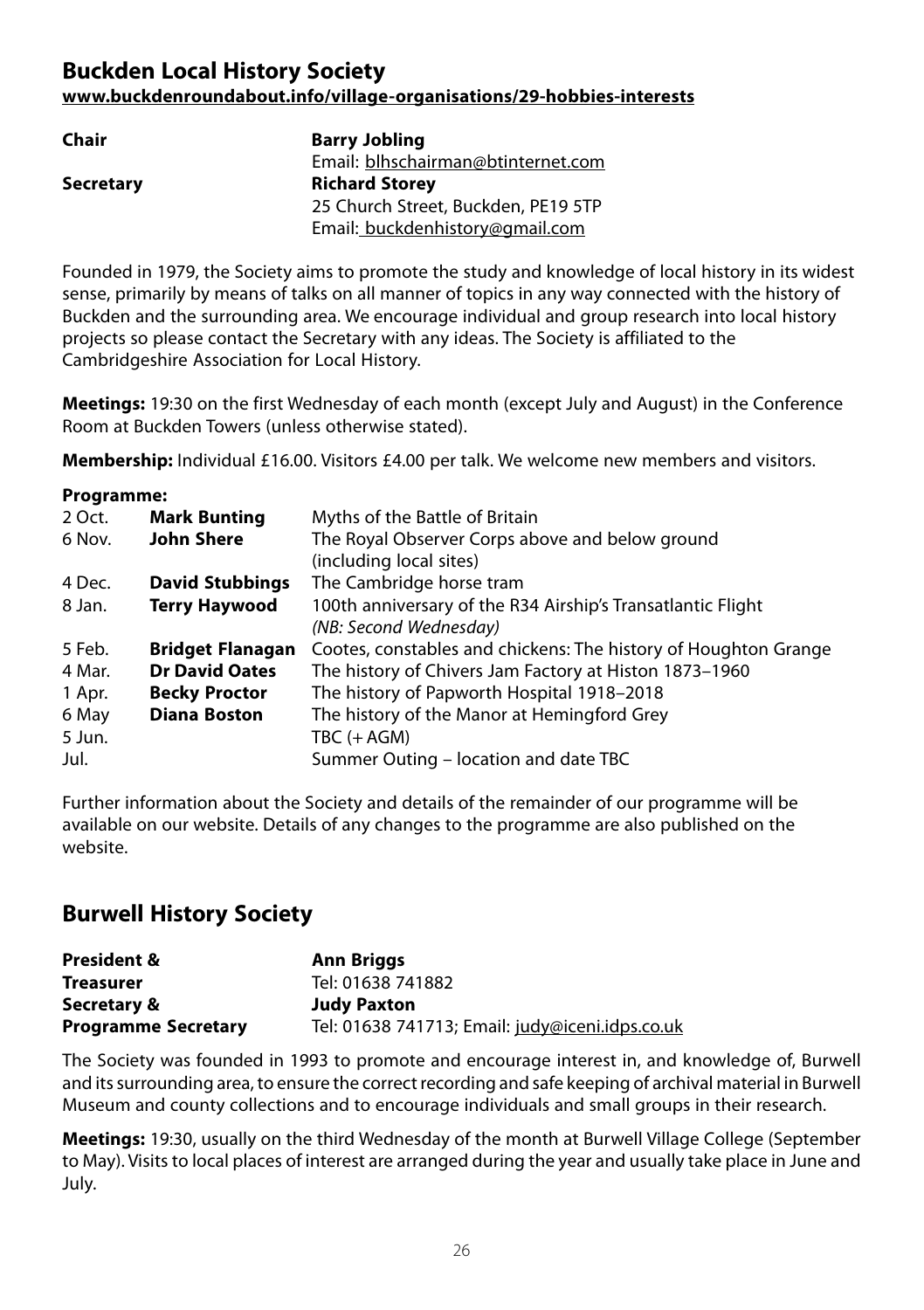**Membership:** £15.00 per annum, payable at the first meeting in September. Visitors are welcome to attend meetings at £3.00 per visit.

#### **Programme:**

| 18 Sep. | Nora Gardner           | Ely Riverside – past and present                            |
|---------|------------------------|-------------------------------------------------------------|
| 16 Oct. |                        | <b>Dr Steve Sherlock</b> Archaeology of the A14             |
| 20 Nov. | <b>Matthew Morris</b>  | Richard III: The king under the carpark                     |
| 11 Dec. | <b>Mike Hurst</b>      | Old time Christmas traditions                               |
| 15 Jan. | <b>Dr Nick Amor</b>    | Suffolk's woollen cloth industry                            |
| 12 Feb. | <b>Michael Brown</b>   | Capability Brown: Hero or hooligan                          |
| 18 Mar. | <b>Tamsin Wimhurst</b> | Pointing, plaster and paint: Conservation work at the David |
|         |                        | Parr House                                                  |
| 22 Apr. | <b>Sarah Doig</b>      | AGM followed by Daniel Defoe's tour of the eastern counties |
| 20 May  | <b>Mike Westbrook</b>  | 23 Squadron makes the best of a bad job                     |

# **Cambridgeshire ACRE**

**www.cambsacre.org.uk**

| <b>Programme Development</b> | Mark Nokkert                                            |
|------------------------------|---------------------------------------------------------|
| Manager                      | Cambridgeshire ACRE, Unit 18,                           |
|                              | e-space North, 181 Wisbech Road,                        |
|                              | Littleport, Ely, CB6 1RA                                |
|                              | Tel: 01353 865030; Email: mark.nokkert@cambsacre.org.uk |

Cambridgeshire ACRE, the Rural Community Council for Cambridgeshire & Peterborough, focuses on developing projects and providing products and services that make a real difference to local people in rural parts of Cambridgeshire & Peterborough. As a local development charity, we have a long history of supporting a variety of programmes, assets and social enterprises at a community level, working directly with rural communities. We have a particularly strong track record in leading on the delivery of partnership projects across heritage, history, arts, environment and community development amongst others, for instance our current proposal to the National Lottery Heritage Fund to engage local communities with their green spaces and fascinating natural heritage through the 'New Life on the Old West' project.

#### **Programme:**

For details of our events, volunteering opportunities and partnership projects please go to our website and our many workstream-related websites, blogs and social media channels online.

Learn more about our latest projects, 'New Life on the Old West' at https://newlifeontheoldwest.wordpress.com/ and UNESCO Fens Biosphere, https://fenlandbiosphere.wordpress.com/blog/ and https://www.wildlifebcn.org/news/water-works

Follow Cambridgeshire ACRE on Twitter; Like us on our Cambridgeshire ACRE Facebook page; or visit www.cambsacre.org.uk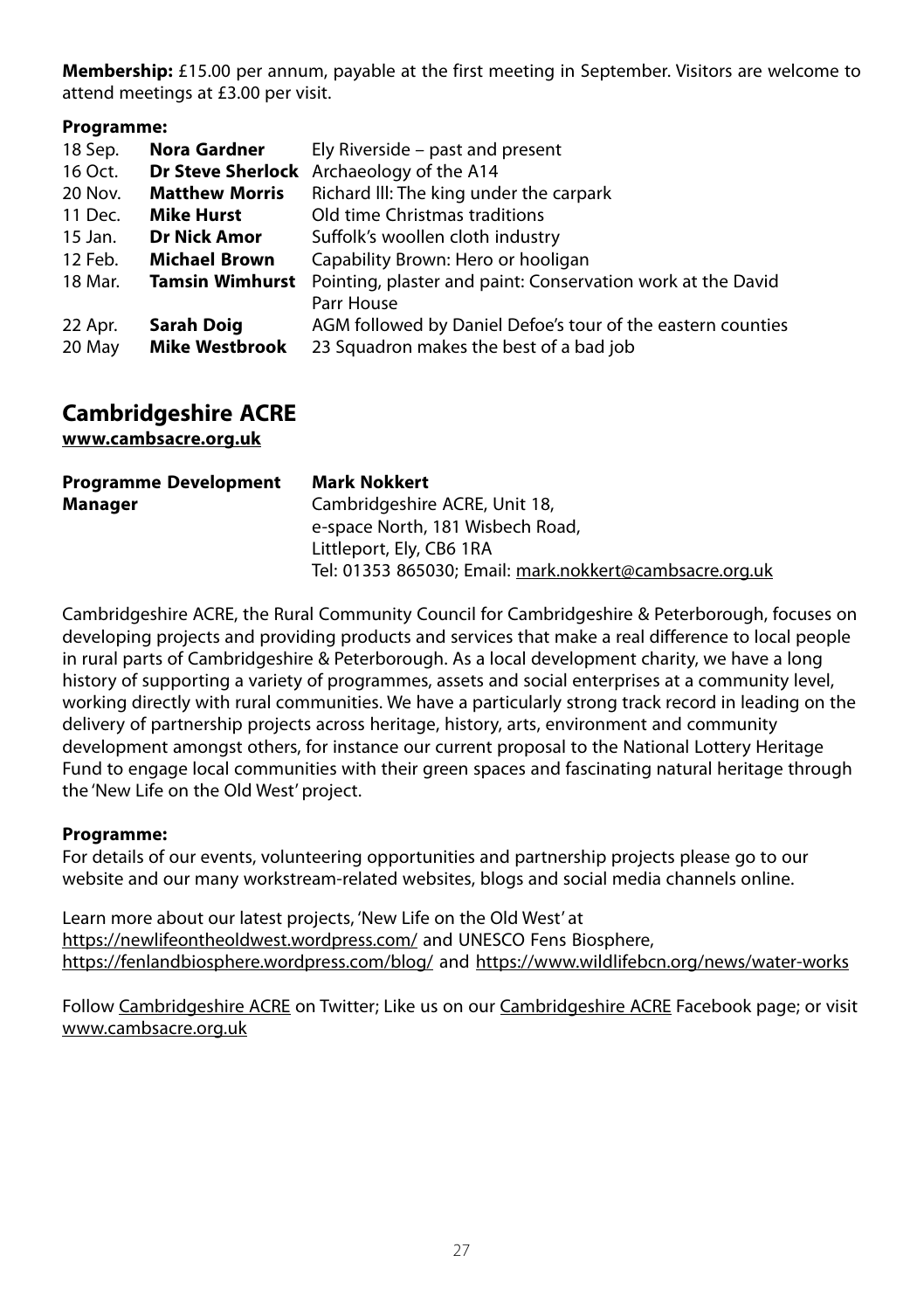# **Cambridgeshire Association for Local History**

**www.calh.org.uk** Email: cambsA4LocalHistory@gmail.com

| <b>President</b>            | <b>Mike Petty</b>                                  |
|-----------------------------|----------------------------------------------------|
| Chair                       | <b>Honor Ridout</b>                                |
|                             | Tel: 01223 870940                                  |
| <b>Secretary</b>            | <b>Tony Kirby</b>                                  |
|                             | Tel: 01223 844146; Email: Akirby121@btinternet.com |
| <b>Membership Secretary</b> | <b>Kathryn Coles</b>                               |
|                             | Email: 4keac15ow@gmail.com                         |

Since its foundation in 1951 as the Cambridgeshire Local History Council, the Cambridgeshire Association for Local History (CALH) has supported the study of local history in Cambridgeshire through monthly lecture meetings and by encouraging the many local groups sharing this aim.

Corporate membership of the Association by local and family history clubs, groups and societies, or any other organisation with similar aims, is strongly encouraged, as CALH acts as a representative body for such organisations. The Association endeavours to act as an information and networking hub for local history in Cambridgeshire.

CALH holds a popular spring conference, with a strong local history theme. The Local History Awards, made annually, recognise the contributions to local history in the county made by authors in the previous year, and by individuals' life-time commitment to Cambridgeshire history. The presentation ceremony is a great opportunity to hear from and meet authors and historians, and to learn about their work.

CALH produces publications and services for members. These include the annual Review, a publication of original articles on local history researches and reviews, and an online historical newsletter, the Bulletin, produced twice a year. Members may also receive a copy of The Conduit, the annual listing of local history societies, museums and similar interest groups and their programmes for the forthcoming year. (Conduit is also available online).

CALH also circulates, by email, news of its programme and other upcoming events to every other society, group, or club in the county via a central email distribution. It also keeps all the county's societies up-to-date with national and local news.

The Association is producing a series of short guides on research methods and sources for local and regional history.

**Meetings:** Normally held on first Saturday of the month, starting at 14:15, at the St John's Hall, Blinco Grove, off Hills Road, Cambridge CB2 8RN. Outings and visits are also arranged, usually in the summer months.

**Membership:** Individuals £8.00; Families £10.00; Affiliated local societies or groups £10.00. Entry to meetings is free for individual and family members, £1.00 for members of affiliated societies and £2.50 for guests & non-members.

The Association also has a Facebook page, which supplements the information sent by email.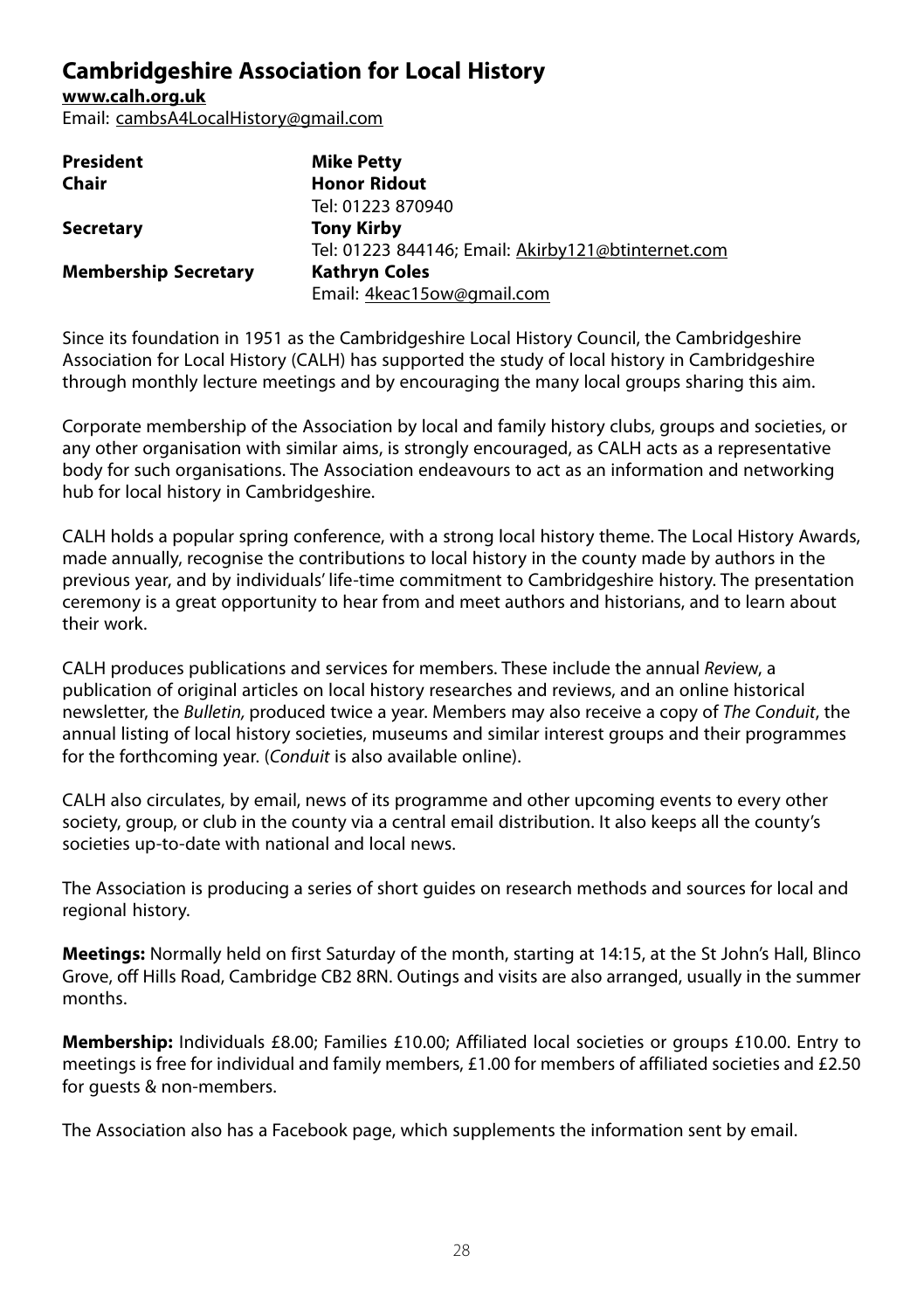#### **Programme:**

| <b>Mary Burgess</b>      | East Road 1950 to now: 70 years of changes in Cambridge                       |
|--------------------------|-------------------------------------------------------------------------------|
|                          | (followed by the AGM)                                                         |
|                          |                                                                               |
|                          |                                                                               |
| Dr Julie Bounford        | The curious history of labyrinths & mazes                                     |
| <b>Honor Ridout</b>      | The Nene and the Ouse, from the water                                         |
| <b>Chris Sullivan</b>    | The Story of RAF Gransden Lodge                                               |
| <b>Richard Stebbings</b> | The history of Stebbings Funeral Services                                     |
| <b>Dr Charles Turner</b> | Anne Dutton of Great Gransden:18th century Baptist theologian                 |
| <b>Annual Conference</b> | <b>TBC</b>                                                                    |
| <b>John Sutton</b>       | The Muse of Newmarket: Restoration drama in an East Anglian<br>town 1660-1685 |
|                          | <b>Presentation of CALH</b><br><b>Local History Awards</b>                    |

#### **CALH Landscape and Local History Research Group**

Between 1993 and 2017 this group was organised by Dr Lyn Boothman. In 2018 she asked if the CALH would take it over. Tony Kirby and Evelyn Lord now manage the group on behalf of the CALH.

The group is comprised of people involved in landscape and local history research, sometimes leading to publication and sometimes for personal interest. It has a loose informal structure with no joining fee, and communication usually by e-mail. It meets three times a year on the second Thursday in the months of March, June and October between 18:30 and 21:00.

There is no need to book and no entrance fee. The format for the meetings is a presentation for about an hour followed by a discussion; and one of the benefits of the group is the free exchange of ideas, suggestions for further research and mutual support.

Meetings are usually held at Anglia Ruskin University, East Road, Cambridge CB1 1PT, but this can vary depending on the speaker. The best place to park for ARU in East Road is the multi-storey car park in Gonville Place by Parkside Swimming Pool and the YMCA.

Those wishing to attend should email Tony Kirby akirby121@btinternet.com or Evelyn Lord evelyn.lord@ntlworld.com / eal22@cam.ac.uk for up-to-date information.

Under the new organisation meetings have included Drs Peter Bysouth and Evelyn Lord on belonging and identity and the formation of regional culture on Hertfordshire's Icknield Way and the Castle Camps area in Cambridgeshire and Essex, and New Work on the 19th Century Census, with reference to Godmanchester, by Dr Ken Sneath.

#### **Forthcoming meetings**:

| 17 Oct. | Dr Sarah Bendall     | Estate maps                                        |
|---------|----------------------|----------------------------------------------------|
| 12 Mar. | Dr Jacqueline Harmon | Barnwell Priory, Cambridge and the local community |

# **Cambridgeshire Geological Society**

**www.cambsgeology.org**; Email: info@cambsgeology.org Twitter @CambsGeology

| Chair                | Franziska Norman          |
|----------------------|---------------------------|
| <b>Other Contact</b> | <b>Christine Donnelly</b> |

The Society promotes an interest in Earth Science, including Earth's history, the development of life on earth, and local landscape heritage. Our talks cover a wide range of topics and include some of the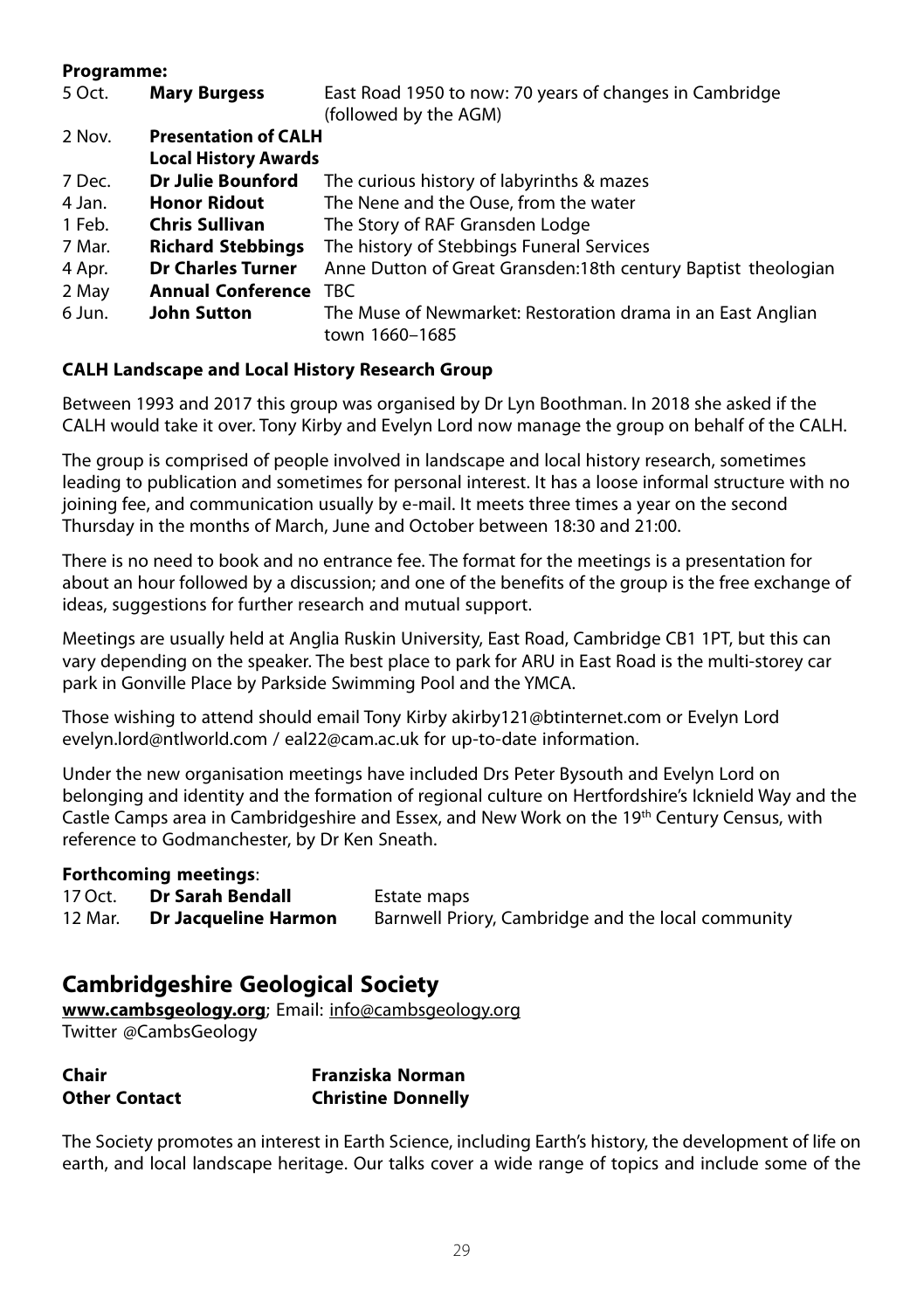latest geological research. Ongoing projects include the conservation of local geological sites and the exploration of the links between geology, local landscapes, history and culture, including the heritage on the Cambridgeshire Fen Edge (www.fenedgetrail.org @FenEdgeTrail). Excursions are organised occasionally.

**Talks:** 19:00 doors for 19:30 start, on the second Monday of the month (September–June), at the Friends meeting House, 91–93 Hartington Grove, Cambridge, CB1 7UB.

**Membership:** £20.00 per annum. Full Time students £10.00. Visitors £3.00 per meeting.

Programme details are announced on the website regularly.

# **Cambridgeshire Local Studies**

**www.cambridgeshire.gov.uk**

| <b>Local Studies Librarian</b> | <b>Caroline Clifford</b>                                                         |
|--------------------------------|----------------------------------------------------------------------------------|
| Cambridgeshire Collection      | Cambridge Central Library, 7 Lion Yard, Cambridge, CB2 3QD<br>Tel: 01223 728519: |
|                                | Email: cambridgeshire.collection@cambridgeshire.gov.uk                           |

The **Cambridgeshire Collection** is the first place you should visit if you are interested in local history. We collect and preserve everything we can relating to the former counties of Cambridgeshire and the Isle of Ely (Huntingdonshire material is kept at Huntingdon Library and Archives). The Collection has around 90,000 books and pamphlets, 100s of maps, 80,000 catalogued images (around 4 million in total) and 90 newspaper titles covering the whole of Cambridgeshire. We continue to work closely with our colleagues from Cambridgeshire Archives to deliver the best possible service to all our users and hope to be able to continue this following their move to Ely. We are very grateful for the support we have been given by our many volunteers and stakeholders, particularly the Cambridgeshire Family History Society, who have funded the purchase of storage boxes for our valuable photographic collections. Our volunteers are currently working on a huge project indexing the earliest of the Palmer Clarke portrait photographs (over 6000 glass plates) which have never been accessible to researchers. We have also completed the repackaging of 7000 Stearn photograph negatives of groups and university sports teams mainly dating from 1942–1950.

The **Cambridgeshire Collection** continues to add material, new and old. In total in the past year we have added over 2500 new items to the Local Studies Collection. We welcome donations of new (and old) material. Local studies staff have put on a series of displays across the county including ones to commemorate the anniversaries of the granting of women's suffrage and of the Save the Children Fund. We welcome visits from groups to the Collection to see some of our treasures; please contact us for details.

# **Caxton Historical Society**

| Chair            | <b>Valerie Gape</b>                               |
|------------------|---------------------------------------------------|
|                  | 49 Ermine Street, Caxton, CB23 3PQ                |
|                  | Tel: 01954 719238; Email; vgape07@gmail.com       |
| <b>Secretary</b> | <b>Dr Malcolm Thomas</b>                          |
|                  | St Agnes, 104 Ermine Street, Caxton, CB23 3PQ     |
|                  | Tel: 01954 718647; Email: malt121@icloud.com      |
| Treasurer        | <b>Dr Martyn Twigg</b>                            |
|                  | 108 Ermine Street, Caxton, CB23 3PQ               |
|                  | Tel: 01954 719262; Email: marsarbooks@yahoo.co.uk |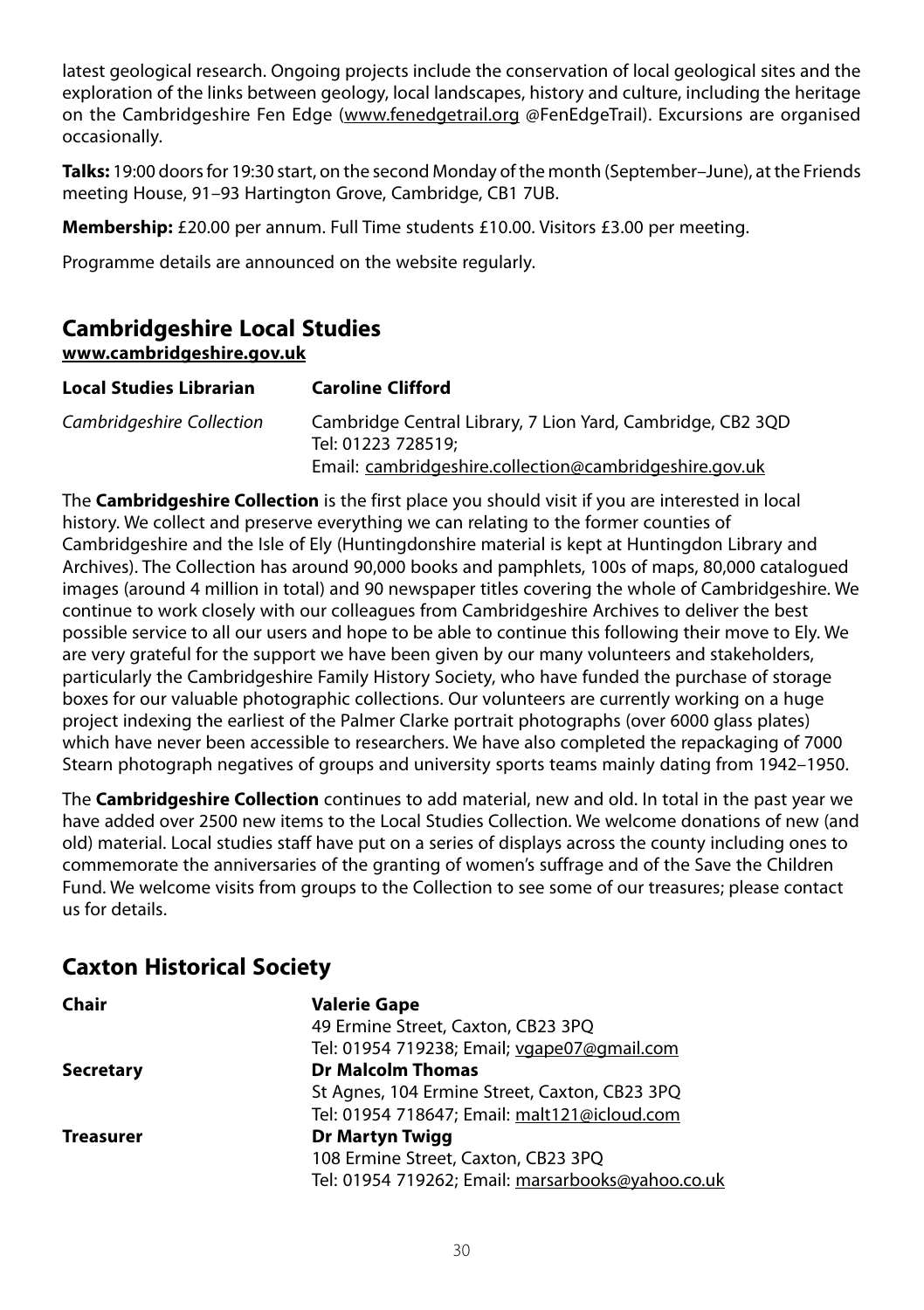We are a small informal group (about 30 members) from Caxton, Bourn and neighbouring villages, with varied interests: antiquarian, archaeological and general/ local history etc.

**Meetings:** 20:00 at Caxton Village Hall, usually meet on the second Monday of February, May, September and November. We also arrange outings and visits to places of interest.

**Membership:** £8.00 per year. Visitors £3.00 per meeting.

#### **Programme:**

| 10 Sep. | <b>John Davies</b> Cromwell |                              |
|---------|-----------------------------|------------------------------|
| 12 Nov. |                             | Local history knowledge quiz |

#### **Cherry Hinton Local History Society www.chlhs.org.uk**

| Chair                     | <b>Ken Hames</b>                              |
|---------------------------|-----------------------------------------------|
| Programme &               | Mo Child                                      |
| <b>Excursions Officer</b> | Tel: 01223 210724; Email: mo@peterchild.co.uk |

We are a friendly and approachable group interested in all aspects of local history and its affiliated disciplines countrywide. Visitors and members alike are welcome to come to our monthly meetings. Talks cover all aspects of local history and related subjects. There is a display at each meeting to show some aspect of local history often connected to the talk, a library, along with refreshments and a raffle. The Society hosts an afternoon talk and history walk in Cherry Hinton Festival Week. We also have around three excursions a year.

**Meetings:** 19:30, usually on the last Monday of each month (except August and December), at St Andrew's Church Centre, High Street Cherry Hinton (just behind the Church).

**Membership:** £10.00 a year. Couple: £18.00. Visitors: £2.50.

#### **Programme:**

| 117414111115. |                               |                                                                               |
|---------------|-------------------------------|-------------------------------------------------------------------------------|
| 30 Sep.       | <b>Craig Cessford</b>         | The Late Saxon and Norman church and cemetery at Church End,<br>Cherry Hinton |
| 29 Oct.       |                               | <b>Michelle Bullivant</b> Another history of Cherry Hinton village            |
| 26 Nov.       |                               | Members' social event (+ AGM)                                                 |
| 27 Jan.       | <b>Mary Burgess</b>           | East Road 1950 to now: 70 years of change in Cambridge                        |
| 24 Feb.       | Pam Butler &<br>other members | My journey into family history                                                |
| 30 Mar.       | TBC.                          |                                                                               |
| 27 Apr.       | TBC                           |                                                                               |
| 18 May        | <b>David Taylor</b>           | Operation Chastise and the Dam Busters                                        |
|               |                               |                                                                               |

For details of the event currently TBC, please check our website or contact the Programme & Excursions Officer.

# **Chesterford Local History and Archaeology Society**

| Chair            | John French                                                |
|------------------|------------------------------------------------------------|
| <b>Secretary</b> | Kate McManus                                               |
|                  | Ash House, High Street, Great Chesterford, Essex, CB10 1PL |
|                  | Tel: 01799 530461: Email: cmckmcmanus@hotmail.com          |

The Society aims to foster interest in local history and archaeology.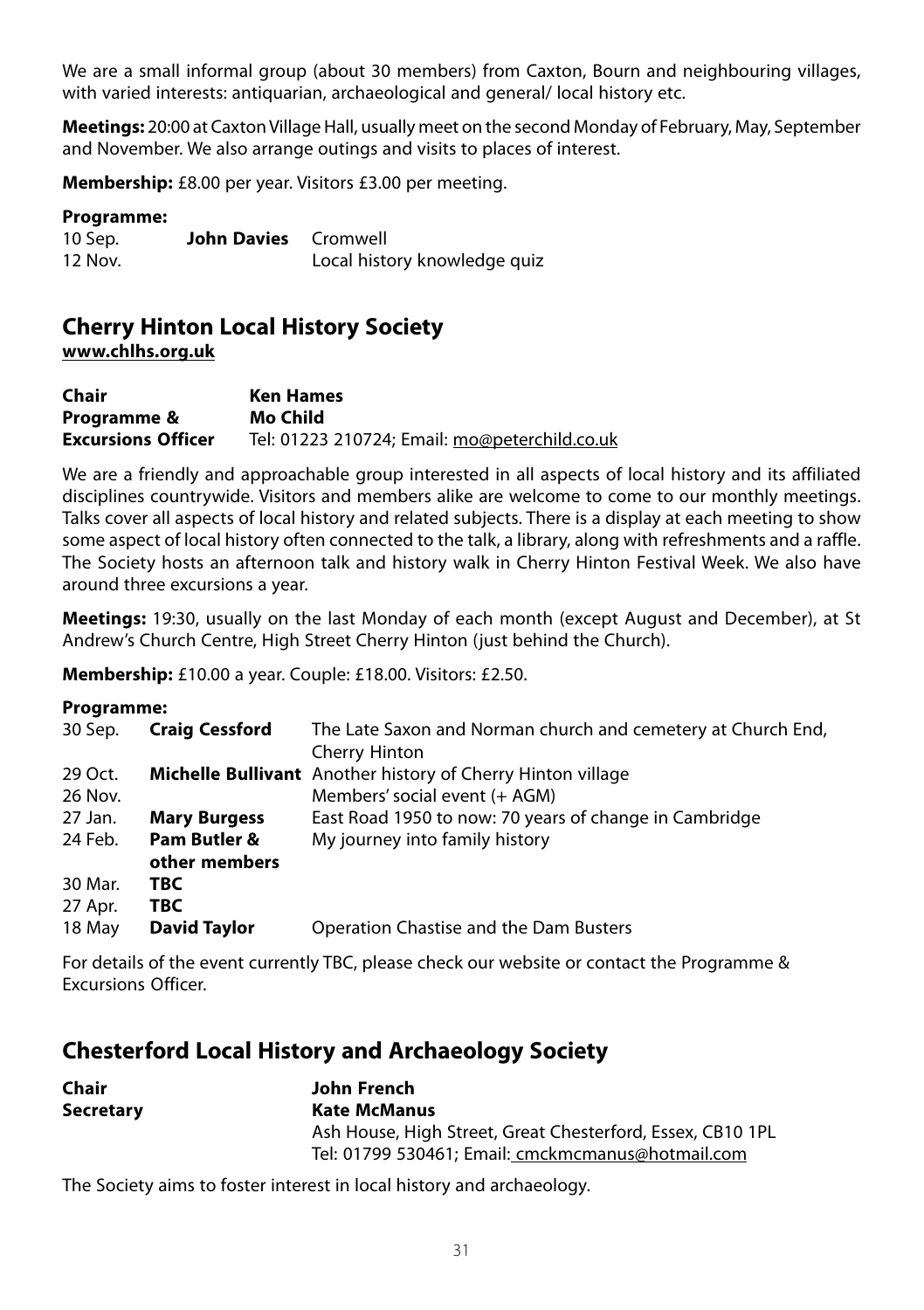**Meetings:** 20.00, usually at the Great Chesterford Congregational Chapel, Carmel Street, Great Chesterford. There are usually four meetings a year, with speakers on relevant topics, plus an Annual General Meeting.

For further information and programme details, please contact the Secretary.

# **Chesterton Local History Group**

| Chair                | <b>David Stubbings</b>                                           |
|----------------------|------------------------------------------------------------------|
|                      | 229 High Street, Chesterton, Cambridge, CB4 1NL                  |
|                      | Tel: 01223 368279; Email:chestertonlocalhistorygroup@yahoo.co.uk |
| <b>Other Contact</b> | Alice Zeitlyn                                                    |
|                      | Tel: 01223 357395                                                |

Chesterton was home to the company W.G. Pye which developed radio in the 1920s and produced wireless sets, and then black-and-white televisions – all that is gone. The group aims to promote an interest in local history by talks and in the collection of photos and the recording of memories. The group is using CCAN to further this aim. Enquire about the village walk which includes photos of past scenes.

**Meetings:** 14:30 on the third Tuesday of each month in St Andrew's Hall, St Andrew's Road, Chesterton, Cambridge CB4 1DH.

If, due to circumstance, the advertised talk cannot be given, the committee will endeavour to provide an alternative talk/event.

**Membership:** £9.00; visitors £3.00 per session.

#### **Programme:**

| 17 Sep. | <b>Sophie Smiley</b>                    | Swimming in Cambridge                         |
|---------|-----------------------------------------|-----------------------------------------------|
| 15 Oct. | <b>Charles Malyon</b>                   | History of Histon Rd Cemetery                 |
| 19 Nov. | <b>Morgan Bell</b>                      | Cambridge Instrument Company                  |
| 17 Dec. |                                         | No meeting but possible Christmas meal        |
| 21 Jan. | Susan Woodall                           | Cambridge Female Refuge                       |
| 18 Feb. | <b>Charles Malvon</b>                   | The Wraggs of Chesterton Hall                 |
| 17 Mar. |                                         | <b>Ian Nimmo-Smith</b> Abergele rail accident |
| 21 Apr. |                                         | David Stubbings Chesterton Towers             |
| 19 May  | <b>Tamsin Wimhurst</b> David Parr House |                                               |
| 16 Jun. |                                         | Visit to David Parr House with tour quides    |

# **Comberton Antiquarian Society**

| Chair            | Sandra Hyde                                           |
|------------------|-------------------------------------------------------|
| <b>Secretary</b> | <b>Peter Johnson</b>                                  |
|                  | 73 School Lane, Toft, Cambridge, CB23 2RE             |
|                  | Tel: 01223 262708; Email: peter.johnson1@talktalk.net |

**Meetings:** 20:00 on the fourth Tuesday of each month in Comberton Village Hall.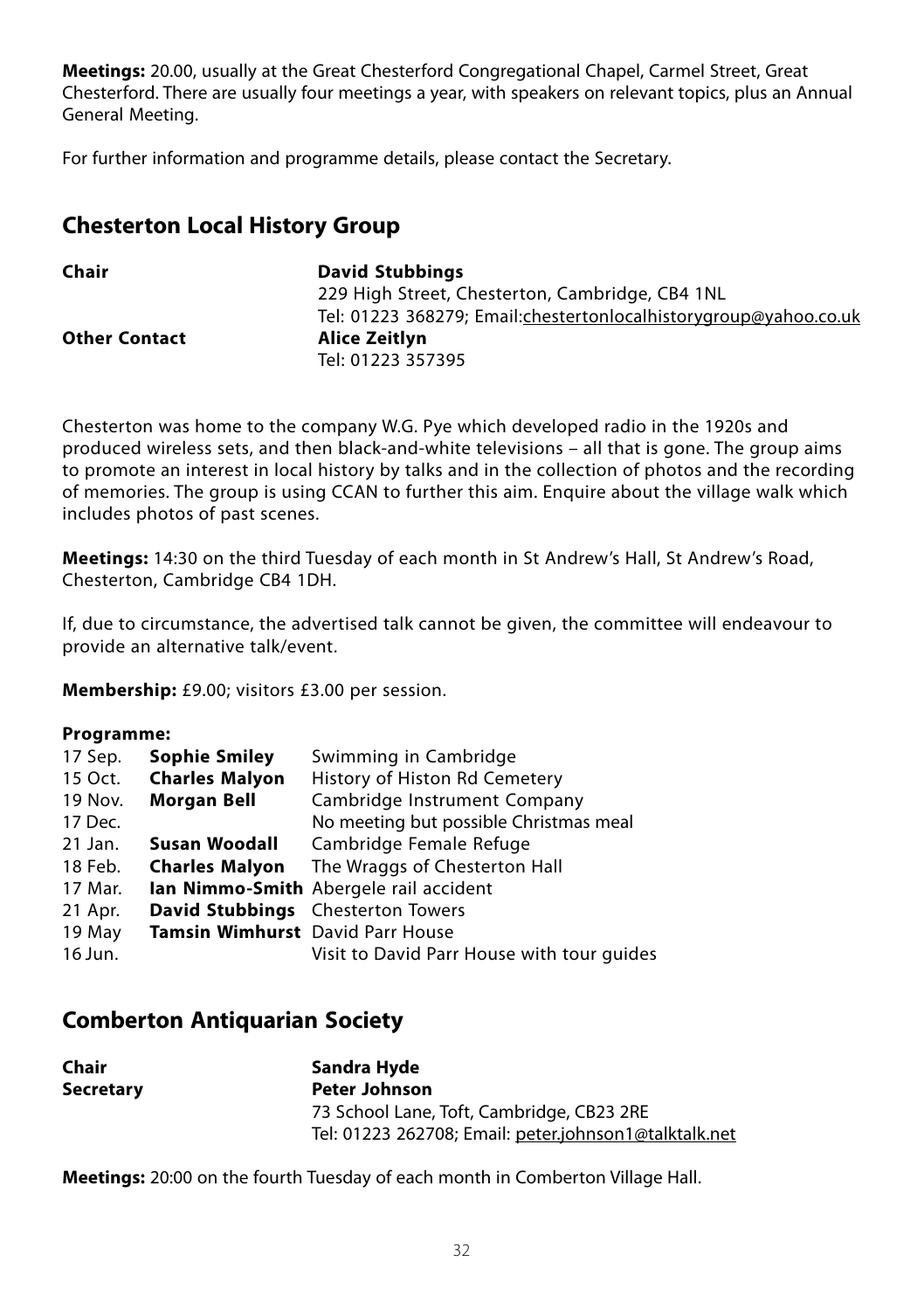**Membership:** £8.00; £4.00 if joining after the New Year. Visitors: £3.00.

| Programme: |                        |                                                                  |
|------------|------------------------|------------------------------------------------------------------|
| 24 Sep.    | <b>Gill Blanchard</b>  | Tracing your house history                                       |
| 5 Oct.     |                        | Autumn outing to Greenwich                                       |
| 22 Oct.    | <b>Mark Pardoe</b>     | The inns and outs of pub sign                                    |
| 26 Nov.    | <b>Roger Crabtree</b>  | The Pye story                                                    |
| 28 Jan.    | <b>Mark Knight</b>     | The Must Farm dig                                                |
| 26 Feb.    |                        | <b>Michael McCarthy</b> Accents and dialects in Cambridgeshire   |
| 24 Mar.    | <b>Dominic Shelley</b> | The use of metal detecting in archaeology & Roman discoveries in |
|            |                        | our area                                                         |
| 28 Apr.    |                        | AGM                                                              |
| 23 Jun.    | Helen Ackroyd          | Lord Fairhaven's life at Anglesey Abbey                          |
|            |                        |                                                                  |

Details of the Spring outing have yet to be arranged. Please contact the Secretary for details.

# **Cottenham Village Society www.cottenhamvillagesociety.wordpress.com**

| <b>President</b> | <b>Margaret Brierley</b>                |
|------------------|-----------------------------------------|
| Chair            | <b>Ralph Carpenter</b>                  |
| <b>Secretary</b> | <b>Glynis Pilbeam</b>                   |
|                  | 6 Cross Keys Court, Cottenham, CB24 8UW |
|                  | Email: cottvillsoc@gmail.com            |

Cottenham Village Society was founded in 1971 and our aim is to encourage awareness and participation in our village community and the history of the village. Members attend monthly meetings from September to April (usually on the second Friday in the month) to hear speakers on a variety of subjects. There are social events held each year. During the summer the Committee arranges a visit to a place of interest and a party; also at Christmas, a party with good food and wine.

**Meetings:** 19:45 at Cottenham Parish Church Hall

**Membership:** £10.00; Visitors £2.00 per session.

#### **Programme:**

| 13 Sep. | <b>Ralph Carpenter</b> | AGM followed by Newspaper cuttings                                                      |
|---------|------------------------|-----------------------------------------------------------------------------------------|
| 11 Oct. | <b>Pam Harper</b>      | Hearing dogs for deaf people                                                            |
| 15 Nov. | <b>Alison Giles</b>    | The Home Front in the Second World War                                                  |
| 14 Dec. |                        | Christmas party (Saturday 18:00)                                                        |
| 10 Jan. | <b>Stuart Orme</b>     | Peterborough Cathedral                                                                  |
| 14 Feb. | Deejay Latchuman       | An evening of romantic songs for Valentine's Day                                        |
|         | $+$ acc.               |                                                                                         |
| 13 Mar. | Emma Jeffery           | A landscape through time: Archaeology of the A14                                        |
|         |                        | Cambridge to Huntingdon Improvement Scheme                                              |
| 17 Apr. |                        | Dr Julie E. Bounford Beer and spirits: tales of sightings, sounds and sensations in our |
|         |                        | local hostelries                                                                        |
| 12 Apr. |                        | Jonathan Ashley-Smith The loss of skills in conservation                                |
|         |                        |                                                                                         |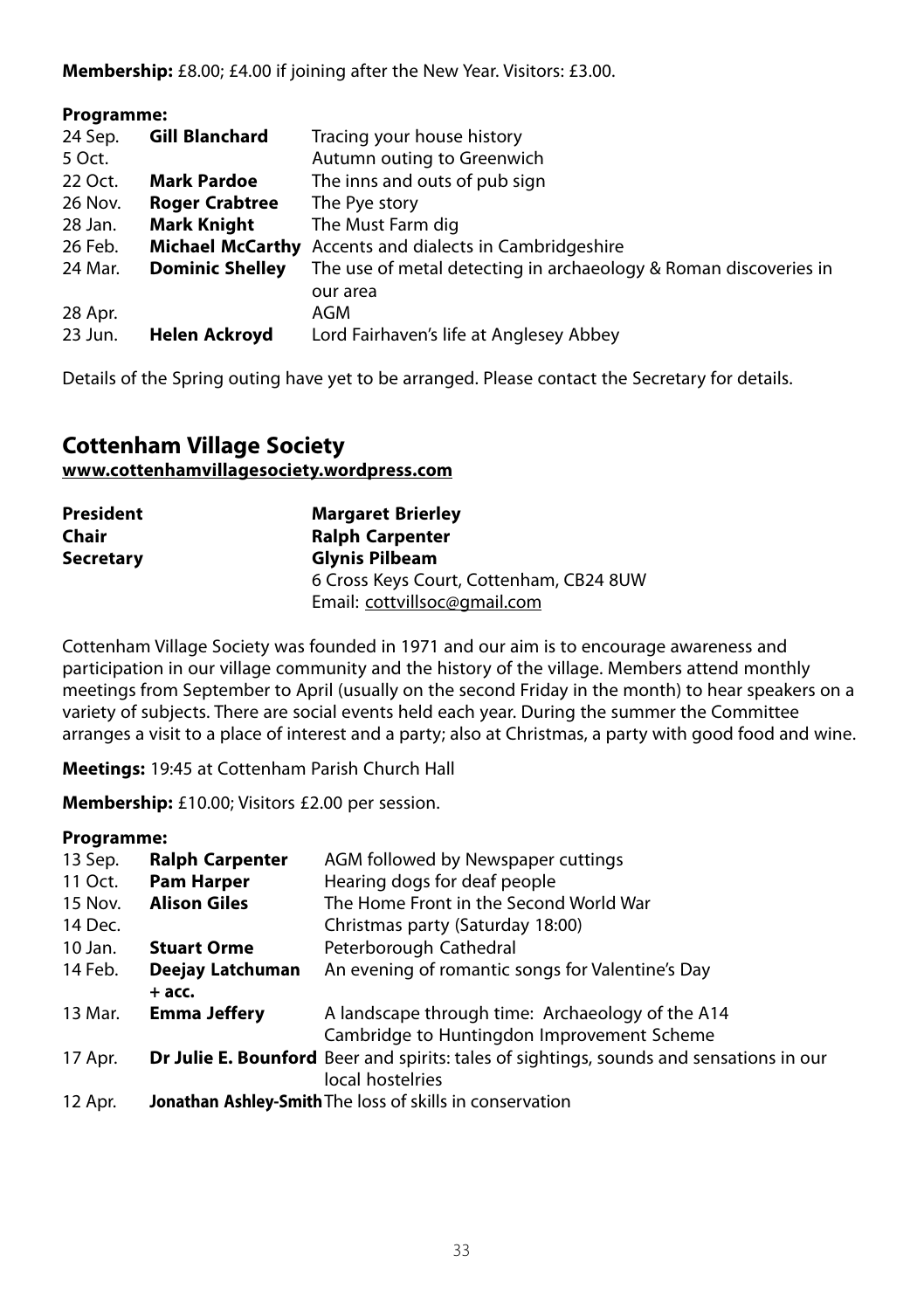# **Covington History Group**

**www.covington.org.uk/clubs/history**

Email: history@covington.org.uk

| Chair            | <b>Peter Sewell</b>                                         |
|------------------|-------------------------------------------------------------|
|                  | Rookery Farm, Keyston Road, Covington, Huntingdon, PE28 ORU |
|                  | Tel: 01480 861311 Email: ptoynesewell@hotmail.com           |
| <b>Treasurer</b> | Mo Brown                                                    |
|                  |                                                             |

**Meetings:** 19.30 on the fourth Monday of each month (except May–August), in Covington Village Hall. An outline programme for the year ahead is agreed at the AGM, held during the September meeting.

**Membership:** Annual fee £20. Meetings are £4 for residents and £5 for visitors.

The group is dedicated to finding out what it was like to live in Covington in the past. Our activities include archaeology, record office research, talks, outings and the collection of reminiscences. We have produced a Covington History Trail, a Church History Leaflet and a Guide to the Archaeology of Covington. This year we will be publishing a history of Covington School. For five years were part of Jigsaw (Cambridgeshire) and we completed our own Sharing Heritage funded archaeology project. We continue to be associated with the Jigsaw advisory group. Site reports have been uploaded to the Archaeological Data Service and are also available on our website. It is hoped this year to produce pages for the website on aspects of village history, to complement those on our archaeological activities.

# **Eatons Community Association**

**www.escan.org.uk**

| Chair            | Sue Jarrett                                           |
|------------------|-------------------------------------------------------|
|                  | 3 Collingwood Rd, Eaton Socon, St Neots, PE19 8JQ     |
|                  | Tel: 01480 216065 ; Email: suejarrett@talk21.com      |
| <b>Secretary</b> | Sheila Kent                                           |
|                  | 138 Great North Road, Eaton Socon, St Neots, PE19 8EJ |
|                  | Tel: 01480 392309; Email: sheila123kent@gmail.com     |

The association was founded in 1979 as the Eaton Socon Community Association and was later changed to the Eatons Community Association (ESCA) to include both Eaton Socon and Eaton Ford, both now suburbs of the town of St Neots. We promote activities within the Eatons, write history books and hold an annual history exhibition (1st weekend in May in St Mary's Church, Eaton Socon), at our popular May Day weekend (May Day celebrations on Eaton Socon Village Green – 1st Monday in May). Please note that this may change in 2020 due to the change in the Bank Holiday date. There is an Open Gardens event during June, and we open our church and unique village lock-up regularly during the summer. Talks and walks around the village can be organised by contacting the chairman. Walks can include sights such as the river mill, a large village green on the Great North Road, the village lock-up, the church with its sculptures of the builder, architect and other village people, the only Bedfordshire village sign in Cambridgeshire and possibly a visit to the Norman castle site. We also have a newsletter delivered free to all houses in the Eatons three times a year, as well as being available on the Eatons website. There are no membership fees. We do not hold talks/lectures but we do liaise with nearby history and archive groups and work with them on various projects.

We now hold a large archive relating to Eaton Socon Parish, which was in Bedfordshire until 1965, and have written more than 30 history booklets on a variety of subjects. As part of a very large project we researched all the buildings and their families within the present areas of Eaton Socon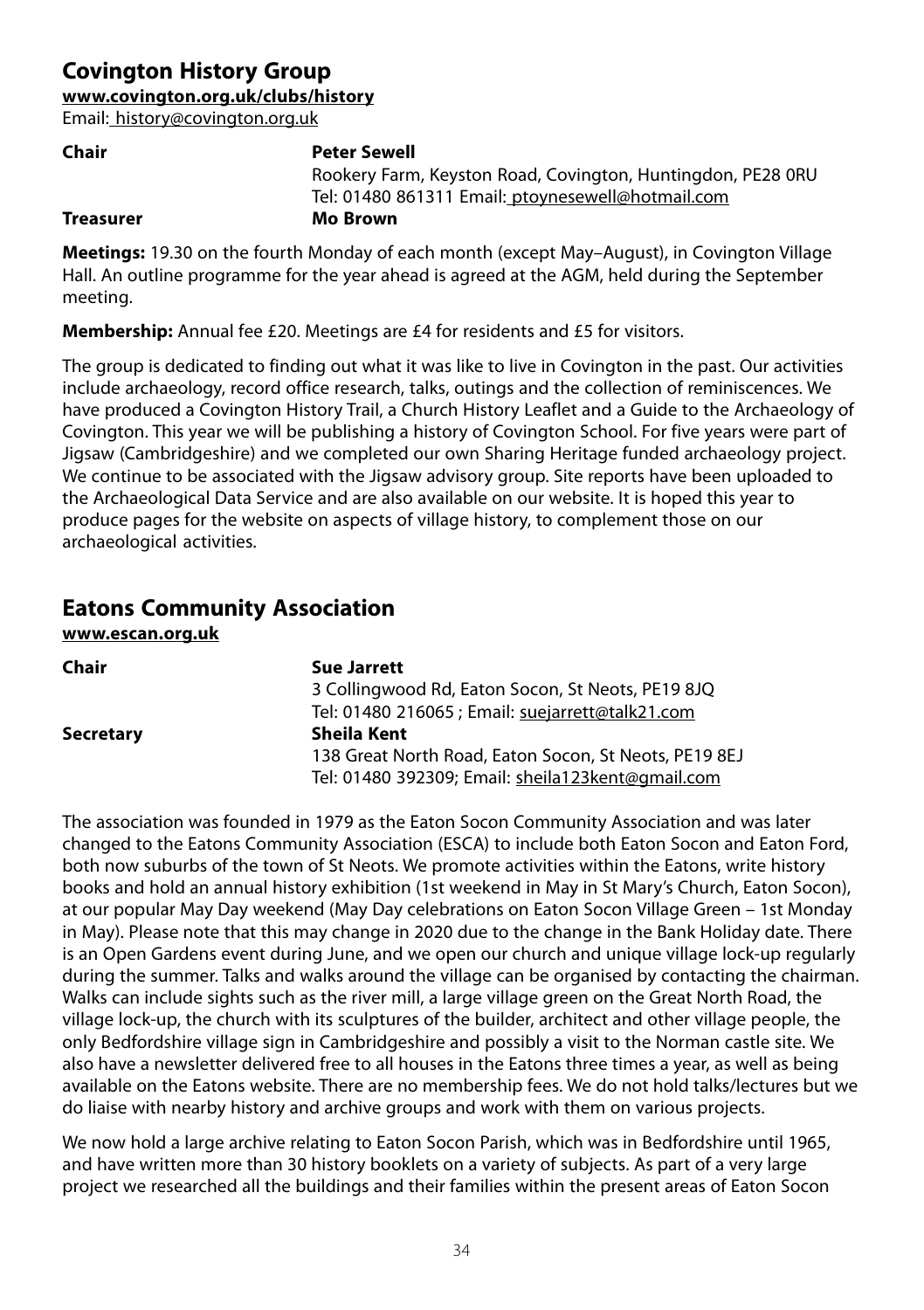and Eaton Ford from the enclosure in 1799 to 1965 and some information comes right up to the present. Most Eaton Socon archives are held in Bedford archives but our booklets are available in Bedford and Huntingdon archives, local libraries, St Neots Museum and in local schools. They can be bought from ESCA. We have village trails, 9 Heritage Boards and 15 blue plaques in the Eatons. We raise money at our May Day celebrations, other events and through writing history booklets. Committee meetings are held monthly.

Our War Memorial has been researched and the information published in a book. During 2014 we produced an exhibition and a book showing what life was like in the parish during the Great War. The local newspaper – St Neots Advertiser – has been indexed for the war years, covers the present town of St Neots and many local villages, and is freely available on the St Neots Local History Website – www.stneotslhs.org.uk. The most recent booklets are revised village trails and reflect how the Eatons developed over the centuries and suddenly grew in the 1970s and 1980s after the Great North Road was bypassed with a new A1 to the west of the former villages. Information on our history books and events can be found on our website. Many local archives are freely accessible on the site.

The Chairman, Sue Jarrett, is happy to give a variety of talks that can often be adapted for different audiences. No talk is ever exactly the same.

# **Eltisley History Society**

www.eltisleyhistorysociety.org.uk Tel: 01480 880268

| President | <b>William Topham</b>                             |
|-----------|---------------------------------------------------|
| Chair     | Peter King                                        |
| Secretary | <b>Mary Flinders</b>                              |
|           | Heylock, Caxton End, Eltisley, St Neots, PE19 6TJ |
|           | Email: secretary@eltisleyhistorysociety.org.uk    |

Eltisley History Society aims to research, record, preserve and publish family and local history relating to Eltisley. Work is ongoing to catalogue and digitise the Society's extensive archive of documents. A book published about the 14 men from Eltisley who died in the First World War (Eltisley Remembered, 1914–1918) can be viewed on the Society's website and ordered through the secretary.

**Meetings:** 19:45 for 20:00 on the fourth Wednesday of each month at the Cade Memorial Hall, The Green, Eltisley.

Visitors are welcome at all meetings (£3.00 per meeting).

#### **Programme:**

| 25 Sep. | <b>Ken Drake</b>       | A Tour around Blackfriars and possibly also Aldersgate  |
|---------|------------------------|---------------------------------------------------------|
| 23 Oct. | <b>Julie and</b>       | Beer and spirits: Tales of sightings, sounds and        |
|         | <b>Trevor Bounford</b> | sensations in our local haunted hostelries              |
| 27 Nov. | <b>Bill Franklin</b>   | A brief history of enclosure in Cambridgeshire and      |
|         |                        | changes in Eltisley fields from mediaeval times to 1886 |
| 22 Jan. | <b>Martin Davies</b>   | The Gransden windmill                                   |
| 26 Feb. |                        | TBC.                                                    |
| 25 Mar. | <b>Pam Halls</b>       | The Cambridge Museum of Technology                      |
| 22 Apr. | AGM                    |                                                         |
| 27 May  |                        | TBC.                                                    |
| 24 Jun. | <b>Eleanor Jack</b>    | Humphry Repton and Waresley                             |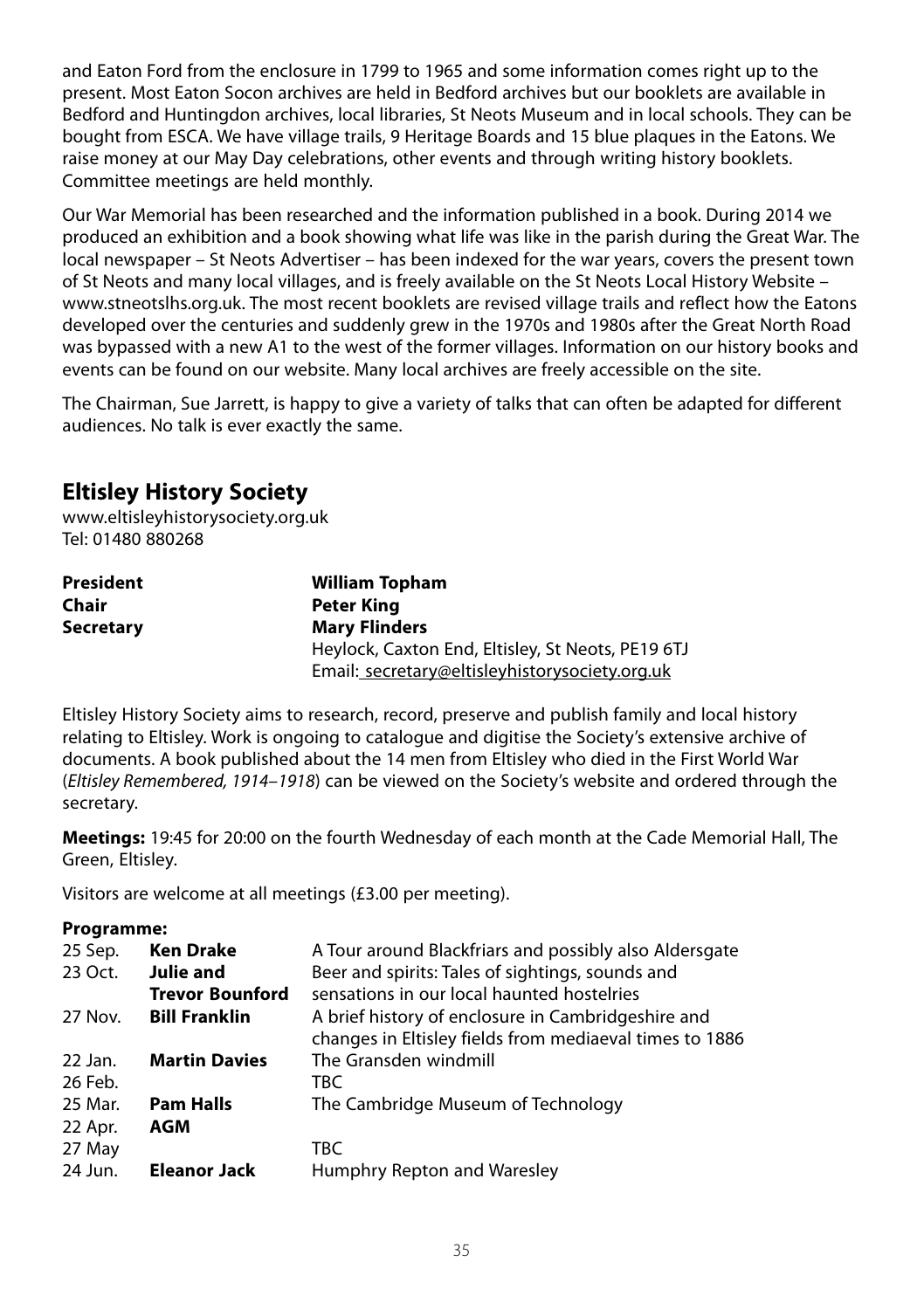**Fulbourn Village History Society**

**www.fulbournhistory.org.uk**

Email: info@fulbounrhistory.org.uk

| <b>President</b> | <b>Richard Townley</b>                          |
|------------------|-------------------------------------------------|
|                  | Fulbourn Manor, Manor Walk, Fulbourn, CB21 5RJ  |
| Chair            | <b>Glynis Arber</b>                             |
|                  | 28 The Haven, Fulbourn, CB21 5BG                |
|                  | Tel: 01223 570887; Email: glynisarber@gmail.com |
| <b>Secretary</b> | <b>Rosemary Tristram</b>                        |
|                  | Email: r.tristram@live.co.uk                    |

Formed in 1999, the Fulbourn Village History Society aims to keep and maintain records of all aspects of the village's social and historical developments. Members and the general public are able to consult these for research purposes on Monday and Wednesday mornings from 10.00 until 12.00 at the archive store situated in the Committee Room of the Fulbourn Centre, Home End, Fulbourn, Cambridge CB21 5BS. It is advisable to make an appointment before your visit.

To commemorate the 100th Anniversary of WWI, Fulbourn Village History Society has published two booklets entitled Fulbourn war memorial: the men who gave their lives in the great war (£2.50) and The story of Fulbourn's Red Cross V.A.D. hospital 1914 - 1918 (£5.00). Both volumes are based on recent research undertaken by members of the Society and are on sale at our archive store during opening hours.

**Meetings:** 19:30 in the Fulbourn Centre on the third Thursday of the month, (October to April inclusive).

**Membership:** £12.00 per year. Visitors £3.00 per meeting.

## **Programme:**

| 17 Oct. | Sean Lang             | <b>Russian Revolution</b>     |
|---------|-----------------------|-------------------------------|
| 21 Nov. | <b>Evelyn Lord</b>    | The Great Plaque in Cambridge |
| 12 Dec. | <b>Mike Hurst</b>     | Old-time Christmas            |
| 16 Jan. | <b>Martin Daunton</b> | Contested history             |
| 20 Feb. | Julia Bounford        | <b>Heffers of Cambridge</b>   |
| 19 Mar. | <b>Craig Cessford</b> | Cambridge Augustinian Priory  |
| 16 Apr. |                       | $TBC + AGM$                   |

# **Gamlingay & District History Society**

**www.gamlingayhistory.co.uk** and **www.gamlingayphotos.co.uk**

| Chair             | <b>Peter Wright</b><br>4 Church End, Gamlingay, SG19 3EP |
|-------------------|----------------------------------------------------------|
|                   | Tel: 01767 449886; Email: pswright99@gmail.com.          |
| <b>Vice Chair</b> | TBC                                                      |
| <b>Secretary</b>  | Angela Saunderson                                        |
| <b>Treasurer</b>  | <b>Chris Robins</b>                                      |
|                   | Tel: 01767 651119                                        |
| Programme /       | <b>David Allen</b>                                       |
| Webmaster         | Tel: 01767 651472                                        |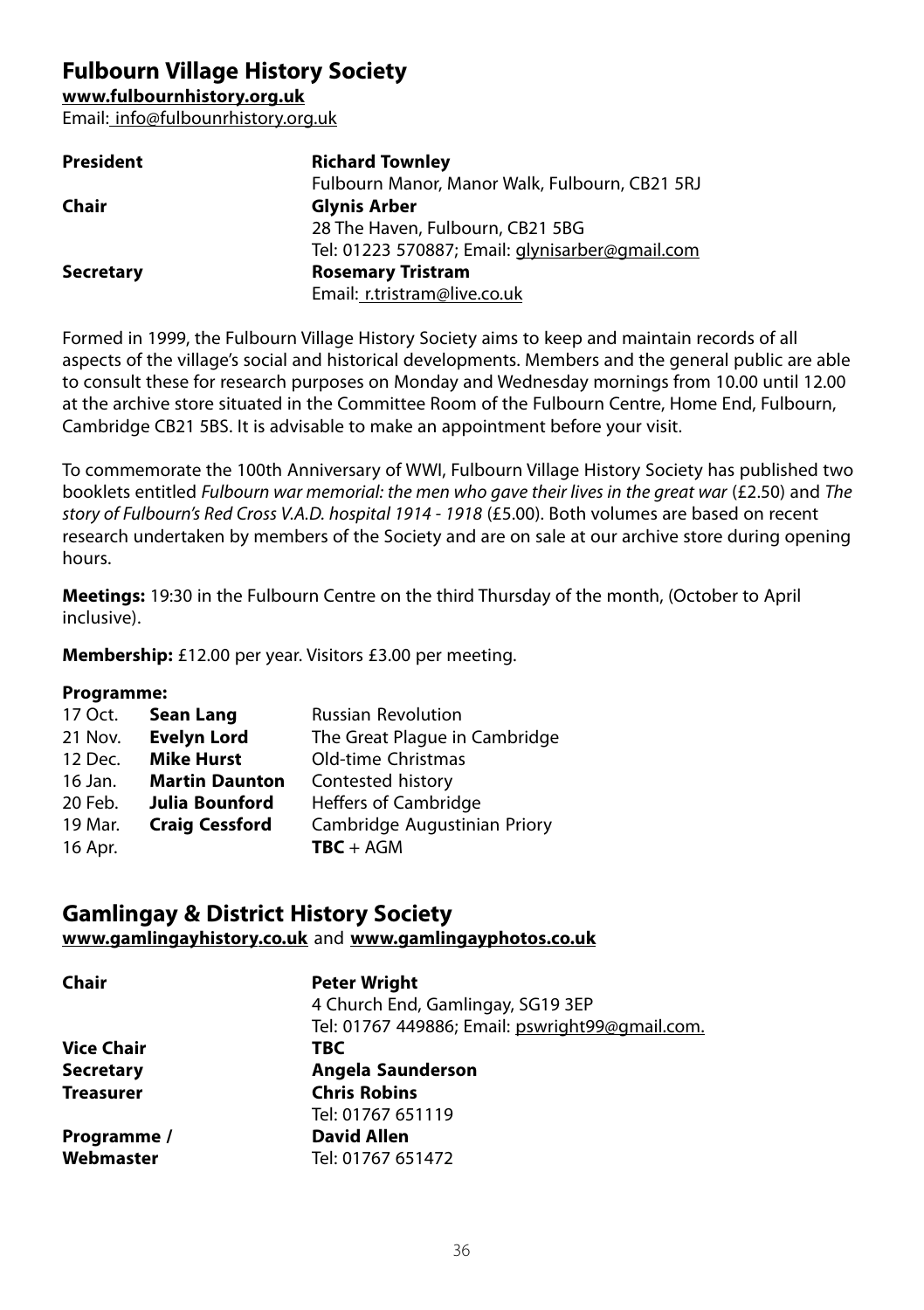**Meetings:** 19.30 in the Keir Suite, Eco Hub, Stocks Lane, Gamlingay SG19 3JR.

**Membership:** £15.00. Visitors £3.00.

## **Programme:**

| 9 Sep.  | <b>Steve Fuller</b>  | The Bedfordshire Regiment and its Gamlingay soldiers         |
|---------|----------------------|--------------------------------------------------------------|
| 14 Oct. | <b>Peter Bradley</b> | RSPB's The Lodge, Sandy: Its natural history and archaeology |
| 11 Nov. | <b>Ken Bonham</b>    | The barns of Cambridgeshire and adjacent counties            |
| 9 Dec.  |                      | Christmas history quiz, and social evening                   |
| 10 Feb. | <b>James Brown</b>   | More Gamlingay history                                       |
| 9 Mar.  | <b>Sarah Doig</b>    | Education, education, education: Victorian village schools   |
| 6 Apr.  | <b>Liz Carter</b>    | The parish pauper                                            |
| 11 May  | <b>Martin Davis</b>  | Gransden windmill and other local windmills                  |
| 8 Jun.  |                      | AGM & social evening                                         |

**Gransdens Society www.gransdenssociety.org**

| Chair     | <b>Trevor Bounford</b>                                |
|-----------|-------------------------------------------------------|
| Secretary | <b>Val Davison</b>                                    |
|           | 44 West Street, Gt. Gransden, Sandy, Beds, SG19 3AU   |
|           | Tel: 01767 677640; Email: elizvdavison@btinternet.com |

The Gransdens Society is a group which looks at all aspects of life in the Gransdens, not just historical.

**Meetings:** 20:00 (usually), on the third Tuesday of each month (October–June) at The Reading Room, Fox Street, Great Gransden, Sandy, Beds SG19 3AA.

**Membership & Programme:** Details can be found on the website or by contacting the Secretary.

# **Harston Local History Group**

**www.harstonhistory.org.uk**

## **Chair Hilary Roadley**

18 Lawrance Lea, Harston, CB22 7QR Tel: 01223 871244; Email: hilary.roadley@hotmail.com

The Group was founded in October 2014 to try to gather together all the local history information on people, places and events and memories of past times in the village before they were lost. From August 2015 to August 2016 the Group successfully carried out an 'Exploring Harston's Heritage' project with the aid of a Sharing Heritage Lottery Fund grant, sharing findings, via displays and talks, with those living in Harston and anyone else with an interest in Harston's History. A Harston History website was launched in November 2015 and we continue to add material to it, including maps, newspaper records, local memories of Harston, an increasing number of house histories and material from archive research. In November 2016 we produced a permanent Heritage interpretation board located on The Green, showing old pictures and giving information on the older part of the village. The group listens to a small number of history talks throughout the year and these are advertised on the website events section.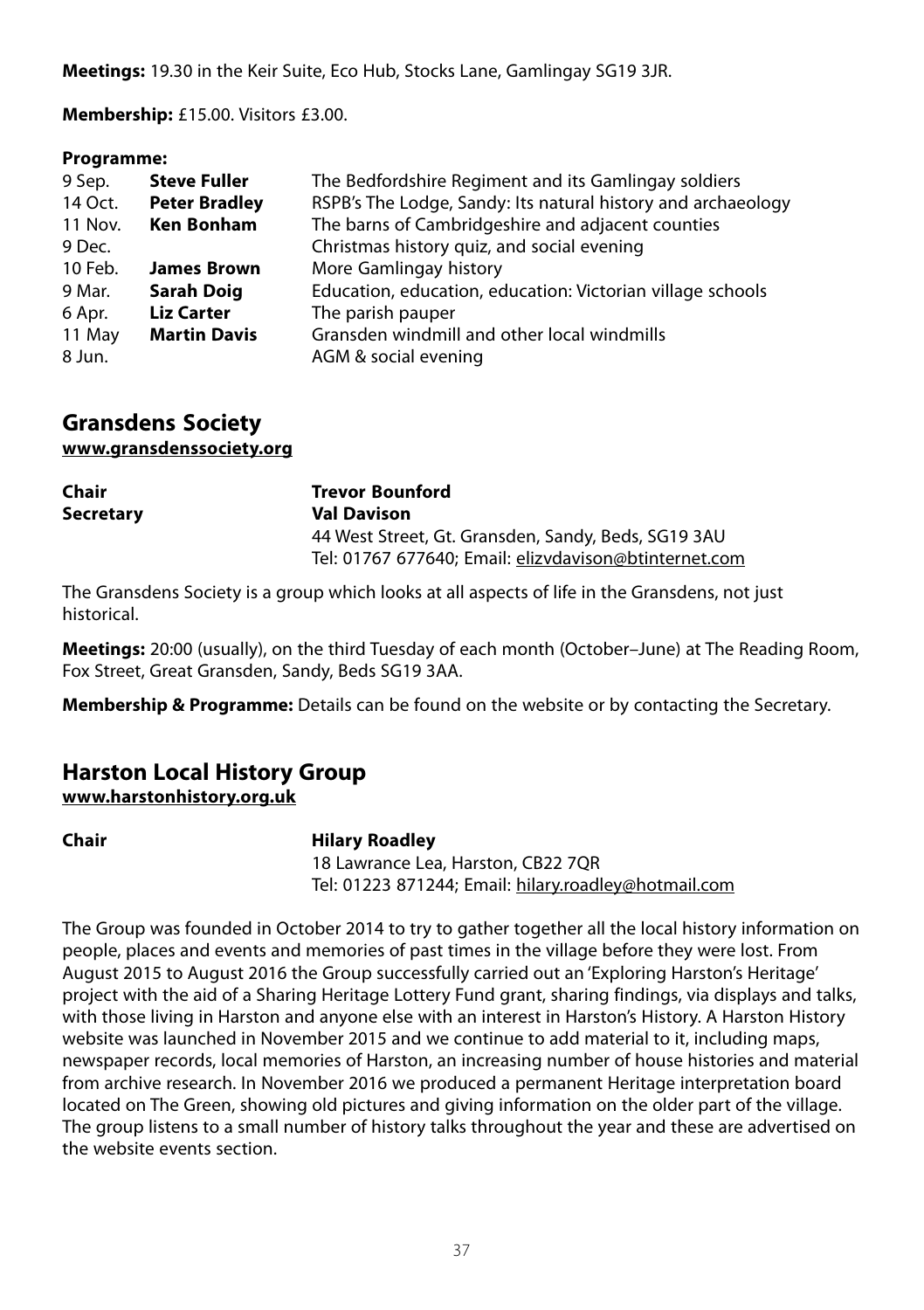On the first Saturday of each month some members will be at the Fair Trade Better Brew Café in Harston Village Hall 10.30–12.30 alongside a display of local history and are happy to chat with anyone. All are welcome to come along. A self-guided Harston village heritage trail can be bought there for £1 as well as cards depicting interesting buildings within the village.

# **Hemingfords' Local History Society**

**www.hemlocs.co.uk** Email: info@hemlocs.co.uk

| <b>President</b> | <b>Pam Dearlove</b> |
|------------------|---------------------|
| Chair            | lan Ray             |
| <b>Secretary</b> | Karen Partridge     |

The Society, formed in 1994, aims to increase knowledge of earlier times in Hemingford Abbots and Hemingford Grey and the surrounding area by research and exchange of information.

**Meetings:** 19:30 in the Hayward Room of the Pavilion, Manor Road, Hemingford Grey, PE28 9BX, on the third Thursday of the month from September to May (excluding December).

**Membership:** Individual £14.00 per year: Family £25.00; Guests and visitors £3.00 per meeting.

#### **Programme:**

| 19 Sep. | Secrets of Hall Farm         |
|---------|------------------------------|
| 17 Oct. | Huntingdonshire enclosures   |
| 21 Nov. | Join a Pathfinder trip       |
| 16 Jan. | <b>Medieval Christmas</b>    |
| 20 Feb. | St Ives as a riverport       |
| 19 Mar. | 'PYE' in Cambridge           |
| 16 Apr. | Sherlock Holmes in Cambridge |
| 21 May  | <b>Bourne Mill</b>           |
|         |                              |

# **Histon and Impington Village Society**

## **www.histonandimpingtonvillagesociety.wordpress.com**

| Chair                      | Vacant                                              |
|----------------------------|-----------------------------------------------------|
| <b>Secretary</b>           | <b>Wendy Doyle</b>                                  |
|                            | 65 Station Road, Histon, Cambridge, CB24 9LQ        |
|                            | Tel. 01223 513016; Email: wendy@differentlight.org  |
| <b>Programme Secretary</b> | <b>Barbara Parr</b>                                 |
|                            | 20 New School Road, Histon, Cambridge, CB24 9LL     |
|                            | Tel: 01223 233397; Email: cats.cradle@hotmail.co.uk |

The Society was formed in 1979 to stimulate public interest in the history, care and preservation of our villages.

**Meetings:** During school term 19.30 on the last Tuesday of the month at Impington Village College. One week earlier if half term. We also arrange occasional afternoon meetings and outings.

**Membership:** £12.00 per year. Visitors: £3.00 per meeting.

## **Programme:**

For our current programme, please see our website.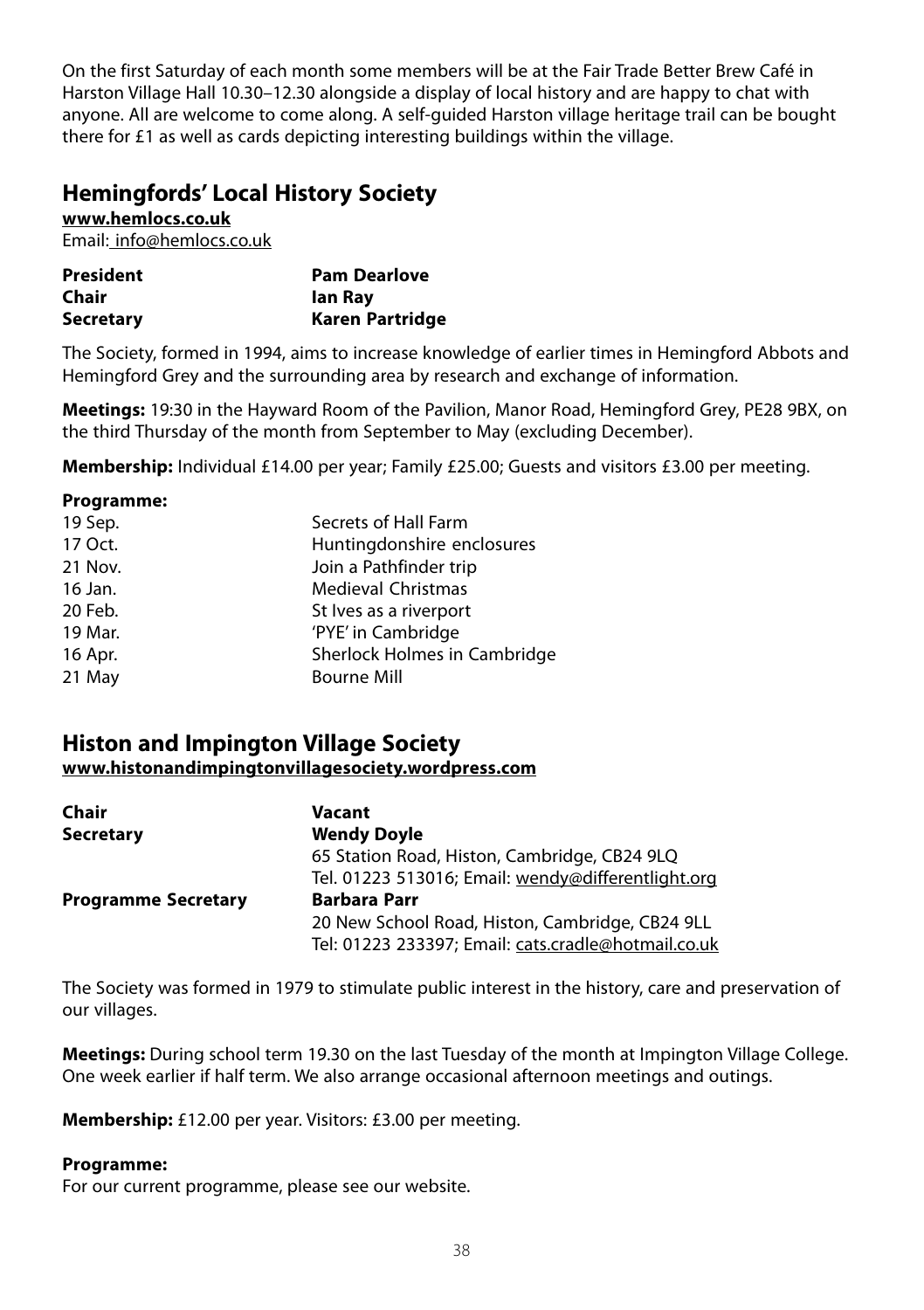# **Holywell with Needingworth Local History Group www.hcnhistory.org.uk**

| <b>Peter Cooper</b>                           |
|-----------------------------------------------|
| 2 Spinney Way, Needingworth, PE27 4SR         |
| Tel: 07974 961301; Email: peter@pcooper.me.uk |
| <b>Sally Beaman</b>                           |
| Email: rsde.beaman@btinternet.com             |
| <b>Cherryl Frost</b>                          |
| Email: cherryl.frost@hotmail.co.uk            |
|                                               |

Formed in 2012, our small group explores the history of our village through informal meetings about local buildings, documents and families. Most years we organise a guided walk in a part of the village.

**Meetings:** 19:30 on the second Monday of alternate months (October, December, February, April, June, August) in various homes.

#### **Membership:** Free

#### **Programme:**

Details can be found on the website or by contacting the Secretary.

# **Houghton & Wyton Local History Society**

**www.hwlhs.org.uk**

Tel: 01480 460329

| Chair                      | <b>Maurice Hanslow</b>                              |
|----------------------------|-----------------------------------------------------|
|                            | Email: mauricehanslow@icloud.com                    |
| <b>Secretary</b>           | <b>Davina Scrivener</b>                             |
| <b>Programme Secretary</b> | <b>Gerry Feakes</b>                                 |
| & Research Officer         | Tel: 01480 469376; Email: gerry.feakes@one-name.org |
| <b>Project Manager</b>     | Julie Walker                                        |
|                            | Email: handwlhsbook@gmail.com                       |

The Society was founded in 1988. In addition to a programme of meetings, current activities include: revision & re-publication of the village Guide Book, exhibitions of historical material about the village in the village shop window & Houghton Mill and recording the memories of long term residents & collecting archive material about the village.

**Meetings:** 19:30 on the fourth Wednesdays in September, October, November, February, March & April in The Memorial Hall, Houghton.

**Membership:** £5.50 (plus £1.50 door fee at meetings, except at the AGM). Visitors £3.00 (except at the AGM).

#### **Programme:**

| 26 Sep. | <b>Stuart Orme</b>    | The private life of Oliver Cromwell |
|---------|-----------------------|-------------------------------------|
| 24 Oct. | <b>Richard Carter</b> | The Witches of Warboys              |
| 28 Nov. | <b>Maureen James</b>  | The Clarksons of Wisbech            |

Please contact Gerry for details of our 2020 programme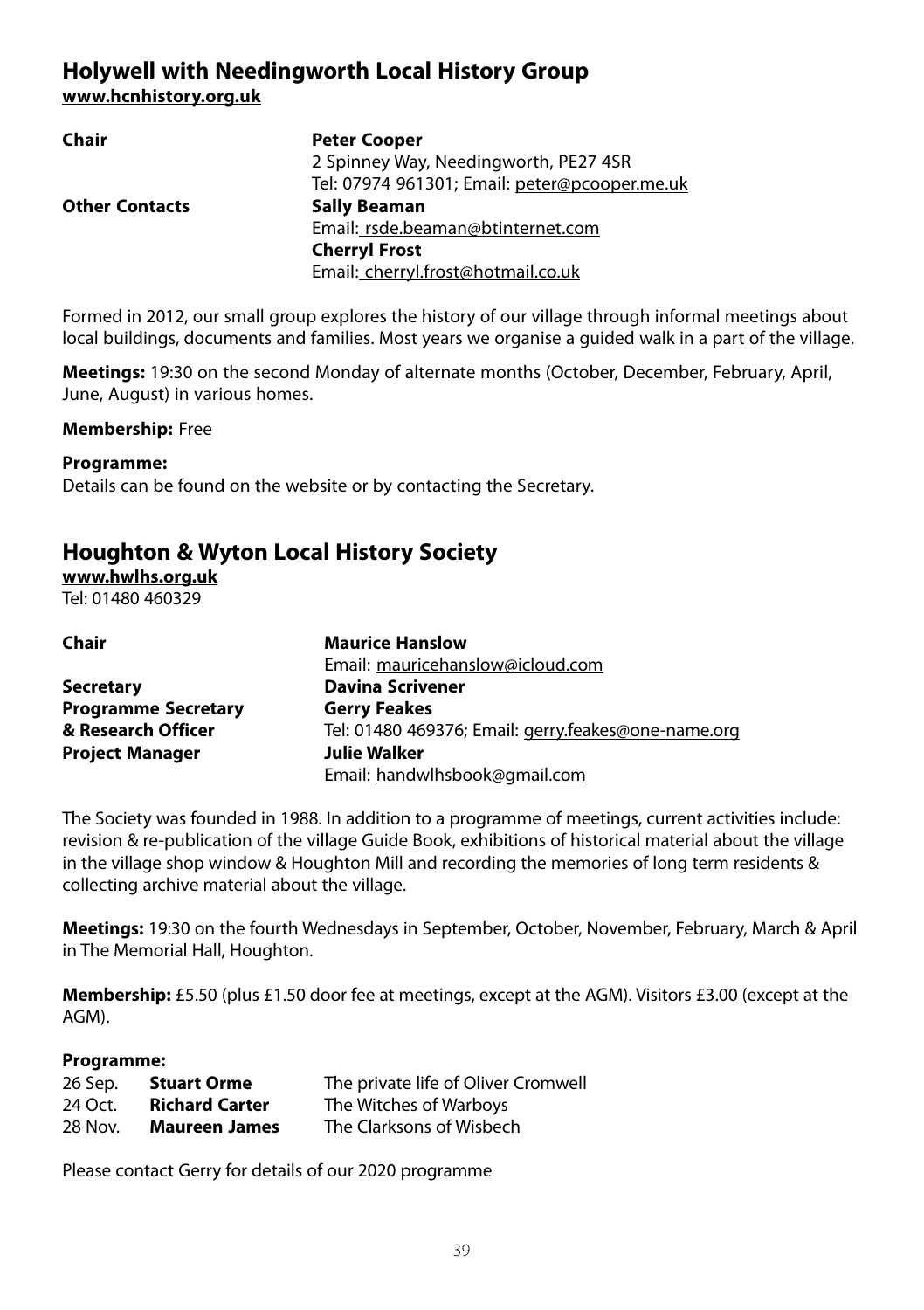# **Huntingdonshire Local History Society**

**www.huntslhs.org.uk**

| President (2019)            | <b>Dr Simon Thurley CBE</b>                      |
|-----------------------------|--------------------------------------------------|
| President (2020-)           | <b>Dr David Starkey CBE</b>                      |
| Chair                       | <b>Philip Saunders</b>                           |
|                             | Tel: 01954 250421; Email: paksaunders@talk21.com |
| <b>Secretary</b>            | <b>Michael Dudley</b>                            |
|                             | Tel: 01489 381192; Email: miked.3539@gmail.com   |
| Treasurer (inc. membership) | <b>David Smith</b>                               |
|                             | Tel: 01480 350127; Email: info@huntslhs.org.uk   |

The society exists to encourage, share and enjoy the history of Huntingdonshire. Lectures are organised in the winter, a weekend away in May and visits to places of historical interest, including at least one coach excursion, in the summer. The society publishes a newsletter (Huntingdonshire Local History Almanack) four times a year and a journal, Records of Huntingdonshire. The current issue of Records includes articles on Virginia Ferrar, Archbishop Sancroft's Visitation, Jarvis Matcham, the Leman Baronetcy and St Edward's Home, Huntingdon. Copies are available price £3.00 from Huntingdonshire Archives and of previous issues and other publications (various prices, see website) at meetings. The next issue is in preparation. Articles should be submitted to the editor, Richard Halliday, who can supply publishing guidelines.

## **Goodliff Awards Scheme**

The society's Goodliff Awards Scheme provides funding to individuals, societies, schools and groups who need support for a project, research, publication or preservation of heritage of Huntingdonshire history. Further information and application form can be found on the society's website, or email the administrator, Kate Hadley, goodliff.awards@gmail.com. The deadline for applications is 31 March 2020. Awards will be announced at the AGM.

**Meetings:** 7.30pm, now usually held on a Wednesday evening, in the Methodist Church, High Street, Huntingdon (disabled parking only during building work; large public car park nearby at Malthouse Close, Princes Street, PE29 3AN).

**Membership:** Individual £10.00, Couple £15.00, Visitors £3.00 (suggested donation per meeting)

#### **Programme:**

| 9 Oct.    | <b>Michael Dudley</b>   | Churches and Chapels - the past, present and future                           |
|-----------|-------------------------|-------------------------------------------------------------------------------|
| 12 Nov.   |                         | <b>Dr. Eric Somerville</b> Opium-eating in the Fens in the Nineteenth Century |
| 10 Dec.   |                         | Christmas Social: Entertainment by Bedford Gallery Quire                      |
|           |                         | (Huntingdon Town Hall)                                                        |
| 8 Jan.    | <b>Stuart Orme</b>      | Cromwell's first campaign, 1643: Oliver Cromwell at                           |
|           |                         | Huntingdon, Peterborough, Crowland and Gainsborough                           |
| 12 Feb.   | <b>Adrian Moss</b>      | John Howland of Fenstanton, The Mayflower and the Great                       |
|           |                         | Migration                                                                     |
| 11 Mar.   | <b>TBC</b>              |                                                                               |
| 15 Apr.   |                         | Annual General Meeting, with short talk or entertainment;                     |
|           |                         | see website for details                                                       |
| 15-17 May |                         | Weekend in Kent                                                               |
| 20 May    | <b>Dr David Starkey</b> | Goodliff Awards Presentation and President's Lecture: for                     |
|           |                         | subject see website (Members only, at Huntingdon Town Hall)                   |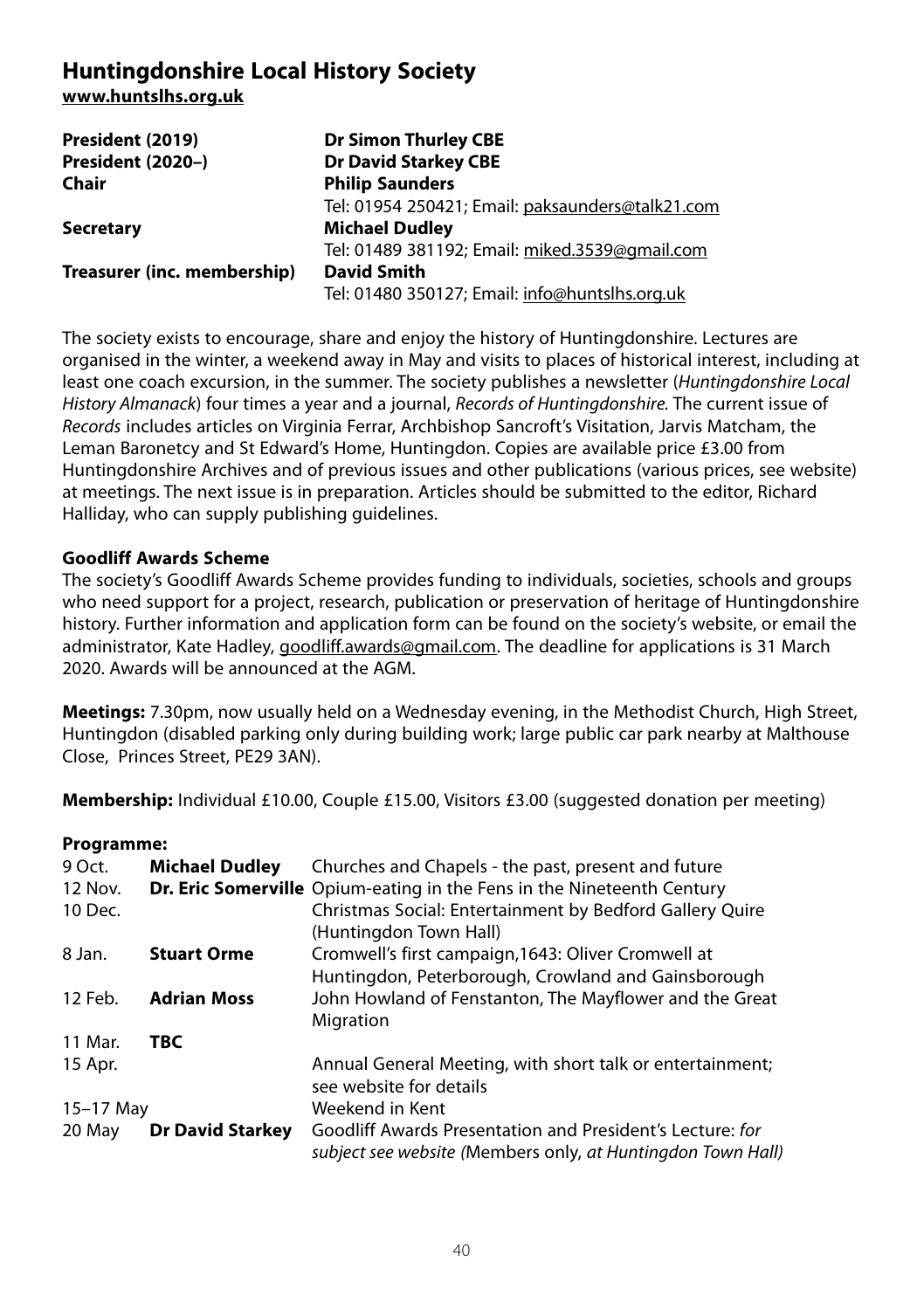# **Isleham Society**

| Chair                      | <b>Clive Patterson</b>                              |
|----------------------------|-----------------------------------------------------|
|                            | Tel: 01638 780669; Email: patterson.clive@gmail.com |
| <b>Secretary</b>           | <b>Glenda Preece</b>                                |
|                            | Tel: 01638 780734; Email: gjpreece@aol.com          |
| <b>Programme Secretary</b> | TBC                                                 |

The Isleham Society is a group of friends interested in our village, its history, traditions, its preservation and development. It is a non-profit making Society registered with the Charity Commission. We have interesting speakers, often with special emphasis on topics of local or East Anglian interest. The Society also organises outings each summer. Though primarily a group of Isleham residents, the Society welcomes all visitors.

**Meetings:** 19:30 for 19:45, on the third Thursday in the month, in The Beeches, Isleham. Meetings are followed by a cup of tea or coffee and the opportunity to meet other village people and our guests.

**Membership:** £10.00 per person or £15.00 per couple. Visitors £2.00 per session.

#### **Programme:**

| 19 Sep. | <b>Lucy Lewis</b>   | My life in the Bomb Squad            |
|---------|---------------------|--------------------------------------|
| 17 Oct. |                     | A quided visit to Ely Cathedral      |
| 21 Nov. | <b>Philip Clark</b> | A local charity 'Steel Bones'        |
| Dec.    |                     | No meeting                           |
| 16 Jan. | TBC                 | Planning finances in your retirement |
| 20 Feb. | AGM                 |                                      |
|         |                     |                                      |

For details of our 2020 programme, please contact the Secretary.

# **Kimbolton Local History Society**

**www.e-voice.org.uk/klhs**

| Chairman         | Nora Butler                                          |
|------------------|------------------------------------------------------|
|                  | Tel: 01480 861007: Email: ncb@kimbolton.cambs.sch.uk |
| <b>Secretary</b> | <b>Anne Beszant</b>                                  |
|                  | Email: a.g.beszant@btopenworld.com                   |

Kimbolton Local History Society aims to encourage interest in the history of the local area through talks, visits, research and publications. Access is via stairs with a handrail, and a hearing loop is available.

**Meetings:** 20:00 on Wednesdays, usually in the Saloon at Kimbolton Castle (by kind permission of the Headmaster).

**Membership:** £8.00 per year, (Single); £14.00 per year, (Couple). Visitors: £2.00 per meeting.

#### **Programme:**

| 4 Sep. | <b>Bill Franklin</b> | The changing fields of Huntingdonshire  |
|--------|----------------------|-----------------------------------------|
| 9 Oct. | <b>David Fowler</b>  | The BBC & Glen Miller in WWII           |
| 3 Nov. |                      | Kimbolton Castle open to the public     |
| 6 Nov. | lan Burton           | Papworth: A century of care (with film) |
| 4 Dec. | <b>Michael Brown</b> | <b>Mediaeval Christmas</b>              |

The 2020 programme is currently under development. Please check our website.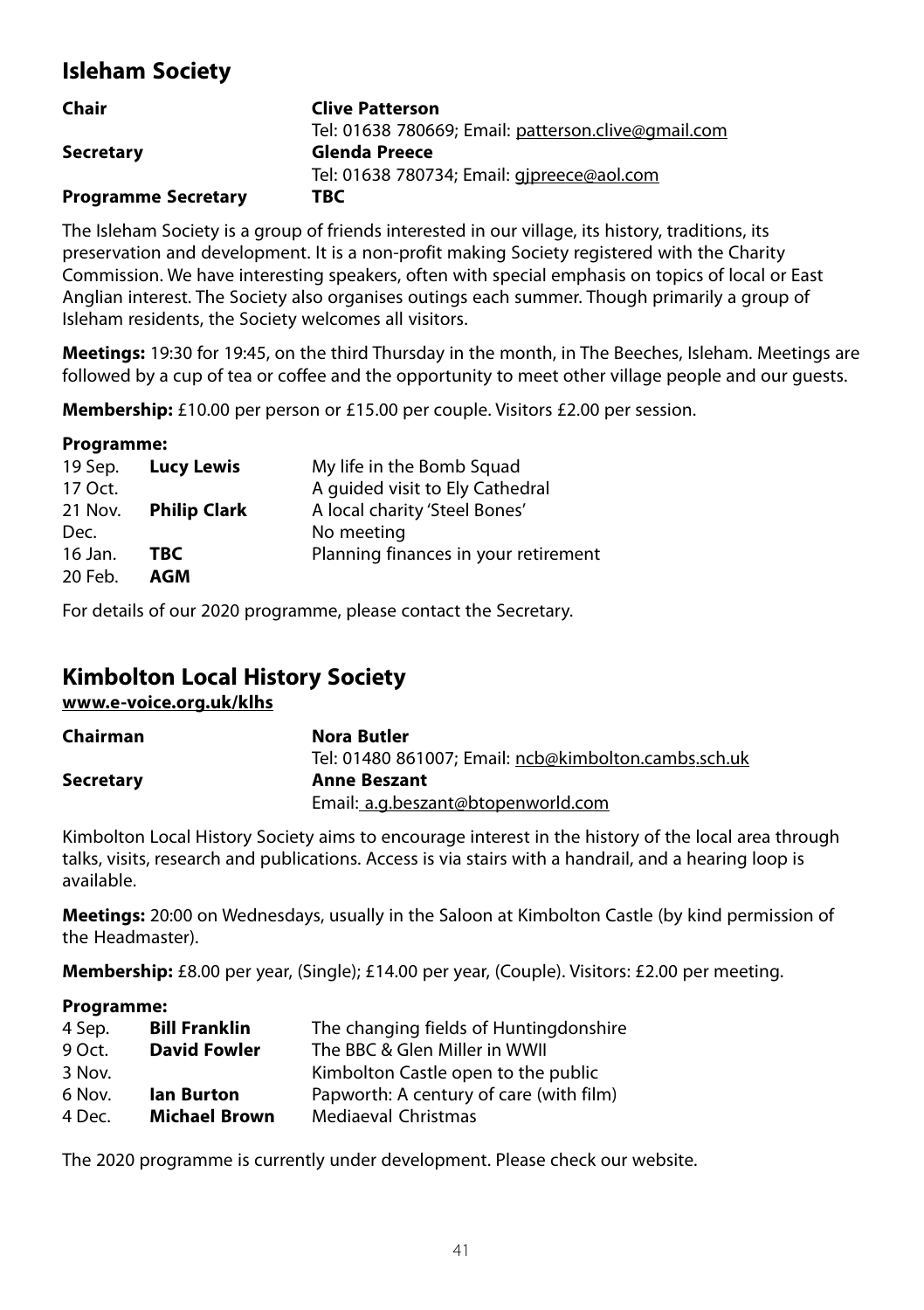## **Landbeach Society www.landbeach.org.uk**

| Chair                       | <b>Dr Ray Gambell</b>                               |
|-----------------------------|-----------------------------------------------------|
| <b>Secretary</b>            | <b>Dr Margaret Steane</b>                           |
|                             | 109 Waterbeach Road, Landbeach, Cambridge CB25 9FA  |
|                             | Tel: 01223 860128; Email: margaretsteane1@gmail.com |
| <b>Membership Secretary</b> | <b>Joan Russell</b>                                 |
|                             | Tel: 01223 441769                                   |

**Activities:** Occasional visits to places of interest in the spring and summer, talks and social events.

Comments on appropriate planning matters.

**Meetings:** 19:30 on Wednesdays during the Autumn & Winter months, in the Village Hall

**Membership:** £2.00. Admission to talks: £5.00 per head per meeting.

#### **Programme:**

| 18 Sep. | Sean Lang | Cambridge bonfires                          |
|---------|-----------|---------------------------------------------|
| 18 Dec. |           | Christmas celebration                       |
| 18 Mar. | TBC       | AGM and Talk: FEAG Greens and Ponds Project |

# **Linton & District Historical Society**

| <b>President</b>            | <b>Garth Collard</b>                                  |
|-----------------------------|-------------------------------------------------------|
| Chair                       | lan Creek                                             |
|                             | Tel: 01223 893915; Email: Idhscambs@pobroadband.co.uk |
| <b>Treasurer, Secretary</b> | <b>Frank Appleyard</b>                                |
| & Membership Secretary      | 25 Wheatsheaf Way, Linton, Cambridge, CB21 4XB        |
|                             | Tel: 01223 892255; Email: appleyardf@aol.com          |
| <b>Meetings Secretary</b>   | <b>Marion Searle</b>                                  |
|                             | Tel: 07891126994; Email: marion.searle@gmail.com      |

**Meetings:** 19.30 on the third Tuesday of each month from September to May in Linton Village Hall, Coles Lane, Linton, CB21 4JS

## **Programme:**

| 17 Sep. | <b>Mary Dicken</b>    | Sawston Hall                                                      |
|---------|-----------------------|-------------------------------------------------------------------|
| 15 Oct. | <b>Gill Blanchard</b> | Tracing a house                                                   |
| 19 Nov. | <b>Ken Sneath</b>     | Everyday life in the 18th century                                 |
| 17 Dec. | <b>Julie Bounford</b> | Beer and spirits: Tales from haunted hostelries                   |
| 21 Jan. | Jennifer Hirsh        | Abington pottery                                                  |
| 18 Feb. | <b>Janet Morris</b>   | West Wickham 100 years ago                                        |
| 17 Mar. | <b>Dr Dick Paden</b>  | Cambridge instruments: A history and legacy                       |
| 21 Apr. | <b>Tony Kirby</b>     | Landscape of religion: Churches and chapels since the reformation |
| 19 May  | <b>Mike Wabe</b>      | That rings a bell: Tales of a town crier                          |
|         |                       |                                                                   |

**Kindly note:** Our previous Meetings Secretary died suddenly at the beginning of this year; her family have been unable to locate her files containing any speakers booked for the coming season.

Therefore, if you are a speaker and your name has not been included in the above list please contact Ian Creek details above. Thank you.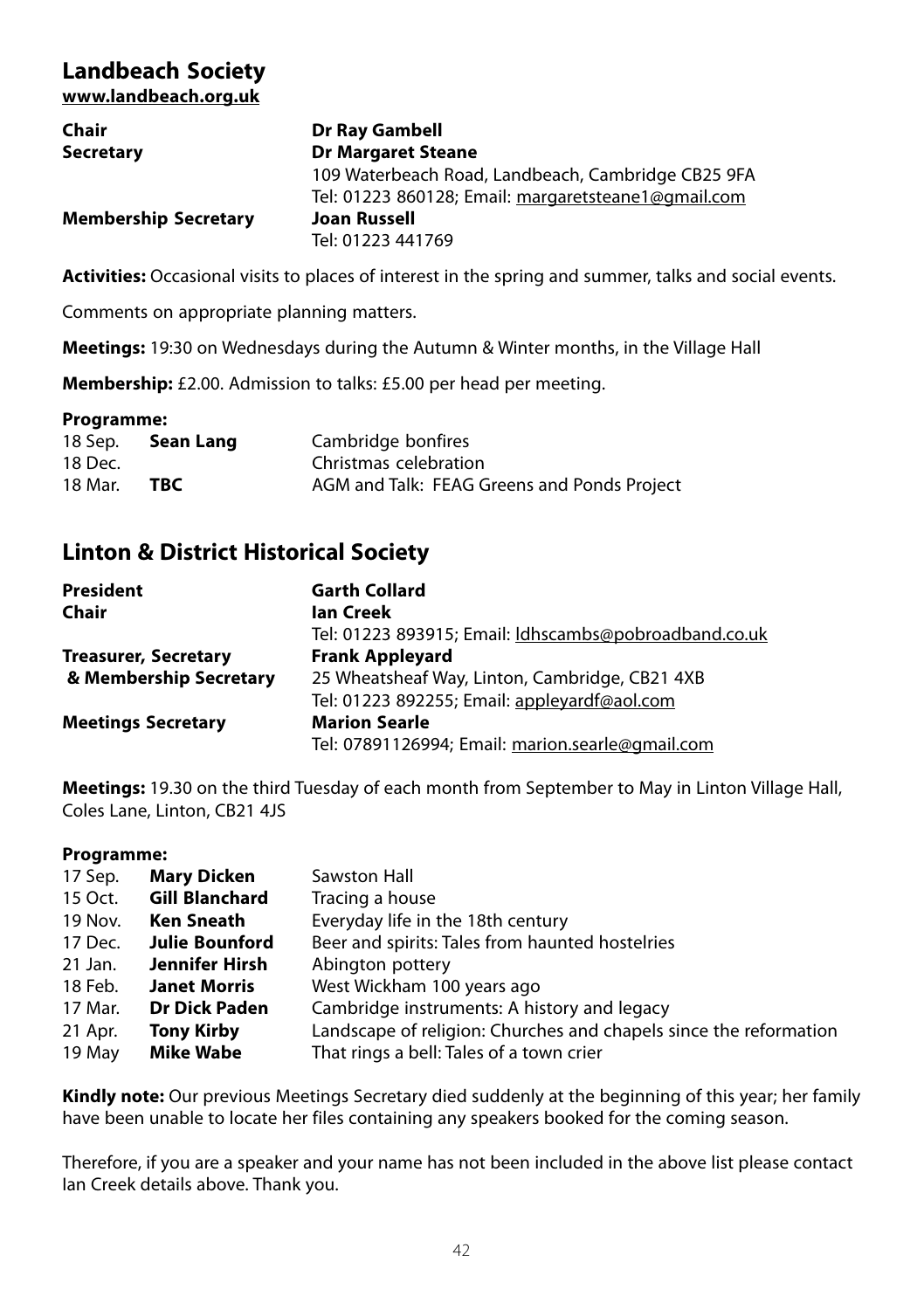# **Little Shelford Local History Society**

| Chair            | <b>Rav Saich</b>                                    |
|------------------|-----------------------------------------------------|
|                  | 10 Hauxton Road, Little Shelford, CB22 5HJ          |
|                  | Tel: 01223 842737; Email: pandrsaich@btinternet.com |
| <b>Secretary</b> | Vacant                                              |

The society aims to research, record and collate the history of Little Shelford and to publish a book on the subject, to hold open meetings periodically to hear speakers or to discuss historical material (or for any other necessary purpose), and to arrange visits to places of interest and exhibitions.

**Meetings:** 19:30 in November, February & April (AGM), in Little Shelford Memorial Hall.

**Membership:** £7.00 per year. Visitors £3.00 per meeting.

| Programme: |                    |                           |  |
|------------|--------------------|---------------------------|--|
| 13 Nov.    | <b>David Adams</b> | Tales from the organ loft |  |
| 12 Feb.    | TBC.               |                           |  |
| 20 Apr.    | TBC.               | + AGM                     |  |

For further details of events please contact the Chair.

# **Longstanton & District Heritage Society www.ldhs.org**

| Chair     | <b>Roy Stoner</b><br>10 Hattons Road, Longstanton, CB24 3DN |
|-----------|-------------------------------------------------------------|
| Secretary | <b>LDHS Secretary</b><br>Email: Idhssec@hotmail.co.uk       |

The Longstanton & District Heritage Society (LDHS) was founded in 2007 to record the history of Longstanton and Oakington villages, RAF Oakington and Oakington Barracks. Faced with the imminent disappearance of their rural villages due to the development of Northstowe, local residents decided to create a record of what went before. LDHS members include existing and former residents and people with historic family or military links to the villages.

LDHS is dedicated to recording a shared history and making it available for public enjoyment and education. The Society continues to monitor the impact of the Northstowe development on our heritage assets and, as in previous years, works cooperatively with the developers, local government and others to help protect our shared heritage. Nine out of ten of the rare 'Oakington' pillboxes associated with RAF Oakington have been given Grade 2 listed status as a result of the work of the society. LDHS is represented on the Heritage Core Group which is tasked with, amongst other things, developing a heritage strategy for Northstowe.

LDHS members enjoy an annual newsletter summarising the work of the Society. The LDHS website provides both members, and non-members, with free world-wide access to information and samples of an ever growing archive. LDHS also has a Facebook page which offers easy access to up-to-date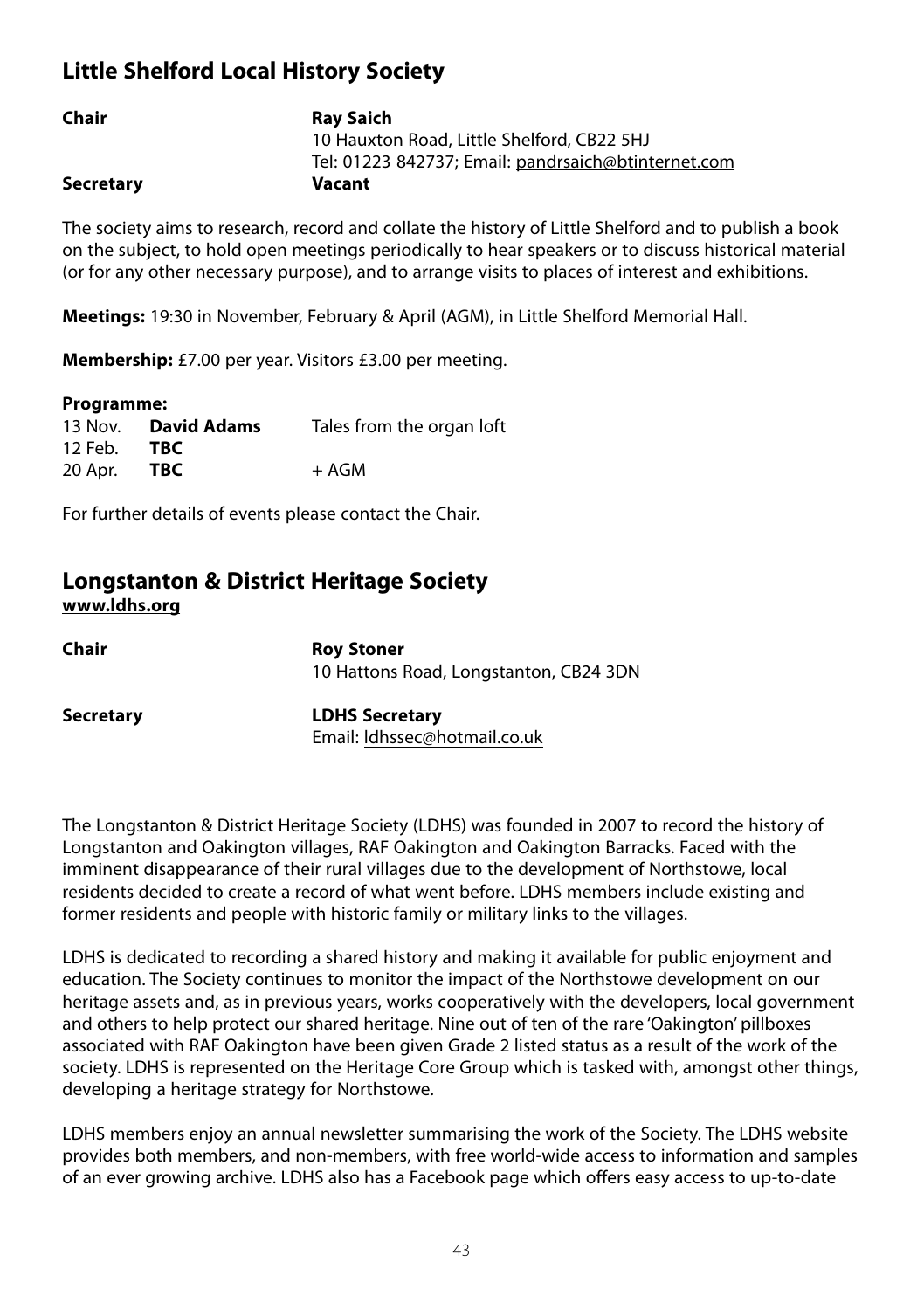news and views and provides a simple way of contacting us. Members and non-members are encouraged to contact the Society at any time. The Society is always grateful to receive additional information, memories and photographs of the existing villages and the airfield. New members with an interest in the villages, Northstowe or Oakington airfield/barracks are encouraged, and all members are welcome to get involved with our work. There is much to be done and more help is always needed if we are to fully realise our potential.

LDHS holds six talks each year on the first Friday evening of March, April, May, September, October and November. Details of these talks and other events can be found on our website, our Facebook page or in the local community magazines. Alternatively, information can be sent out via e mail on request. Entry for non-members is £2 and light refreshments are served afterwards. Our AGM takes place on the first Friday in September prior to the first talk of the autumn season.

The Heritage Society is aware of our responsibilities under GDPR legislation and full details of our Privacy Policy, what data we keep and how it is used can be found on our website.

# **Longstowe History Society**

| <b>President</b> | <b>Richard Murden</b>                                                                                     |  |
|------------------|-----------------------------------------------------------------------------------------------------------|--|
| Chairman         | <b>Stephen Owen</b>                                                                                       |  |
| <b>Treasurer</b> | <b>Viv Storey</b>                                                                                         |  |
| Contact          | <b>Jane Bowden</b>                                                                                        |  |
|                  | Glebe House, Park Lane, Longstowe, Cambridge CB23 2UJ<br>Tel: 01954 719737; Email: jane.bowden@icloud.com |  |

The Society was founded in 2016 and exists to promote a wider interest and participation in Longstowe's village and family history. The aim is to assemble a comprehensive picture of the village. We hold a collection of village photographs and a detailed digital copy of the 1796 pre-enclosure map and a copy of the school log book 1920–62. We are continually adding to our profile on the CCAN website and we invite anyone with Longstowe connections to add to the content or contact us with any information. A Little History of Longstowe was published in 2015. Talks on a wide range of topics occur throughout the year mainly on the last Tuesday in a month.

**Meetings:** 19.30 refreshments for 20:00 start, at Longstowe Village Hall, unless otherwise indicated.

**Membership:** £10.00 per annum. Visitors £3.00 per meeting including refreshments.

## **Programme:**

| 24 Sep. | <b>James Brown</b>   | Villagers: discovering people of the past. 750 years of village life.                          |  |
|---------|----------------------|------------------------------------------------------------------------------------------------|--|
| 19 Oct. | <b>Stephen Owen</b>  | Longstowe Church, its rebuilding and the story of the bells                                    |  |
|         | and Peter White      | (NB: 14:30 in Longstowe Church)                                                                |  |
| 26 Nov. | <b>Iona Robinson</b> | Must Farm: Life in the Bronze Age Fens                                                         |  |
| 28 Jan. |                      | AGM                                                                                            |  |
| 25 Feb. | <b>George Howe</b>   | The story of Potton                                                                            |  |
| 28 Apr. | <b>Alan Denney</b>   | A dirty history of Cambridge: Supplying water to the town and the<br>story of Hobson's Conduit |  |
| 12 May  | <b>Pam Halls</b>     | Visit to Cambridge Museum of Technology                                                        |  |
|         | & Alan Denney        | (NB: 19:30; meet at the Museum)                                                                |  |
| 30 Jun. | <b>Steve Owen</b>    | Ermine Street / Old North Road - the story of the road                                         |  |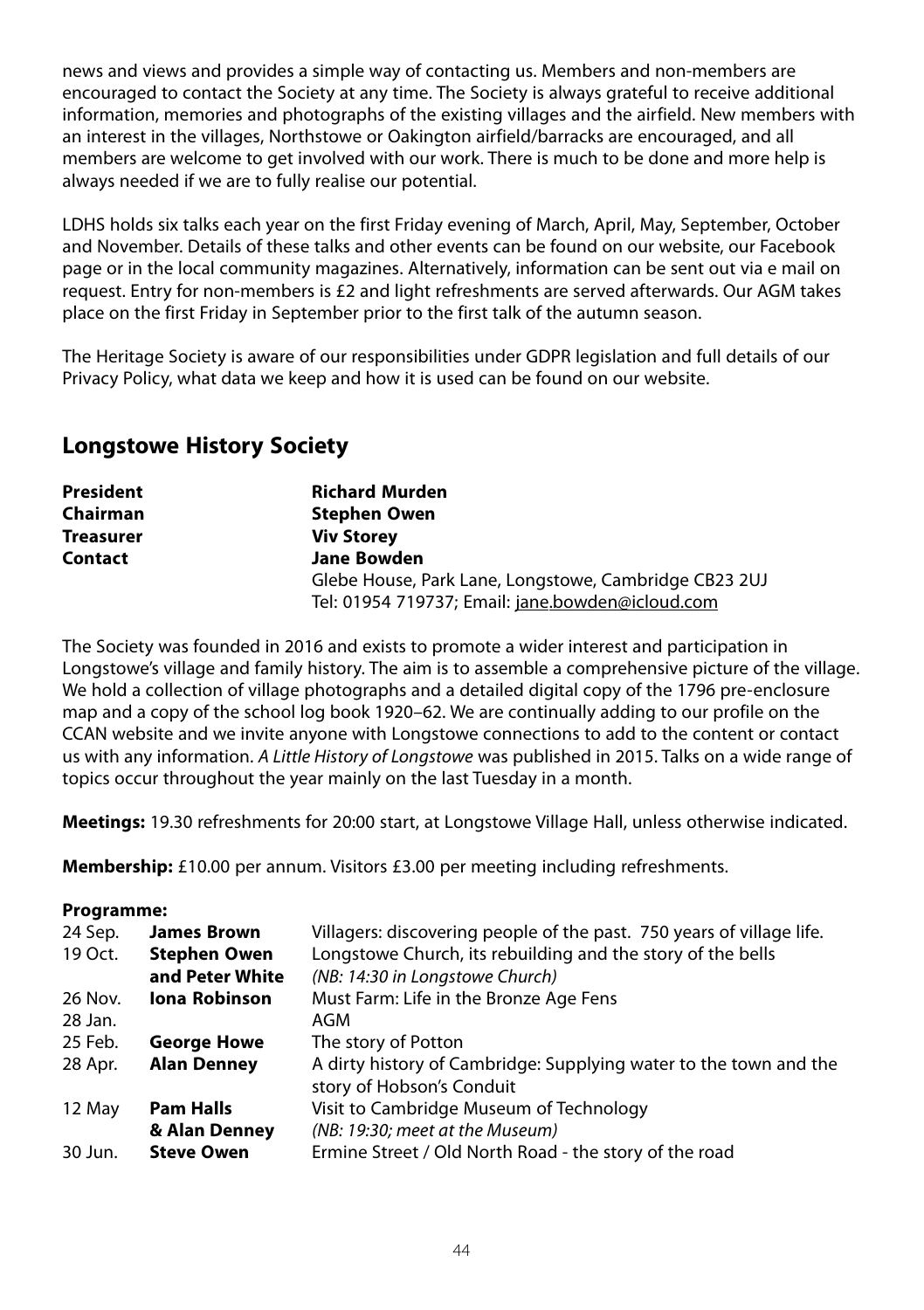# **Meldreth Local History Group**

**www.meldrethhistory.org.uk**

Facebook **https://www.facebook.com/meldrethhistory/**

Email: info@meldrethhistory.org.uk

| Chair            | Joan Gane                                |
|------------------|------------------------------------------|
|                  | 33 Chiswick End, Meldreth, Cambs SG8 6LZ |
|                  | Tel: 01763 260129                        |
| <b>Secretary</b> | Gloria Willers                           |
|                  |                                          |

Meldreth Local History Group is a community group and was formed in 2007. Its aims are to record and research the history of the village and its environs, to create an archive of local history which can be passed on to future generations and to publish material, both in print and digital forms. The group is part of the Cambridgeshire Community Archives Network (CCAN). The group does not have a regular programme of lectures but organises, or is involved in, several events each year.

**Meetings:** 09:30–11:30 every first and third Monday in each month (excluding Bank Holidays), at the Sheltered Housing Community Room, Elin Way, Meldreth. These are not talks, but are meetings to discuss and continue the work of the group. For example, we update our website and discuss/work on other projects. Anyone who wishes to help the group or to bring along photographs or other material is welcome to attend.

**Membership:** Free. Membership enquiries should be addressed to the Chairman.

# **Mill Road History Society www.millroadhistory.org.uk www.facebook.com/millroadhistory/ www.capturingcambridge.org**

We have an annual programme of talks, tours and workshops which we promote on our website, via e- newsletter and by leaflet, and we contribute to the CU Open Cambridge and Festival of Ideas programme. We support people who wish to do their own research and have some 'how to' brochures/booklets, e.g. 'how to research a building' and 'how to look up who lived in your house'.

We meet in venues on or close to Mill Road, and our events are generally open to all. Membership is free, and we ask for an average donation of £3 per event to cover our costs. Some events require booking and we always make that clear. For workshops, please email at admin@millroadhistory.org.uk if you plan to attend.

For queries please email millroadhistory@gmail.com or sign up for our e-newsletter on our website www.millroadhistory.org.uk.

Mill Road History Society was formed in 2015 to continue the work of the HLF-funded Mill Road History Project. The Society aims to celebrate and research the history and community of the Mill Road area and to create a permanent record of that research. A growing collection of completed reports of key buildings, people and places, and some oral histories, can be found on the website www.capturingcambridge.org/mill-road-area . This is now hosted at the Museum of Cambridge and holds information about different areas of the town as well as Mill Road.

**Meetings:** 19:30–21:00 at the Ross St Community Centre unless otherwise indicated.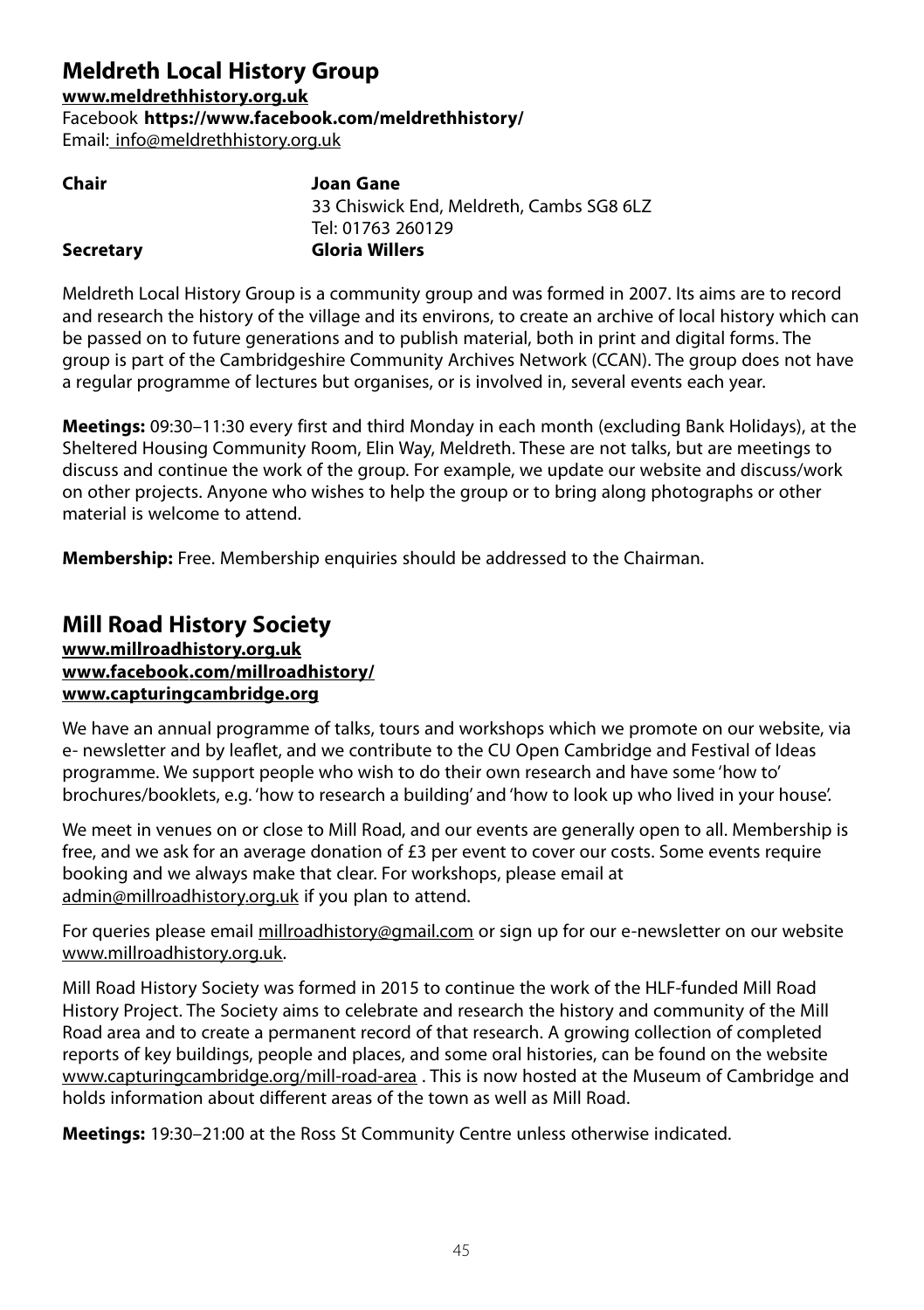#### **Programme:**

| 10 Sep.              | <b>Helen Geake</b>      | The Portable Antiquity Scheme and archaeology found by the public                                                                  |
|----------------------|-------------------------|------------------------------------------------------------------------------------------------------------------------------------|
| 12 Nov.              | John McGill             | Changing landscapes in Romsey Town: from cement works to                                                                           |
|                      |                         | mosque, garage to student housing                                                                                                  |
| 14 Jan.              | <b>Duncan Mackay</b>    | A history of a local ironmonger's store                                                                                            |
| 11 Feb.              | <b>Maggie Kalenak</b>   | Courtship and engagement in Victorian England                                                                                      |
| 10 Mar.              | <b>Mariel Rodriguez</b> | Town vs. gown: social divides in Cambridgeshire antiquarian<br>life1839-1913                                                       |
| 12 May               |                         | AGM and special event to mark the 75th anniversary of VE day                                                                       |
| 14 Jul.              |                         | Stories from Mill Road Cemetery                                                                                                    |
| <b>Other events:</b> |                         |                                                                                                                                    |
| 14 Sep.              | 10.15-12.00             | Three walking tours of Mill Road ending at an exhibition in the Bath<br>House, details and booking via www.opencambridge.cam.ac.uk |
| 10 Oct.              | 19:30-21:00             | Eglantyne Jebb revisits Mill Road: an entertaining evening of fact and                                                             |
|                      |                         | fiction, Ross St Community Centre, book via                                                                                        |
|                      |                         | www.festivalofideas.cam.ac.uk                                                                                                      |
| 14 Apr.              | 19:30-21:00             | Workshop, Mary Naylor: who lived here? The Bath House, 10 places,                                                                  |
|                      |                         | book via admin@millroadhistory.org.uk                                                                                              |
| 9 Jun.               | 19:30-21:00             | Creative writing workshop: Plot, People and Place. The Bath House.                                                                 |
|                      |                         | Book via admin@millroadhistory.org.uk                                                                                              |

# **Newmarket Local History Society**

**www.newmarketlhs.org.uk**

#### **Postal enquiries:**

Newmarket Local History Society, c/o Newmarket Town Council, The Memorial Hall, Newmarket, CB8 8JP

| Chair                    | <b>Sandra Easom</b>                                     |
|--------------------------|---------------------------------------------------------|
| Vice-Chair / Education   | <b>Wendy Walker</b>                                     |
| <b>Secretary</b>         | <b>Abigael Brand</b>                                    |
| <b>Treasurer</b>         | Joan Watkinson                                          |
| <b>Committee Members</b> | Joanne & Steve Garner, Cathy & David Staff              |
| <b>Researchers</b>       | Sandra Easom, Tony Pringle, David Rippington, Joan Shaw |
| Archivist                | <b>Bill Smith</b>                                       |
| Webmaster                | <b>Rod Vincent</b>                                      |

Newmarket Local History Society (NLHS) aims to research and record the history and archaeology of Newmarket, its people and the surrounding areas. We also promote an interest in those subjects by inviting a variety of speakers to our monthly meetings, visiting local places of interest and giving talks to other local groups and organisations. We liaise with local schools and we have produced a variety of books about local history. Several new ones are currently in production. We assist local councils and other organisations with information, as requested. Newmarket straddles a county boundary, so NLHS is a member of Suffolk Local History Council.

**Meetings:** 19.30 on the third Tuesday of each month from September to April at The Stable, 65 High Street, Newmarket CB8 8NA. Local visits are arranged from May to July and there is no meeting in August.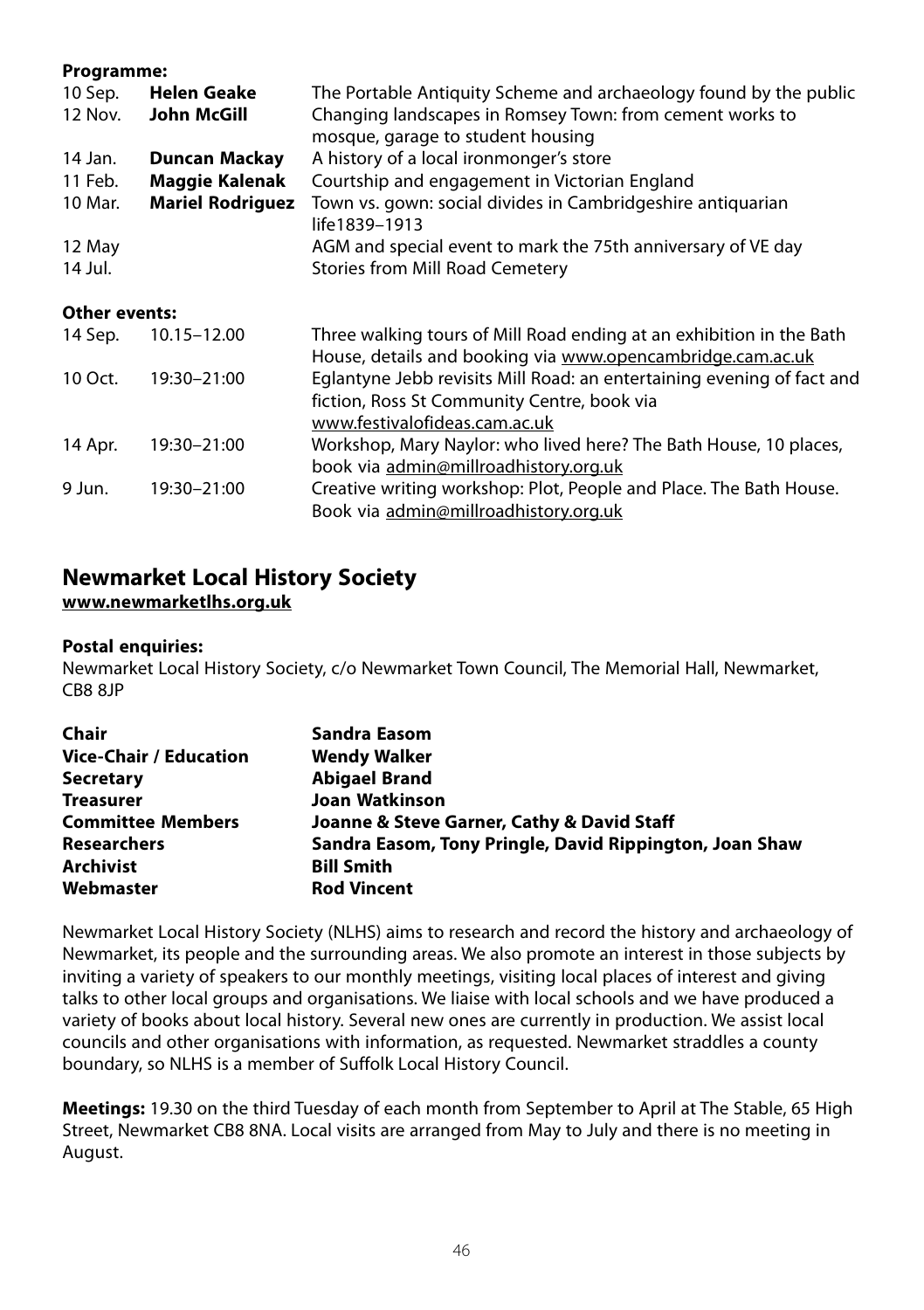**Membership:** £8. Visitors: £2 per meeting. Our fees are intentionally low because we aim to make local history accessible to everyone.

General information and the Society's programme can be found on the website. The webmaster also accepts general queries.

## **Orwell Local History Society www.orwellpastandpresent.org.uk**

**Secretary Mrs S.H. Miller** 55 High Street, Orwell, SG8 5QN Tel: 01223 207328; Email: shm@bore.plus.com

The Society is open to all and offers lectures on topics relating, as far as possible, to the county of Cambridgeshire.

A small group of Orwell LHS members is also involved in maintaining and continually adding to our website, set up in 2012 with the aid of a Heritage Lottery Fund grant. Entitled Orwell Past & Present, the site is an ongoing record of life in our village over the past 2000 years. Contributions and comments are welcomed and the site includes a link to the Orwell Community Archive of old photographs within the Cambridgeshire Community Archive Network (CCAN). An 80-page book containing a selection of these photos, with notes on Orwell history, is available price £5.00, from the Secretary at the above address.

**Meetings:** 20.00 on the last Tuesday of the month (September–November & January–May), in the Methodist Church schoolroom, Town Green Road, Orwell. In June and July we visit places of historical interest within easy reach of Orwell, again on the last Tuesday of each month.

**Membership:** £10 per year payable at the October meeting. Visitors £3 per meeting.

## **Programme:**

| 24 Sep. | The Cambridge you may have missed.<br><b>Honor Ridout</b><br>Preceded by AGM at 19.45pm |                                                                              |
|---------|-----------------------------------------------------------------------------------------|------------------------------------------------------------------------------|
|         |                                                                                         |                                                                              |
| 29 Oct. | <b>Becky Proctor</b>                                                                    | The history of Papworth Hospital                                             |
| 26 Nov. | <b>Martin Boswell</b>                                                                   | The Cambridgeshire regiment in WW1                                           |
| 28 Jan. | <b>Paddy Lambert</b>                                                                    | Roman Britain                                                                |
| 25 Feb. | <b>Tony Kirby</b>                                                                       | Transport in Cambridge since 1900                                            |
| 31 Mar. | lan Keable                                                                              | The history of satirical cartoons                                            |
| 28 Apr. | <b>Craig Cessford</b>                                                                   | 'To Clapham's we go'. The story of an 18th century Cambridge<br>coffee house |
| 26 May  | <b>Vic Botterill</b>                                                                    | 'Pub Crawl'. The origins and meanings of pub names                           |

Please see our page on the Orwell village website – orwellpastandpresent.org.uk – or contact the Secretary for details of our programme.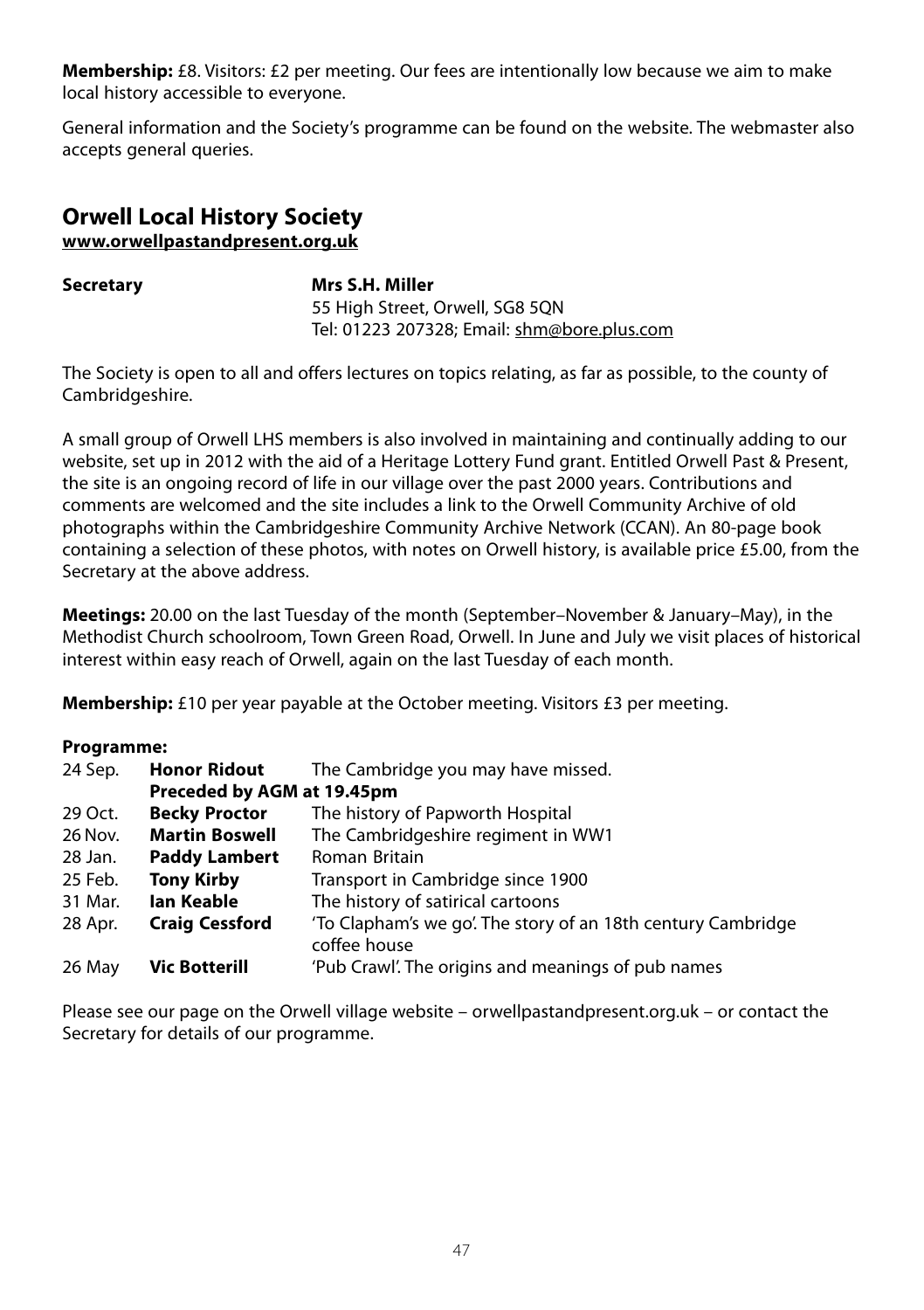# **Royston & District Local History Society**

**www.roystonlocalhistory.org.uk**

| R. Bateman                                                 |
|------------------------------------------------------------|
| 63 Green Drift, Royston, Herts, SG8 5BX                    |
| Tel: 01763 249572; Email: rosemaryabateman@gmail.com       |
| <b>E. McManus</b>                                          |
| 50 Redwing Rise, Royston, Herts, SG8 7XU                   |
| Tel: 01763 249027; Email: mcmanuselaine@gmail.com          |
| D. Allard                                                  |
| 8 Chilcourt, Royston, Herts, SG8 9DD                       |
| Tel: 01763 242677; Email: david.slade.allard@gmail.com     |
| <b>S. Thrussell</b>                                        |
| 23 Priory Lane, Royston, Herts, SG8 9DX                    |
| Tel: 01763 242002; Email: shirley.thrussell@btinternet.com |
|                                                            |

The Society was formed in 1965 for the purpose of having a museum in the town. The Society has produced many publications which may be purchased at meetings, in Royston Museum or at the Cave Bookshop. See the website for a complete list of publications or contact the Treasurer if you would like to order a book by post.

Please see the separate entry for Royston Cave in the Museums & Museum Societies section of this publication.

**Meetings:** 20.00 on the first Thursday of the month (October–April), in the Heritage Hall, Town Hall, Royston. Talks last about an hour. There is plentiful parking which is free in the evening. Tea or coffee and biscuits are available afterwards. The May meeting (second Thursday) starts with the AGM at 19:30 and is followed by a talk at 20:00. The evening concludes with light refreshments.

**Membership:** £5.00 (under 18s £2.50) due 1 September. Visitors: £2.00.

## **Programme:**

| 3 Oct. | <b>Paddy Lambert</b>   | Archaeological excavation at Wimpole             |
|--------|------------------------|--------------------------------------------------|
| 7 Nov. | <b>Lynne Broughton</b> | The seven deadly sins (and a few lively virtues) |
| 5 Dec. | Nick da Costa          | The mystery & magic of Egyptian hieroglyphs      |
| 2 Jan. | Chloë Cockerill        | Pomp and circumstance                            |
| 6 Feb. | <b>Damien Odell</b>    | Four inspirational women                         |
| 5 Mar. | <b>Kate Harwood</b>    | History of allotments                            |
| 2 Apr. | <b>Jo Ward</b>         | Stevenage: the first post-war New Town           |
| 14 May | <b>Geoff Hales</b>     | Letters home the story of Gertrude Bell (+AGM)   |
| 6 Jun. |                        | Coach outing to Windsor                          |
|        |                        | (NB: Details available after February 2020)      |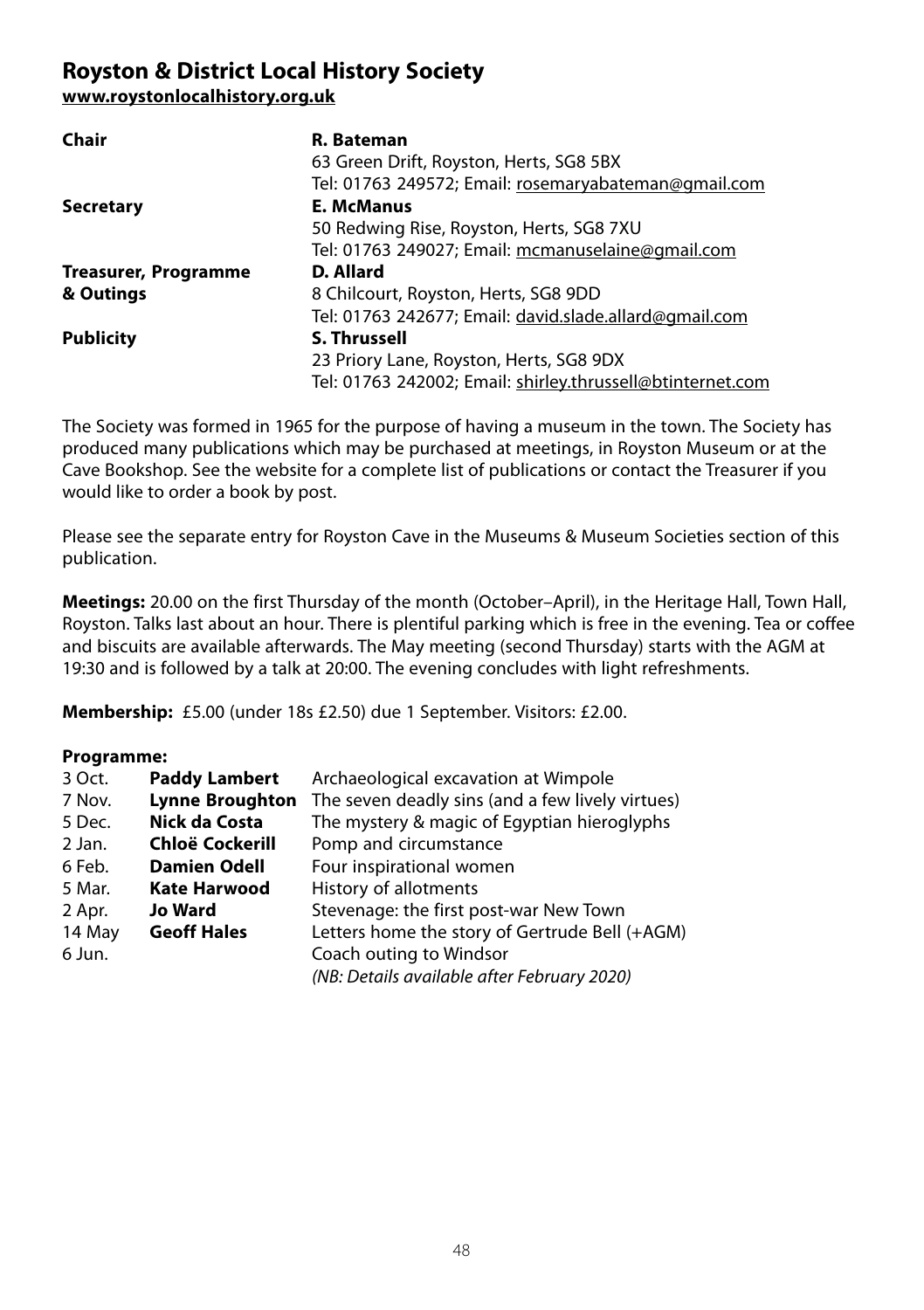# **Saffron Walden Historical Society**

**www.saffronwaldenhistory.org.uk**

| Chair            | <b>Mike Hibbs</b>                                      |
|------------------|--------------------------------------------------------|
| <b>Secretary</b> | <b>Kathryn Fiddock</b>                                 |
|                  | 6 Gallows Hill, Saffron Walden CB11 4DA                |
|                  | Tel: 01799 500844; Email: I.fiddock@ntlworld.com       |
| Membership       | <b>Malcolm White</b>                                   |
|                  | Tel: 01799 522991; Email: malcolmdwhite@tiscali.co.uk  |
| Journal          | <b>Jacqueline Cooper</b>                               |
|                  | 24 Pelham Road, Clavering CB11 4PG                     |
|                  | Tel: 01799 550462; Email: jacqueline.cooper@virgin.net |

The Society was founded in 1933, as the Saffron Walden Antiquarian Society (SWHS). Its name was changed to the Saffron Walden Historical Society in 1983, as it was felt that this most accurately reflected its activities.

The Society publishes the Saffron Walden Historical Journal, with articles on the town and the surrounding villages, twice a year, in the spring and autumn. Recently, SWHS Publications has been established by the Society, to help authors publish research on Saffron Walden and northwest Essex. There are now four books in the series, the most recent being Chepyng Walden by Dr Elizabeth Allan. This is an important new study of late medieval Walden.

**Meetings:** 19:45 at the Quaker Meeting House, High Street, Saffron Walden on the fourth Wednesday of the month from September to May, when a programme of talks is arranged.

**Membership:** £7.00. Visitors welcome at £2.00 per session.

#### **Programme:**

| 25 Sep. | <b>Hilary Walker</b> | Life in 18th century Saffron Walden                                                             |
|---------|----------------------|-------------------------------------------------------------------------------------------------|
| 23 Oct. | <b>Mike Furlong</b>  | Saffron Walden trades and professions in the 18th century                                       |
|         |                      | (NB: the Mary Whiteman Memorial Lecture)                                                        |
| 27 Nov. | <b>Ken Macdonald</b> | 'The 100 Parishes': An introduction                                                             |
| 22 Jan. | <b>Mike Levy</b>     | The Kindertransport                                                                             |
| 26 Feb. | <b>Martin Rose</b>   | Henry Winstanley: the last Renaissance engineer                                                 |
| 25 Mar. |                      | <b>Melanie Backe-Hansen</b> House histories: Discover how to research the history of your house |
| 22 Apr. | <b>Murray Jacobs</b> | The young Charles Darwin in Cambridge                                                           |
| 22 May  | TBC.                 |                                                                                                 |
|         |                      |                                                                                                 |

#### **Sawston Village History Society www.sawstonhistory.org.uk**

| www.composition.com |                                                       |
|---------------------|-------------------------------------------------------|
| <b>President</b>    | <b>Mary Dicken</b>                                    |
|                     | 23 Princess Drive, Sawston, CB22 3DL                  |
|                     | Tel: 01223 833761; Email: marydicken@btinternet.com   |
| <b>Secretary</b>    | Liz Dockerill                                         |
|                     | 11 Paddock Way, Sawston, CB22 3JS                     |
|                     | Tel: 01223 835127; Email: lizdockerill@btinternet.com |
| <b>Publicity</b>    | Vacant                                                |
|                     |                                                       |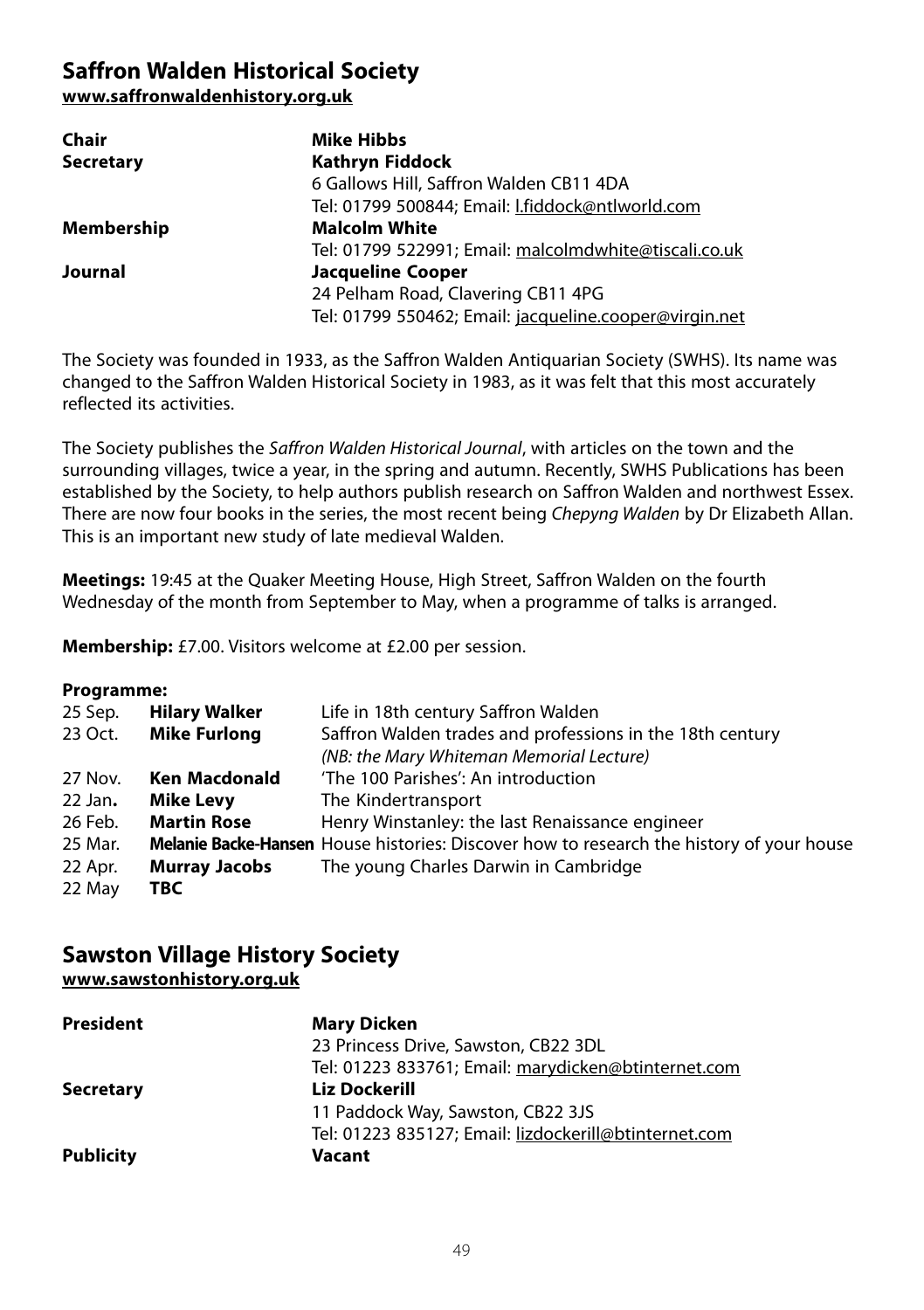The Sawston Village History Society was founded in 1991 and provides a varied programme of both local and wider interests, including an annual outing in July.

We have an archive at the Mary Challis house, 68 High Street, Sawston available on most Tuesday mornings 10.00–11.45. Entrance is through the Challis garden.

**Meetings:** 19.30 on the second Thursday of each month (unless notified) at the Chapelfield Way Community Centre (CWCC), Link Road, Sawston. This is 60m past the Chapelfield Way road sign further along Link Road, on the left (from High Street) between the last block of flats and semidetached houses. The CWCC is at the end of the driveway. There is limited parking in the small car park or cars may be parked on Link Road.

**Membership:** £7.00. Admission to meetings for non-members is £3.00.

## **Programme:**

| 10 Oct. | <b>Dr David Smith</b>  | Oliver Cromwell – hero or villain?                      |
|---------|------------------------|---------------------------------------------------------|
| 14 Nov. | <b>Jane Mycock</b>     | The archives of Windsor Castle                          |
| 12 Dec. | <b>David Short</b>     | My life behind bars                                     |
| 9 Jan.  | <b>Tamsin Wimhurst</b> | Restoration of the David Parr house                     |
| 13 Feb. | Alan Osborne           | Ada Lovelace, Lord Byron's daughter                     |
| 12 Mar. |                        | <b>Dr Samantha Williams</b> The Georgian support agency |
| 9 Apr.  | <b>Bob Bates</b>       | The Pye story                                           |
| 14 May  | <b>Craig Cessford</b>  | Buried with their belts on                              |

# **Sawtry History Society**

**www.sawtryhistorysociety.btck.co.uk**

Email**:** sawtryhistorysociety@gmail.com

| Chair            | <b>Phil Hill</b>         |
|------------------|--------------------------|
| <b>Secretary</b> | <b>Marilyn Gautreaux</b> |

Sawtry History Society (SHS) was founded in 1976 with the title 'Sawtry & District Archaeological Society' which then became 'Sawtry and District Archaeological & History Society'. After a long spell, the 'Archaeological' was dropped as members interests changed and the name finally alighted upon the present 'Sawtry History Society'. We now encompass all history interests, whether it be local or family history, military or ancient history and with new members joining, archaeology has once again, become more popular, so the History Society joined with Jigsaw, a Cambs-based community archaeology support group. We are pursuing new archaeology projects, such as a geophysics survey and research on Sawtry's Cistercian Abbey of St Mary, the only Cistercian Abbey site in Cambridgeshire, in conjunction with Historic England to find out more about the Abbey and the deserted medieval village of Sawtry Judith and other archaeological projects.

Over the years, the Society has held several history exhibitions and has participated in many local history events. SHS has undertaken some very useful work, such as surveys of All Saints' Churchyard and St Nicholas' Church, Glatton, all work being carried out by members of the Society, resulting in an index of all the memorials there with their locations. SHS also maintains the Sawtry Village Local History Archives, an archival project of paper records that were held by the Society over the years which took two years to prepare and was completed and opened in February 2013. The Archive is located at Sawtry Community Centre and includes historical material from Sawtry and the surrounding villages of Holme, Conington, Glatton and Coppingford and is available for reference.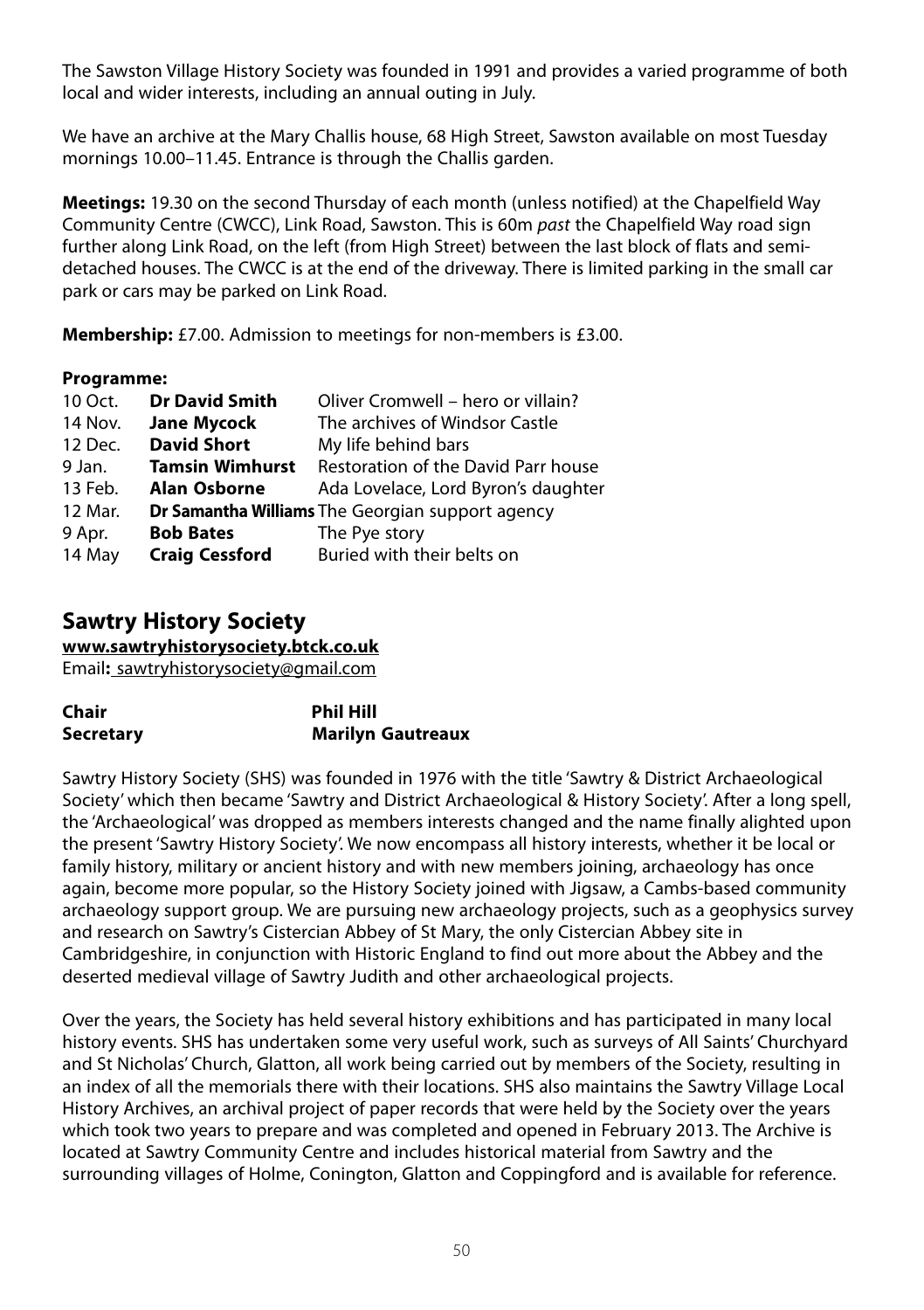We also work in conjunction with the 457th Bomb Group Association, an American veterans organisation of servicemen who were stationed at Conington Airfield near Peterborough in WW2.

We have been contacted by people from all over the world, interested in Family History and their ancestors who were born and lived in the Sawtry area and the Society are currently expanding our collection of family history information at our Archive and are always adding other new material as well.

Sawtry History Society also maintains a digital archive of photographs, documents, deeds and other material through the Cambridgeshire Community Archive Network (CCAN) and the Community Archive and Heritage Group as a digital record of local history. We also organize coach trips and local outings of historical interest.

Today, thanks to the hard work of so many of the members, the Society is flourishing, building on all that members have contributed in the past and we look forward to new projects in the future.

The Sawtry Village Local History Archives are located at Sawtry Community Centre and are open from 10.00 to 12.00 every Saturday morning. Please contact us on the above email address if you would like any local or family history information.

**Meetings:** We meet at the Women's Institute Hall on Gidding Road, the third Thursday of the month at 19:30, except August and December and we welcome new members and visitors to our meetings.

**Membership:** £15.00 per year and £7.50 for children to the age of 16, Visitors £2.00 donation. Please contact us for more information on any of the above.

#### **Programme:**

| Sep. | <b>Mike Petty TBC</b> | Vanishing Cambridgeshire                 |
|------|-----------------------|------------------------------------------|
| Oct. | <b>Kevin Redgate</b>  | Sawtry Abbey Archaeology Projects Update |
| Nov. | Roger Leivers         | The Godmanchester Stirling               |
| Dec. |                       | No Meeting                               |

# **Somersham History Society**

#### **https://www.facebook.com/TheSomershamHistorySociety/**

| Secretary | <b>Brenda Woods</b>                                |  |
|-----------|----------------------------------------------------|--|
|           | Tel: 01487 840539; Email: brendajwoods55@gmail.com |  |
| Treasurer | Dave Ruddlesden                                    |  |
|           | Email: theruddlesdens@btinternet.com               |  |

Somersham History Society offers a programme of stimulating talks and also arranges guided tours/ walks around places of local interest – as well as the odd quiz.

Posters advertising events are always displayed around Somersham. To be kept informed of our talks please contact us to be added to our email circulation list.

**Meetings:** 19:30 on the fourth Tuesday of every other month in Somersham Baptist Church, High Street, Somersham, Cambs PE28 3JB.

**Membership:** There is no formal membership fee but we do have an attendee charge of £3.00 for all meetings and events.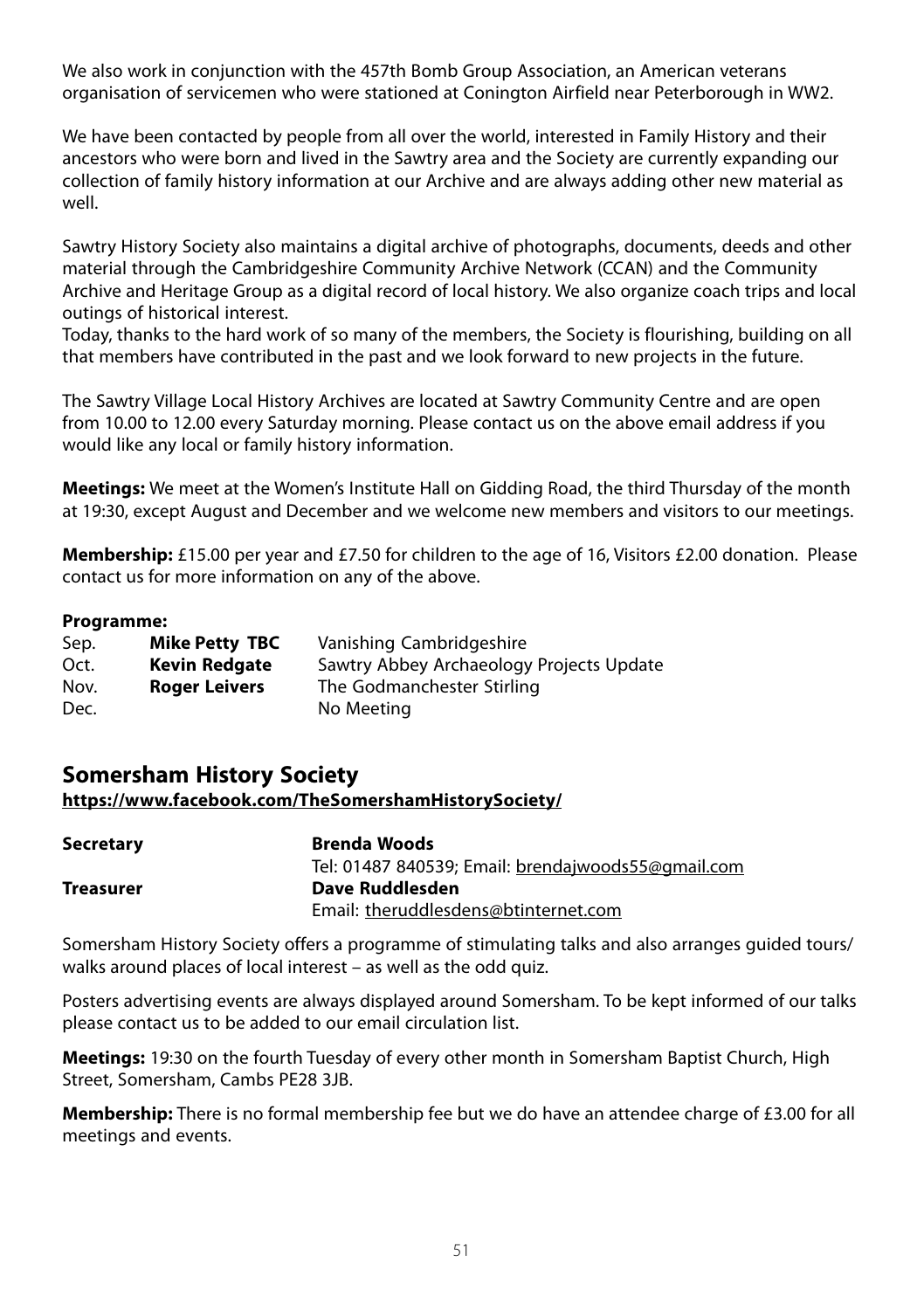#### **Programme:**

| 24 Sep. | Fran Saltmarsh          | Corsets, crinolines and camisoles            |
|---------|-------------------------|----------------------------------------------|
| 26 Nov. | <b>Liz Davies</b>       | A Victorian family Christmas in Peterborough |
| 28 Jan. | <b>Peter Cox</b>        | The Earith hovertrain                        |
| 24 Mar. | <b>Sue Paul</b>         | My ancestor was a pirate                     |
| May     | TBC.                    | RAF Tempsford and Somersham                  |
| 22 Sep. | <b>Rev. Stephen Day</b> | Huntingdonshire's stained glass              |
| 24 Nov. | Dr Sean Lang            | Cambridge and the Russian Revolution         |

Further information is available from the contacts listed above and from our Facebook page.

# **St. Neots Local History Society**

**www.stneotslhs.org.uk**

| President                  | David Bushby                                      |
|----------------------------|---------------------------------------------------|
| Chair &                    | <b>Elaine Donaldson</b>                           |
| <b>Meeting Secretary</b>   | Tel: 01480 217492                                 |
| <b>Programme Secretary</b> | Don Hill                                          |
|                            | Tel: 01480 218805; Email: riverhill@tiscali.co.uk |

The aim of the Society is to promote interest in the rich and varied local history of the St Neots area through monthly meetings, research and summer outings. Historical information is collected and archives are held in St Neots Library. Several plaques to local celebrities have been erected throughout the town. A regular magazine is published containing interesting articles on local history.

**Meetings:** 19:30 on the first Friday of each month in the hall of Eynesbury C.E.(C) Primary School, Montagu Street, Eynesbury, St Neots PE19 2TD.

**Membership:** £15.00. Visitors £3.00 for each meeting.

## **Programme:**

| 3 Jan. | <b>Rodney Todman</b>   | St Neots 1949: A snapshot in time (Part 2)             |
|--------|------------------------|--------------------------------------------------------|
| 7 Feb. | <b>Sue Jarrett</b>     | St Neots: Famous for who and what? (after Society AGM) |
| 6 Mar. | <b>Grace Richards</b>  | Love and toil                                          |
| 3 Apr. | <b>Martyn Smith</b>    | Huntingdonshire Cyclist Battalions                     |
| 1 May  | David Longman          | Bedfordshire churches                                  |
| 17 May | <b>Don Hill</b>        | Beating the bounds walk                                |
|        |                        | (A 12 mile walk around the St. Neots parish boundary)  |
| 5 Jun. | <b>Barry Chapman</b>   | The Wilcox family                                      |
| 3 Jul. | <b>Kate Hadley</b>     | Guided tour of Godmanchester                           |
| 7 Aug. | <b>Chris Jones</b>     | The inns and pubs of St Neots walking tour             |
| 4 Sep. | <b>Tony Walsh</b>      | A landscape through time: The archaeology of the A14   |
|        |                        | improvement scheme                                     |
| 2 Oct. | <b>Liz Davies</b>      | St Neots and the Second World War                      |
| 6 Nov. | <b>Chris Jones</b>     | In search of Dora Beagarie                             |
| 4 Dec. | <b>Mark Steinhardt</b> | Hereward of the Fens                                   |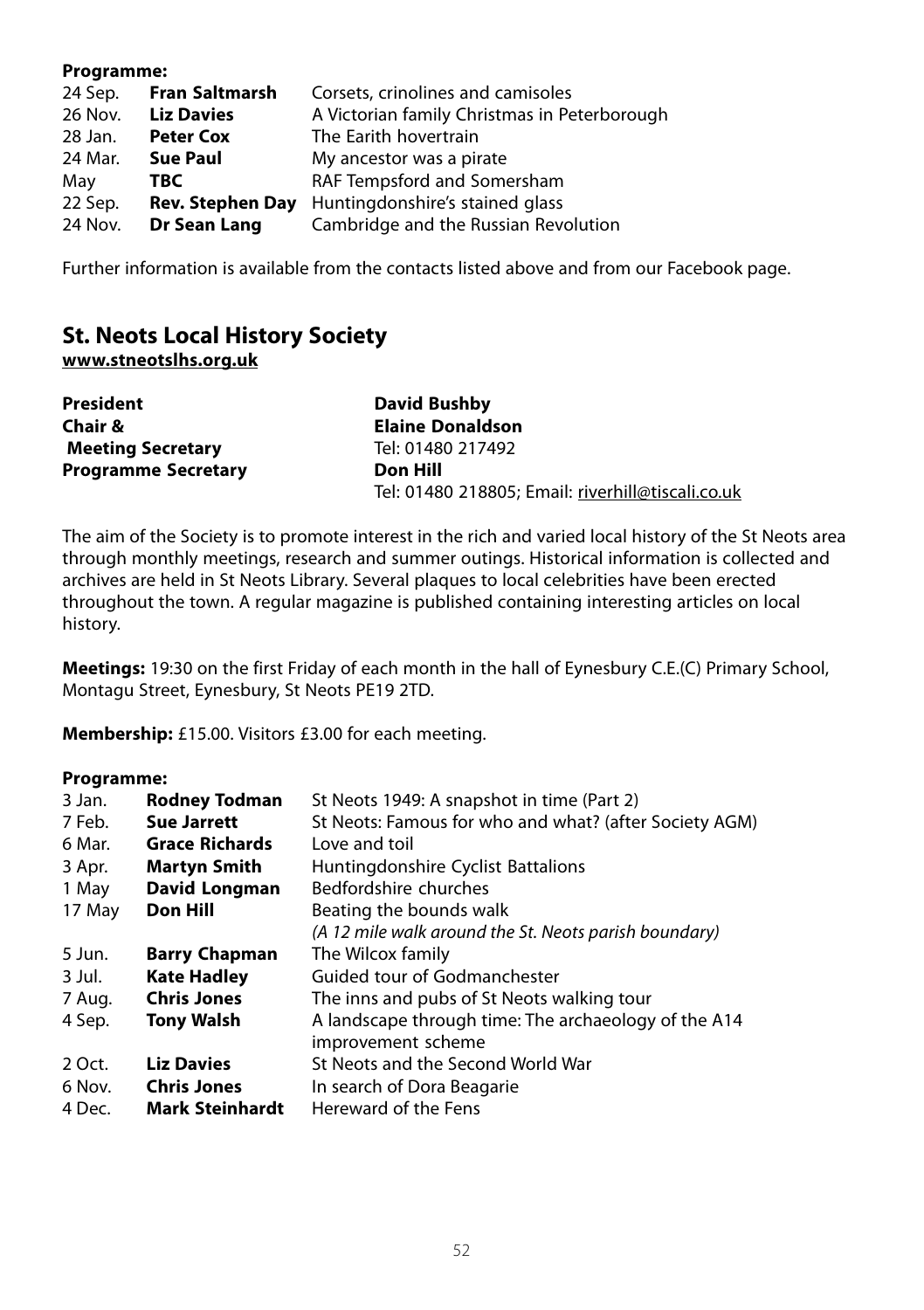# **Stapleford History Society**

| Chair            | Keith Dixon                                    |
|------------------|------------------------------------------------|
| <b>Secretary</b> | <b>Frances Clifford</b>                        |
|                  | 9 Joscelynes, Stapleford, Cambs CB22 5EA       |
|                  | Tel: 01223 842627; Email: john@streetfam.co.uk |

The Society aims to promote interest in local heritage & history, with a particular focus on Stapleford and the surrounding area. We have regular talks, and groups of members are pursuing a range of projects including archaeological test-pitting, oral history, development of a village archive and building up our website. We organise occasional excursions, and have started regular history coffee mornings for local residents to share memories, photos and anecdotes relating to the history of the village.

**Meetings:** at 19:45 on the second Tuesday of October, December, January, March, May and July, in the Stapleford Jubilee Pavilion, plus other meetings related to specific projects.

**Membership:** £10.00 Individual, £15.00 Family. Admission to meetings for non-members is £3.00.

| Programme: |                       |                                                         |
|------------|-----------------------|---------------------------------------------------------|
| 10 Oct.    | Sean Lang             | The end of the War to End All Wars                      |
| 11 Dec.    | <b>Steve Sherlock</b> | Archaeological finds during the construction of the A14 |
| 14 Jan.    | Helen Ackroyd         | Anglesey Abbey and the life of Lord Fairhaven           |
| 12 Mar.    | <b>Duncan Mackay</b>  | Mackays Shop & Engineering Company at Cambridge         |
| 12 May     | <b>Maureen James</b>  | Cambridgeshire Calendar Customs                         |
| 9 Jul.     | <b>Gillian Pett</b>   | Wise women or witches: What was a midwife?              |
|            |                       |                                                         |

# **Swavesey & District History Society**

| Chair     | <b>Carole Pook</b>                                      |  |
|-----------|---------------------------------------------------------|--|
| Secretary | Carolyn Redmayne                                        |  |
|           | Mere Fen Lodge, 96 Station Road, Over, CB24 5NL         |  |
|           | Tel: 01954 230037; Email: carolyn.redmayne@ntlworld.com |  |

We meet at Swavesey Village College from September to June. There are no meetings in July or August.

**Meetings:** 19:30 on the third Tuesday of the month (December meeting is on the second Tuesday) in the Global Resource Room at Swavesey Village College.

**Membership:** £12.50 per year. Visitors £2.00 per meeting.

## **Programme:**

**Programme:**

| 17 Sep. | Linda Wayman           | The girl who was never sent to school: my mother's story                                              |
|---------|------------------------|-------------------------------------------------------------------------------------------------------|
| 15 Oct. | <b>Janet Morris</b>    | Solving the housing problem: the conversion of railway carriages into<br>cottages after the Great War |
| 20 Nov. | <b>Philip Saunders</b> | From record type to digital byte: 200 years of publishing<br>Cambridgeshire historical records        |
| 10 Dec. |                        | Members evening                                                                                       |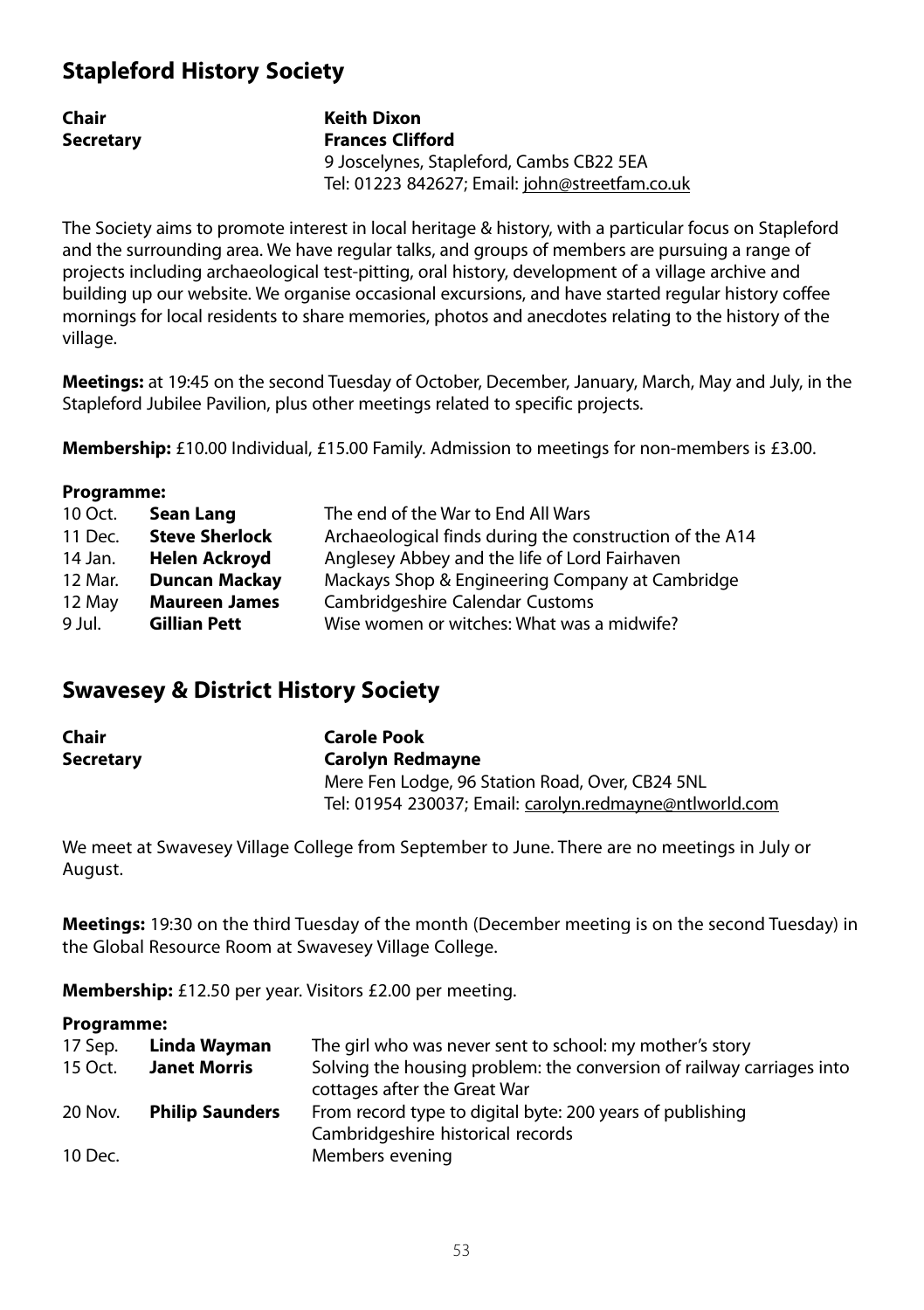| 21 Jan. | John Robb             | The people of medieval Cambridge                       |
|---------|-----------------------|--------------------------------------------------------|
| 11 Feb. |                       | <b>Hannah Vandridge</b> Shopping through the centuries |
| 17 Mar. | <b>Ken Sneath</b>     | Singing milkmaids                                      |
| 21 Apr. | <b>Terry Holloway</b> | The history of Marshalls airport                       |
| 19 May  | <b>Mark Pardoe</b>    | The inns and outs of pub names                         |
| 16 Jun. | Vanessa Mann          | Victorian and Edwardian postcards                      |

## **Trumpington Local History Group www.trumpingtonlocalhistorygroup.org**

#### **Chair Howard Slatter**

11 Baker Lane, Trumpington, Cambridge, CB2 9DS Tel: 01223 840365; Email: tlhglist@gmail.com

We research the history of Trumpington and its environs. We organise meetings where members can share the results of their research and where outside speakers can present matters of local historical interest. We also lead occasional history walks around the Trumpington area. Publications include a free set of ten Trumpington History Trails. Most of our research and reports on meetings appear on our website.

**Meetings:** 20:00, about three times a year, mainly in Trumpington Village Hall, High Street, Trumpington CB2 9HZ.

**Membership:** £2.50 per indoor meeting.

#### **Programme:**

| 26 Sep. | Some notable Trumpington women |
|---------|--------------------------------|
| 21 Nov. | Local railways                 |

Further events will be publicised on our website.

# **Warboys Local History Society**

**www.fowl.org.uk** then follow links to Warboys Directory / Associations, Clubs & Leisure / History Society

| Chairman              | <b>Brian Lake</b>                                          |
|-----------------------|------------------------------------------------------------|
|                       | Tel: 01487 822296                                          |
| <b>Secretary</b>      | <b>Joan Bennett</b>                                        |
|                       | 36C Mill Green, Warboys, Huntingdon, PE28 2SA              |
|                       | Tel: 07813 594229; Email: warboyslocalhistorysoc@yahoo.com |
| <b>Other Contacts</b> | Joan Cole                                                  |
|                       | Tel: 01487 822395                                          |
|                       | Roger Mould (archaeology)                                  |
|                       | Tel: 07721 907863                                          |

The Society was founded in 1992 to promote the study of local history in this part of Huntingdonshire. We have speakers from around the area presenting general local history topics. Members and other interested parties are sent updates by email, and posters detailing each meeting are displayed in the library, on the Parish notice board and in local shops and social media. Warboys Archaeology Project is now well established and has received local and national recognition. WAP is currently working on the Ramsey Abbey site and has received a Heritage Lottery Grant for the Ramsey Abbey Community Project.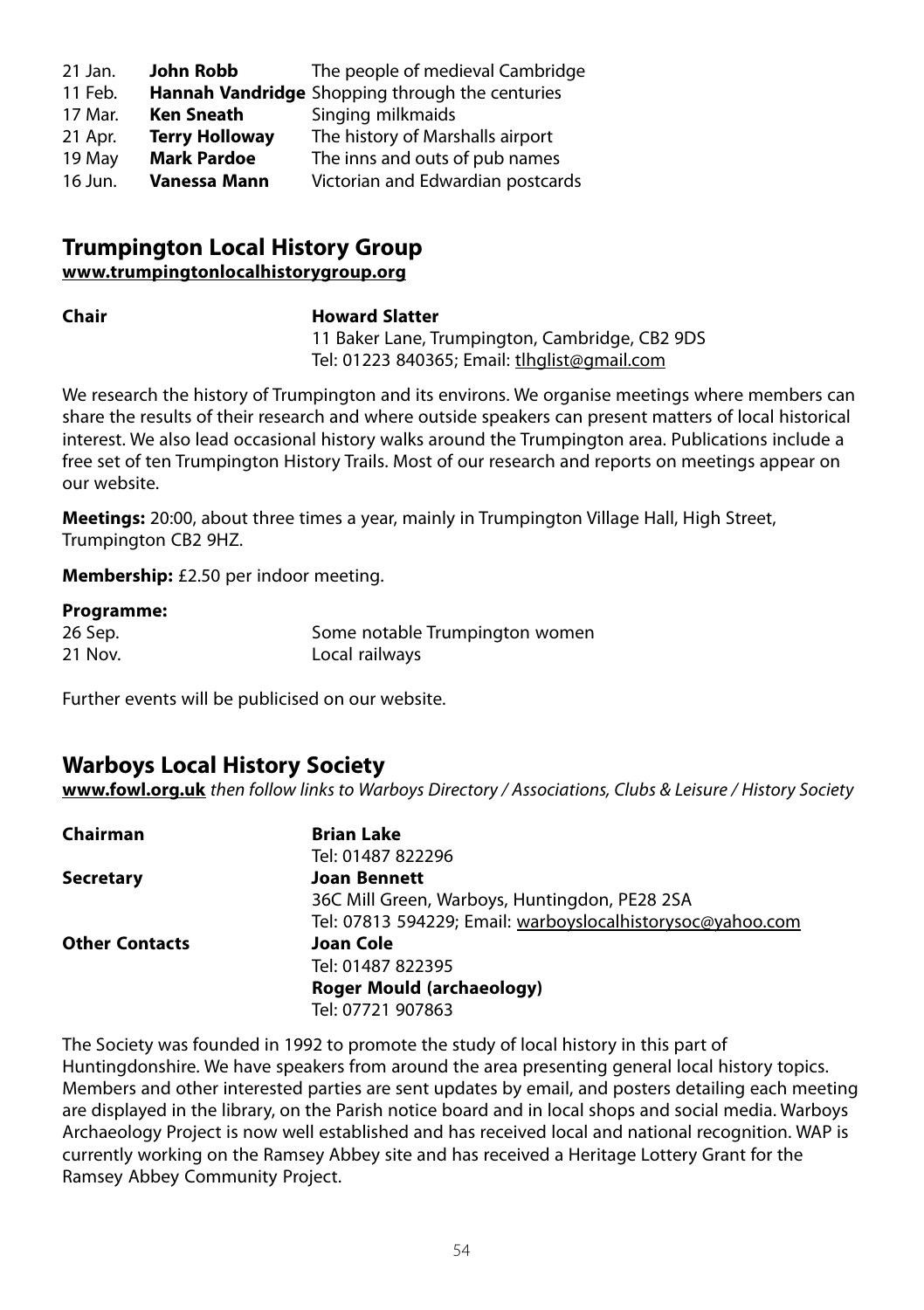**Meetings:** 19:30 on the first Monday of each month (except January), in the Methodist Church, Warboys.

**Membership:** £12.00 per year (TBC). Non-members: £3.00 per meeting.

## **Programme:**

| <b>Roger Leivers</b>  | House of spies                                        |
|-----------------------|-------------------------------------------------------|
| <b>Steve Graham</b>   | Romans and Saxons at Farriers Way                     |
| <b>Mark Knight</b>    | Must Farm: New discoveries                            |
| <b>Liz Davies</b>     | Mr Bartlet begs to inform: A Victorian St Neots diary |
| <b>Maureen James</b>  | Gaffer Legge, Ratty Porter & Granny Hall & AGM        |
| <b>Mike Petty</b>     | The Ely House of Correction                           |
| <b>Chris Tarr</b>     | Invisible imps: Medieval medicine                     |
| <b>Pip Wright</b>     | Whistle craft                                         |
| Joan Cole             | Armchair village walk                                 |
| <b>Fran Saltmarsh</b> | Six into one goes: Tudor fashion                      |
| <b>Alison Dickens</b> | TBC                                                   |
|                       |                                                       |

Please contact the Secretary or visit the local website for details.

# **Waterbeach Village Society**

| <b>Hon. President</b>      | <b>David Benton</b>                                   |
|----------------------------|-------------------------------------------------------|
| Chair                      | <b>Stephen Lack</b>                                   |
|                            | Tel: 01223864591; Email: stephenlackjla@gmail.com     |
| <b>Secretary</b>           | <b>Edward Fisher</b>                                  |
|                            | Tel: 01223861866; Email: e_fisher@hotmail.co.uk       |
| <b>Treasurer</b>           | <b>David Armstrong</b>                                |
|                            | Tel: 01223 861586; Email: armstrong@btinternet.com    |
| <b>Programme Secretary</b> | <b>Adrian Wright</b>                                  |
|                            | Tel: 01223 861846; Email: adrianj.wright@ntlworld.com |

The Society aims to stimulate interest in and care for the attractiveness, history and character of the village and its surroundings and to invite speakers for the further edification of those interested

**Meetings:** 19.45 on the fourth Wednesday of each month (September–May inclusive), but the third Wednesday in December. In St Johns Church Room, Station Road, Waterbeach, CB25 9HL. Car park behind the church.

**Membership:** £15 per year. Visitors: £3

## **Programme**

2019 / 2020 programme not yet finalised.

# **West Wickham & District Local History Club**

**www.westwickham.org** then see our link under Clubs

| Chair            | <b>Andrew Morris</b>                                 |
|------------------|------------------------------------------------------|
|                  | Tel: 01223 290863                                    |
| <b>Secretary</b> | <b>Janet Morris</b>                                  |
|                  | 21 High Street, West Wickham, CB21 4RY               |
|                  | Tel: 01223 290863; Email: jmmorris@jmmorris.plus.com |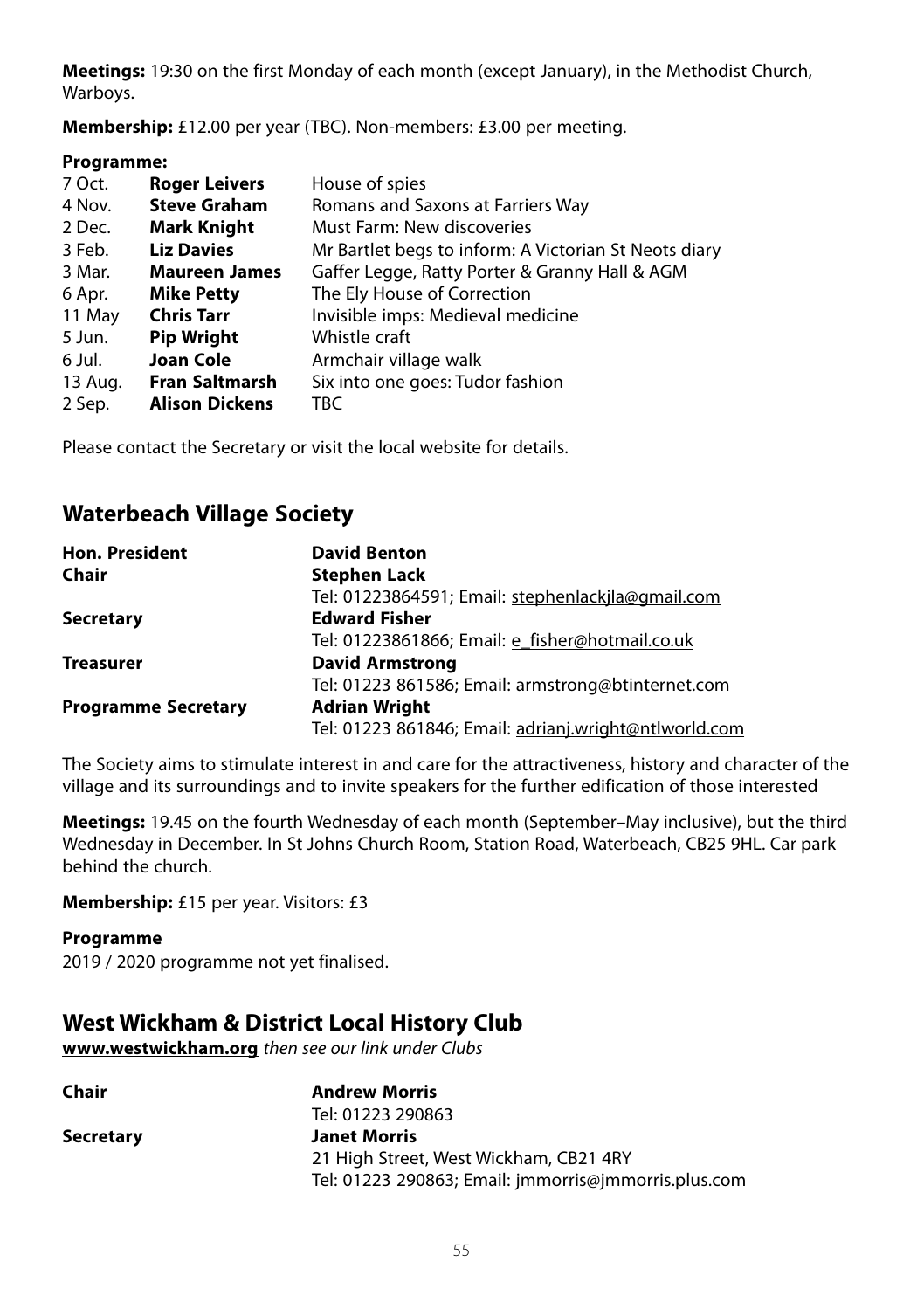The aims of the Club are to foster interest and appreciation of the history of the local area. Please get in touch if you have a particular interest or are researching your family history as we would love to hear from you and are happy to help in any way we can.

**Meetings:** 19:30 on the second Monday of the month unless otherwise stated (October–April), in West Wickham Village Hall.

**Membership:** £10.00; visitors £2.00 per meeting.

## **Programme:**

| 14 Oct. | <b>Valory Hurst</b> | Bassingbourn                    |
|---------|---------------------|---------------------------------|
| 11 Nov. | Seppe Cassettari    | 1617 Balsham Map Project        |
| 9 Dec.  |                     | Christmas social event and quiz |
| 13 Jan. | <b>Honor Ridout</b> | Tudor Cambridge                 |
| 10 Feb. | TBC                 |                                 |
| 9 Mar.  |                     | AGM                             |
| 6 Apr.  | TBC.                |                                 |

# **Whittlesea Society**

| Chair            | Ernie Hall                                            |
|------------------|-------------------------------------------------------|
| <b>Secretary</b> | David Hancock                                         |
|                  | 3, Vintners Close, West Parade, Peterborough, PE3 6BT |
|                  | Tel: 01733 753894; Email: hedgebetties@gmail.com      |

The society aims to promote interest in the history, archaeology, geology, architecture and traditions of Whittlesea and the surrounding villages. It is open to anyone who is interested in such matters. Meetings are held on the second Monday of each month at 19:30 in the Town Hall, Market Street, Whittlesea.

**Membership:** £8.00 per year individual, £10.00 per year family.

## **Programme:**

| <b>Maureen James</b>   | A history of fairy belief                                |
|------------------------|----------------------------------------------------------|
| <b>Mike Shearing</b>   | The mud walls of Whittlesey and Eastrea                  |
| <b>Roger Negus</b>     | The home front and Peterborough during World War II      |
| <b>Stephen Perry</b>   | Postwar Peterborough and RAF Westwood                    |
| <b>Laurence Seaton</b> | My work as an auctioneer                                 |
| <b>TBC</b>             |                                                          |
| <b>Rev. David Bond</b> | War memorials                                            |
|                        | <b>Dr Eric Somerville</b> Quacks and quackery            |
| <b>Mike Petty</b>      | Sherlock Holmes in Cambridge                             |
| <b>TBC</b>             |                                                          |
|                        | <b>Maggie Ashcroft</b> From Stamford to Deeping by canal |
| <b>Chris Carr</b>      | An abundance of riches                                   |
|                        | <b>Dr Martyn Thomas</b> Women in medicine                |
|                        |                                                          |

For details of events still TBC, please contact the Secretary.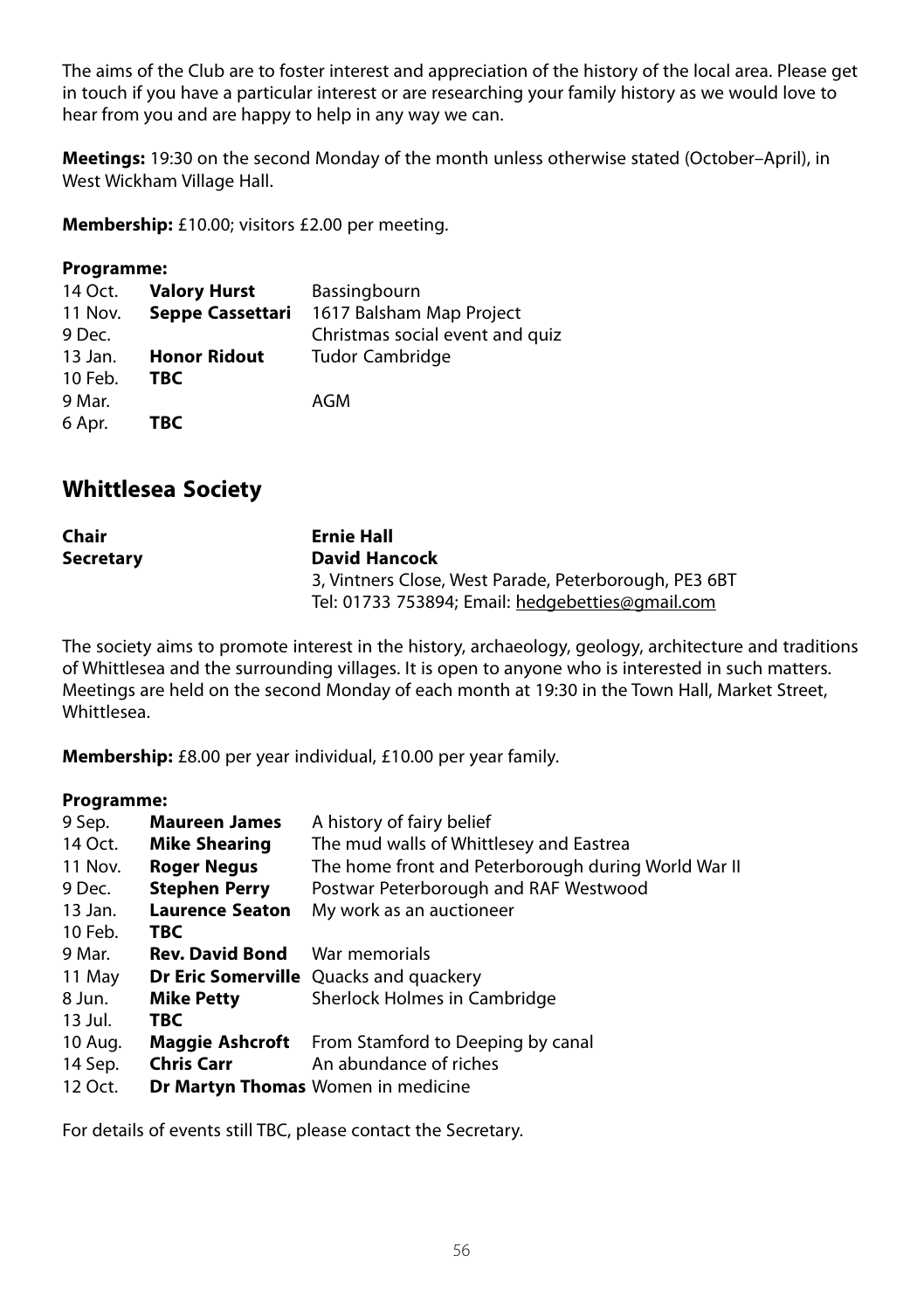# **Whittlesford Society www.whittlesford.photo**

| President                   | Sylvia Morton                                                                     |
|-----------------------------|-----------------------------------------------------------------------------------|
| Chairman                    | <b>Rob Foden</b>                                                                  |
|                             | 5, Swallowcroft, Whittlesford, Cambridge, CB22 4NU<br>Email: Rob.Foden1@gmail.com |
| <b>Information Officer,</b> | Meg Holland                                                                       |
| + Archivist &               | 3 High Street, Whittlesford, Cambridge, CB22 4LT                                  |
| <b>Publications Editor</b>  | Email: infowhitsoc@gmail.com                                                      |

**Aims:** The Society was founded in Autumn 1975 to stimulate public interest in Whittlesford – past, present and future; to promote high standards of planning and architecture; and to secure preservation, protection, development and improvement of features of public or historic interest in the village and the immediate area.

**Support:** We also support and promote other local and nearby societies and interest groups with their events in line with the Society's aims. Please get in touch via one of the officers listed above. Similarly, in the current climate of pressure for huge commercial development, especially with Junction 10 of the M11 located in the parish, an important part of the Society's work is in scrutinising planning applications and making representations with particular reference to heritage and environmental impact.

**Journal / Magazine:** 'Whither Whittlesford', our main publication ever since the Society started, is now published at least annually and scanned copies of all but the most recent of the 123 issues are available in full on our website. Additionally every month the 'Whit Soc' page in the village magazine 'LOOK' covers topical event & activities and is also posted in the website. Printed copies of these and a number of Society books and other publications are available on sale – details on the website. This is currently being reviewed to provide access to even more archive material and photographs of Whittlesford past and present.

**Events:** Established activities include guided local history walks, a yearly open meeting / AGM with a notable speaker in April; a key role in the annual Newcomers Tea Party and group visits to interesting nearby institutions / organisations (e.g. in the past year, St Johns Church, Duxford; The Hamilton Kerr Institute; Wellcome Genome Campus ) and an annual tour of a selected area of the Imperial War Museum Duxford, which lies partly in this parish, with whom we have close association. From time to time we also have themed exhibitions, focus days, natural history events and archaeological fieldwork. Our major research project since 2014 has been about the impact on this village of World War One, with one output being the just-released IWM 'Lives of the First World War' international database, in which Whit Soc has two 'Communities' – one detailing the 100+ men who left to fight (and some to die), the other about life and lives here in the village in that period and about the three VAD hospitals here, where mainly local volunteers cared for a total of some 1700 wounded servicemen, strangers, but just like local absent loved ones. A book is planned to mark the centenary of a dinner that inspired the project, held in honour of the 'Whittlesford 100' and the unveiling of the village War Memorial Cross at the start of January 2020 and a series of 'Poppy Pilgrimages' round all the village locations associated with World War One began on Remembrance Sunday 2018.

**Membership:** Open to all residents – past and present – and people interested in the village and its history.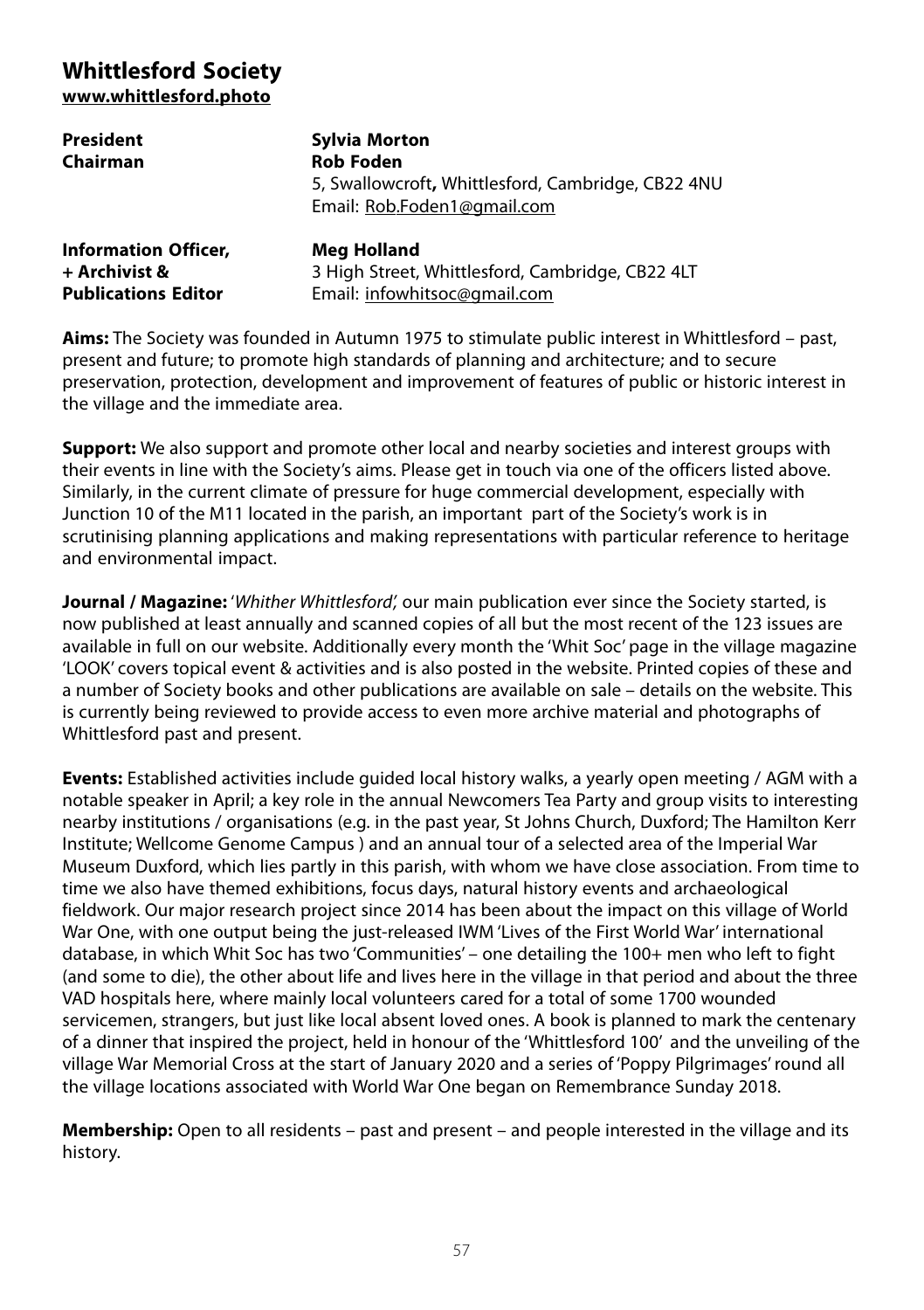**Members:** The Society is particularly interested in encouraging new blood into the membership, especially in the face of a current period of external growth & change reminiscent of the period when it was founded over forty years ago. We are also interested in hearing from anyone with family trees, family connections or interests in the village, especially during / after World War One and – indeed – World War Two.

# **Museums & Museum Societies**

# **Burwell Museum of Fen Edge Village Life**

**www.burwellmuseum.org.uk**

Mill Close, Burwell, Cambridge, CB25 0LH Tel: 01638 605544 (answerphone when office is unstaffed) Email: museum@burwellmuseum.org.uk

**Group Visits Alison Giles Museum Manager** Tel: 01638 605544; Email: education@burwellmuseum.org.uk

An amazing family day out – explore the windmill, follow the trails, enjoy the rare vintage vehicles, old schoolroom and village shop, and find out how people lived in Burwell on the edge of the Fens.

The Museum depicts life on the edge of the Cambridgeshire Fens through the centuries. Opened in 1992, it is housed in a collection of different and interesting buildings. Some are reconstructed from other sites, such as the 18th-century timber-framed barn, and others are built in the local style using mainly reclaimed materials, such as the wagon sheds / granary display area. Most of the displays are set out as scenes, rather like stage sets, with lots of individual artefacts making each display in order to give visitors a better idea of how, where and when items were used. Also on the site is a Grade II\* Listed windmill – Stevens' Mill – which has recently undergone a Lottery-Funded restoration. Guided tours of the mill available at no extra cost.

**Open:** 11:00–17:00 Sundays, Thursdays and Bank Holiday Mondays from Easter Sunday to the end of October. Pre-booked group visits are welcome any day – daytime or evening. The Museum is closed from the start of November to just before Easter.

**Admission:** £4 per adult, (over 16 years), £2 per child (3–16 years). Season ticket holders and under 3s are free.

**Season Tickets:** £15 – Individual, £20 – Joint (two adults at same address), £25 – Family (two adults and up to three children at same address). Tickets allow free admission to the Museum on any regular open day, including special event days, and are valid for an entire open season (Easter Sunday to the end of October). They are available from the Museum admission kiosk. For further information about the museum, including special events details, group visits and how to find us, please see our website.

# **Cambridge Museum of Technology**

## **www.museumoftechnology.com**

The Old Pumping Station, Cheddars Lane, Cambridge, CB5 8LD Tel: 01223 500652; Email: info@museumoftechnology.com

| <b>Chair of Trustees</b> | John Little      |
|--------------------------|------------------|
| Curator                  | <b>Pam Halls</b> |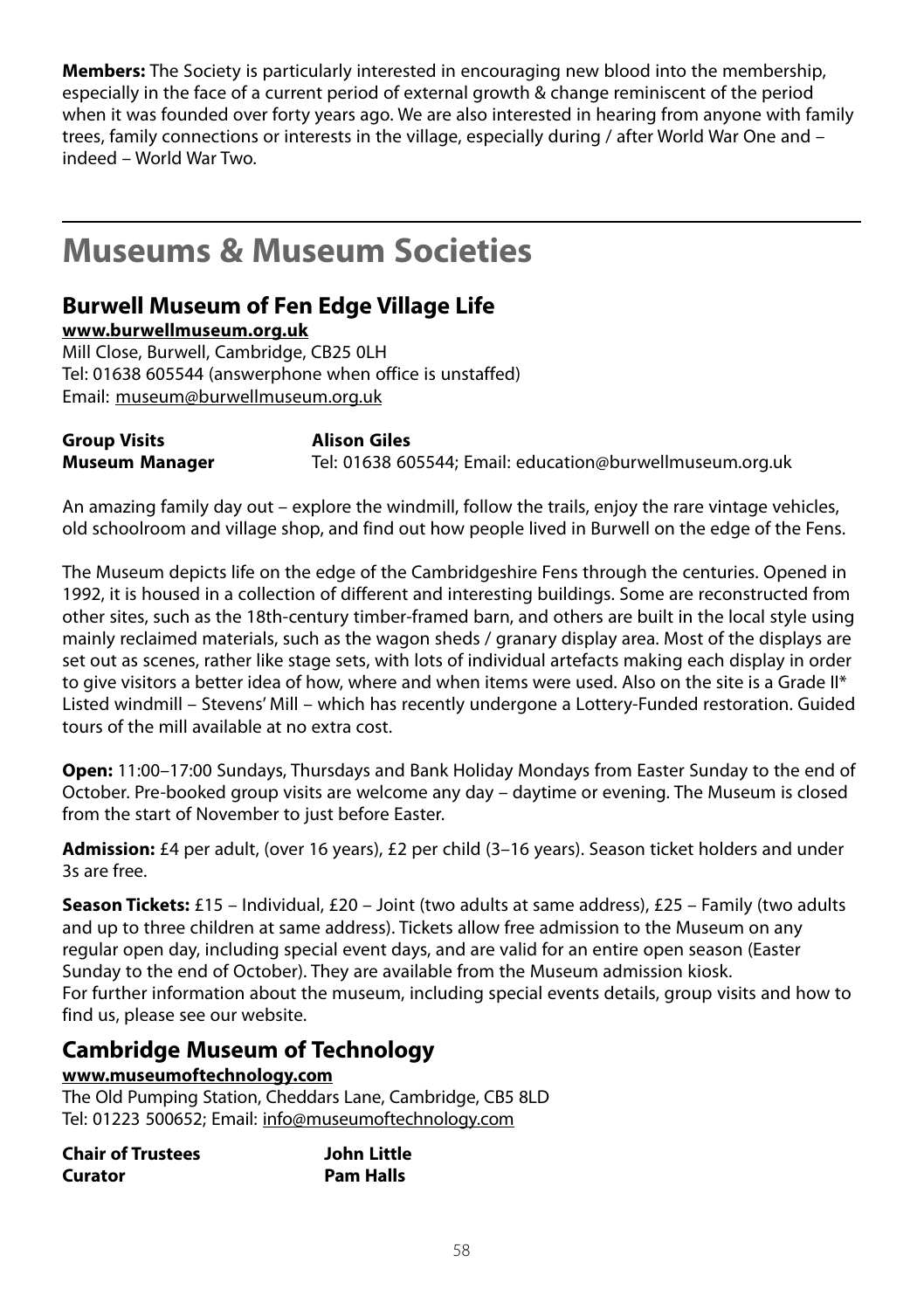Cambridge Museum of Technology invites you to explore our local industrial heritage. The Museum was founded in the late 1960s by a group of people from the City and University of Cambridge. They saved the town's Victorian pumping station and machinery from destruction when the station closed down, and created a museum dedicated to local technology and industry.

In June 2019 the Museum reopened after a major redevelopment funded by the National Lottery Heritage Fund. The work includes new interpretation of the 19th century pumping station explaining how it provided an ingenious solution to the environmental and health problems caused by rubbish and sewage produced by Cambridge's growing population. There are brand new displays about Pye and Cambridge Instrument Company, two major local technology companies based in the city during the 20th century. We also focus on Cambridge's forgotten industries including iron founding, brickmaking, electricity generation, gas production and brewing.

We provide a full calendar of events and activities as well as learning programmes for schools. Check our website for the latest information. Museum staff offer various talks including Museum: past, present and future, Cambridge Scientific Instrument Company and The Folklore of Industry. We also offer guided tours for groups. We welcome volunteers to help run the Museum. The new 'Pye Building', which seats up to 60 people, is available for hire when the Museum is not open to the public.

Email us to book a talk or tour, about volunteering or to enquire about venue hire.

**Open:** Wednesday to Sunday, 10:00 to 17:00.

**Admission:** Adults £5.00; Concessions\* £4.00; Children aged 5 to 18 £3.00; Children under 5 Free; Families of two adults and up to four children £13.00; Families of one adult and up to four children £8.00. Museum members and volunteers – Free.

\* Concessions are seniors (65+), disabled visitors in receipt of PIP, students, and recipients of Universal Credit. Accompanying carers for disabled visitors are free.

Please note, the Museum's Print Shop is only open on Sunday afternoons, 14:00 to 17:00. Please contact us if you are planning to make a special journey to see the Print Shop to avoid disappointment.

**Fundraising:** We are still raising funds towards our redevelopment. If you would like to make a donation please go to www.justgiving.com/cambridgemuseum-technology.

# **Cambridge University Museum of Archaeology & Anthropology**

**www.maa.cam.ac.uk** Downing Street, Cambridge, CB2 3DZ Tel: 01223 333516; Email: admin@maa.cam.ac.uk

| <b>Director</b>           | <b>Prof. Nicholas Thomas</b>                            |
|---------------------------|---------------------------------------------------------|
| <b>Publicity</b>          | Email: admin@maa.cam.ac.uk                              |
| <b>Outreach Organiser</b> | <b>Sarah-Jane Harknett</b>                              |
|                           | Email: sih201@cam.ac.uk                                 |
| <b>Administrator</b>      | <b>Wendy Brown</b>                                      |
|                           | Tel: 01223 333510; Email: wmb24@cam.ac.uk               |
| <b>Event Booking</b>      | Kate Phizacklea                                         |
|                           | Tel: 01223 333 492/516; Email: event.hire@maa.cam.ac.uk |

The Museum has extensive collections relating to world prehistory and archaeology of the Cambridge region, plus anthropology from all parts of the world. The collections and their associated photographic and archival material are of outstanding research and historical value and are an important national resource in archaeology and anthropology.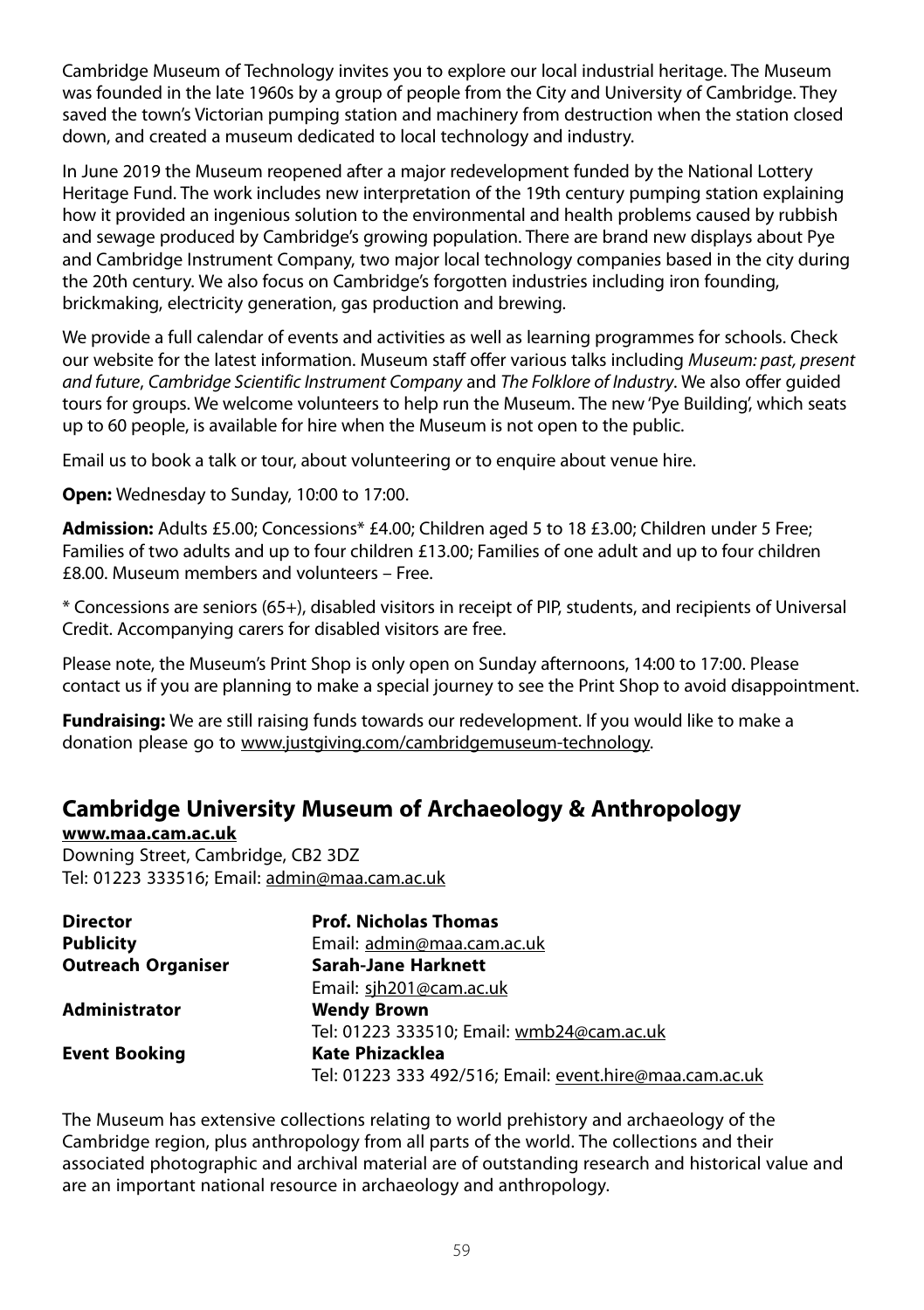The Museum's education programmes offer a variety of public activities throughout the year, as well as teaching and resources for primary and secondary schools. In addition, there are special events relating to exhibitions and activities in some school holidays.

| Open:   | Tuesday-Saturday 10:30-16:30; Sunday 12:00-16:30 |
|---------|--------------------------------------------------|
| Closed: | 1 week at Christmas and on all Bank Holidays     |

## **Admission:** Free

On display at MAA until Easter 2020 is 'A Survival Story – Prehistoric Life at Star Carr'. The exhibition gives visitors a fascinating glimpse into life in Mesolithic Britain 11,500 years ago. Included in the display are deer skull head-dresses as well as axes and weapons used to hunt a range of animals such as red deer and elk, a shaman's costume and pyrite and fungus used to make fires.

**Events:** Talks, workshops and special events take place throughout the year. There are usually dropin activities for families during October half-term and the Festival of Ideas, as part of Summer at the Museums in July and August, Twilight at the Museums in February, Cambridge Science Festival in March and at various other times. Please see the website for details.

# **Centre for Computing History**

## **www.computinghistory.org.uk**

Rene Court, Coldhams Road, Cambridge, CB1 3EW Tel: 01223 214446; Email: admin@computinghistory.org.uk

| Contact               | Jason Fitzpatrick                      |  |
|-----------------------|----------------------------------------|--|
|                       | Email: jason@computinghistory.org.uk   |  |
| <b>Events Contact</b> | Katrina Bowen                          |  |
|                       | Email: katrina@computinghistory.org.uk |  |

Established as an educational charity to tell the story of the information age, the museum presents a hands-on and interactive collection of important computers and related artefacts. It is the only museum dedicated to the social and historical impact of computers in Europe.

**Open:** 10:00–17:00 Wednesday–Sunday. Open every day in school holidays.

**Admission:** £9 Adults, £6 Children, £7 Concessions, £26 Family (2 adults + 2 children).

# **Chatteris Museum**

**www.chatterismuseum.org.uk** 14 Church Lane, Chatteris, PE16 6JA Tel: 01354 696319; Email: chatterismuseum@tiscali.co.uk

## **Curator Ian Mason**

10 Juniper Drive, Chatteris, PE16 6HY Tel: 07979 334833

Chatteris Museum is an independent charity run entirely by volunteers. The collections and displays reflect life in Chatteris and the local fenland area from prehistoric times through to the present day. We run a number of special events and temporary exhibitions during the year.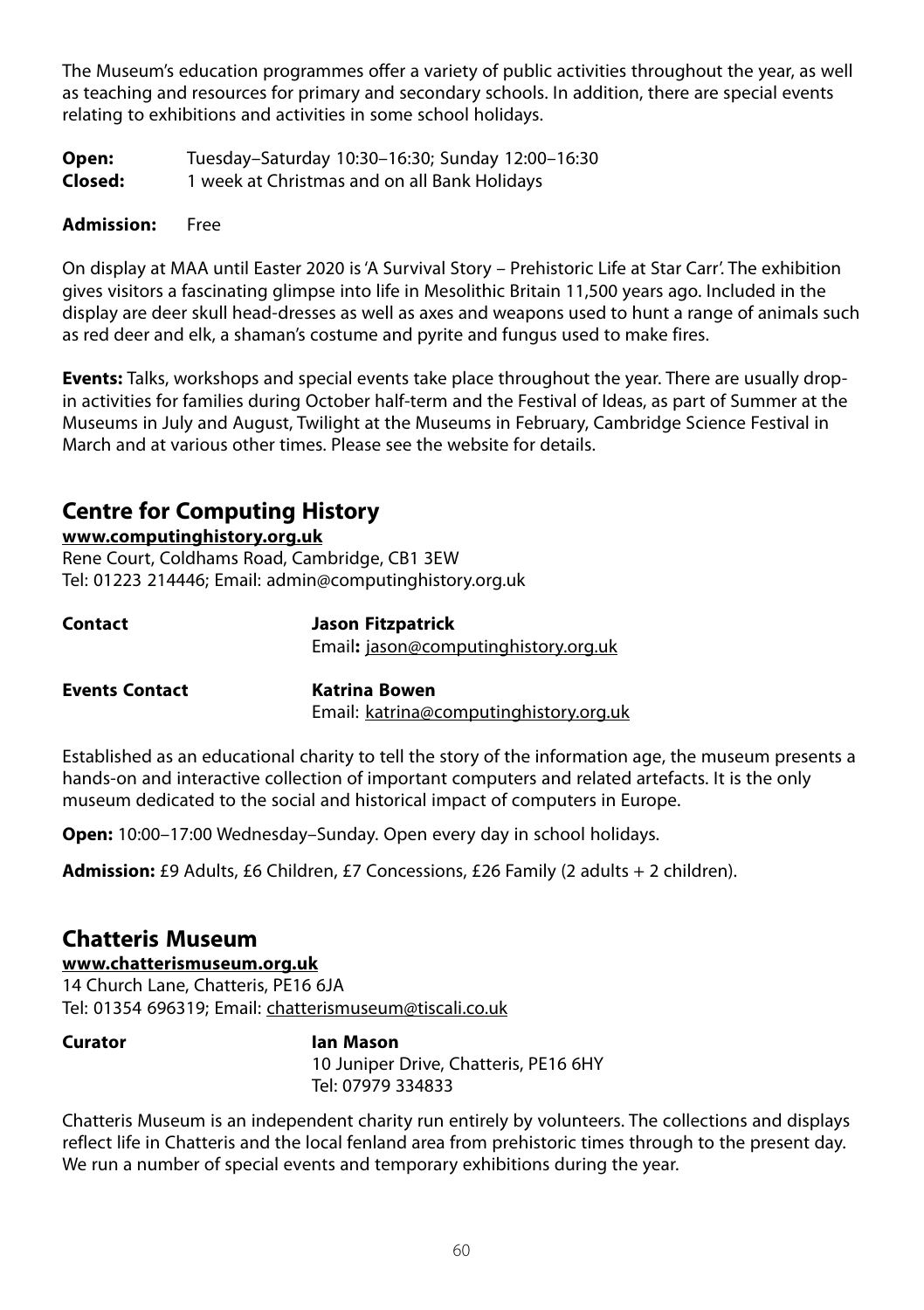Groups and societies are welcome to visit outside the advertised opening times by arrangement with the Curator. Free parking is available in Church Lane and in Chatteris. There is disabled access to the ground floor and a stair lift to the upper gallery.

For details of special events and temporary exhibitions please visit Facebook, Instagram, Twitter and our website, or contact the Curator. Loan boxes and talks on local history can be provided.

| Open:      | Tuesday and Thursday 14:00-16:30, Saturday 10:00-13:00 |
|------------|--------------------------------------------------------|
|            | Closed over Christmas and the New Year.                |
|            | Other times by appointment with the Curator.           |
| Admission: | Free.                                                  |

# **Cromwell Museum**

## **www.cromwellmuseum.org**

Grammar School Walk, Huntingdon, PE29 3LF Tel: 01480 708008; E-mail: museum@cromwellmuseum.com

## **Curator/Museum Manager Stuart Orme**

Situated in a medieval building which is both the oldest in Huntingdon and the former town Grammar School, the Cromwell Museum is home to the largest and most important collection of objects relating to Oliver Cromwell (1599–1658), soldier and statesman. The collection includes fine art, manuscripts, arms and armour, coins and medals, and many personal items relating to Cromwell's life and times.

The museum is host to a regular programme of temporary exhibitions and events; educational visits, talks and guided tours can be arranged for groups onsite or by us coming to you. Please contact us for more details, go to our website or visit us on Facebook or Twitter.

The Museum is run by an independent charity, the Cromwell Museum Trust.

| <b>Admission:</b>     | Free (donations appreciated)      |                                         |
|-----------------------|-----------------------------------|-----------------------------------------|
| <b>Opening Hours:</b> | 1 Apr-31 Oct:                     | Tue-Sun 11:00-16:00                     |
|                       |                                   | Bank Holiday Mondays 11:00-16:00        |
|                       |                                   | Closed Mondays except pre-booked groups |
|                       |                                   | 1 Nov-31 Mar: Tue-Sun 11:00-15:00       |
|                       |                                   | Closed Mondays except pre-booked groups |
|                       | Closed: 24-26 December, 1 January |                                         |

# **Fitzwilliam Museum**

**www.fitzwilliam.cam.ac.uk**

Trumpington Street, Cambridge, CB2 1RB Tel: 01223 332900; Email: fitzwilliam-enquiries@lists.cam.ac.uk

The Fitzwilliam Museum is the principal museum of the University of Cambridge. Its internationally important collections span centuries and civilizations ranging from ancient Egyptian, Greek & Roman antiquities to the arts of the 21st century.

**Open:** Tuesday–Saturday 10:00–19:00, Sundays & Bank Holidays 12:00–19:00 **Closed:** Mondays, (except Bank Holidays), Good Friday, 24–26 & 31 December & 1 January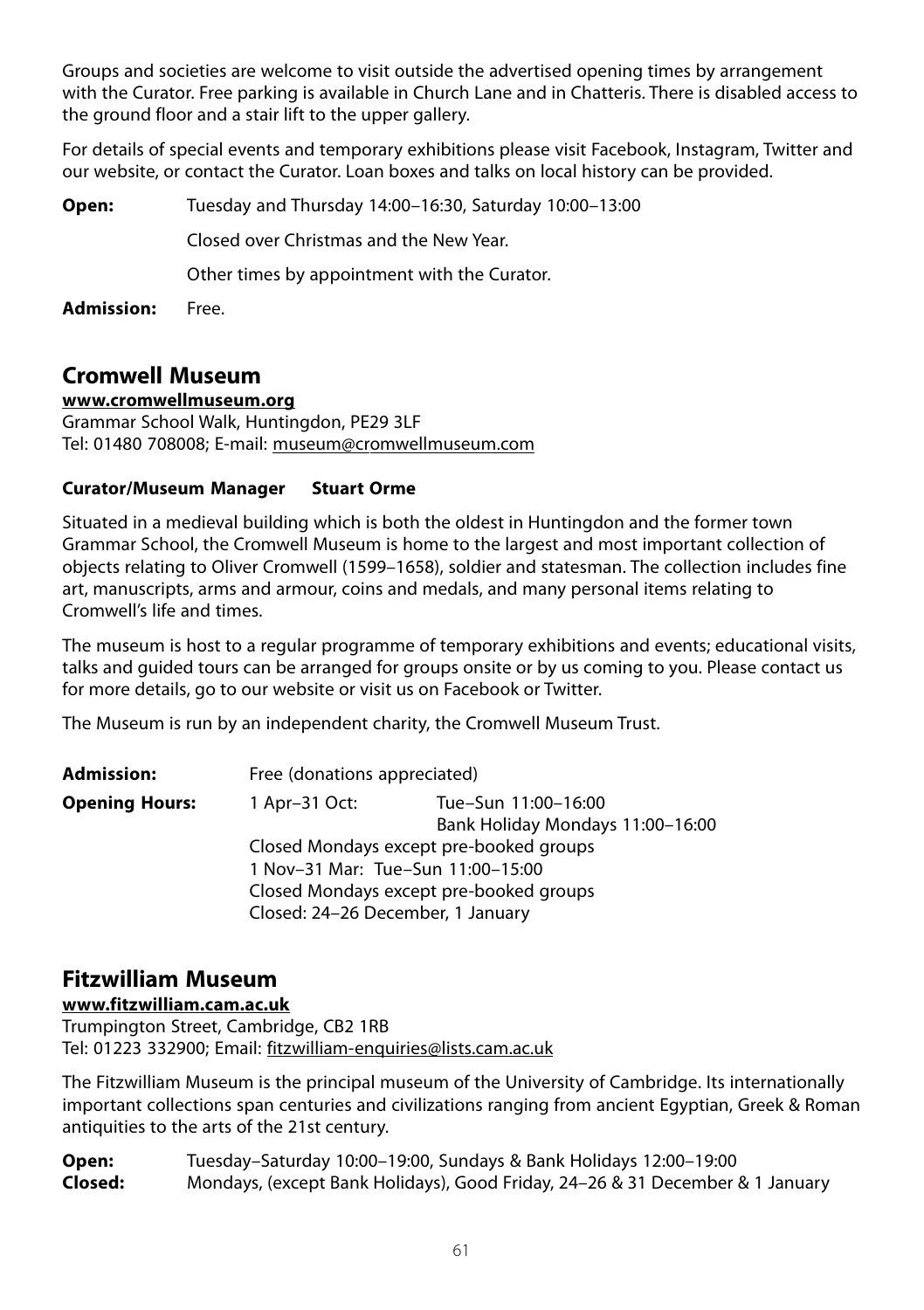**Admission:** Free. Visitors' donations help keep the galleries open and are much appreciated.

## **Selected Exhibitions:**

| Until 10 Nov.    | The celebrated Mr Belzoni: A cultural gift to the Fitzwilliam |
|------------------|---------------------------------------------------------------|
| Until 12 Jan.    | Fans Unfolded: Conserving the Lennox-Boyd Collection          |
| 24 Sep. - 5 Jan. | Rembrandt and the Nude                                        |
| 8 Oct.-12 Jan.   | Seeing Sound: Music, imagery and inspiration                  |
| 9 Nov. - 22 Mar. | Inspire                                                       |
| 26 Nov.-26 Apr.  | Feast & Fast: The art of food in Europe, 1500–1800            |
|                  |                                                               |

# **Flag Fen Archaeology Park**

**www.vivacity.org**

The Droveway, Northey Road, Peterborough PE6 7QJ Tel: 01733 864468; Email: flag.fen@vivacity.org

## **Heritage & Arts Programmes Manager Sarah Wilson**

Managed by Vivacity, Peterborough Cultural & Leisure Trust, Flag Fen is the most significant Bronze Age archaeological site in northern Europe. The site is based around the incredible remains of a prehistoric causeway discovered by Dr Francis Pryor in 1982. Dating to c1350BC, the causeway was constructed of some 60,000 trees, cut down over a century to build a post alignment over a kilometre in length with an artificial island half way across, the size of a football stadium. Flag Fen is also home to a conservation facility in which the Must Farm boats, a remarkable collection of 3,500 year-old log boats, are being conserved; the facility and associated exhibition is available to view daily. As well as the preserved timbers, the site features a museum of finds (including England's oldest wheel), recreated period buildings, a visitor centre, a shop and a café.

A programme of events and activities takes place over the year, as well as an onsite educational programme. This includes 'The Flag Fen Archaeology lectures' in February/March. Please check our website for more details.

Entrance for private tours and schools groups is available all year round.

**Open:** April–September Daily 10:00–17:00. (Last admission 16:00). **Closed:** October–March (except for pre-booked private tours and school parties).

**Admission:** £6.00 Adults, £4 Concessions (Under 5s free), £18 Families, (Up to 2 Adults and up to 3 Children over 5). Prices vary on special event days.

# **Friends of Wisbech & Fenland Museum**

## **www.wisbechmuseum.org.uk**

Museum Square, Wisbech, Cambs PE13 1ES Tel: 01945-583817; Email: friendsofwisbechmuseum@outlook.com

| Chair            | <b>Roger Powell</b> |
|------------------|---------------------|
| <b>Secretary</b> | <b>Garry Monger</b> |

The Friends support the museum both by raising funds and providing volunteers to help run the museum. They have funded acquisitions, computer equipment and programmes of events. See website and Facebook for further details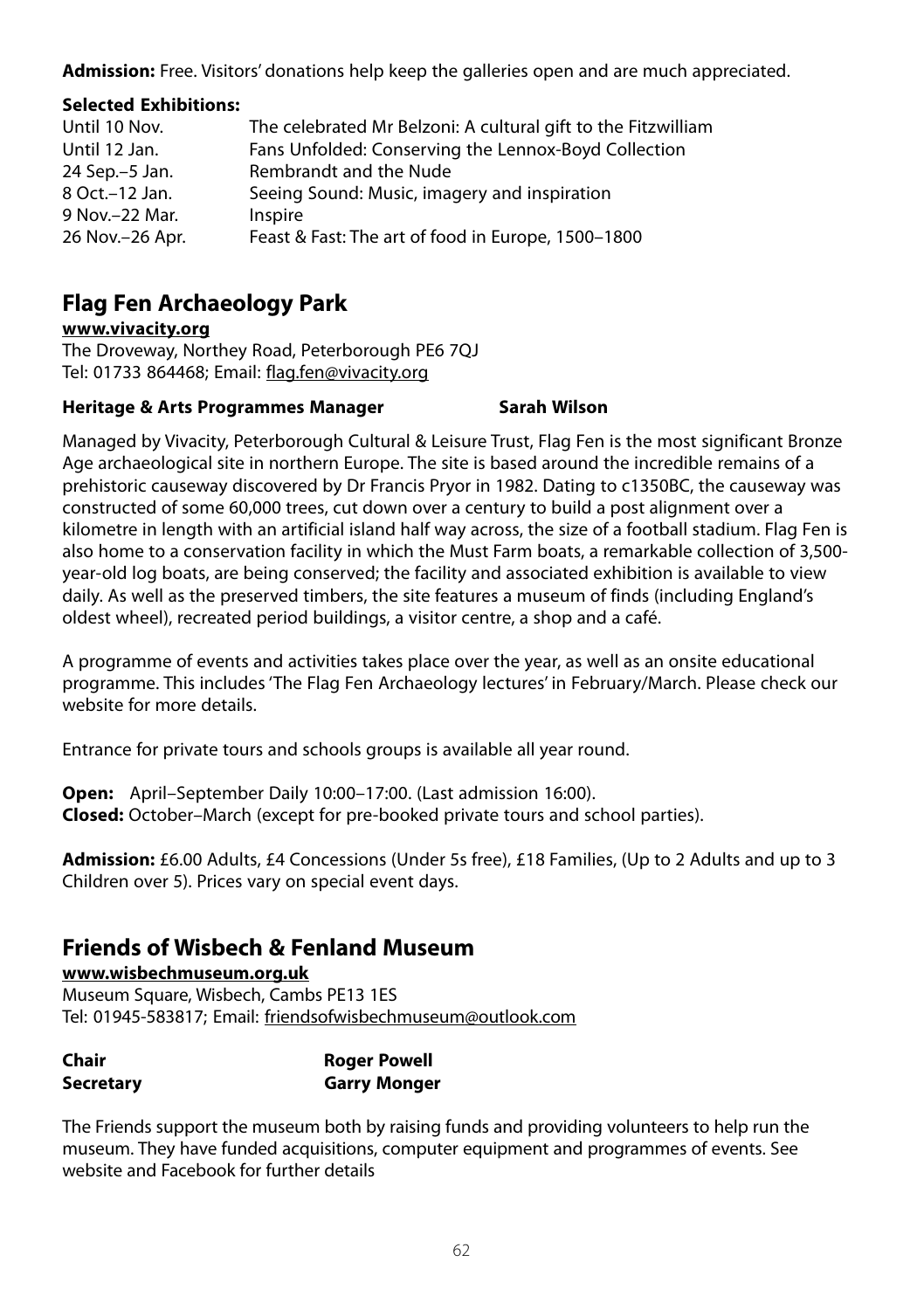## **Admission:** Free

**Open:** Tuesday to Saturday 10:00–16:00

**Friends membership:** £10 individual and £15 for two individuals at same address

**Meetings:** monthly

# **Kettle's Yard**

#### **www.kettlesyard.co.uk**

Kettle's Yard, Castle Street, Cambridge, CB3 0AQ Tel: 01223 748100; Email: mail@kettlesyard.co.uk

## **Director Andrew Nairne**

Kettle's Yard is one of Britain's best galleries – a beautiful and unique house with a distinctive modern art collection, and a gallery exhibiting modern and contemporary art. Supporting this is an established learning and community engagement programme, archive, and programme of chamber concerts. In February 2018, Kettle's Yard reopened after a two-year development by architect Jamie Fobert. The new Kettle's Yard includes major new exhibition galleries, generous educations spaces, a café and new welcome areas.

**Gallery, shop and café open:** Tuesday–Sunday and Bank Holiday Mondays, 11:00–17:00 **House open:** Tuesday–Sunday and Bank Holiday Mondays, 12:00–17:00

**Admission**: Free, however we rely on donations to continue our programme of exhibitions and events and to preserve the House and collection for future generations.

## **Selected exhibitions:**

| 3-27 Oct. 2019<br>12 Nov. 2019-2 Feb. 2020<br>18 Feb.-26 Apr. 2020<br>12 May-5 Jul. 2020<br>21 Jul. - 25 Oct. 2020 | The Cambridge Show<br>Homelands: Art from Bangladesh, India and Pakistan<br>Linder<br>Untitled: Art on the conditions of our time<br>Palestinian Embroidery |
|--------------------------------------------------------------------------------------------------------------------|-------------------------------------------------------------------------------------------------------------------------------------------------------------|
|                                                                                                                    |                                                                                                                                                             |
|                                                                                                                    |                                                                                                                                                             |

# **Longthorpe Tower**

## **www.vivacity.org**

Thorpe Road, Longthorpe, Peterborough, PE3 6LU Tel: 01733 864663; Email: longthorpe.tower@vivacity.org

| <b>Heritage &amp; Arts</b> | <b>Laura Hancock</b> |
|----------------------------|----------------------|
| <b>Events Manager</b>      |                      |

Managed by Vivacity, Peterborough Cultural & Leisure Trust, on behalf of English Heritage; Longthorpe Tower is a very well-preserved example of a solar tower, built around 1300, containing the private apartments of the owner of a fortified manor house. It boasts the finest medieval domestic wall paintings in northern Europe. This varied 'spiritual encyclopaedia' of worldly and religious subjects provides a window into the medieval mind and includes the Wheel of Five Senses, the 'three living and three dead', the Nativity and King David.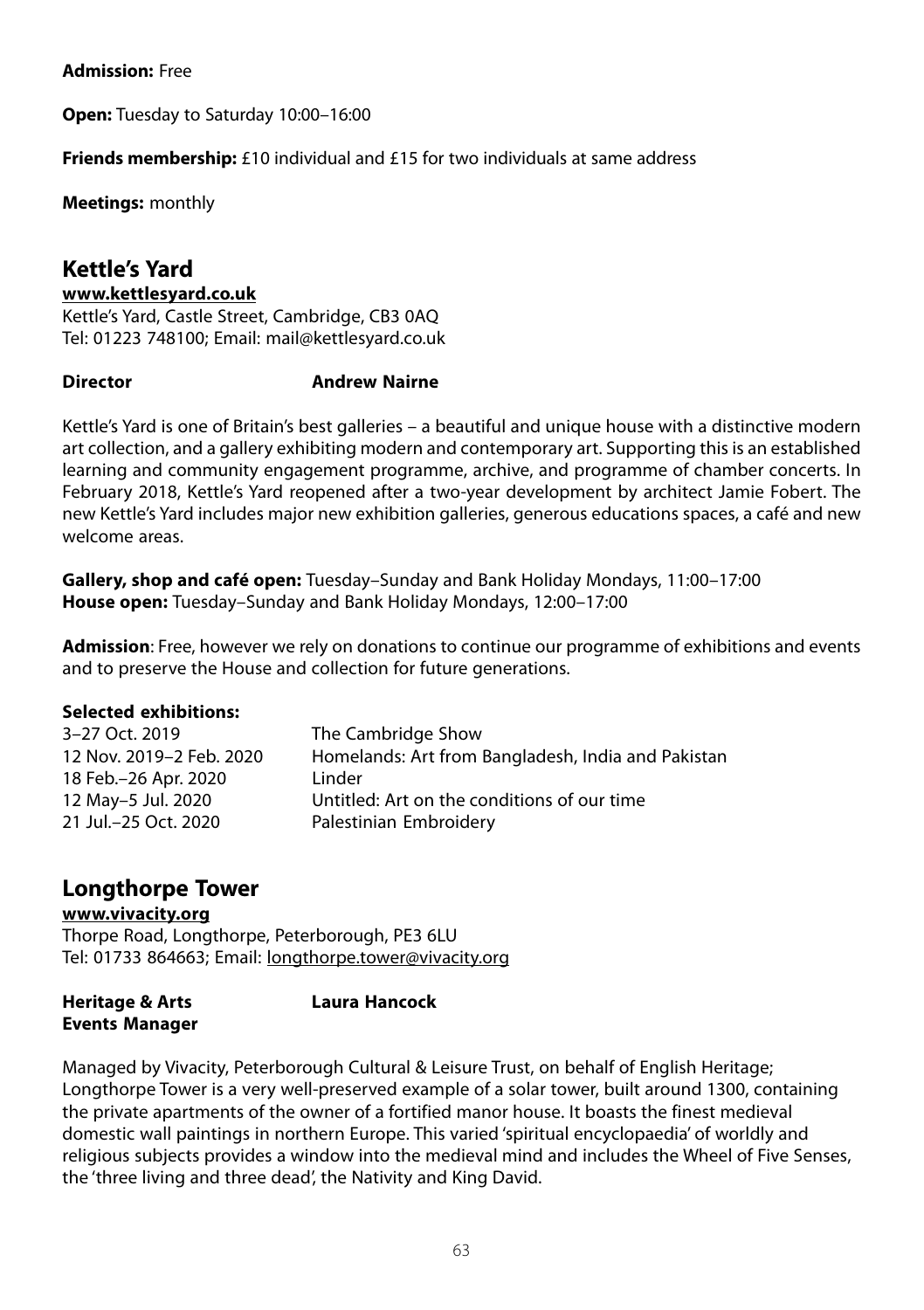The Tower has a hands-on exhibition which explains the story of the building, paintings and Thorpe family. A year-round events programme includes weekend re-enactments and expert talks. Please see our website for more details.

**Open:** April–October inclusive: Saturdays, Sundays and Bank Holiday Mondays 10:00–17:00 (last admission 16:00).

Entry is available for private tours and school parties all year round.

**Admission:** £3 adults, £2 concessions (under 5s free), £8 families, English Heritage members free. Event prices vary on special event days. Please see our website for details.

# **March & District Museum & Museum Society**

www.marchmuseum.co.uk High Street, March, Cambs PE15 9JJ Tel: 01354 655300; Email: info@marchmuseum.co.uk

| <b>Gordon Thorpe</b>                |
|-------------------------------------|
| 15 Bowker Way, Whittlesey PE7 1PY   |
| Tel: 01733 208550                   |
| <b>Nigel Denchfield</b>             |
| 12 Monte Long Close, March PE15 9PW |
|                                     |

The March Museum was established in 1972 and is staffed entirely by a dedicated band of volunteers. Housed in a listed 19th Century School, the museum has a fascinating collection of local memorabilia, including several tableaux illustrating late 19th and early 20th-century domestic life. The medals (including the George Cross) awarded to Benjamin Gimbert following the train explosion at Soham in June 1944 are the focus of displays on the central role played by the railway in the town's history, together with the nameplates from the two Class 47 locomotives named in honour of the driver and fireman. Also on display is the unique banner representing the March branch of the ASLEF Union. A wide range of historical documents, including rate books, are available for those researching local or family history, along with an extensive collection of photographs showing Fenland life through the years. Special exhibitions are mounted on a regular basis. Children are welcome at the museum with a regularly changing children's trail. Youth groups can booked in at any time and a number of loan boxes are available to local schools and youth organisations free of charge. In the museum yard can be found a reconstructed Fenland cottage and a blacksmith's forge.

The Museum Society runs a series of regular evening talks in St Peter's Church hall opposite to the museum. These cover a wide range of topics and are open to all.

#### **Museum:**

| Open:              | Wednesdays & Saturdays 10:30–15:30. Other times by prior arrangement.           |
|--------------------|---------------------------------------------------------------------------------|
| Closed:            | Christmas & New Year.                                                           |
| <b>Admission:</b>  | Free (donations welcome). Groups, to arrange visits out of hours email or ring, |
|                    | leaving a contact number on the answerphone.                                    |
| <b>Volunteers:</b> | For volunteering opportunities contact as above.                                |

## **Society:**

**Meetings:** 19:30, usually on the second Friday in each month (September–May, except December), at St.Peter's Church Hall, High Street, March, PE15 9JJ, opposite the museum. Parking on site. Please check the website for details.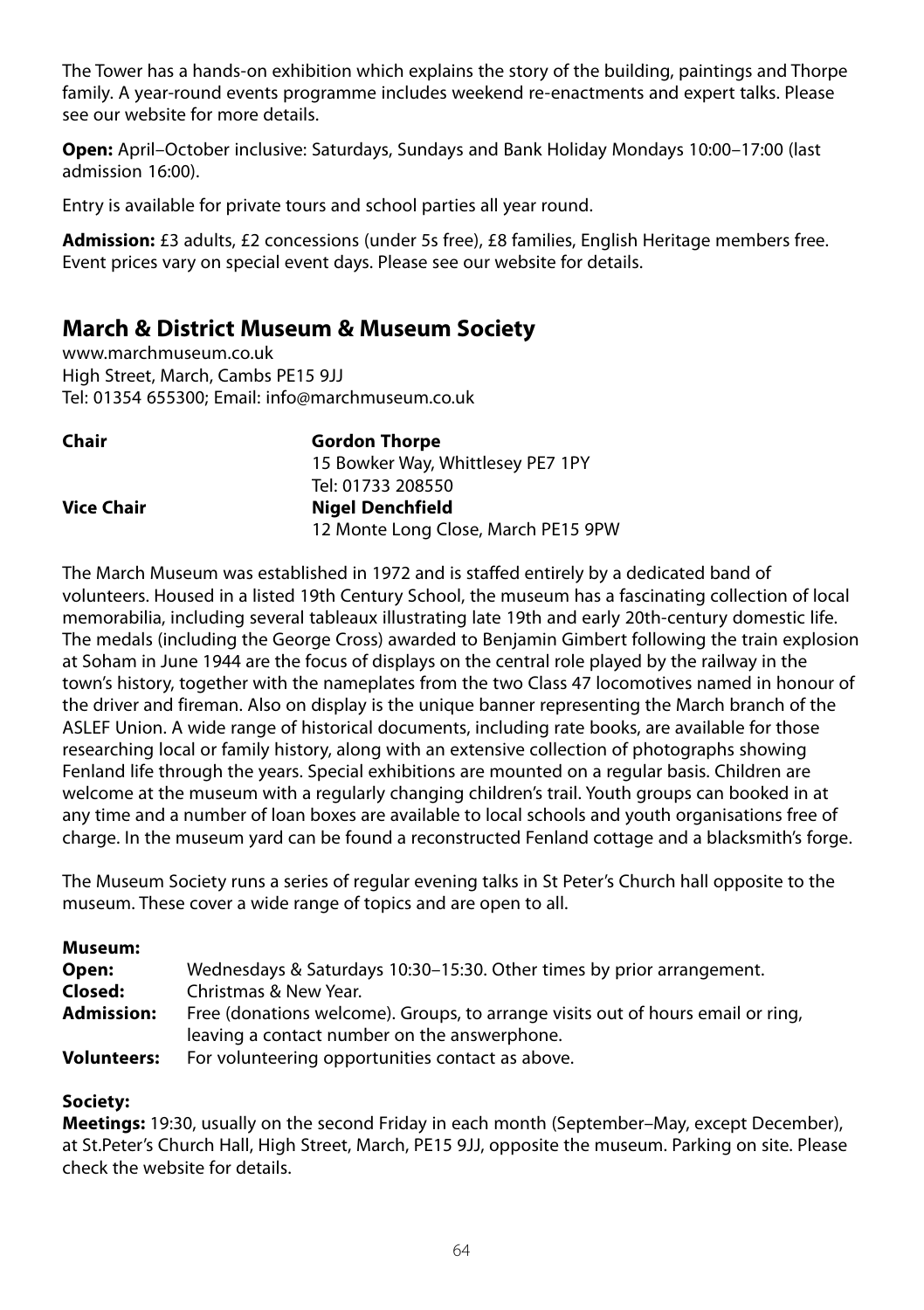**Membership:** £4.00 per annum, available at the museum or at meetings.

**Admission:** £2.00 members; £3.00 visitors. Refreshments included.

#### **Programme:**

| 13 Sep. | Kevin Rodgers        | Marcam Hall: Music Mecca of the Fens   |
|---------|----------------------|----------------------------------------|
| 11 Oct. | Mike Cowlam          | The world of sundials                  |
| 15 Nov. | <b>David Edwards</b> | A history of British postcards +A.G.M. |

For 2020 talks, please see the website.

# **Museum of Cambridge**

**www.museumofcambridge.org.uk**

**www.facebook.com/museumofcambridge** Twitter: @MuseumofCamb

2/3 Castle Street, Cambridge CB3 0AQ Tel: 01223 355159 Email: enquiries@museumofcambridge.org.uk

| <b>Transitional Project Officer</b> | <b>Annie Davis</b>                          |
|-------------------------------------|---------------------------------------------|
|                                     | Email: annie.davis@museumofcambridge.org.uk |
| <b>Community and Visitor</b>        | <b>Sarah Dore and Natalia Street</b>        |
| <b>Engagement Officers</b>          | Email: sarah.dore@museumofcambridge.org.uk  |
|                                     | natalia.street@museumofcambridge.org.uk     |

The Social History Museum of Cambridge and the surrounding area, with objects relating to life in the town and the Fens. We are housed in a 16th century timber-framed building, the former White Horse Inn on Castle Hill. This is located on an ancient crossroads, close to the busy bridging point on the River Cam and to the Norman castle mound. We are next door to Kettle's Yard.

Our collections, in nine rooms, relate to the domestic and working lives and leisure of ordinary people over the last few hundred years, particularly in the Victorian period. We also have a significant collection of folk art and toys. In addition to an ever-changing exhibition space in the dining room upstairs, which is hired by community organisations, we host regular events throughout the year and provide family and children's activities and trails in the holidays. We are an independent charity, largely run by volunteers and led by trustees, with a special role within the community.

## **Current events**:

**• Exhibition**: Everyone's an Artist: An exhibition of Folk Art from the Museum of Cambridge Collection, 29th July–29th October

**Future events**: check details on the website.

**Opening Times**: Mon–Sat 10:30–17:00, Sun 11:30–16:30. Please visit the website for up-to-date information about holiday opening hours.

## **Admission:**

All tickets allow future entrance for FREE, 12 months from date of purchase. Adult pass £6.00. Concession Pass £4.00 (60 years of age and over, students, those aged between 13 and 18) Child (12 years and under) FREE Accompanying carers FREE Art Fund and Museums Association Members FREE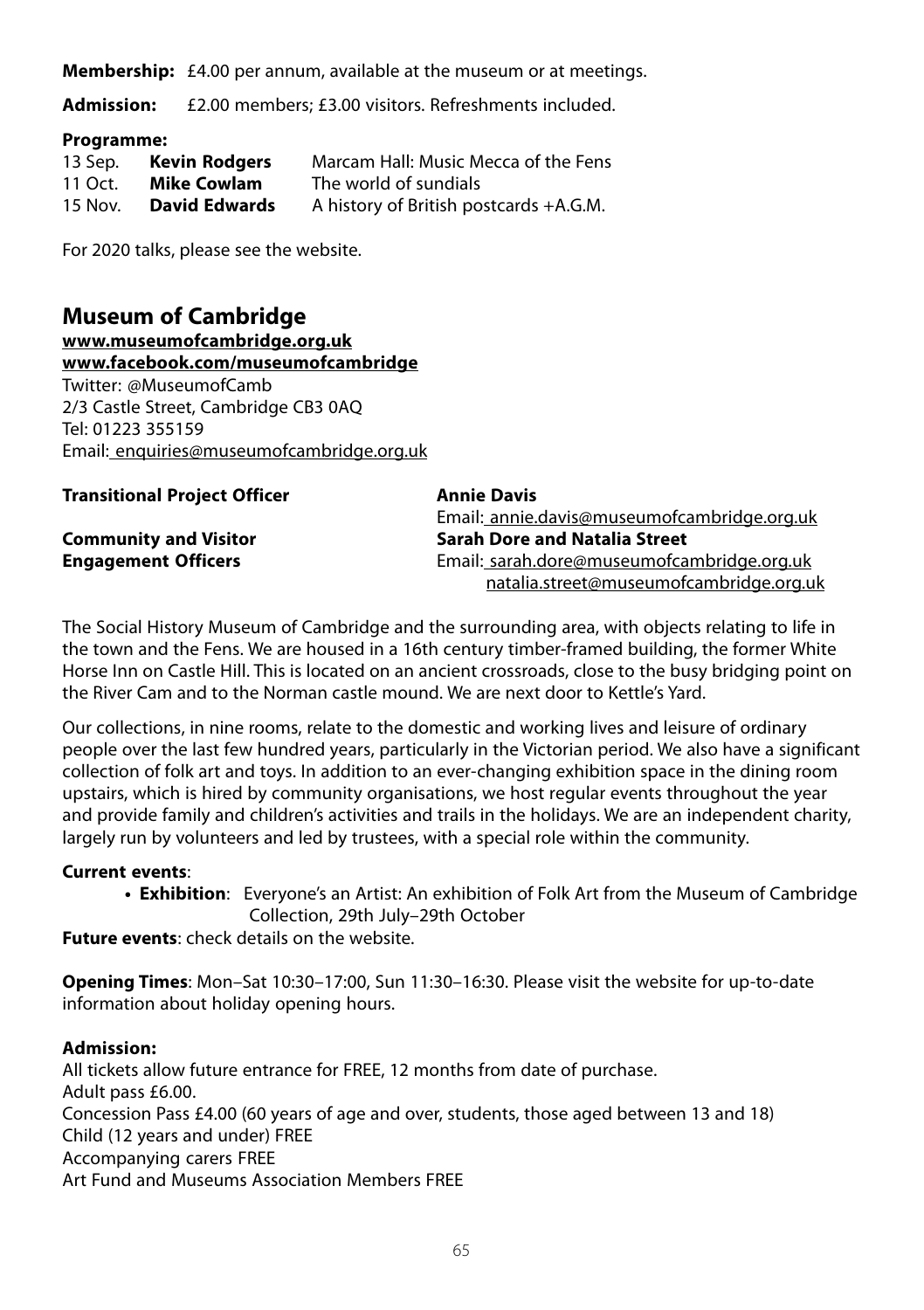# **Museum of Classical Archaeology**

**www.classics.cam.ac.uk/museum** Sidgwick Avenue, Cambridge CB3 9DA Tel: 01223 330402 Email: museum@classics.cam.ac.uk

| <b>Curator</b>                         | <b>Dr. Susanne Turner</b>                                     |
|----------------------------------------|---------------------------------------------------------------|
|                                        | Tel: 01223 335153; Email: smt41@cam.ac.uk                     |
| <b>Education &amp; Outreach</b>        |                                                               |
| Coordinator                            | Tel: 01223 667044: Email: museum-education@classics.cam.ac.uk |
| <b>Bookings &amp; Visitor Services</b> | Tel: 01223 330402; Email: museum@classics.cam.ac.uk           |
| <b>Group Bookings</b>                  | Email: museum-education@classics.cam.ac.uk                    |

The Museum of Classical Archaeology is often referred to as one of Cambridge's hidden gems: cross the Silver Street Bridge, walk under the leafy canopy of Sidgwick Avenue and you'll discover us nestled in the Faculty of Classics on the Sidgwick Site. Founded in 1884, the Museum houses one of the world's largest collections of plaster casts of Greek and Roman statues. These casts – some of them well over two hundred years old, others not yet ten – deserve not to be written off as mere copies but are historical objects in their own right.

**Open:** 10:00 – 17:00 Tuesday – Friday 10:00 – 13:00 Saturdays (University term time only) Closed on Bank Holidays. For Christmas and Easter closures, please consult the website.

## **Admission**: Free

**Events:** Talks, workshops and special events take place throughout the year. We run a busy programme of family activities for Summer at the Museums, most of which are droppable. We also take part in the Festival of Ideas, Twilight at the Museums and Cambridge Science Festival. Events are normally free of charge and all are welcome. For up-to-date listings, please consult our website at www.classics.cam.ac.uk/museum/things-to-do/events

**Drink and Draw:** We host Drink and Draw in our atmospheric Cast Gallery twice a year, in May and August. Relax, enjoy a glass of wine and draw our classical casts to your heart's content, under the expert guidance of our artist instructors.

**Group Bookings:** Groups visits are welcomed, and we are happy to organise tours and activities for adult and community groups. We also provide a free education service for schools and younger visitors. To arrange a school visit or find out more, please visit our website and fill in our Online Booking Form at www.classics.cam.ac.uk/museum/schools/online-booking-form

**Exhibitions:** MOCA now regularly hosts exhibitions in the Cast Gallery, with works by contemporary artists on display amongst the casts. Upcoming exhibitions include:

| Sep-Dec 19 Marian Maguire | Goddesses<br>New Zealand artist Marian Maguire returns with a new series of<br>lithographs, featuring Greek goddesses reconsidering their choices. |
|---------------------------|----------------------------------------------------------------------------------------------------------------------------------------------------|
| Jan-Feb 20 Debbie Loftus  | Panathenaia<br>Works inspired by the Parthenon frieze, created while Debbie Loftus<br>was artist-in-residence at the British Museum                |
| From March 20 (TBC)       |                                                                                                                                                    |
| <b>Robert McCabe</b>      | Mycenae 2020                                                                                                                                       |
|                           | Photographic exhibition                                                                                                                            |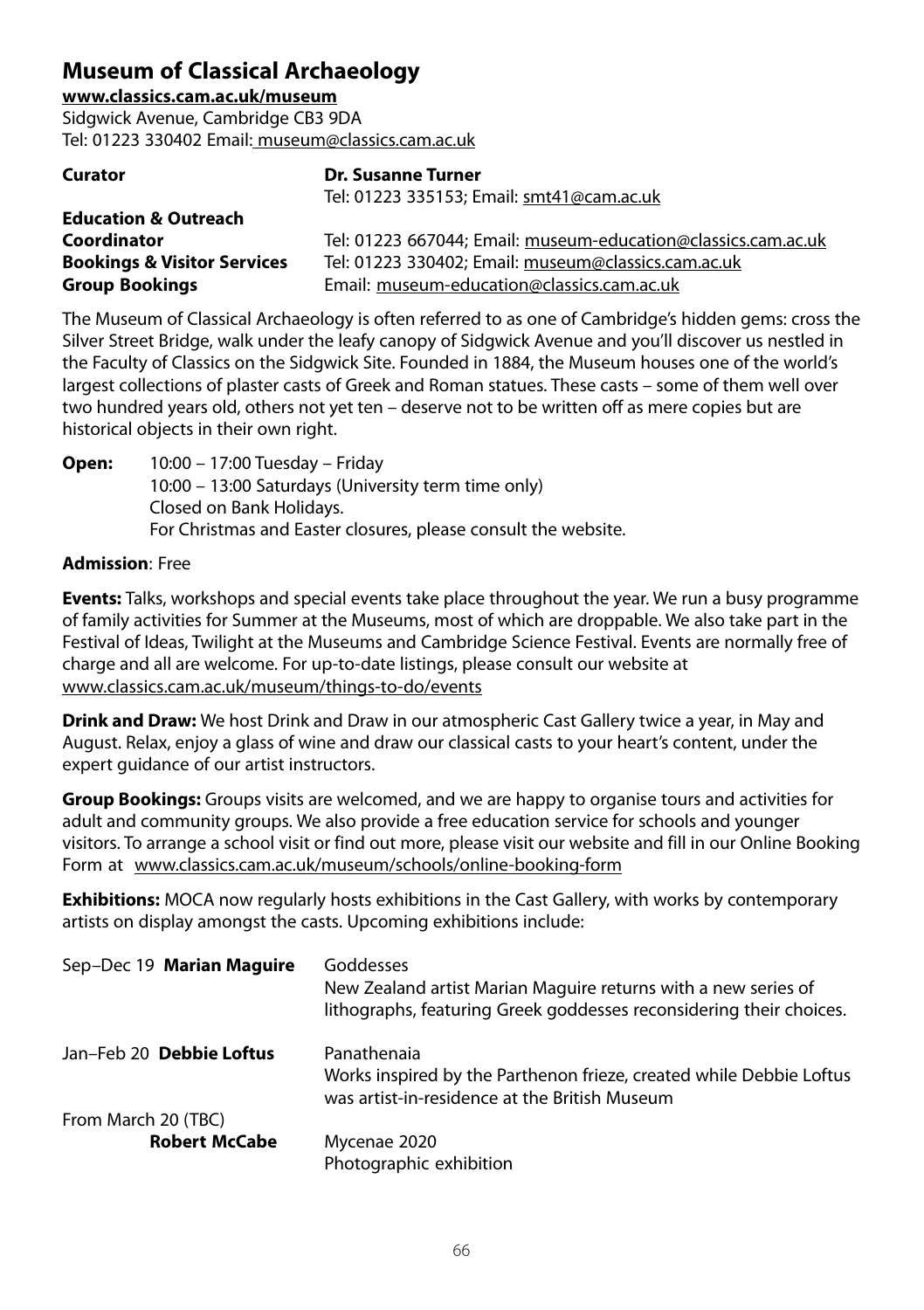**Volunteering:** Last year, 47 volunteers gave up 695 hours to help us with events and our collection. To find out more about volunteering, please visit our website at www.classics.cam.ac.uk/museum/ support-us/volunteer-1

# **Museums in Cambridgeshire**

**www.museums.cam.ac.uk/about-us/museums-in-cambridgeshire**

c/o PO Box SH 1219, Shire Hall, Castle Hill, Cambridge, CB3 0AP

**Manager Melanie Worgan** Tel: 01223 703828; Email: Melanie.Worgan@cambridgeshire.gov.uk

Museums in Cambridgeshire (MiC) is the umbrella association for all 36 extraordinarily diverse museums in the county, each of which pays an annual subscription. MiC represents the interests of all museums, publishes a weekly newsletter and carries out projects of benefit to the museums and the audiences that they serve.

# **Palace House: The National Heritage Centre for Horseracing & Sporting Art https://www.palacehousenewmarket.co.uk/**

Palace St, Newmarket CB8 8EP Tel: 01638 667314; Email: project@nhrm.co.uk

## **Assistant to Chief Executive Jodie Mellor**

Email: jmellor@nhrm.co.uk

Palace House aspires to be a world-class visitor experience, based in the internationally recognised home of horseracing, which provides a showcase for horseracing as well as the finest examples of British sporting art.

**Open:** Opening hours Monday–Sunday 10:00–17:00

Closed Christmas Eve & Christmas Day

**Admission:** Adult: £12 (online £11), Child: £7 (online £6), Family: £35 (online £34), Annual Pass: £20 (online £19). Children (under 5): FREE

# **Norris Museum**

**www.norrismuseum.org.uk** The Broadway, St Ives, PE27 5BX

Tel: 01480 497314; Email: info@norrismuseum.org.uk

| <b>Director</b>                        | Sarah Russell / Ann Wise (Acting Director) |
|----------------------------------------|--------------------------------------------|
| <b>Learning &amp; Outreach Officer</b> | Hannah Vandridge                           |
| <b>Community Officer</b>               | Susan Bate                                 |

The museum tells the story of the county of Huntingdonshire. Reopened in 2017 after a £1.7 million redevelopment, objects, displays and interactives allow the visitor to explore the county's history from 160 million years ago to the present day.

The museum first opened in 1933 through the legacy of Herbert Norris. Norris' own collections form part of the museum and visitors can now discover a recreation of his study in the museum.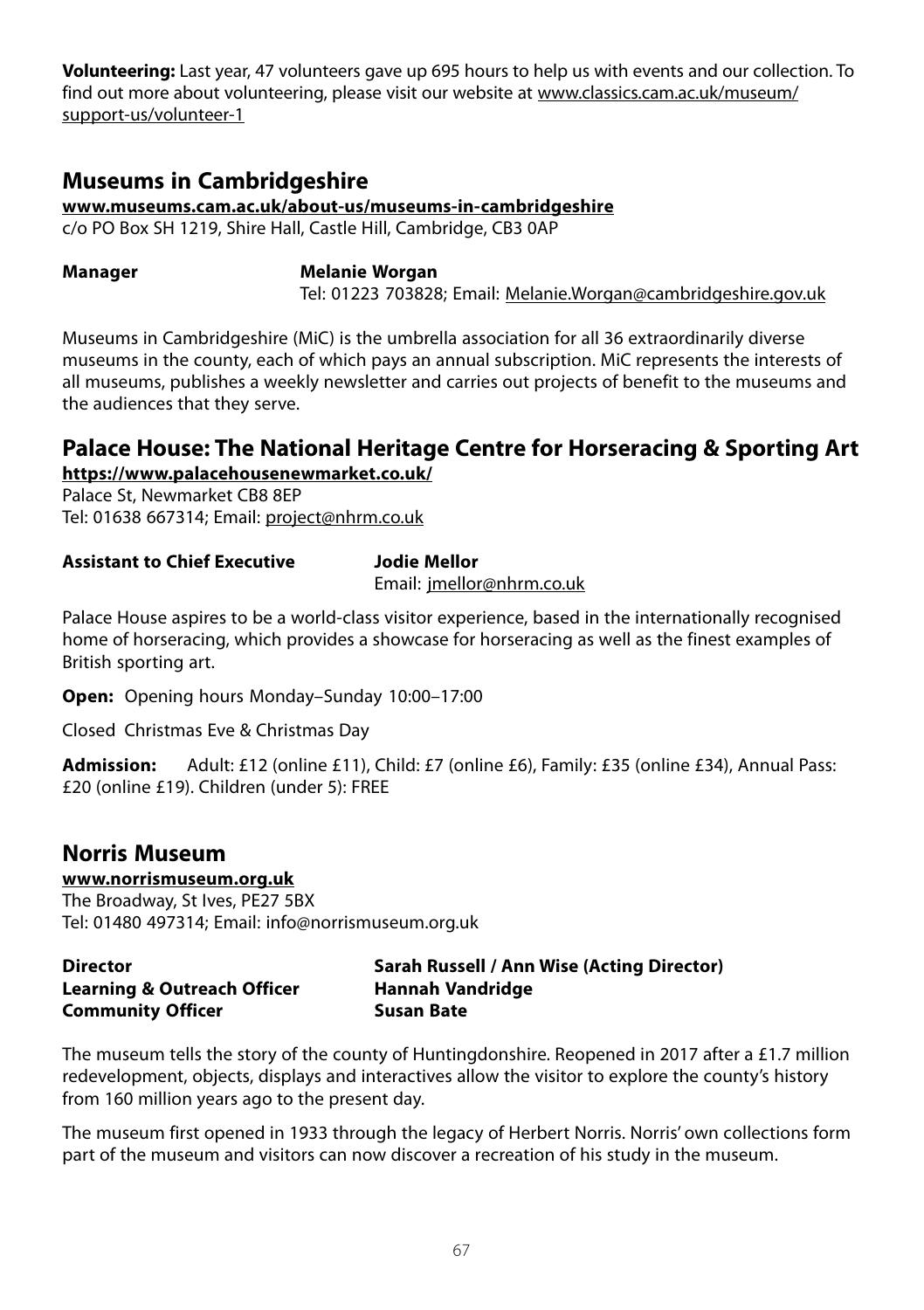The museum is set in picturesque gardens with views of the River Ouse and Holt Island Nature Reserve. The museum has an accessible community room where an extensive programme of events, activities, workshops and talks take place all year round. The room is also available to hire.

The extensive Huntingdonshire library and archive is a unique resource for the museum and local researchers. The research room can be booked for those wishing to come and view items from the collection. Please contact us for more details or to book.

The museum has a strong group of Friends as well as an ever-growing number of volunteers who help the museum in a variety of ways.

**Admission:** Free. For some event and workshops, charges may apply.

# **Peterborough Museum**

Priestgate, Peterborough, PE1 1LF **www.vivacity.org** Tel: 01733 864663; Email: museum@vivacity.org

| <b>Director of Culture</b> | <b>Richard Hunt</b> |
|----------------------------|---------------------|
| <b>Heritage &amp; Arts</b> | Laura Hancock       |
| <b>Events Manager</b>      |                     |

Managed by Vivacity, Peterborough's Culture & Leisure Trust, the Museum covers the history of Peterborough and its surrounding area. Collections include internationally important collections of geology (including Jurassic sea monsters) and Napoleonic prisoner of war work related to the camp at Norman Cross, as well as social history and art. The archaeology collection includes finds and information from all periods, which reflect the archaeological importance and diversity of the Peterborough area. The Museum is located in a historically significant Georgian building which has been restored as part of a £3M refurbishment, including the restoration and reopening of a rare Victorian operating theatre dating to the period when the building was the city infirmary.

## **Open:** Tuesday–Sunday, 10:00–17:00

Monday (Bank holidays and school holidays), 10:00–17:00 **Closed:** Mondays in school terms, Christmas Day, Boxing Day and New Year's Day.

## **Admission:** Free.

Admission charges apply on special event days.

The Museum has varied temporary exhibitions, exciting events and a busy education programme. This includes 'Hoards: a hidden history of ancient Britain' – a British Museum and Salisbury Museum partnership exhibition, supported by the Dorset Foundation. Peterborough Museum will be the final destination for this touring exhibition, from 12 Oct to 15 Dec 2019.

## **'Hoards' talks programme:**

All talks start at 19:30, £6 per person, booking strongly advised.

| 17 Oct. | <b>Mark Knight</b>   | Hoards at Bradley Fen and Must Farm in the Bronze Age |
|---------|----------------------|-------------------------------------------------------|
| 23 Oct. | <b>vol</b> vbol      | Snettisham Iron Age hoards                            |
| 6 Nov.  | <b>Eleanor Ghey</b>  | Hoards: A hidden history                              |
| 21 Nov. | <b>Stephen Upex</b>  | Roman Durobrivae and the Water Newton treasure        |
| 27 Nov. | <b>Richard Hobbs</b> | The Mildenhall treasure: fine dining in Roman Britain |

Please check the website for more details.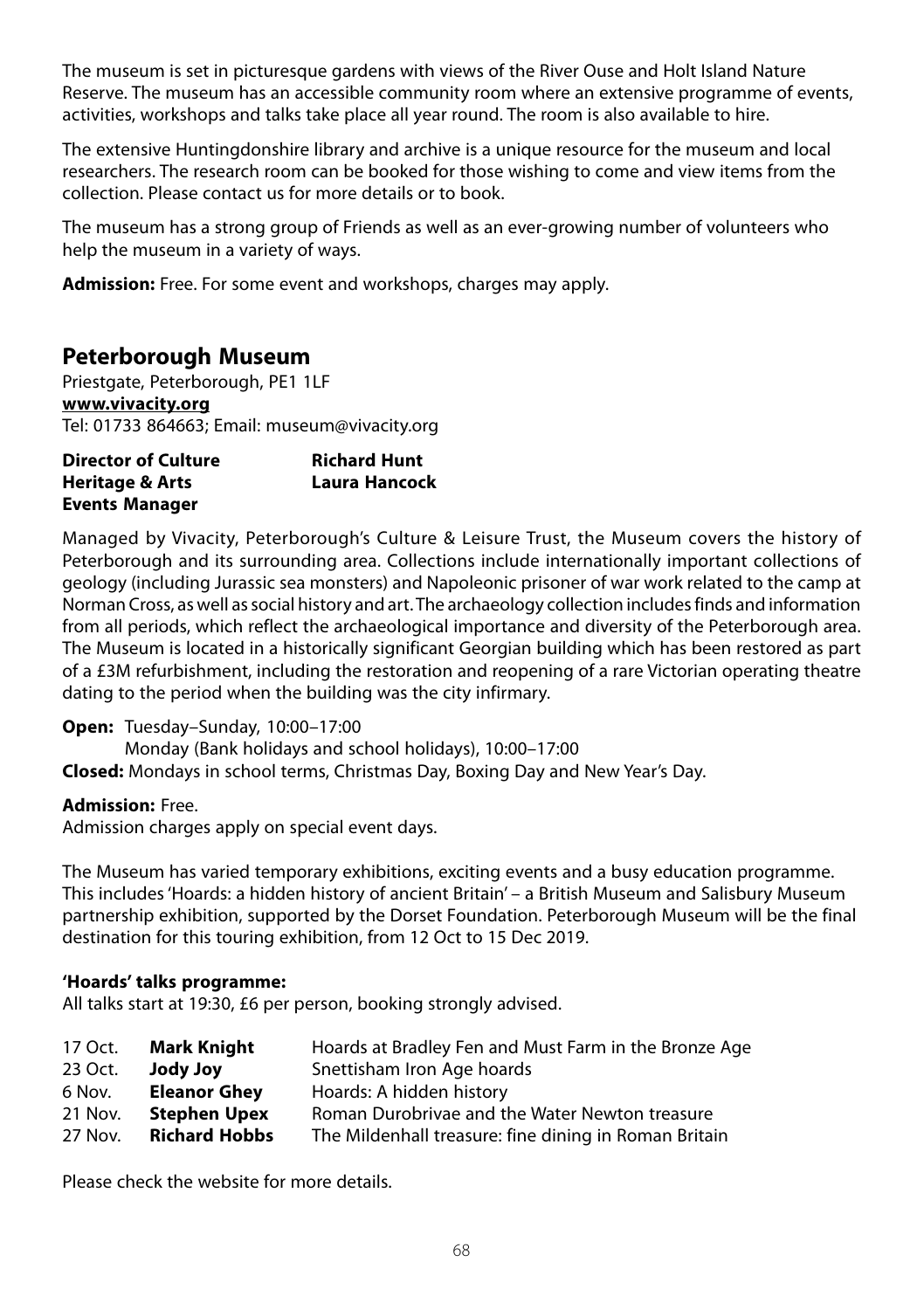# **Peterborough Museum Society**

**www.peterboroughmuseumsociety.org.uk**

| President                        | Dr Stephen Upex                                           |
|----------------------------------|-----------------------------------------------------------|
| Chairman                         | <b>Trevor Fogg</b>                                        |
|                                  | 27A Chippenham Mews, Botolph Green, Peterborough, PE2 7ZB |
|                                  | Tel: 01733 370841; Email: yphair3057@btinternet.com       |
| <b>Secretary &amp; Publicity</b> | <b>Brenda Fearon</b>                                      |
|                                  | 8 Matley, Orton Brimbles, Peterborough, PE2 5YQ           |
|                                  | Tel: 01733 239848;                                        |
|                                  | Email: secretary@peterboroughmuseumsociety.org.uk         |
| Membership                       | <b>Brenda Hirst</b>                                       |
|                                  | 8 Websters Close, Glinton, Peterborough, PE6 7LQ          |
|                                  | Tel: 01733 252993                                         |

The Society aims to promote the study of local and natural history, archaeology, art, science and kindred subjects, and to promote the interests of the Peterborough Museum and Art Gallery.

**Meetings:** 19:30 on alternate Tuesday evenings between early October and early April in the Martin Howe Room of Peterborough Museum & Art Gallery, Priestgate.

**Membership:** £15.00 Visitors £3.00 per meeting.

#### **Programme:**

| <b>Mark Knight</b>       | Archaeologist of the Year 2017                                       |
|--------------------------|----------------------------------------------------------------------|
| <b>Nick Sandford</b>     | The national forests                                                 |
| Lyn Blackmore            | Crosse & Blackwell excavation, London                                |
| <b>Sherryl Sime</b>      | Arts & crafts through the ages: Their utility, meaning & development |
| Dr Pat Kirkham           | The Arts and Crafts movement                                         |
| <b>Andy Lowings</b>      | The golden lyre of Ur                                                |
| <b>Claire Richardson</b> | Victorian women: the poor, mad & misfortunate                        |
| <b>Dr Alex Devine</b>    | Medieval library manuscripts from Peterborough Abbey                 |
| <b>Stuart Orme</b>       | The Cromwell Museum                                                  |
| Dr Susan Kilby           | Fantastic beasts and where to find them                              |
| <b>Alison Eskriett</b>   | The woman's lot in the 18th Century                                  |
| <b>Rachel Hand</b>       | The Captain Cook collection                                          |
| Dr Stephen Upex          | Recent work & ideas on Durobrivae                                    |
|                          |                                                                      |

# **Prickwillow Engine Trust**

## **www.prickwillowmuseum.com**

Main Street, Prickwillow, Ely, Cambridgeshire CB7 4UN Tel: 01353 688360; Email: via contact form on web site

| <b>Visit Organiser</b> | <b>Les Walton</b>                                |
|------------------------|--------------------------------------------------|
|                        | 32 Hall Street, Soham, CB7 5BW                   |
|                        | Tel: 07801 050267; Email: leswalton@talktalk.net |
| Treasurer              | <b>Pauline Dunham</b>                            |
|                        | Tel: 01353 720737                                |
|                        |                                                  |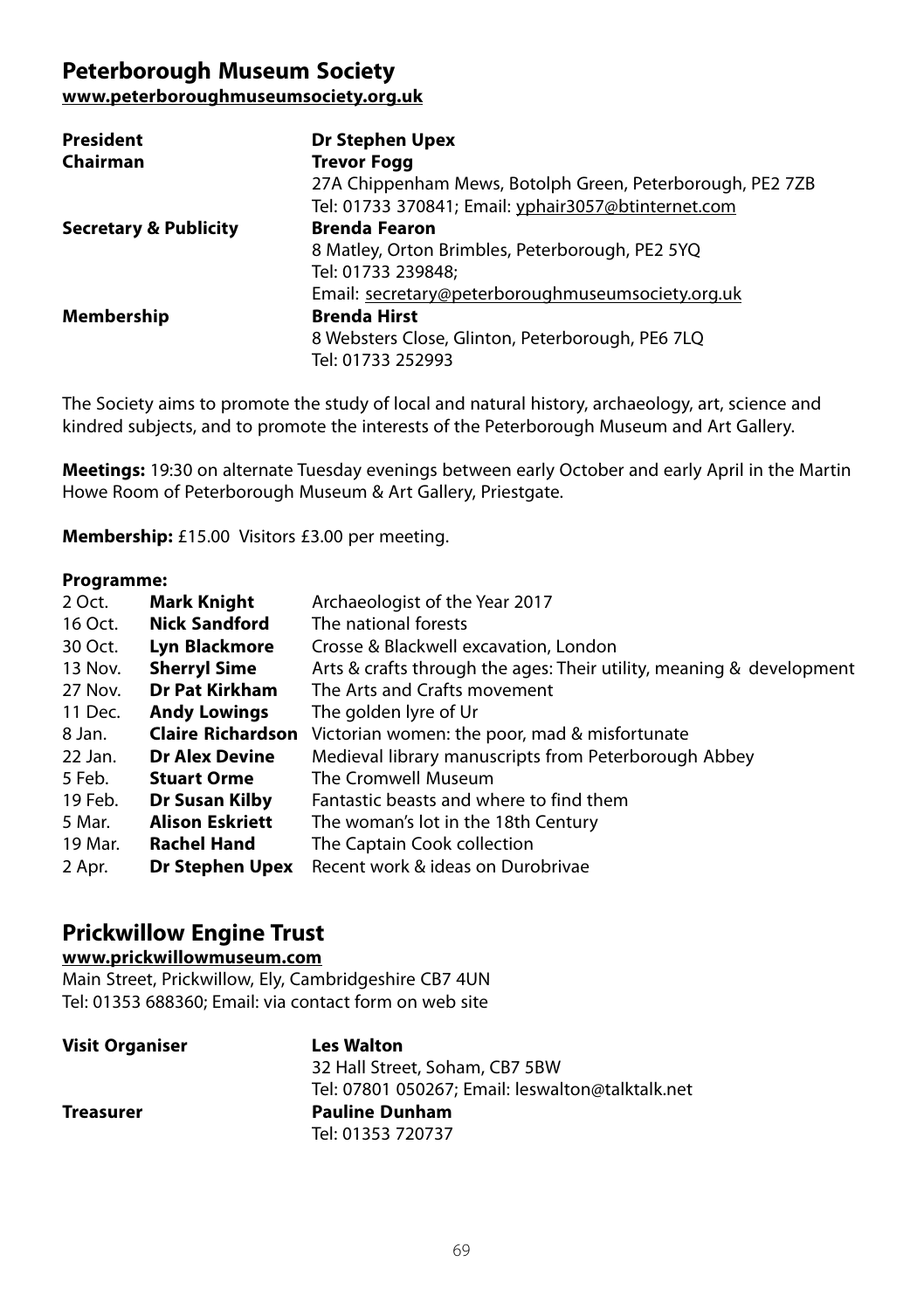The museum, which is also known as the Museum of Fen Drainage, is on the B1882 at the eastern fringe of Prickwillow village, by the bridge over the River Lark, on the Hereward Way footpath. Large, free car park. Exhibits include several large vintage diesel pumping engines. Displays cover the historical and technical aspects of fen drainage over many centuries. There are video clips of engines in operation and demonstration running of one or more large engines is usually possible for a group.

**Open:** 10 Apr.–4 Oct.: Saturdays, Sundays, Mondays, Tuesdays, 12:00–16:00

**Admission:** Standard: Adults £3.00, Children £1.00, Senior Citizens £2.00, Family £6.00 Events & Run Days: Adults £5.00, Children £2.50, Senior Citizens £3.00, Family £12.00

Group visits welcome any time, subject to availability of volunteer guides. Group rates for 20 or more.

#### **Programme:**

Please see website for details

# **Priestgate Vaults**

**www.vivacity-peterborough.com** Peterborough Museum, Priestgate, Peterborough PE1 1LF Tel: 01733 864663; Email: museum@vivacity-peterborough.com

#### **Heritage Programmes / Rachel Walmsley Commercial Development Director**

Managed by Vivacity, Peterborough's Culture & Leisure Trust, the Vaults are a chance to explore layers of history and meet people from the past associated with the building that now houses Peterborough Museum. Beware as some of the spookier secrets of the Museum may be revealed.

**Open:** Tuesday–Friday, in school terms, daily at 14:30 Monday–Friday, in school holidays, daily at 14:30 Saturdays, Sundays & Bank Holidays, daily at 11:30 and 14:30 Additional tours are added on event days & at peak periods. Please see the website for details.

**Admission:** £4.00 Adults; £3.00 Children

# **Ramsey Rural Museum**

## **www.ramseyruralmuseum.co.uk**

The Wood Yard, Wood Lane, Ramsey, PE26 2XD Tel: 01487 815715; Email: info@ramseyruralmuseum.co.uk

## **Contact Jeremy Mumford**

We are a registered charity, entirely run by volunteers. We are also an Accredited Status Museum. Our purpose is to preserve and display the agricultural and social history of the Fens in Ramsey and the surrounding villages.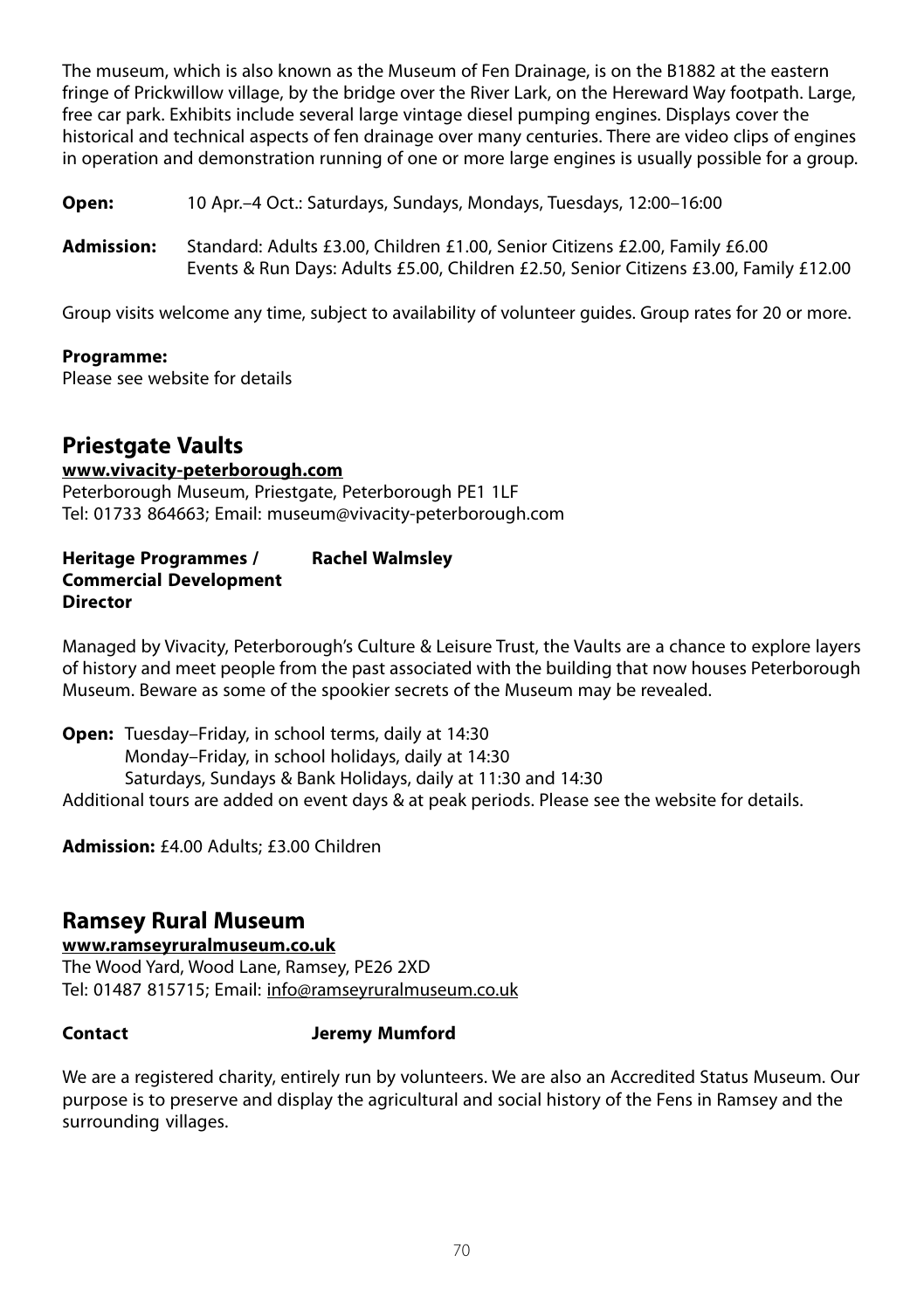**Open:** Easter to end of October Thursdays 10:00–17:00 Saturdays, Sundays & Bank Holidays 14:00–17:00

**Admission:** Adults £4.50, concessions £4.00, children (5–16 yrs) £1.00, children (under 5 yrs) free. These prices are for normal opening hours as above. For special events, please see our website.

# **Royston Cave**

**www.roystoncave.co.uk** Katherine's Yard, Melbourn Street, Royston, Herts, SG8 7BZ Email: info@roystoncave.co.uk

## **Cave Manager Micky Paton**

Royston Cave is an enigma. No records of its age or purpose exist. Some theories suggest it was used by the Knights Templars, others by King James I and the Freemasons.

Discovered by accident in 1742, Royston Cave has continued to baffle visitors for centuries. Manmade and beehive shaped; the cave is cut 25ft into the chalk that underlies Royston's ancient crossroad, Ermine Street and Icknield Way. Some suggest it is also the site where two ley-lines meet. It is believed that the ley-lines are a powerful source of healing energy and that the cave has been a sacred site for thousands of years.

The cave contains an extensive range of medieval wall carvings representing the Crucifixion, the Holy Family and several saints including St Katherine, St Laurence and St Christopher. Elsewhere are figures of a horse and an Earth Goddess, believed to be Pagan symbols for fertility. Beside the carvings, the cave was found containing a human skull and fragments of a drinking vessel.

## **Open:**

Seasonal opening. Easter Weekend to end of September. Saturdays, Sundays and Bank Holidays. Entry by guided tour only. Tours at 14.00, 14.40, 15.20 and 16.00.

Private tours available all year round, by arrangement. Visit our website for details.

## **Admission:**

Adult: £5. Senior: £4. Student (with valid student I.D): £4. Children (under 16)\*: £2. Babe in arms: Free. \*All children must be accompanied by an adult. There is no wheelchair or pushchair access.

# **Scott Polar Research Institute Polar Museum**

**www.spri.cam.ac.uk/museum** Lensfield Road, Cambridge, CB2 1ER Tel: 01223 336540

**Museum Curator Charlotte Connelly** Email: museum@spri.cam.ac.uk

When the Institute was founded in 1920, the nucleus of museum was the depot of polar equipment, mainly from Captain Scott's Terra Nova Expedition (1910–13), which was made available for loan to, or as research material for, polar expeditions. Much of this was superseded by new technological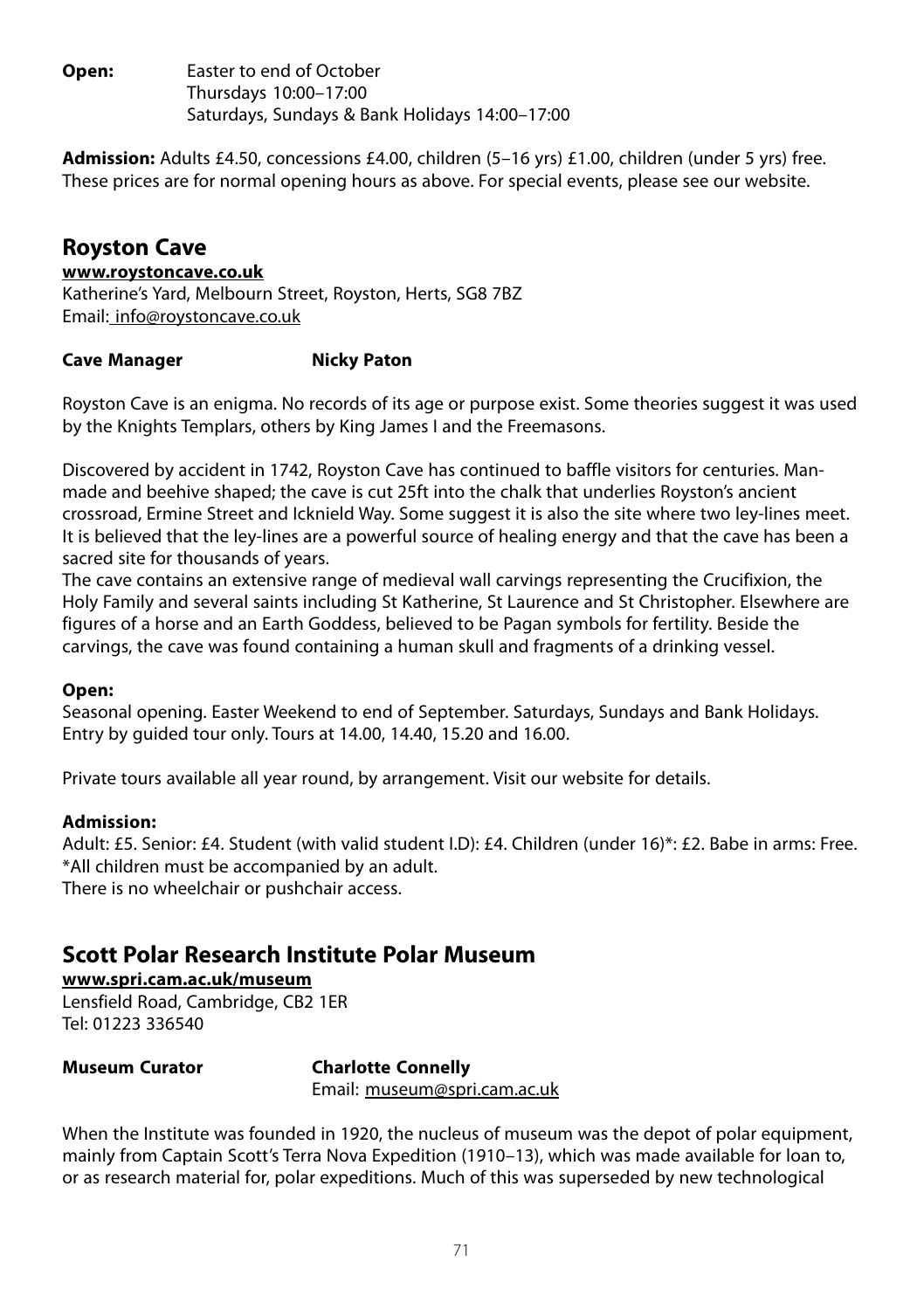developments and became obsolete, but has been regularly augmented by more recent equipment and apparatus. A wide range of other material, from personal items, to scientific and natural history specimens, to artefacts from indigenous Arctic peoples has subsequently been collected. In addition, a selection of maps, paintings, drawings, photographs, manuscripts and many other items from the Institute's world-renowned archives, library and picture collections, complement the objects displayed.

A programme of temporary exhibitions is held throughout the year and the Institute also holds a regular series of public lectures on polar themes. For details on future events and exhibitions, please visit our website.

| Open:   | Tuesday-Saturday 10:00-16:00                         |  |
|---------|------------------------------------------------------|--|
|         | Bank Holiday Mondays 10:00-16:00                     |  |
| Closed: | Sundays and Mondays, and over Christmas and New Year |  |

For details of opening during public holidays, please see our website.

**Admission:** Free.

# **Soham Museum**

## **www.museum.soham.org**

| Chair            | Donna Martin                                       |
|------------------|----------------------------------------------------|
|                  | c/o 7 Churchgate Street, Soham, Ely, Cambs CB7 5DS |
|                  | Tel: 01353 624409; Email: museum@soham.org.uk      |
| <b>Secretary</b> | <b>Ann Roberts</b>                                 |

Soham Museum is a living history museum currently working towards premises. Established in 1998, the museum is renowned for its dynamic outreach programme and excellent variety of local and social history talks, events and activities that are held at venues across Soham throughout the year.

Soham Museum runs Soham History Group which hosts a programme of bi-monthly local and social history talks at Berrycroft Methodist Church Hall. All welcome.

Soham Local & Family History Group is a study group, which aims to publish an annual journal of new research. We are also currently creating an archive of Soham buildings. We meet for six consecutive Monday evenings each term at Soham Library 19:00–21:00 (e-mail for dates). Any local articles, poems, photographs and images will be considered for publication and may be e-mailed to the address above. New members welcome, the group is free to join and refreshments are provided.

Archaeology Cambridgeshire East (ACE) was formed as a sub-group of Soham Museum in 2014 under the umbrella of the HLF Jigsaw project set up to establish active local archaeology groups across Cambridgeshire. Mentored by Oxford Archaeology East, ACE meets at Soham Library on the last Wednesday of each month 19:00–21:00 and is free to join. For more details, please visit Soham Museum website or e-mail Soham Museum.

Soham Museum Coffee Mornings are free, informal, 'drop in' sessions held on the first Saturday of each month at Soham Library 10:00–12:00, to which guests can bring along items of local and social interest and share a love of history with likeminded people. This is a great opportunity to meet our team. All welcome.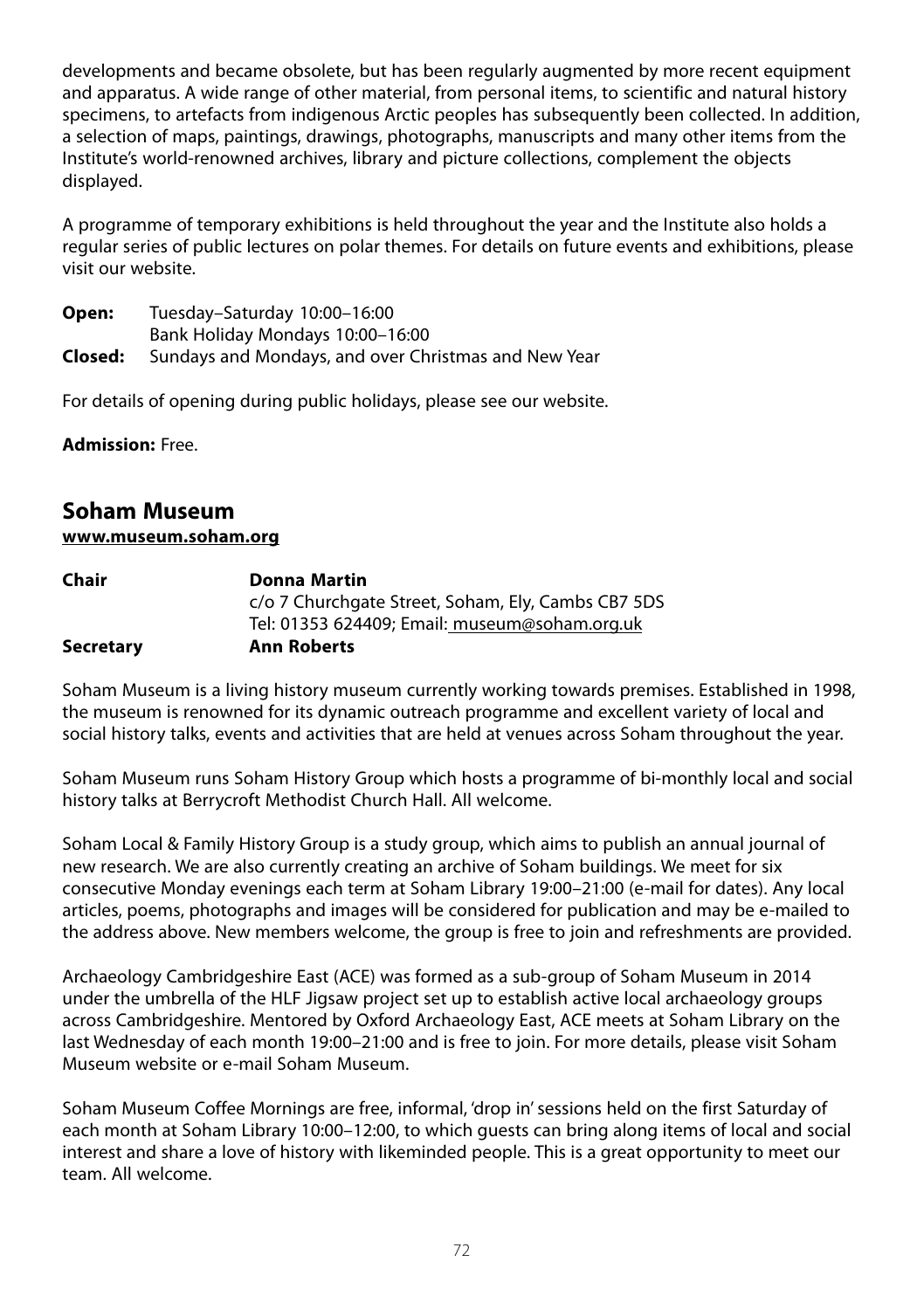Our current interests are anything at all Soham related, but in particular, Soham pubs and breweries, Soham in the 1950s, Soham people, Soham Mere and associated inland waterways, and local trade and commerce. We are always interested to hear from people who would like to share their local stories and information with us. We also run a local family history research service. We warmly welcome everyone to our events and look forward to meeting you.

**Membership:** Friends of Soham Museum supports Soham History Group membership and runs from 1st January annually. £10.00 per annum per individual. £15.00 per annum for same household membership. Guests £3.00 although many events are free. All welcome.

Please check our website for details of future events or e-mail us if you would like to book a speaker.

Soham Museum and sub-groups have no association with Soham Heritage & Tourism. Please ensure when you are donating photographs and information that you are talking to a member of Soham Museum – if you are at all concerned, please verify on the website. We are always happy to help you.

## **St. Neots Museum**

### **www.stneotsmuseum.org.uk**

The Old Court, 8 New Street, St. Neots, Cambs PE19 1AE Tel: 01480 214163; Email: curators@stneotsmuseum.org.uk

| Curator                 | <b>Liz Davies</b>       |
|-------------------------|-------------------------|
| <b>Learning Officer</b> | <b>Lesley Sainsbury</b> |

St Neots museum is a lively local museum that tells the story of a busy market town on the River Great Ouse, from prehistoric times to the present day. The museum is situated in the centre of the town and housed in St Neots Victorian Police Station and Magistrates Court, with a fascinating Edwardian (1907) cell block. We have a regular programme of temporary exhibitions and family activities.

**Open**: February–December, Tuesday to Saturday, 11:00–16:00

**Admission:** Free for local residents of contributing parishes. Other visitors £3.00 adults, £2.00 Seniors & Concessions, £1.00 Children.

### **Programme:**

| 11 Sep.-12 Oct.  | <b>Buckden Life Drawing Group</b>   |
|------------------|-------------------------------------|
| 19 Oct.-24 Dec.  | Winter craft & art gifts exhibition |
| Jan. 2020        | <b>CLOSED</b>                       |
| 5 Feb. - 21 Mar. | Edwardian St Neots in photographs   |
| 25 Mar.-25 Apr.  | Art exhibition                      |
| 29 Apr.-13 Jun.  | St Neots in the 1950s               |
| 16 Jun.-27 Jun.  | St Neots schools art exhibition     |
| 1 Jul.-5 Sep.    | Weird and wonderful collections     |
| 12 Sep.-19 Oct.  | Art exhibition                      |
| 24 Oct.-24 Dec.  | Winter craft & gifts fair           |

**Group & School Visits:** The museum welcomes visits from schools and groups. In our community room we have the space for talks, craft activities and afternoon tea and we are happy to arrange evening visits. Please contact the Curator for further details.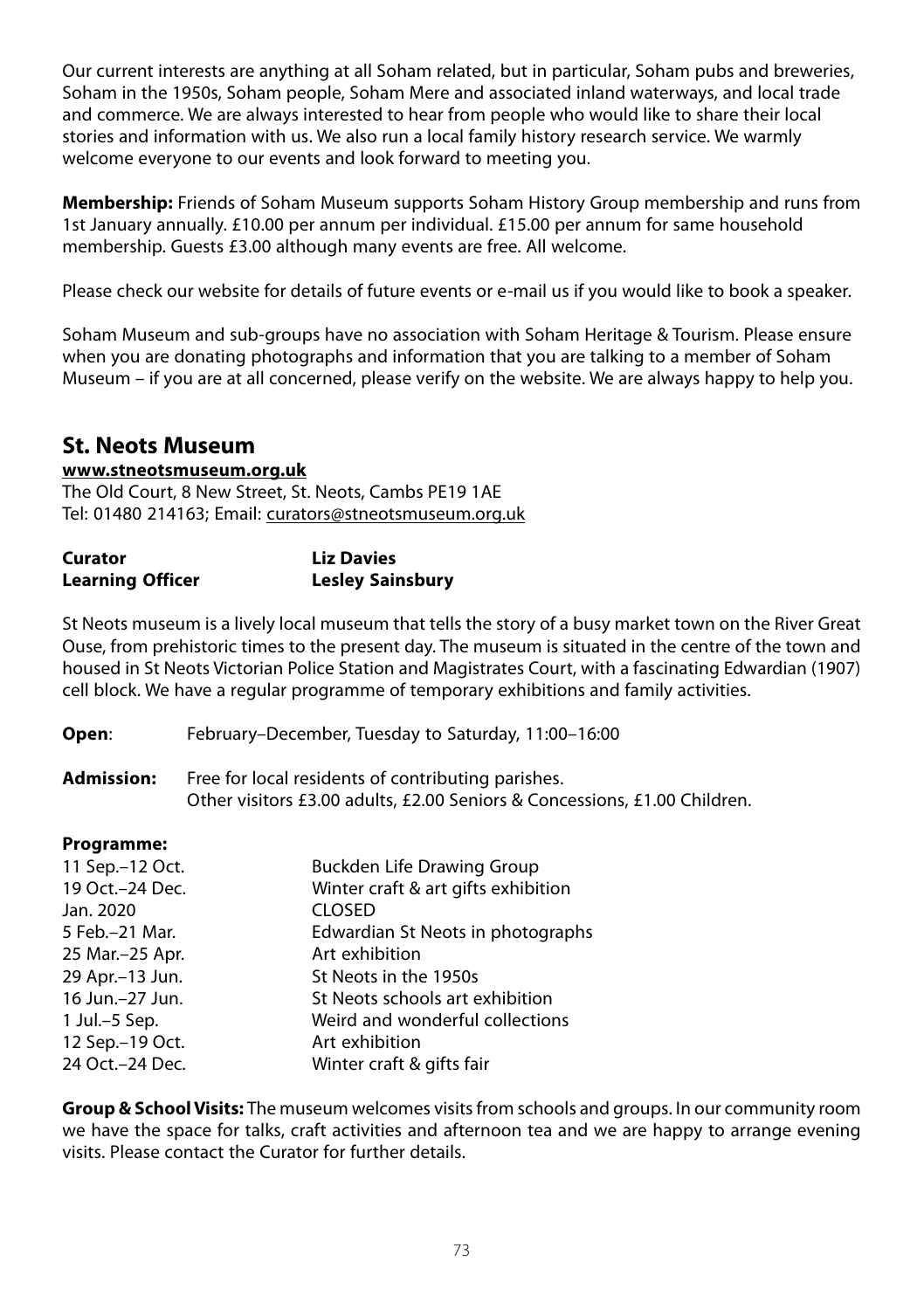**Talks:** The museum offers talks on a number of local history topics for a set fee, currently £60, either at the museum or where your group usually meets. Topics include: Folk Medicine in Huntingdonshire; The Kimbolton Coin Hoard; Crime and Punishment in Victorian St Neots; Kill or Cure: Dr T. J. Walker, Victorian Surgeon; Their Finest Hour, St Neots in WW2; St Neots and the Great War 1914–18; A Victorian Christmas in Peterborough; St Neots 1820–1900 from a Printer's Scrapbook.

Please contact the Curator to make a booking.

**Walks:** Monthly town centre 'Story of St Neots' walk and monthly Pubs & Inns Walk, start at the Museum at 7.30pm, last approximately 90 minutes, walks go ahead whatever the weather, see our website for dates. Monthly Ghost Walk in the winter months.

**Booking:** Book online through Eventbrite, email us or come to the Museum and pay on the day.

## **Stained Glass Museum**

## **www.stainedglassmuseum.com**

South Triforium of Ely Cathedral, Ely, CB7 4DL Tel: 01353 660347; Email: info@stainedglassmuseum.com

## **Curator Dr Jasmine Allen**

Email: curator@stainedglassmuseum.com

The Stained Glass Museum is the only museum dedicated to stained glass in the UK. Housed in the South Triforium of Ely Cathedral, the gallery contains over one hundred examples of the finest British and continental stained glass, from the Middle Ages through to the 21st century.

The Stained Glass Museum was founded in 1972 to rescue and preserve stained glass from redundant buildings. The Museum's exhibits encompass fine examples of the art and craft, including medieval and renaissance glass from Europe and a late-18th-century panel copied from a portrait by the artist Sir Joshua Reynolds. Also on display is work by Morris and Co. Important examples of 20thcentury stained glass include artworks by Evie Hone, Harry Clarke, John Piper, Patrick Reyntiens and Brian Clarke.

Depending on availability, audio guides are provided to visitors free of charge. Discovery packs and activities for visiting families are available from the admission desk.

The Museum also has a specialist reference library, open to the public via prior appointment.

**Open:** Monday–Saturday 10:30–17:00 Sunday 12:30–16:30 Please check the museum's website for closures.

**Admission:** Adults £4.50, Concessions, (full-time students and over-60s), £3.50. Children under 16 accompanied by an adult free. Art Fund members free.

Group visits are welcome and receive a discounted admission price. Please enquire for guided tours.

**Exhibitions & events:** The Museum holds temporary exhibitions throughout the year. Regular events include an Annual Study Weekend in April, Annual Lecture in summer and a series of Autumn Lectures. Additional events are held throughout the year. Please see our website for more information.

**Friends subscription:** minimum £25.00. You can join online.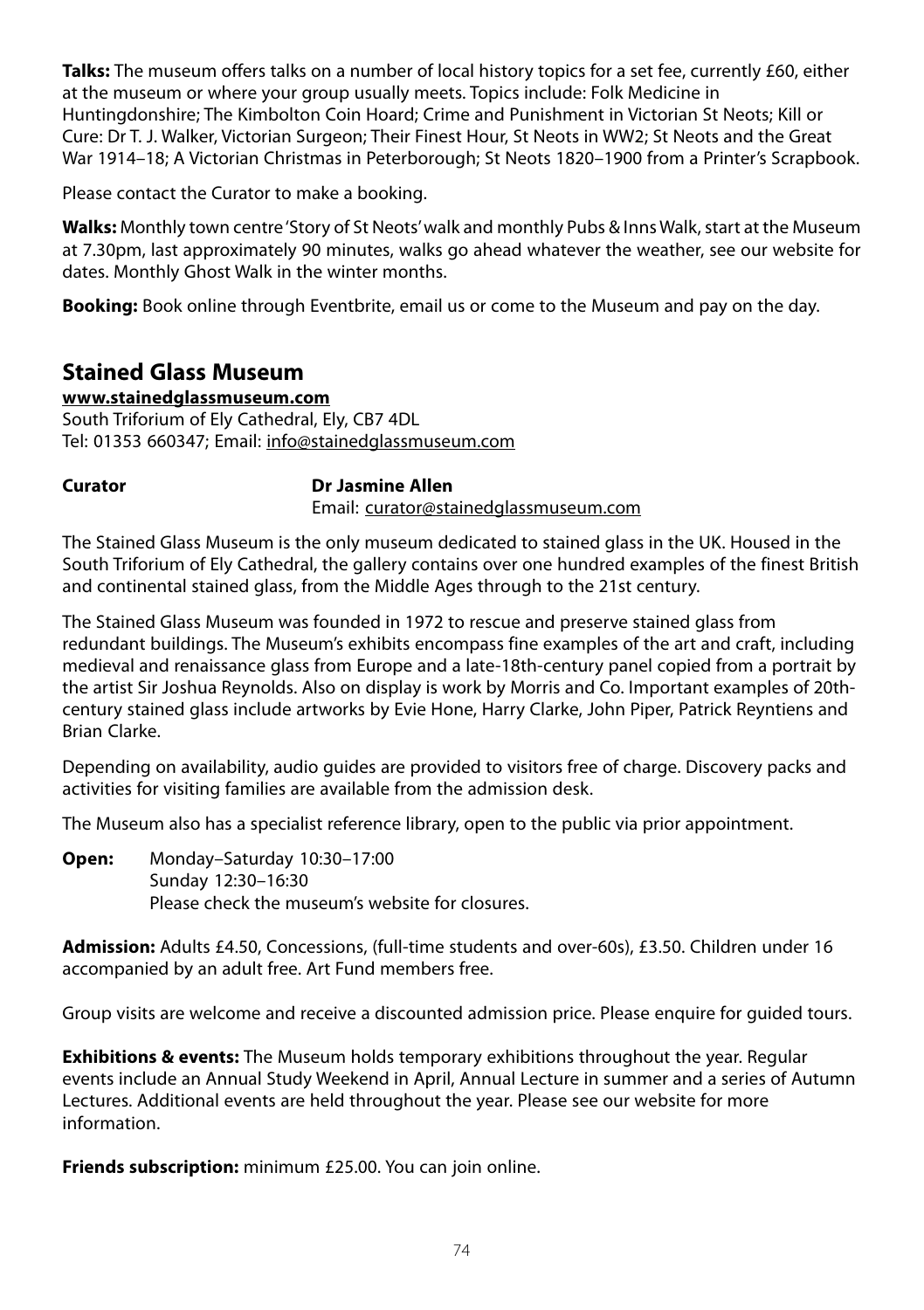# **The Stretham Old Engine**

**www.strethamoldengine.org.uk**

Green End, Stretham, CB6 3LF

| Chairman                       | Dr B.A. Callingham                                         |
|--------------------------------|------------------------------------------------------------|
| <b>Group Visits Organiser</b>  | <b>Malcolm Hensby</b>                                      |
|                                | 2 King Cob, Stretham, CB6 3NA                              |
|                                | Tel: 01353 648578; Email: malcolm@strethamoldengine.org.uk |
| <b>School Visits Organiser</b> | Peter Ingram                                               |
|                                | Tel: 01353 661734                                          |

A visit to the Stretham Old Engine is a rewarding experience for people wishing to learn about Fenland history and industrial archeology. Close to the village of Stretham, near Ely, this land drainage pumping station (now disused) is scheduled as an Ancient Monument and has been restored by the Stretham Engine Trust. It contains a fine steam powered double-acting rotative beam engine, and is the last surviving complete example of its kind in the Fens. The Trust has leased the pumping station for one hundred years from the Waterbeach Internal Drainage Board.

| Open: | Bank Holidays, (Easter-end August), 13:00-17:00              |
|-------|--------------------------------------------------------------|
|       | Second Sunday in each month, (Easter–September), 13:00–17:00 |
|       | Fourth Sunday in each month, (May-September), 13:00-17:00    |

**Admission:** Adults £4.00, Children £1.00. Group and School visits welcomed by arrangement.

# **University Museum of Zoology Cambridge**

Downing Street, Cambridge, CB2 3EJ **www.museum.zoo.cam.ac.uk** Tel: 01223 336650; Email: umzc@zoo.cam.ac.uk

The University Museum of Zoology showcases the diversity and evolution of the animal world. With thousands of specimens on display and a vibrant programme of public events, the Museum offers something for visitors of every age.

The renovated University Museum of Zoology, Cambridge opened on Saturday 23 June 2018. It is one of Cambridge's major attractions. Our brilliant new galleries showcase the diversity of animal life, from marsupials to monkeys, mammoths to manatees. Visit us to discover stories of extinction, survival, evolution and exploration.

**Open:** Monday: Closed (open Bank Holiday Mondays) Tuesday–Saturday: 10:00–16:30 Sunday and Bank Holiday Mondays: 12:00–16:30

## **Admission**: Free.

Please check our website for Easter and Christmas holiday opening times and for our 'What's on' programme.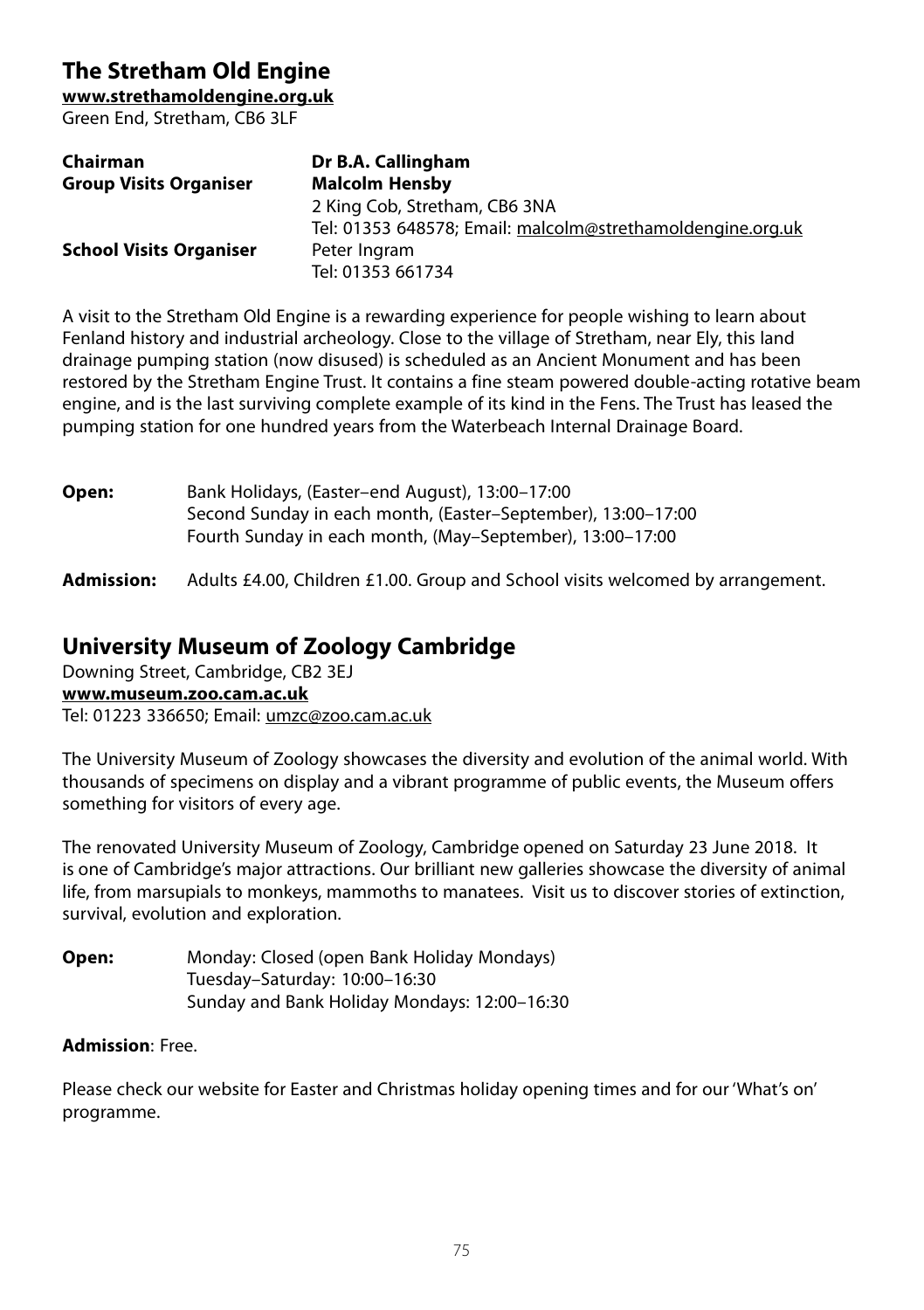# **Whipple Museum of the History of Science**

**www.hps.cam.ac.uk/whipple**

Free School Lane, Cambridge, CB2 3RH Tel: 01223 330906; Email: hps-whipple-museum@lists.cam.ac.uk

| <b>Director &amp; Curator</b>     | <b>Prof. Liba Taub</b> |
|-----------------------------------|------------------------|
| <b>Curator of Modern Sciences</b> | Dr Joshua Nall         |
| <b>Collections Manager</b>        | <b>Claire Wallace</b>  |
| <b>Senior Museum Assistant</b>    | <b>Steven Kruse</b>    |
| <b>Learning Coordinator</b>       | <b>Rosanna Evans</b>   |
| <b>Gallery Attendant</b>          | <b>Alison Smith</b>    |

The Whipple Museum holds a pre-eminent collection of scientific instruments and models, dating from the Middle Ages to the present day. The Museum's collection includes microscopes, telescopes, sundials, early slide rules, teaching and demonstration equipment, pocket electronic calculators and laboratory apparatus. The Whipple's Main Gallery was refurbished in 2010 and the Upper Gallery has been transformed into a new, permanent Globe Gallery that opened in the summer of 2013.

| Open:   | Mondays-Fridays 12.30-16.30                      |
|---------|--------------------------------------------------|
| Closed: | Bank Holidays and between Christmas and New Year |

We are also open outside of these hours for special events such as talks and concerts. Please check the website for details.

**Admission:** Free.

## **Wisbech & Fenland Museum**

## **www.wisbechmuseum.org.uk**

Museum Square, Wisbech, Cambridgeshire PE13 1ES Tel: 01945 583817; Email: info@wisbechmuseum.org.uk

Acting Curator **Robert Bell** 

Email: curator@wisbechmuseum.org.uk

This delightful Museum is one of the first purpose-built Museums in the UK and retains all the charm of its original Victorian design and fittings. It houses the collections of the Wisbech Museum Society (est.1835), the Library of the Wisbech Literary Society (est. 1781) and the magnificent bequest of the Rev. Chauncy Hare Townshend which includes the manuscript of Charles Dickens's Great Expectations. It also has a substantial archive of local government records, manorial records, maps and photographs and is the Diocesan repository for twenty-six local parishes.

The collections were initiated by the town's Literary and Museum Societies which were formed in 1781 and 1835 respectively. Since the Museum opened in 1847, the collections have continued to grow, but the essence of the Museum remains virtually unchanged. We collect, care for and interpret the natural and cultural heritage of Wisbech and the surrounding Fenland.

Displays range from decorative arts and paintings to archaeology, geology, and local social history. There is an interesting display dedicated to the work of the pioneer anti-slavery campaigner Thomas Clarkson who was born in Wisbech.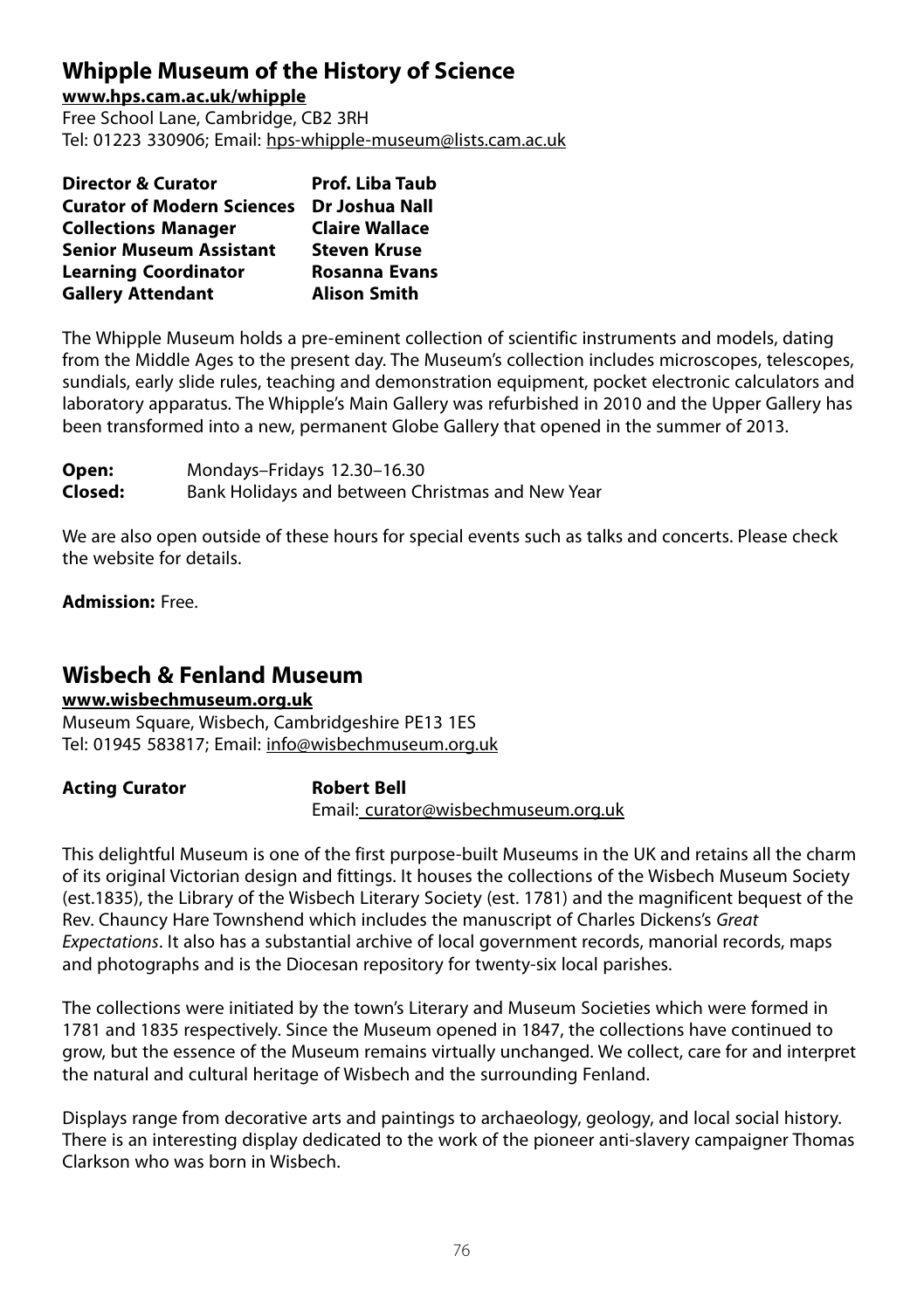There is an active programme of temporary exhibitions and events and facilitates educational opportunities for learning both in the Museum and through outreach to local schools and community groups. We aim to cater for all ages and abilities, and sessions will be tailored to the needs of your group.

We welcome group visits. For further details please visit the Visits page of the website or telephone us.

Facilities include toilets, baby changing facilities, gift shop, and level entrance with internal lift giving access all the main display areas.

## **Admission:** Free.

| <b>Exhibitions:</b>                                                                                 |                                                                                                                                               |
|-----------------------------------------------------------------------------------------------------|-----------------------------------------------------------------------------------------------------------------------------------------------|
| 23 Jul.-Oct. 26                                                                                     | The Eqyptians: Alexander Peckover's journey down the Nile, 1865–66                                                                            |
| 9-30 Nov.                                                                                           | Chairman's Exhibition: a very special exhibition curated by Museum<br>Chairman, Richard Barnwell, from his personal collection of curiosities |
| 12-30 Nov.                                                                                          | Anti-slavery campaigns: a community co-curation project on modern day<br>slavery and anti-slavery campaigns in the Museum library             |
| 8 Dec.                                                                                              | Wisbech Art Club Winter Exhibition                                                                                                            |
| Special Saturday and Sunday opening (10:00–16:00) as part of Wisbech<br>7-8 Dec.<br>Christmas Fayre |                                                                                                                                               |
| <b>Talks and events:</b>                                                                            |                                                                                                                                               |
| 7 Sep.                                                                                              | The paint detective and colour & paint in the smaller 18th century house, by                                                                  |

| / Sep.         | The paint detective and colour & paint in the smaller 18th century house, by    |
|----------------|---------------------------------------------------------------------------------|
|                | Patrick Baty                                                                    |
| 14 and 21 Sep. | Heritage Open days talks on the Rev. William Ellis and the Dalziel Brothers tbc |
| 2 Nov.         | Library Presents: The Victorians evening performance                            |

## **Children's Activities:**

| 22 and 24 Oct. | Egyptian themed craft sessions 11:00-15:00 |
|----------------|--------------------------------------------|
| 24 Oct.        | Museums at Night 17:00-20:00               |

The manuscript of Great Expectations is usually available to view on the first Saturday of the month when the Museum Library is open to the public. It is advisable to check opening dates before visiting.

For up to date details of our programme of exhibitions and activities please visit: **www.wisbechmuseum.org.uk/whats-on**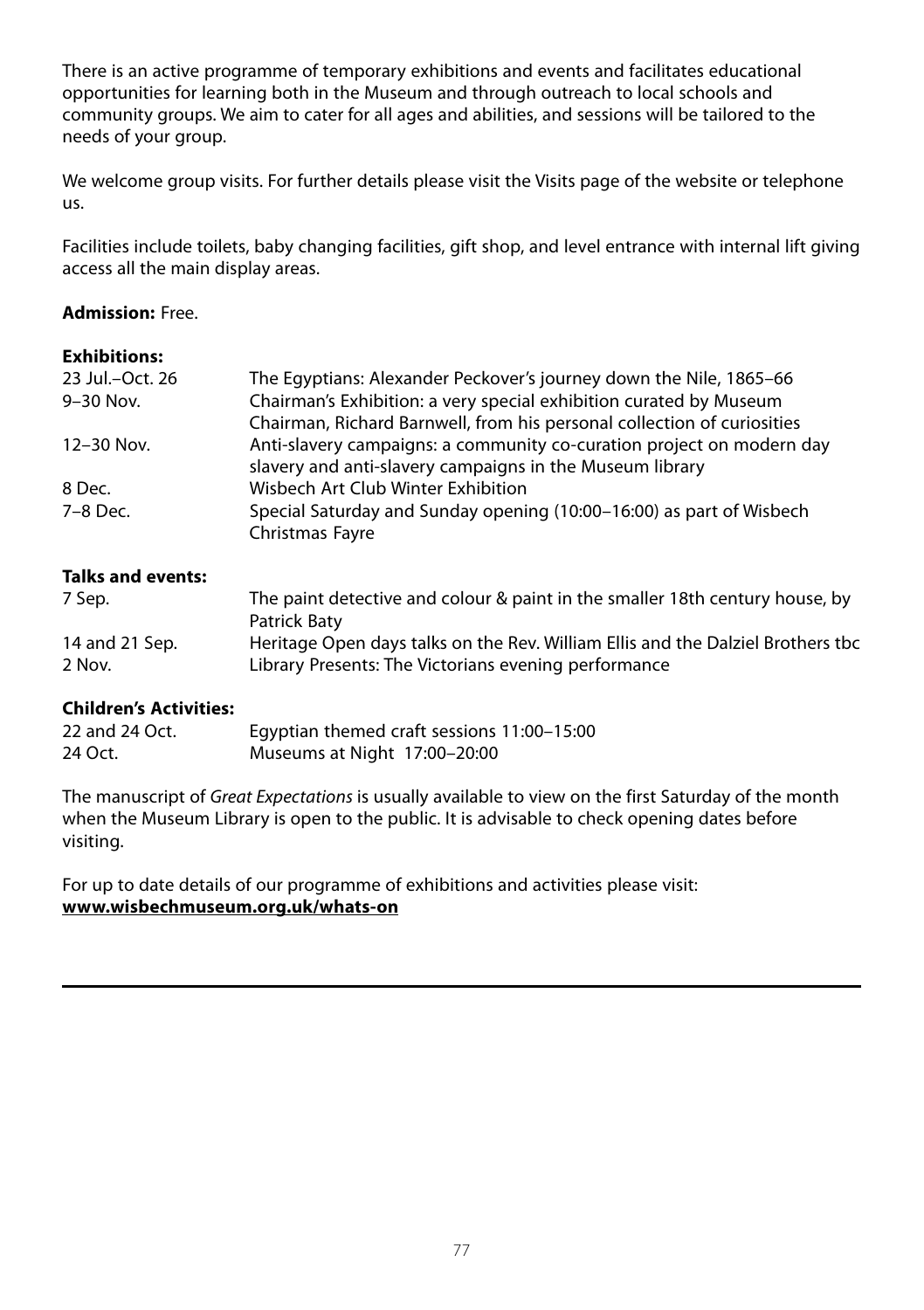# **Education**

# **University of the Third Age in Cambridge**

**www.u3ac.org.uk**

First Floor, 27-28 Bridge Street, Cambridge Cambs CB2 1UJ Tel: 01223 321587; Email: office@u3ac.org.uk

| Chair            | Susan Honeyford |
|------------------|-----------------|
| <b>Secretary</b> | John Wills      |

The U3AC has over 300 activities on offer, ranging from history to discussion groups, in fact any subject that interests members and for which they are willing to act as tutors. Classes are held either at the Bridge Street premises or in venues around the city. Membership is open to those no longer in full-time employment and most activities take place during the day. The main aim of U3AC is to help members spend their 'third age' in pursuit of new and old interests, to meet like-minded people and to keep this self-help organisation flourishing and growing. Look on the website for up-to-date information about the courses.

**Membership:** £78.00 per year plus a one-off enrolment fee of £5.00 plus extra fees for a small number of courses. Telephone or visit the office, (10:00–14:00 Monday to Friday), and ask for a membership pack which includes the Programme for 2019–2020.

## **University of the Third Age in Huntingdon https://u3asites.org.uk/huntingdon**

**Secretary** lynda@minshull.eclipse.co.uk

Founded 19 years ago, Huntingdon U3A is a lively organisation with some 650 members and over 60 interest groups. As the U3A is all about 'learning for pleasure' many members belong to several groups.

**Groups that may be of interest: Archaeology** Monthly except August and September on the third Thursday **Architecture** Group currently taking a break **Family History** Second Tuesday

**Meetings:** these are usually held on the third Wednesday of each month in the Methodist Church in Huntingdon, and include: presentations by invited speakers and an opportunity to socialise and gather information on interest groups and activities.

**Programme:** including regular outings to places of interest, such as gardens, museums, houses, historical sites and theatres, to promote our life-long learning focus.

**Membership:** Currently £20 p.a. for basic U3A membership and there will be other (moderate) charges associated with individual groups.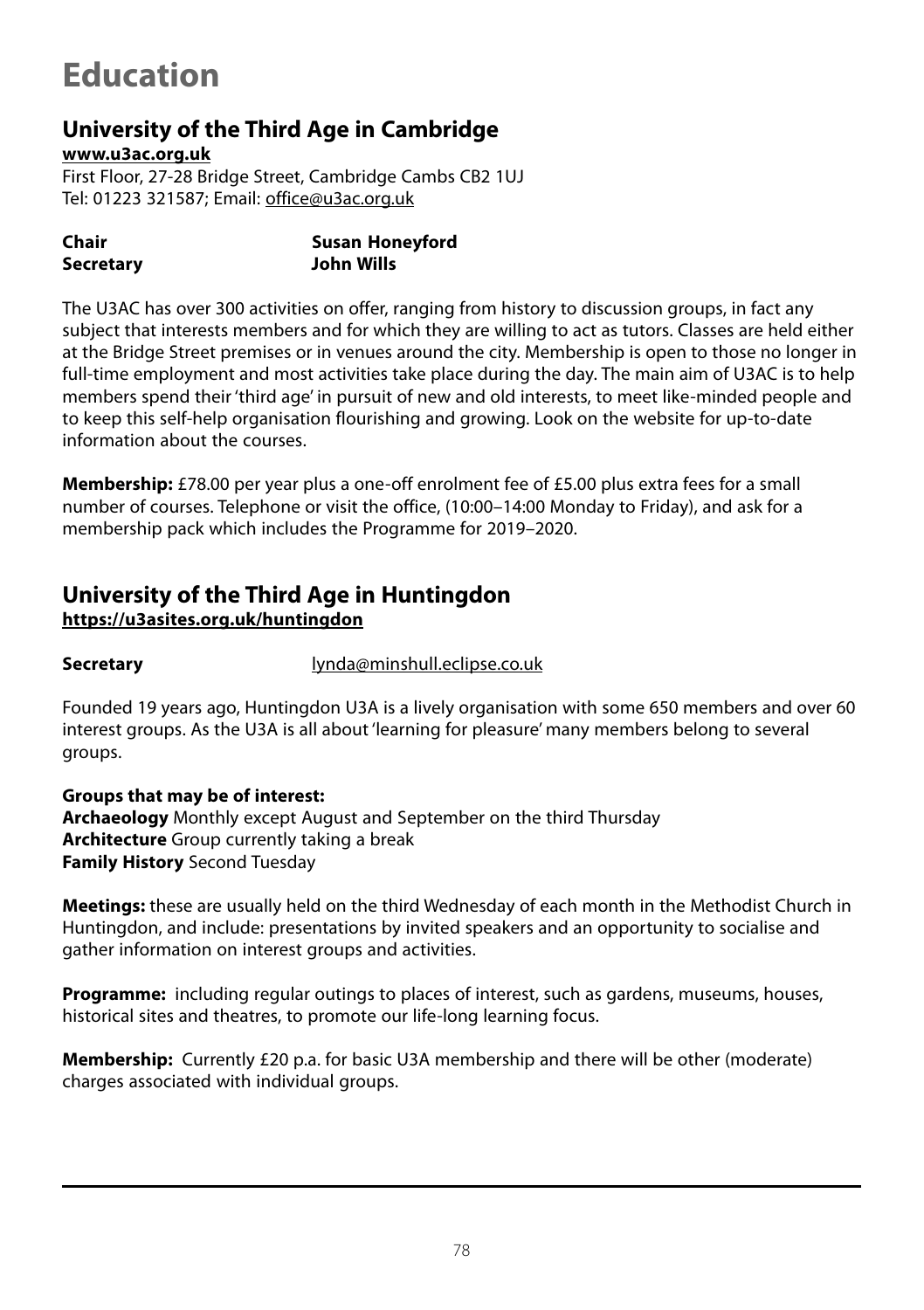# **Miscellaneous**

# **Haddon Library of Archaeology & Anthropology**

**www.haddon.archanth.cam.ac.uk**

Downing Street, Cambridge, Cambs CB2 3DZ

| <b>Haddon Librarian</b>         | Aidan Baker                                |
|---------------------------------|--------------------------------------------|
|                                 | Tel: 01223 333506; Email: asb12@cam.ac.uk  |
| <b>Senior Library Assistant</b> | <b>Tom Hawthorn</b>                        |
|                                 | Tel: 01223 339374; Email: tlh27@cam.ac.uk  |
| <b>Library Assistant</b>        | <b>Sam Coleman</b>                         |
|                                 | Tel: 01223 339374; Email: sc2129@cam.ac.uk |

The Haddon Library, a subject library within the University of Cambridge, is an affiliate of Cambridge University Library and located in the University's Department of Archaeology on Downing Street. Cambridge Antiquarian Society (CAS), which publishes The Conduit, has very close links with the Department. The Haddon incorporates the CAS library, with its county focus, and in 2014 completed the work of cataloguing that collection online. Many of the Haddon's journals come by exchange with the Proceedings of the Cambridge Antiquarian Society. Institutions associated with the Department include the McDonald Institute for Archaeological Research, the Cambridge University Museum of Archaeology and Anthropology, and the Cambridge Archaeological Unit. The Haddon serves the information needs of them all.

The Haddon offers over 50,000 books and around 30,000 journal volumes. Photographing of Haddon Library material is permitted (see http://bit.ly/QrIgNJ for the full policy), and the library has good photocopy/scan/print equipment.

Members of the CAS are entitled to use the Haddon, and others are welcome to do so. Please plan your visit using the library's website and the online catalogue of libraries in the University of Cambridge, http://search.lib.cam.ac.uk/, and contact Haddon staff before your first visit.

The Haddon regularly fields events in Open Cambridge and the University's Alumni Festival. To keep up with Haddon news, see the library's web page, above, its Twitter feed @haddonlibrary or its Facebook page http://on.fb.me/1lBEbnV.

The library has lift and stairlift access.

# **McDonald Institute for Archaeological Research**

**www.mcdonald.cam.ac.uk** Downing Street, Cambridge CB2 3ER

| <b>Director</b>                | <b>Prof. Cyprian Broodbank</b>                        |
|--------------------------------|-------------------------------------------------------|
|                                | Tel: 01223 339284: Email: director@mcdonald.cam.ac.uk |
| <b>Assistant Administrator</b> | Emma Jarman                                           |
|                                | Tel: 01223 339327; Email: eaj31@cam.ac.uk             |

The McDonald Institute for Archaeological Research in the University of Cambridge was established in 1990 through a generous benefaction from the late Dr D.M. McDonald. The benefaction enabled the University to construct and maintain purpose-built premises for the Institute, which include research rooms and laboratories, together with archive space and a seminar room. The Institute serves as an interdisciplinary hub aiming to provide a shared intellectual home for archaeologists at Cambridge with a programme of seminars, workshops, conferences, publications and research